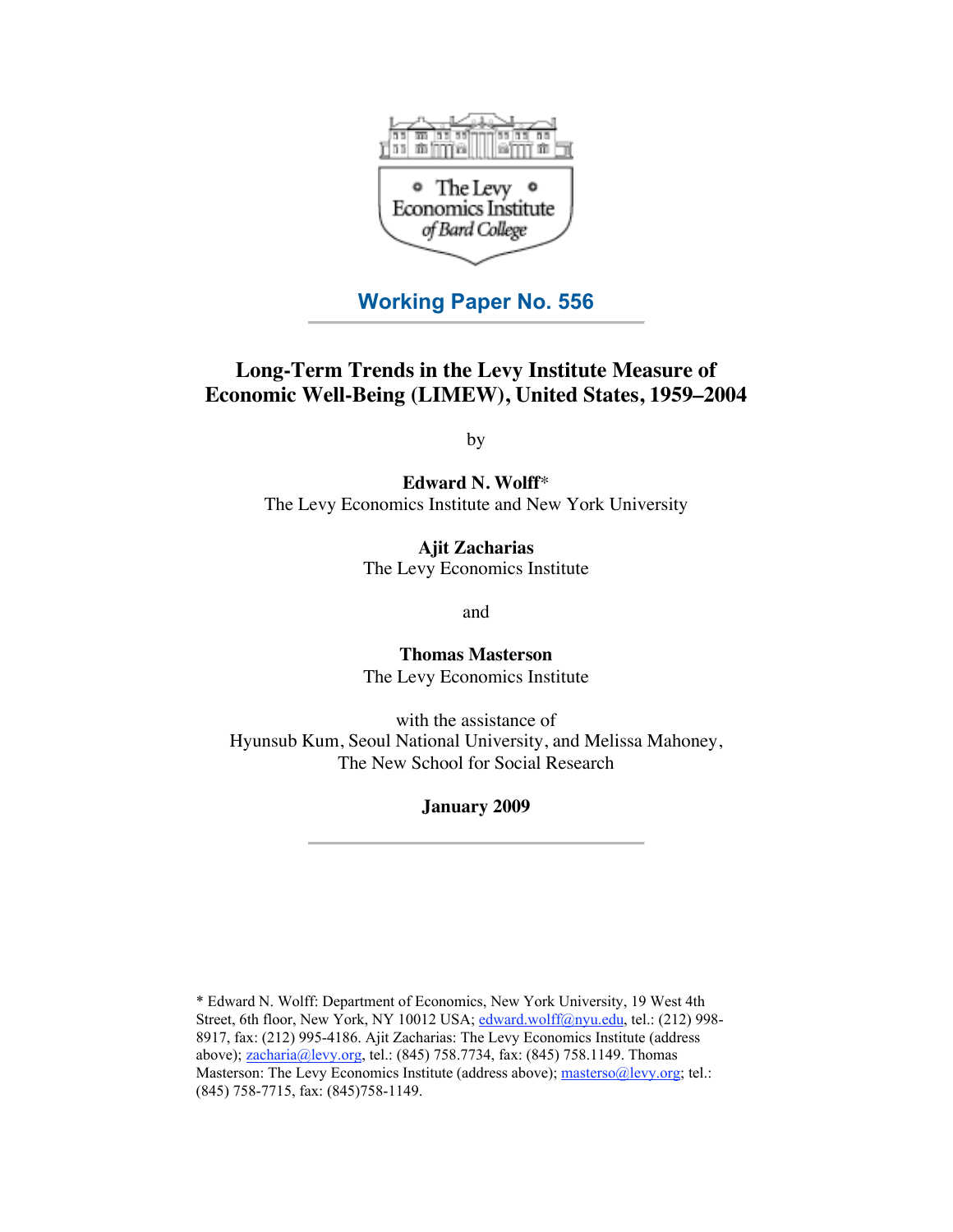The Levy Economics Institute Working Paper Collection presents research in progress by Levy Institute scholars and conference participants. The purpose of the series is to disseminate ideas to and elicit comments from academics and professionals.

The Levy Economics Institute of Bard College, founded in 1986, is a nonprofit, nonpartisan, independently funded research organization devoted to public service. Through scholarship and economic research it generates viable, effective public policy responses to important economic problems that profoundly affect the quality of life in the United States and abroad.

> The Levy Economics Institute P.O. Box 5000 Annandale-on-Hudson, NY 12504-5000 <http://www.levy.org>

Copyright © The Levy Economics Institute 2009 All rights reserved.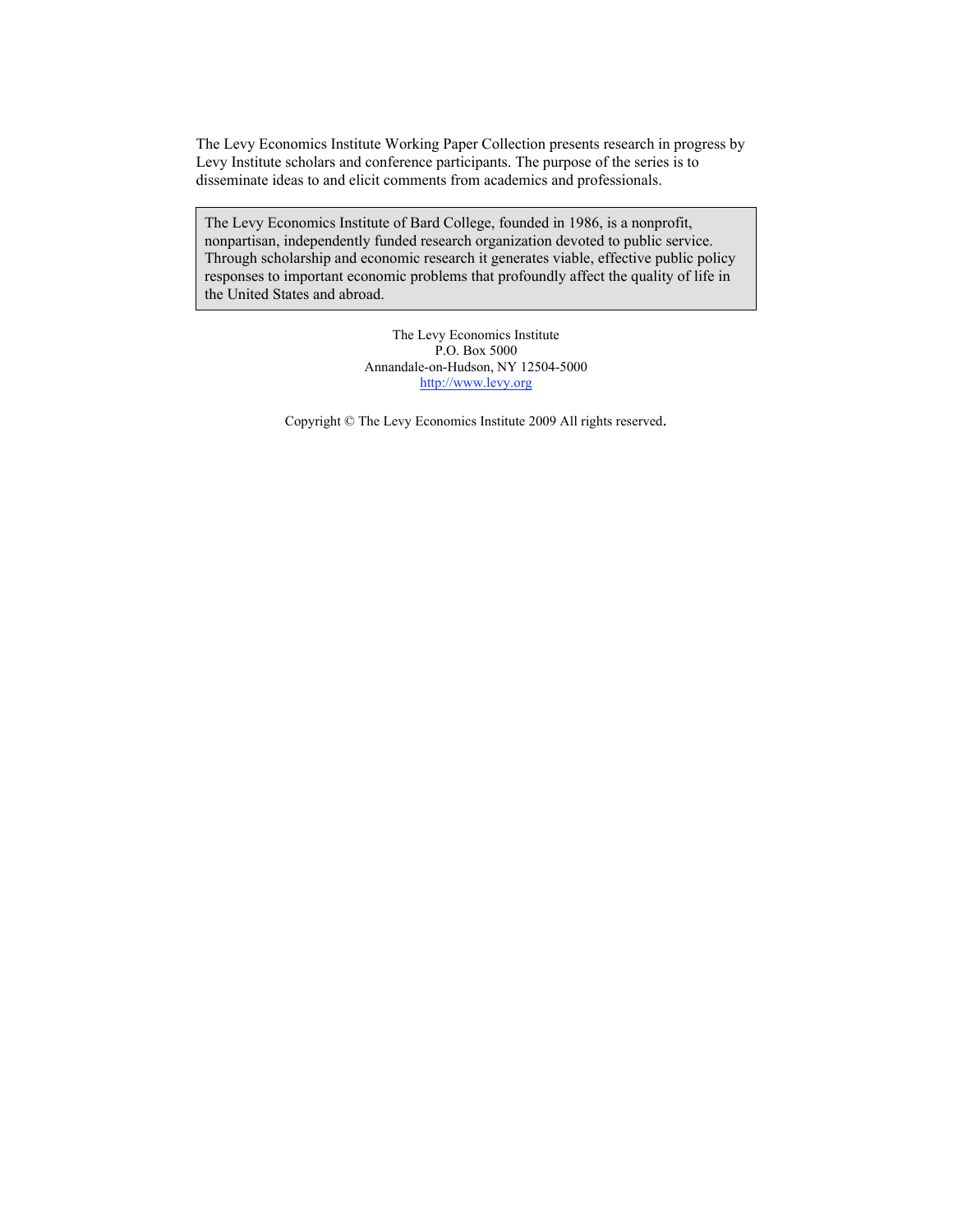# **ABSTRACT**

We use here a new measure of household economic well-being called LIMEW. LIMEW is different in scope from the official U.S. Census Bureau measure of gross money income (MI) in that it includes taxes, noncash transfers, public consumption, income from wealth, and household production. We analyze trends in LIMEW from 1959 to 2004, and find that median LIMEW grew by 0.7 percent per year while median MI increased by 0.6 percent per year. LIMEW grew much slower than MI from 1959 to 1982, and much faster than MI from 1982 to 2004. In 2004, measured inequality was lower in LIMEW than MI (a difference of 5.5 Gini points); similarly, the increase in inequality between 1959 and 2004 was higher in MI than LIMEW (6.2 versus 5.1 Gini points). Much of the difference in these measures can be traced to the role of net government expenditures.

According to both measures, the racial gap narrowed from 1959 to 1989; it then widened somewhat from 1989 to 2004 according to LIMEW but continued to narrow according to MI. The difference in time trends can be traced mainly to the rising income from wealth of white households relative to nonwhite households. The gap in well-being between single females and married couples widened from 1959 to 1989 and then narrowed slightly between 1989 and 2004 according to LIMEW but increased rather steadily from 1959 to 2004 according to MI. The fortunes of the elderly relative to the nonelderly showed considerable improvement from 1959 to 2004 according to LIMEW, almost reaching parity in 2004. In contrast, according to MI, the relative position of the elderly was about the same in 2004 as in 1959. In this instance, the difference in time trends can be traced mainly to rising income from wealth and government transfers accruing to the elderly relative to the nonelderly.

**Keywords:** Well-Being; Living Standards; Inequality

**JEL Classifications:** D31, D63, P17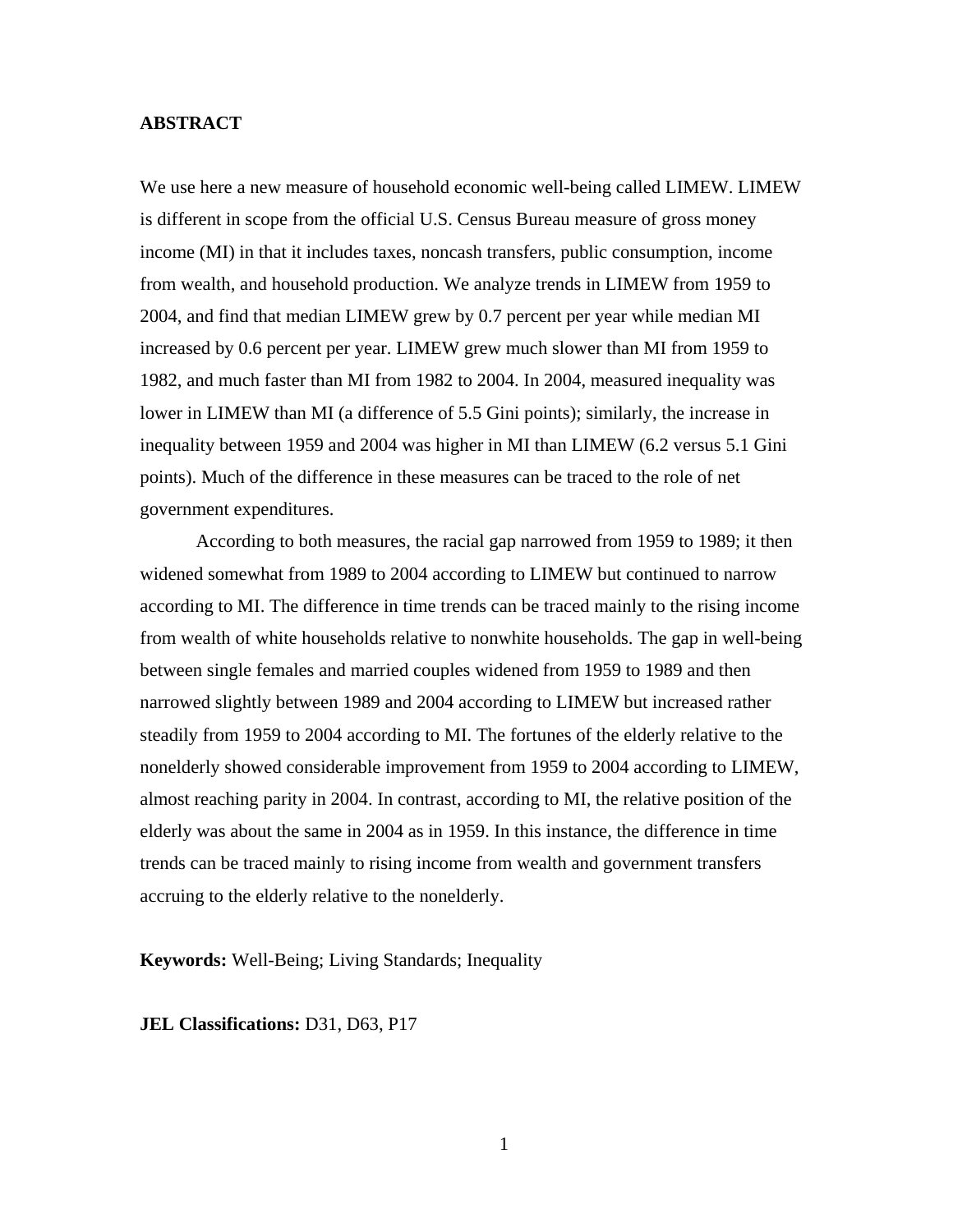# **1. INTRODUCTION**

Economic well-being refers to the household's command over, and access to, the goods and services produced in a modern market economy during a given period of time. The magnitude of the command or access that can be exercised by the household is approximated by an income measure, since household income should, in principle, reflect the resources available to the household for facilitating current consumption or acquiring assets. Traditionally, money income is used as a measure that reflects such command.

Our aim in this paper is to propose a new measure of economic well-being. Gross money income (MI), the most widely used measure of economic well-being in the United States and several advanced capitalist countries, has been criticized on several grounds. The landmark report by the Canberra Group, a group of international experts on household income statistics, recommended, among other things, that estimates of in-kind social benefits need to be added and tax burden subtracted from money income to arrive at a better measure of household economic well-being (Canberra Group 2001). In a welcome and significant shift, the U.S. Census Bureau placed its "experimental measures" of income" on par with gross money income (MI) in its annual reports (DeNavas-Walt, Cleveland, and Webster 2003). The Bureau's most comprehensive measure, which we refer to as extended income (EI), is a better approximation of a household's command over commodities than MI. EI is an after-tax measure of income. It expands the definitions of income from work and income from wealth. Furthermore, it has a better accounting of the government's role in household economic well-being.

The EI and MI measures seek to estimate the command over commodities. Although commodities are of critical importance, they form only a portion of the entire set of goods and services available to households. The state plays a crucial role in the direct provisioning of the "necessaries and conveniences of life" (to use Adam Smith's famous expression), such as public education and highways ("public consumption"). Nonmarket household work, such as childcare, cooking, and cleaning, also provides the necessaries and conveniences of life ("household production").

The Levy Institute Measure of Economic Well-Being (LIMEW) is a more comprehensive measure than the two official measures. We include estimates of public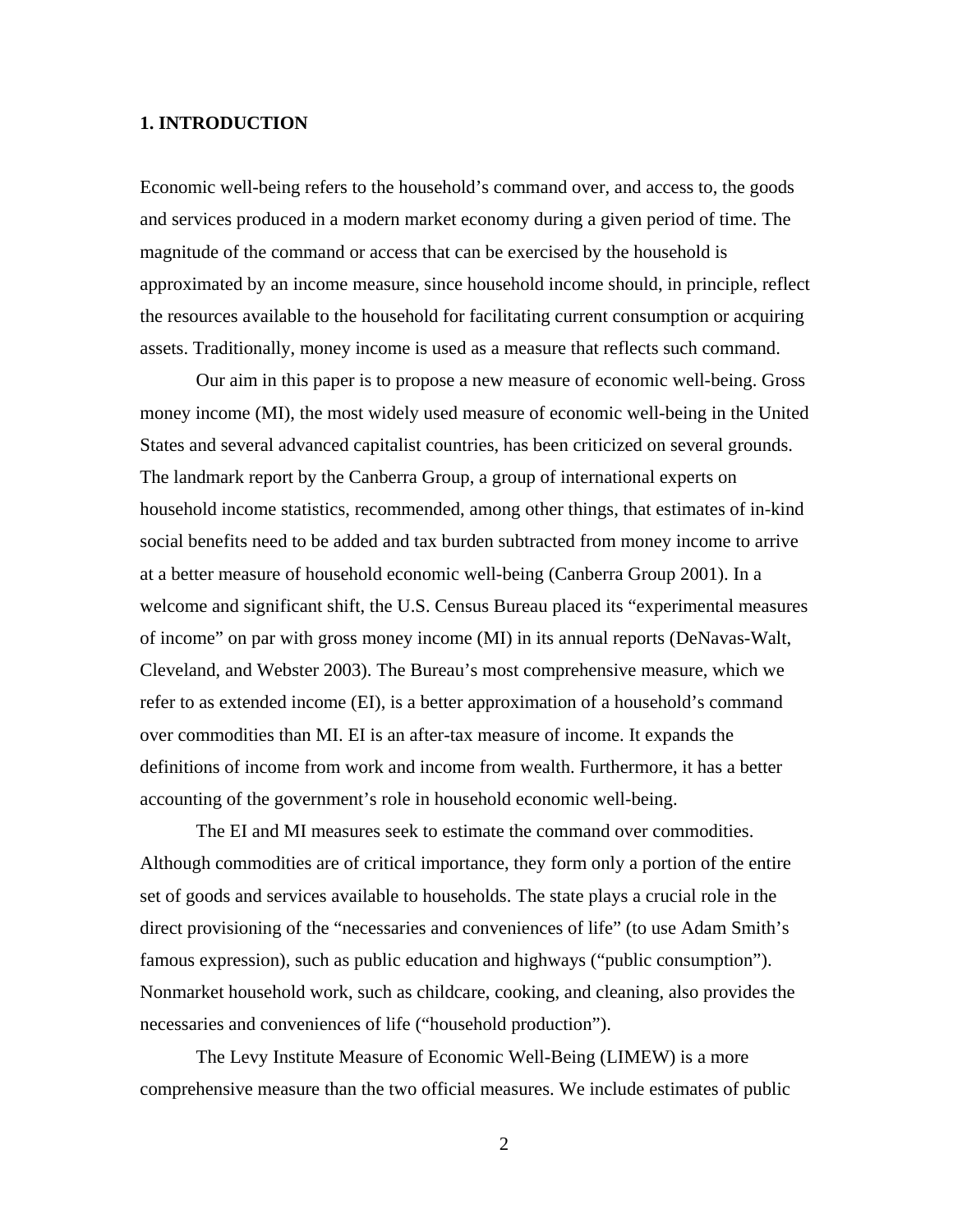consumption and household production in our measure, components that are excluded in most available measures of economic well-being. We also include estimates of long-run benefits from the ownership of wealth (other than homes) in the form of an imputed lifetime annuity, a procedure that, in our view, is superior to considering only current income from assets.

There are three key motivations behind constructing LIMEW. First, trends in well-being are sensitive to how we choose to measure well-being. A broader measure of well-being might be a better guide to actual trends in the standard of living. Second, another motivation behind developing the LIMEW is to study disparities among key demographic groups. By focusing only on money income, we might end up with a partial picture of the relative advantage of one particular group over another. Third, LIMEW provides a more comprehensive measure of economic inequality. As one might expect, household production and public consumption are distributed much more equally than earnings among households. On the other hand, inequality in wealth is generally much higher than that of income or earnings. LIMEW allows us to estimate the net effect of including both components.

We begin by briefly describing the methodology for the LIMEW. The sources of data and methods used are described in the appendix. In the subsequent section (section 3), we report on time trends in LIMEW, EI, and MI from 1959 to 2004. Section 4 provides details on the three measures by race, marital status, age, and education. We also show how the different components of LIMEW contribute toward the gap in well-being. Section 5 reports on inequality trends. Concluding remarks are made in section 6.

# **2. COMPONENTS OF LIMEW**

LIMEW is constructed as the sum of the following components (see table 1): base money income; income from wealth; net government expenditures (transfers and public consumption, net of taxes); and household production.

Base money income is defined as gross money income *less* the sum of property income (interest, dividends, and rents) and government cash transfers (e.g., Social Security benefits). Earnings make up the overwhelming portion of base money income.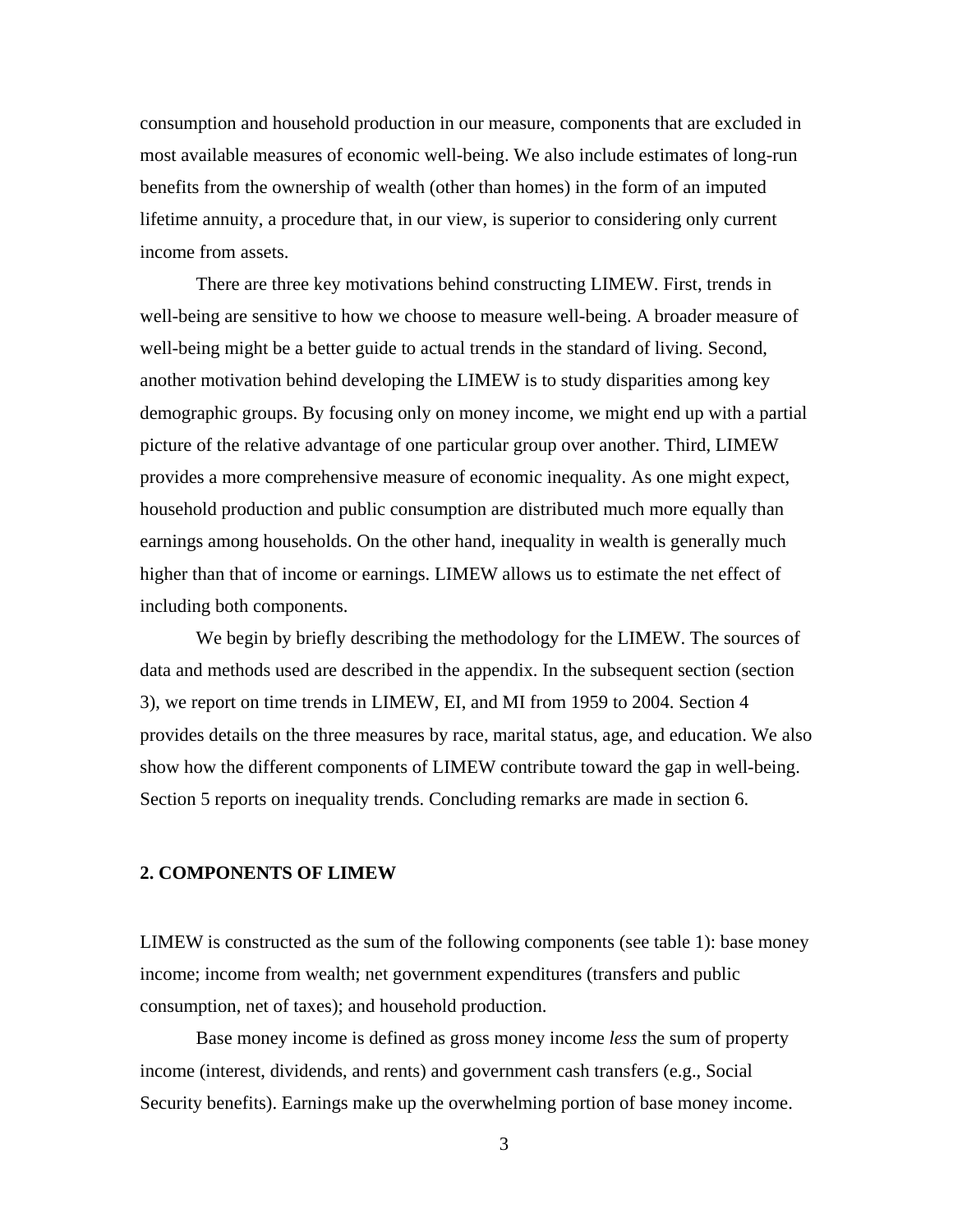The remainder consists of pensions, interpersonal transfers, workers' compensation paid by the private sector, and other small items.

The second component is imputed income from the household's wealth holdings. MI includes interest, dividends, and rent. From our perspective, property income is an incomplete measure of the economic well-being derived from the ownership of assets. Owner-occupied housing yields services to their owners over many years, thereby freeing up resources otherwise spent on housing. Financial assets, can, under normal conditions, be a source of economic security in addition to property-type income.

We distinguish between home wealth and other wealth. Housing is a universal need and home ownership frees the owner from the obligation of paying rent, leaving an equivalent amount of resources for consumption and asset accumulation. Hence, benefits from owner-occupied housing are reckoned in terms of the replacement cost of the services derived from it (i.e., a rental equivalent).<sup>1</sup> We estimate the benefits from nonhome wealth using a lifetime annuity method.<sup>2</sup> We calculate an annuity based on a given amount of wealth, an interest rate, and life expectancy. The annuity is the same for the remaining life of the wealth holder and the terminal wealth is assumed to be zero (in the case of households with multiple adults, we use the maximum of the life expectancy of the head of household and spouse in the annuity formula). Moreover, in our method, we account for differences in portfolio composition across households. Instead of using a single interest rate for all assets, we use a weighted average of asset-specific and historic real rates of return,<sup>3</sup> where the weights are the proportions of the different assets in a household's total wealth.

The third component is net government expenditures—the difference between government expenditures incurred on behalf of households and taxes paid by households.

 $<sup>1</sup>$  This is consistent with the approach adopted in the U.S. national accounts.</sup>

 $2$  This method gives a better indication of resource availability on a sustainable basis over the expected lifetime than the standard bond-coupon method. The latter simply applies a uniform interest rate to the value of nonhome wealth. It thereby assumes away differences in overall rates of return for individual households ascribable to differences in household portfolios. It also assumes that the amount of wealth remains unchanged over the expected (conditional) lifetime of the wealth holder.

<sup>&</sup>lt;sup>3</sup> The rate of return used in our procedure is real total return (the sum of the change in capital value and income from the asset, adjusted for inflation). For example, for stocks, the total real return would be the inflation-adjusted sum of the change in stock prices plus dividend yields.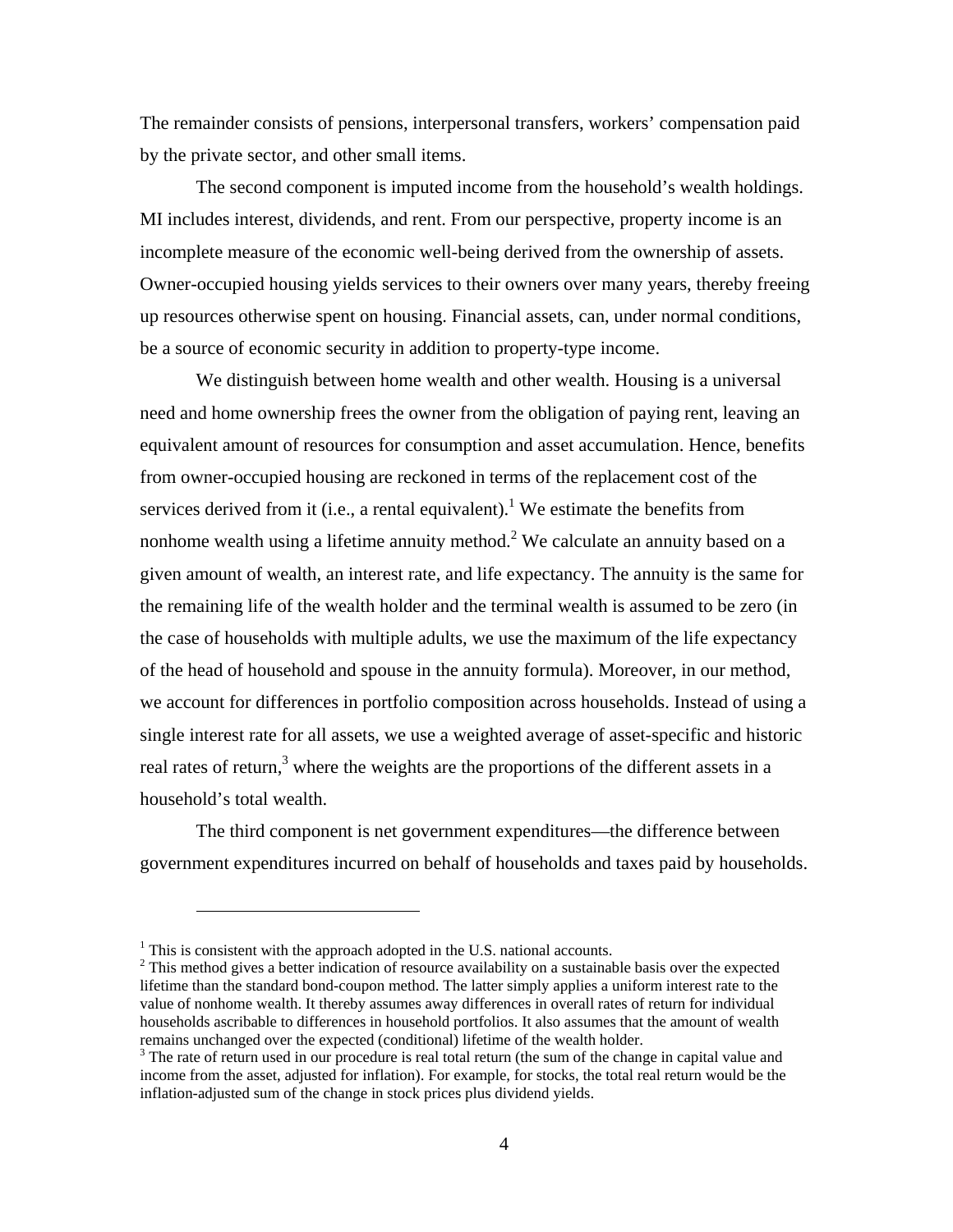Our approach to determine expenditures and taxes is based on the social-accounting approach (Hicks 1946; Lakin 2002: 43−46). Government expenditures included in LIMEW are cash transfers, noncash transfers, and public consumption. These expenditures, in general, are derived from the National Income and Product Accounts [NIPA tables 3.12 and 3.15.5]. Government cash transfers are treated as part of the money income of the recipients. In the case of government noncash transfers, our approach is to distribute the appropriate actual cost incurred by the government among recipients of the benefit.<sup>4</sup> In contrast, the Census Bureau includes the fungible value of medical benefits in EI. The fungible-value method is based on the argument that the income value for the recipient of a given noncash transfer is, on average, less than the actual cost incurred by the government in providing that benefit [see, for example, Canberra Group (2001: 24, 65)]. This valuation method involves estimating how much the household could have paid for the medical benefit, after meeting its expenditures on basic items such as food and clothing, with the maximum payment for the medical benefit set equal to the average cost incurred by the government.

We do not use the fungible-value approach because of its implication that recipients with income below the minimum threshold receive no benefit from the service (like health care). This implication is inconsistent with our goal of measuring the household's access to or command over products. Further, unlike the social-accounting method, the fungible-value method would not yield the actual total government expenditure when aggregated across recipients. Such a feature is incompatible with our goal of estimating net government expenditures using a consistent methodology.

The other type of government expenditure that we include in LIMEW is public consumption. We begin with a detailed functional classification of government expenditures. We then exclude certain items because they fail to satisfy the general criterion of increasing the household's access to goods or services. These items generally form part of the social overhead (e.g., national defense). Other expenditures, such as transportation, are allocated only in part to households because part of the expenditure is

<sup>&</sup>lt;sup>4</sup> In the case of Medicare and Medicaid—by far the biggest items in this list—the relevant cost is the "insurance value" differentiated by risk classes.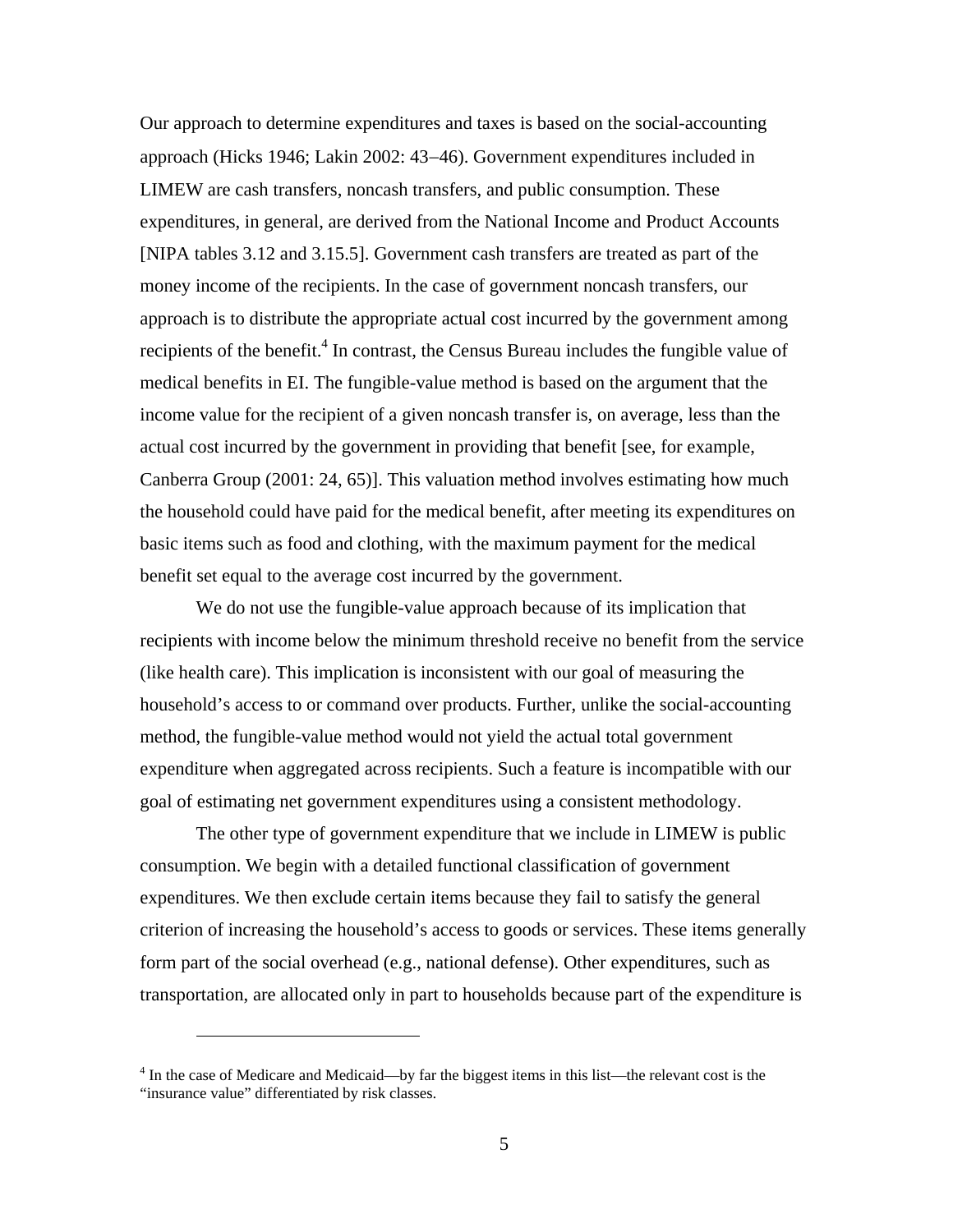also incurred on behalf of the business sector. The household sector's share in such expenditures can be estimated on the basis of information regarding its utilization (for example, miles driven by households and businesses). The remaining expenditures (such as health) are allocated fully to households.

In the second stage, the expenditures for each functional category are distributed among households. The distribution procedures followed by us build on earlier studies employing the government cost approach [e.g., Ruggles and O'Higgins (1981)]. Some expenditures are distributed on the basis of estimated patterns of utilization or consumption, while others are distributed equally among the relevant population.

The third part of net government expenditures is taxes. Our objective is to determine the actual tax payments made by households. We do not consider tax incidence in our analysis. Our approach is consistent with the government cost approach. We align the aggregate taxes in the Annual Demographic Supplement (ADS) (imputed by the Census Bureau) with their NIPA counterparts, as we did for government expenditures. We include only taxes paid directly by households, including federal and state personal income taxes, property taxes on owner-occupied housing, and payroll taxes (employee portion). Taxes on corporate profits, on business-owned property, and on other businesses, as well as nontax payments, are not allocated to the household sector because they are paid directly by the business sector.

The fourth component of LIMEW is the imputed value of household production. Three broad categories of unpaid activities are included in the definition of household production: (1) core production activities, such as cooking and cleaning; (2) procurement activities, such as shopping for groceries and for clothing; and (3) childcare activities, such as caring for babies and reading to children. These activities are considered as "production," since they can be assigned, generally, to third parties apart from the person who performs them, although third parties are *not* always a substitute of the person, especially for the third activity.<sup>5</sup>

<u>.</u>

 $<sup>5</sup>$  The third-party principle is sometimes ambiguous in the case of such personal care activities as shaving</sup> [see OECD (1995: 11)].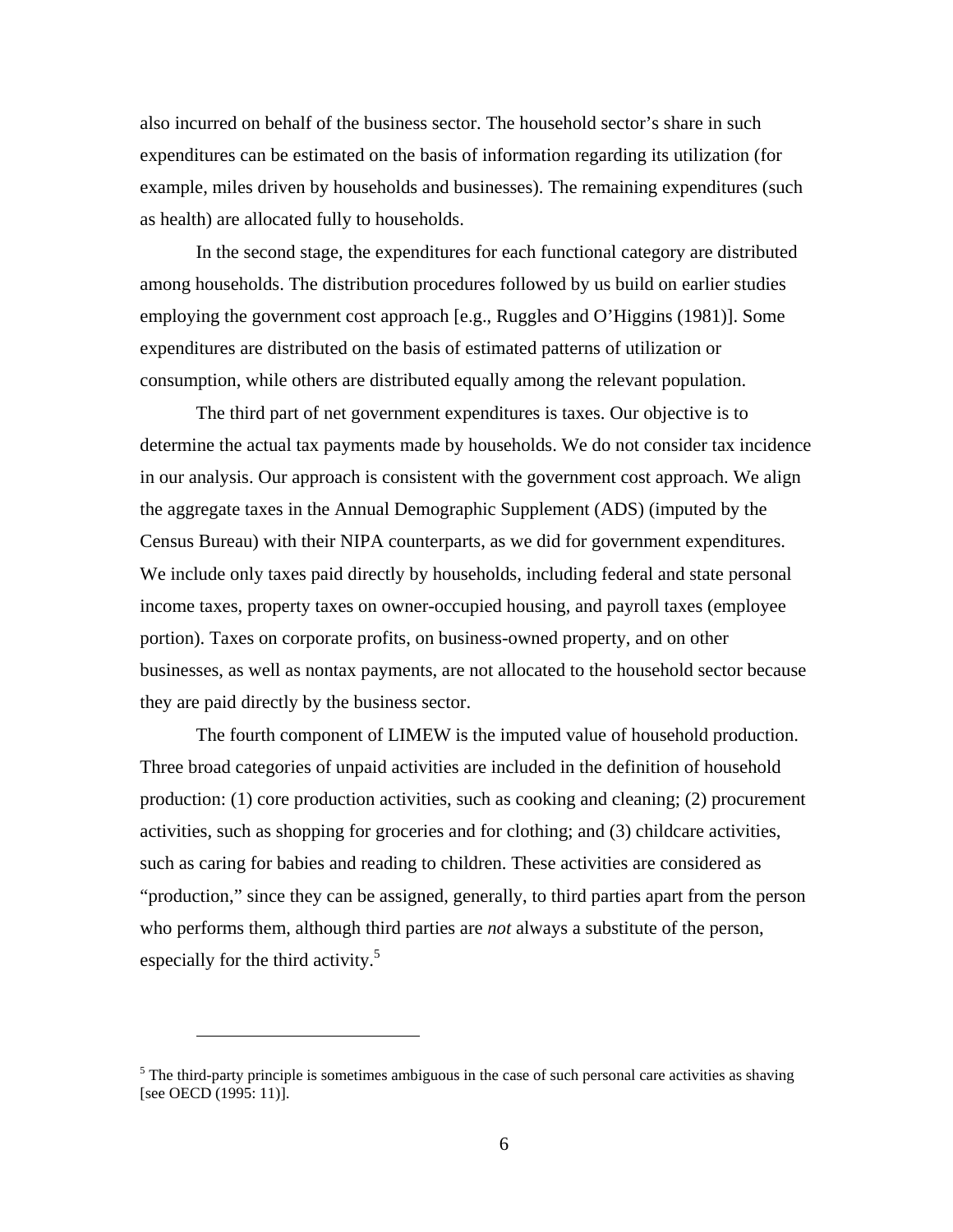Our strategy for imputing the value of household production is to value the amount of time spent by individuals on the basis of its replacement cost as indicated by the average earnings of domestic servants or household employees (Kuznets, Epstein, and Jenks 1941: 432−433; Landefeld and McCulla 2000). Research suggests that there are significant differences among households in the quality and composition of the "outputs" of household production, as well as the efficiency of housework (National Research Council 2005: ch. 3). The differentials are correlated with household-level characteristics (such as wealth) and characteristics of household members [such as the influence of parental education on childrearing practices, e.g., Yeung and Stafford (2003)]. Therefore, we modify the replacement-cost procedure and apply to the average replacement cost a discount or premium that depends on how the individual (whose time is being valued) ranks in terms of a performance index. Ideally, the performance index should account for all the factors relevant in determining differentials in household production and the weights of the factors should be derived from a full-fledged multivariate analysis. Given the absence of such research findings, we incorporated three key factors that affect efficiency and quality differentials—household income, educational attainment, and time availability—with equal weights attached to each. $^6$ 

#### **3. LEVEL AND COMPOSITION OF WELL-BEING**

 $\overline{a}$ 

The picture regarding economic well-being differs substantially between LIMEW and the two official measures. By construction, MI and EI have average values less than LIMEW. The median value of MI amounted to 59 percent of LIMEW in 1959, 68 percent in 1972, 70 percent in 1982, 65 percent in 1989, 61 percent in 2000, and 57 percent in 2004 (see table 2). Corresponding ratios of EI to LIMEW were similar. The three measures show somewhat different rates of change over the entire 1959–2004 period. Median EI shows the highest annual rate of growth at 0.8 percent, followed by LIMEW at 0.7 percent, and then MI at 0.6 percent. There are also large differences by subperiods. In the 1959–72

<sup>&</sup>lt;sup>6</sup> See Wolff, Zacharias, and Caner (2004) and Wolff and Zacharias (2007a) for more details on the methodology used to construct LIMEW.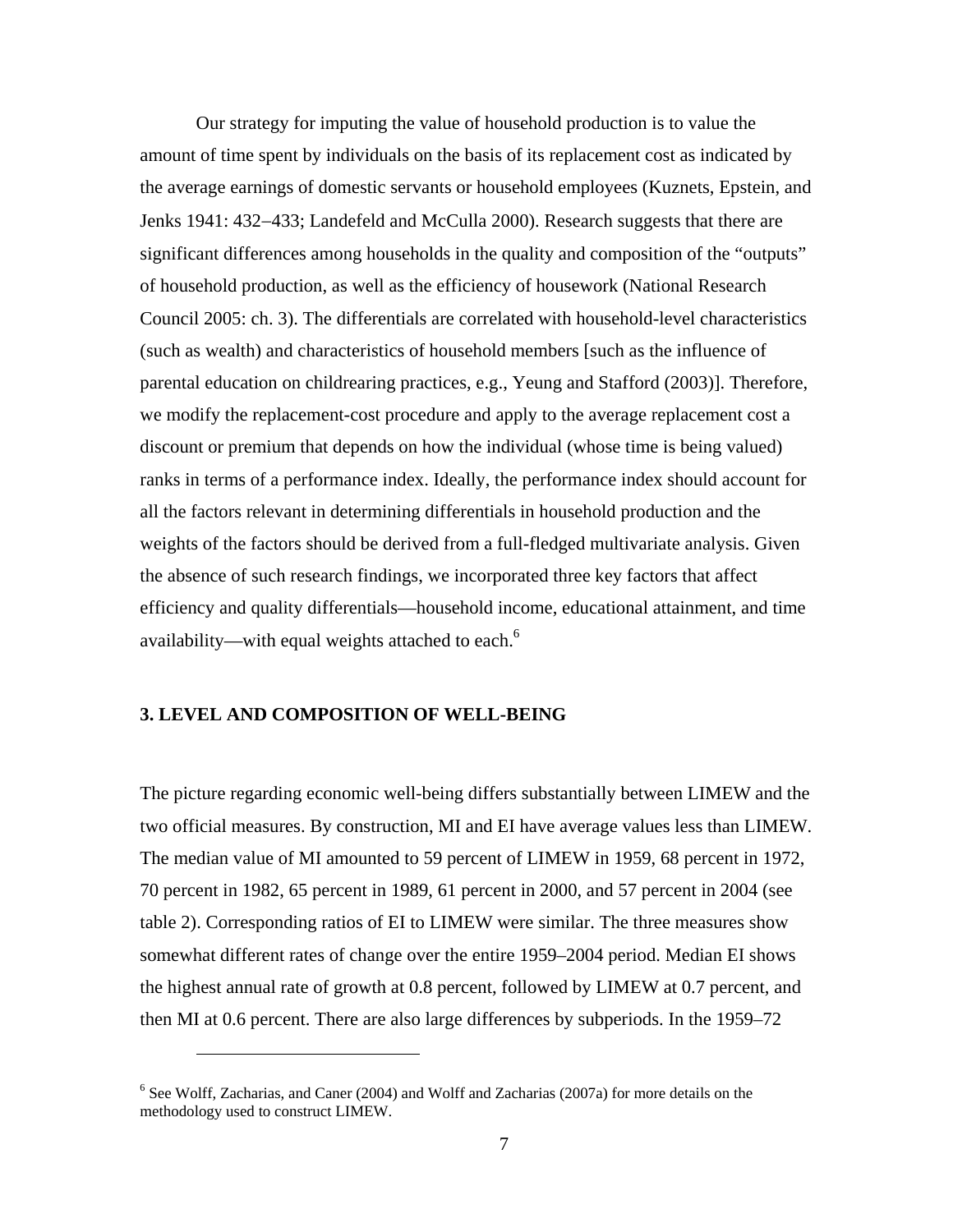period, both MI and EI grew substantially faster than the LIMEW. Indeed, LIMEW increased by *only 4 percent* over the whole period. From 1972 to 1982, both LIMEW and MI fell in absolute terms, while EI grew close to 0.5 percent per year. In contrast, in the years 1982 to 1989, all three indices recorded very high growth rates, but LIMEW grew much faster than MI and EI. In the subsequent period, 1989–2000, LIMEW again grew faster than either EI or MI, 0.9 percent per year versus 0.7 and 0.4 percent per year, respectively. Finally, between 2000 and 2004, LIMEW continued to grow at an even faster pace, almost 1.0 percent per year, while EI and MI both declined in absolute terms.

Table 2 also shows two alternative LIMEW indices. If we strip away household production from LIMEW, we arrive at a measure called *post-fiscal income* (PFI). This measure reflects the effect of net fiscal incidence in an accounting sense; that is, it includes as part of household income all government expenditures incurred on behalf of households (public consumption and transfers), net of tax payments by households. The overall growth rate between 1959 and 2004 was the highest for PFI compared to all other measures, at 1.0 percent per year. The relatively slow growth of LIMEW in comparison was due to the fact that household production grew slowly over these years. There are also notable differences between PFI on the one hand and MI and EI on the other in terms of growth rates during the 1980s and 1990s, with PFI, like the LIMEW, displaying higher rates.

As shown in Table 1 and discussed above, EI is a post-tax, post-transfer measure of economic well-being. For comparison, we also define a similar measure called *comprehensive disposable income* (CDI) that shows the effects of stripping away both household production and public consumption from LIMEW. Both CDI and EI show very similar rates of increase over the entire 1959–2004 period, though there are again differences by subperiod. Median CDI declined between 1972 and 1982, while EI showed a positive annual growth rate of 0.2 during the same period; EI fell in absolute value from 2000 to 2004, while CDI grew at 0.7 percent per year. In general, EI outpaced CDI during the 1960s and 1970s, while the converse was true during the 1980s, 1990s, and early 2000s.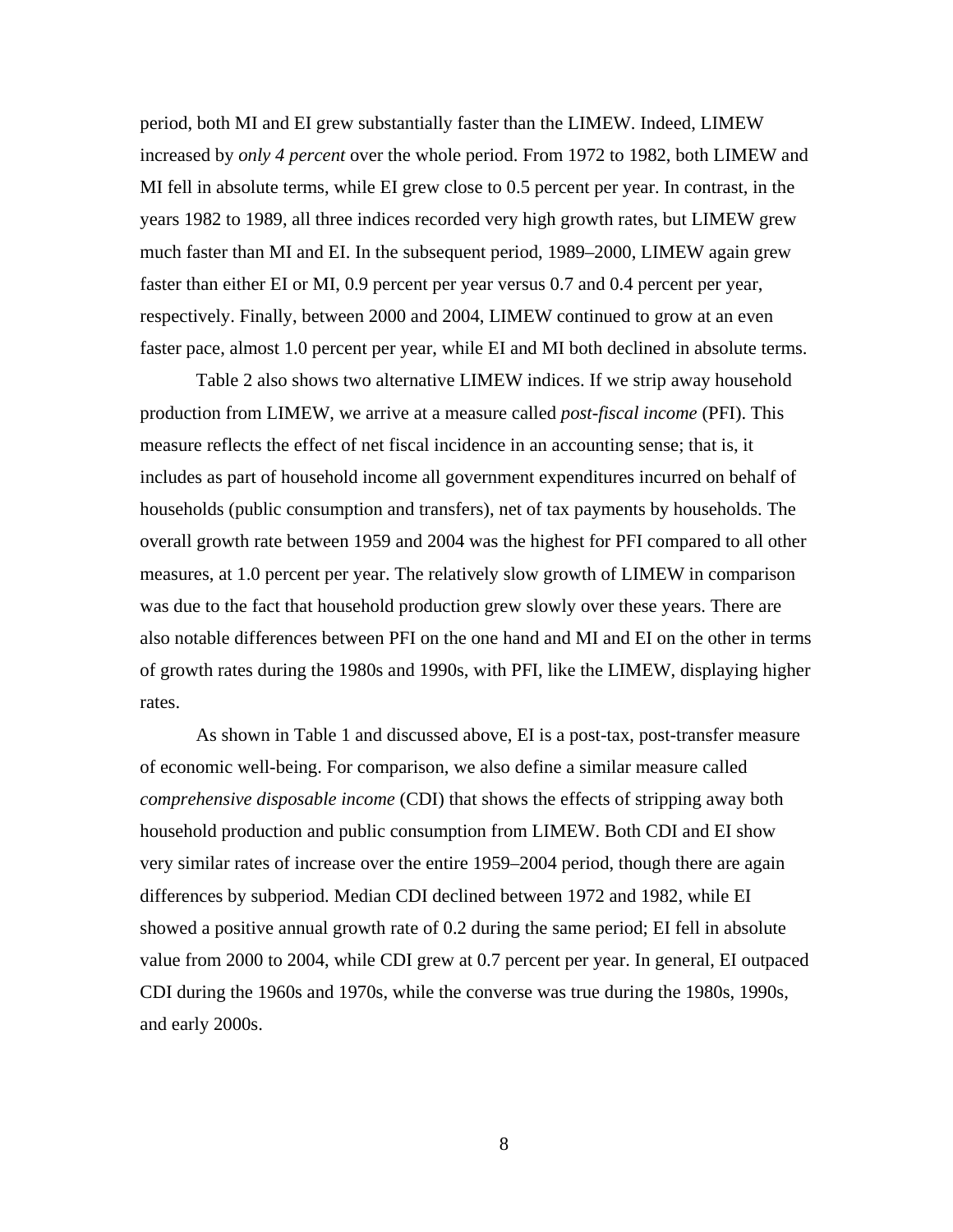Addendum B shows trends in the various measures of well-being in equivalent dollars (that is, adjusted for changes in family size and composition).<sup>7</sup> All three measures, LIMEW, EI, and MI, show higher rates of growth when an equivalence-scale adjustment is applied. This difference reflects the reduction in average household size over these years. Over the entire 1959 to 2004 period, median equivalent EI grew the fastest, at 1.2 percent per year, followed by LIMEW and MI in a virtual tie at 1.05 and 1.04 percent per year, respectively. As before, median equivalent LIMEW led the way after 1982, while median equivalent EI and MI grew faster before 1982.

Addendum A shows total hours worked. By our calculations, there was a noticeable decline in median annual hours worked from 1959 to 1982. Overall, it fell by 0.5 percent per year and this was almost entirely due to a large decline in housework. In contrast, from 1982 to 1989, there was a large rise in total hours worked, by 0.7 percent per year, and this was entirely due to a rise in market work (that is, in the labor market). There was little change from 1989 to 2000. But, between 2000 and 2004, total hours fell at the annual rate of 0.4 percent, mainly due to the sharp decline in market work. Over the entire period, 1959 to 2004, median hours worked fell by 7.9 percent overall, with median market work falling 3.3 percent and housework falling by 18.9 percent.

Figure 1 provides more details on the change in time worked. Results are shown for *mean* annual hours worked by individuals. Here it is clear that the large reduction in housework between 1959 and 1982 was attributable to a sharp drop in hours of housework of women (a change of 521 hours). Men actually increased their housework by 319 hours over the period, but not enough to compensate for the decline among women. Women further reduced their hours of housework from 1982 to 2004, but the decline was modest (40 hours). Men, on the other hand, continued to increase hours of housework, but here again the change was not large (60 hours).

With regard to market work, women nearly doubled their hours from 1959 to 2004; the change was fairly uniform over the five subperiods between 1959 and 2004.

<sup>&</sup>lt;sup>7</sup> The equivalence scale used here is the three-parameter scale employed in the U.S. Census Bureau's experimental poverty measures (Short 2001). The three parameters attempt to take into account the following features of household consumption: on average, children consume less than adults; consumption rises less than proportionately with household size; and the increase in household consumption is generally more when a child is added to a single-person family than when a child is added to a two-person family.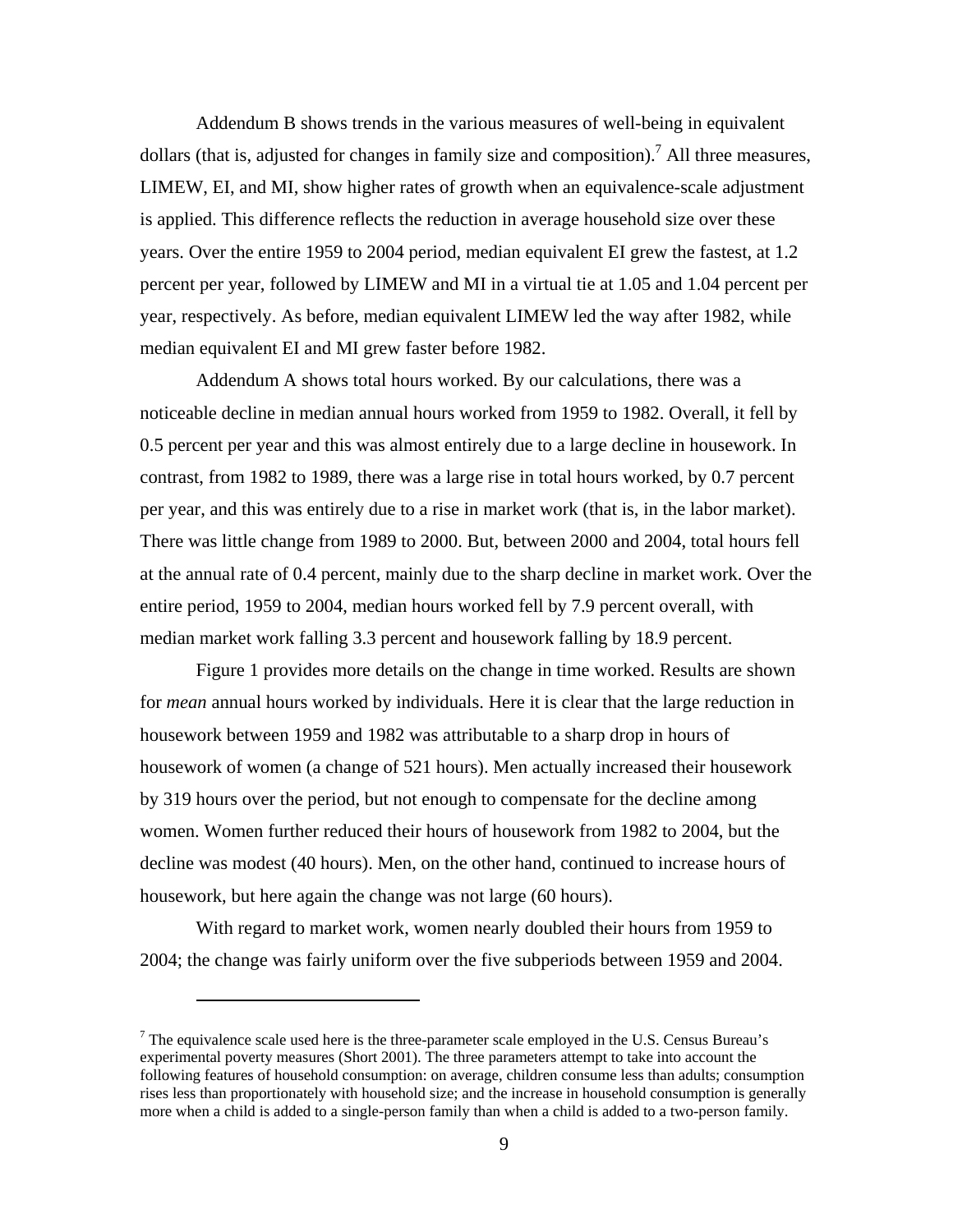Men, on the other hand, showed a decline in hours of market work from 1959 to 2004. All told, total hours of work for women showed a decline of 73 hours (or 3 percent) from 1959 to 2004 because of the reduction in their housework, while men's total hours rose by 167 hours (or 7 percent) due to their enhanced hours of housework.

Just for comparison, we also show trends in real per capita GDP, LIMEW, EI, and MI over the same period in table 2, Addendum C. Between 1959 and 2004, real GDP per capita grew at an annual rate of 2.2 percent, more than half a percentage point faster than real per capita LIMEW, EI, or MI. Per capita GDP also generally grew considerably faster than any of these three indicators in each of the subperiods as well (the exceptions are for per capita EI, which grew at the same rate in 1972–82, and for per capita LIMEW, which grew at the same rate from 1982 to 2000). This conclusion is valid even if we compare the growth in the median values of equivalence-scale adjusted measures of household well-being and per capita GDP. Mean LIMEW also grew slower than GDP per capita between 1959 and 2004—1.0 percent per year compared to 2.2 percent per year for GDP per capita. When we also adjust for the fact that total hours worked were stable over the period as well (mean hours increased per year by 0.04 percent and median hours per year by -0.18 percent), we still find that LIMEW per hour worked increased much more slowly than GDP per capita. In sum, the growth in household well-being was much slower over the years 1959 to 2004 than the growth in total output per capita.

#### **A. Composition of LIMEW**

The composition of the LIMEW by income quintile for various years is shown in table 3. With regard to the total population, the most notable change was in the income from wealth component. It jumped from 11 percent of LIMEW in 1959 to 14 percent in 1972 and then to 18 percent in 1982, stayed the same in 1989, then surged to 23 percent in 2000, and finally fell back to 19 percent in 2004 (also see figure 2). The movements over time largely reflected the growing magnitude of wealth overall and, for the last period, the boom and bust in financial markets of the late 1990s and early 2000s.

Net government expenditures as a share of LIMEW rose between 1959 and 1972 from 1.8 to 3.6 percent, then continued its climb to 4.1 percent in 1982, but fell off to 1.6 percent in 2000. A sharp increase occurred between 2000 and 2004 as the share of net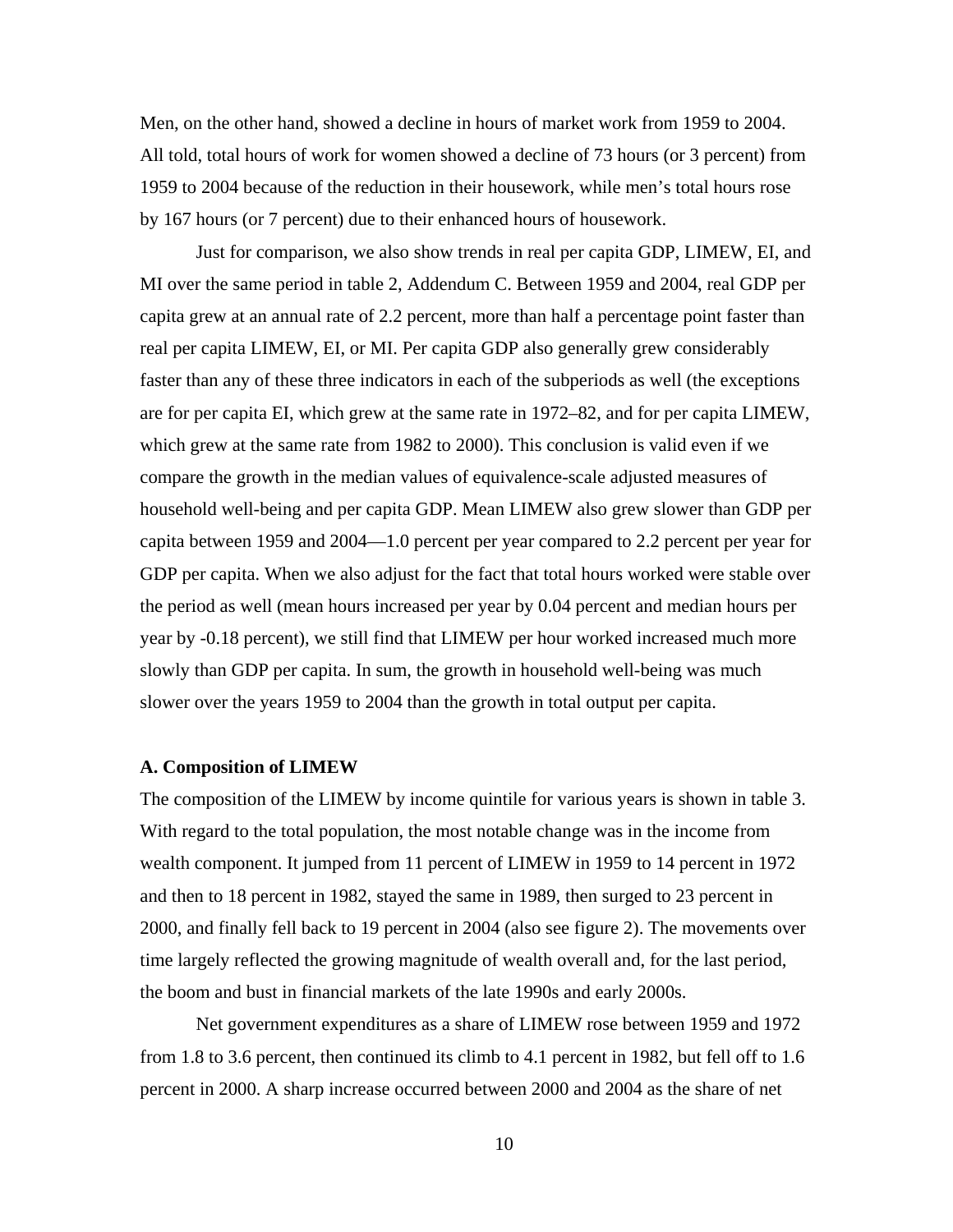government expenditures jumped to 6.8 percent. The increase from 1959 to 1982 reflected the sharp growth in transfers and, to a lesser extent, in public consumption that outstripped the growth in taxes (see figure 2). On the other hand, the share of net government expenditures declined from 1982 to 2000 because taxes grew much faster than transfers and public consumption, which both appeared to grow at similar rates over that period. A reversal occurred between 2000 and 2004 as taxes plunged by \$3,300 in 2007 dollars (from 16.6 to 13.4 percent of LIMEW).<sup>8</sup> The growth in net government expenditures was also facilitated by the growth in transfers and public consumption, though they imparted a smaller boost than taxes.

The share of household production in LIMEW fell sharply from 32.5 percent in 1959 to 20.5 percent in 1982, rebounded a bit to 23.1 percent in 1989, fell to 21.4 percent in 2000, and remained roughly at this level in 2004. There is clearly a countercyclical effect occurring in household production. The overall change from 1959 to 2004 largely reflected the decline in hours spent on housework, particularly between 1959 and 1982 (see table 2 and figure 1).

There are marked differences in the importance of different components in LIMEW across quintiles (table 3). Income from wealth becomes an increasingly larger share of LIMEW the higher the household is in the distribution. In 2004, the share ranged from 4 percent for the lowest quintile to 32 percent for the highest. The opposite is the case for net government expenditures. In 2004, its share ranged from 22 percent for the lowest quintiles to -3 percent for the highest. There is much less variation in both base income and household production as shares of LIMEW across quintiles. In 2004, there was almost no variation in the base income share, though in earlier years the share of base income tended to peak in the third and fourth quintiles. With regard to household production, its share tends to rise between the bottom and fourth quintile and then fall off for the top quintile.

It is also interesting to examine how the composition of the LIMEW has changed for households in different parts of the distribution because the relative importance of individual components can vary across the distribution. The most dramatic changes

 $8$  All dollar values for the rest of this paper are in 2007 dollars, unless otherwise noted.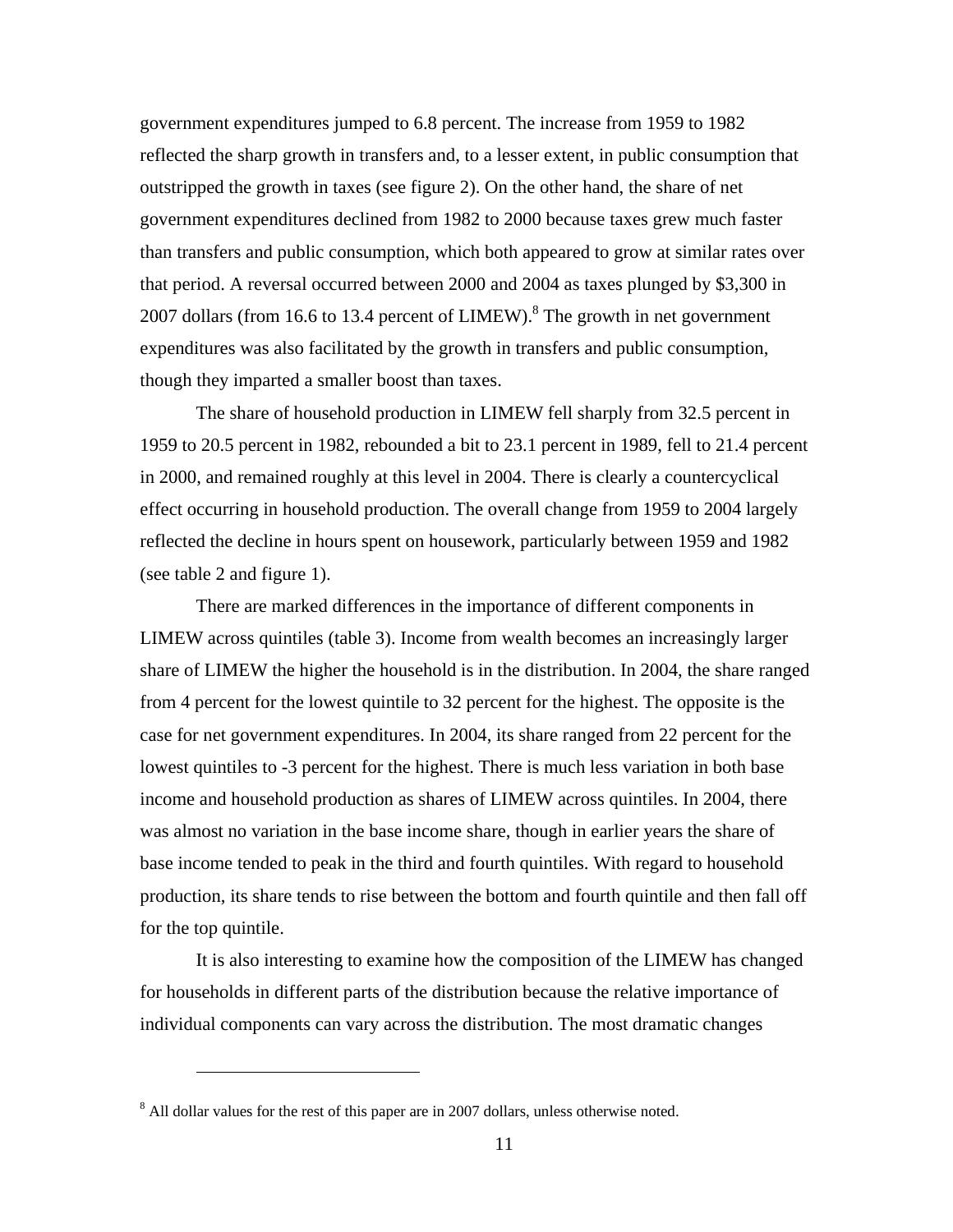appeared to have taken place at the bottom and top of the LIMEW distribution. For the bottom quintile, the share of net government expenditures, after surging from 11 percent in 1959 to 31 percent in 1982, declined to 22 percent in 1989, and fell further to 18 percent in 2000. There was a marked increase between 2000 and 2004, as the share of net government expenditures once again reached its 1989 level. The share of base income in LIMEW decreased slightly from 46 percent in 1959 to 42 percent in 1972, then rose to 44 percent in 1982, to 51 percent in 1989, and then increased once again to 56 percent in 2000, only to fall subsequently to 53 percent in 2004. In contrast, income from wealth fell almost continuously and substantially as a share of LIMEW from 10 percent in 1959 to 4 percent in 2004, while the share of household production in LIMEW also fell off from 33 to 20 percent over these years.

For the top quintile, there was a sizeable increase in the share of income from wealth. It rose from 16 percent in 1959 to 30 percent in 1982 and then to 37 percent in 2000 before declining to 32 percent in 2004. Declines in the relative importance of base income (from 54 to 51 percent from 1959 to 2004) and household production (from 32 to 19 percent) accompanied the sharp growth in income from wealth at the top. Net government expenditure also fell off, from -1.6 percent in 1959 to -6.9 percent in 2000, but then it rose sharply between 2000 and 2004 to -2.7 percent. Thus, it appears that the transformation in the structure of well-being over the four decades played out differently for those at the bottom and the top. For those at the bottom, the transformation meant a greater reliance on base income (mainly labor income) and on net government expenditures. On the other hand, for those at the top, income from wealth became significantly more important, and base income and household production less important.

#### **B. Sources of Growth of LIMEW**

Figure 2A shows the contribution to the overall change in mean LIMEW by component and subperiod. From 1959 to 1972, mean LIMEW grew by 7 percent. Of this increase, the main contributor was the growth in base income, which accounted for 8 percentage points. The growth of income from wealth accounted for another 4.2 percentage points and net government expenditure for 2.1 percentage points. In contrast, the reduction in household production subtracted 7 percentage points from overall growth. Between 1972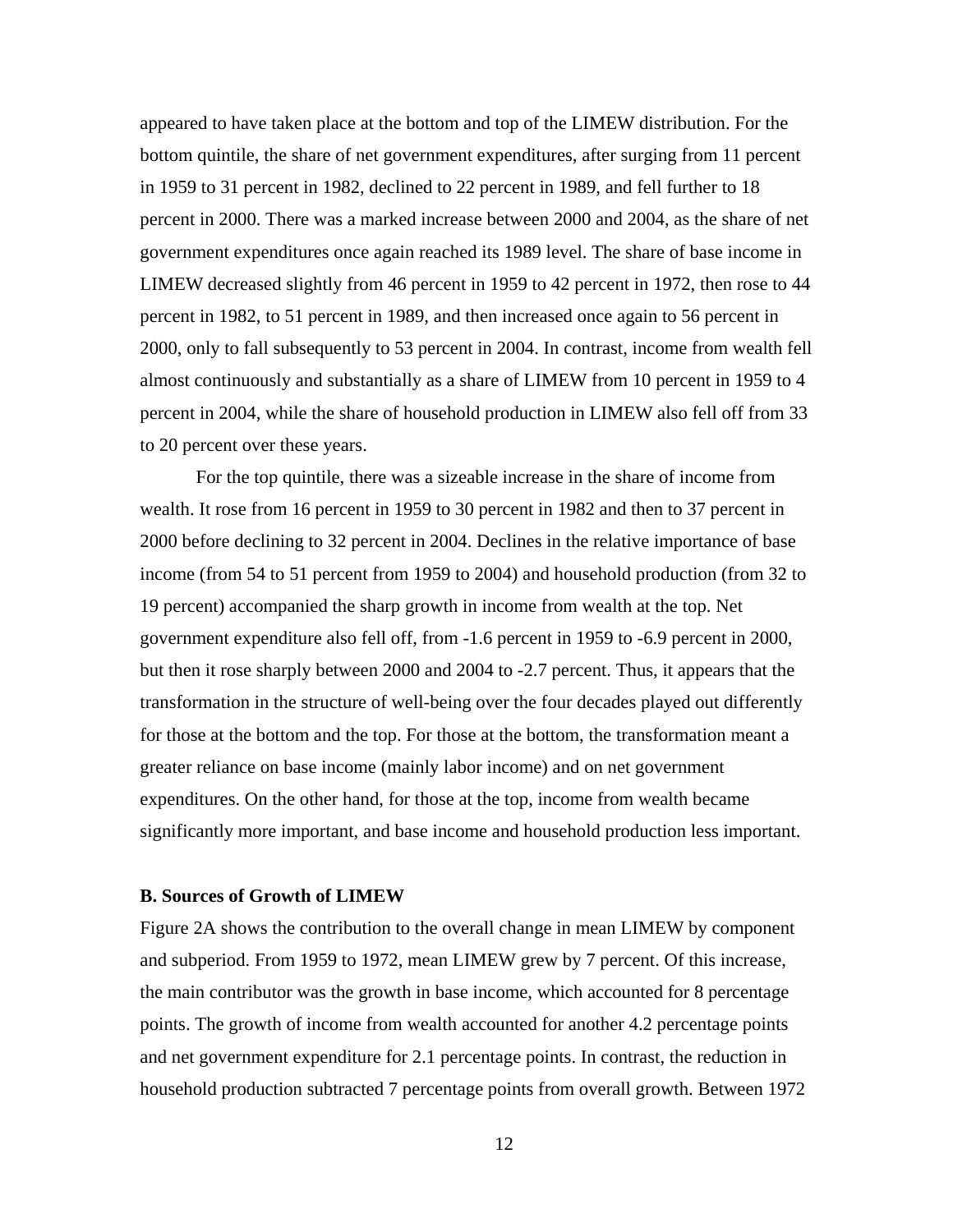and 1982, mean LIMEW fell by 1.2 percentage points. The growth in income from both wealth and net government expenditures made positive contributions, whereas base income and household production declined in absolute terms.

From 1982 to 1989, mean LIMEW surged by 21 percent. The main contributors over this period were the growth in base income (9.7 percentage points) and the growth in household production (7.5 percentage points). The increase in income from wealth also added another 4.3 percentage points. Between 1989 and 2000, mean LIMEW again surged, by 21 percent. In this period, the growth in base income and that of income from wealth made almost equal contributions (9.9 and 9.3 percentage points, respectively). The increase in household production added another 2.8 percentage points, while net government expenditures showed negative growth.

Finally, mean LIMEW grew by a meager 1.1 percent between 2000 and 2004 because of declines in base income and income from wealth. However, net government expenditures added 5.2 percentage points, while household production played a secondary role, with a contribution of 0.6 percentage points.

 Over the entire 1959–2004 period, mean LIMEW registered a 56 percent increase. Of this, 47 percent (27 percentage points) emanated from the growth in base income and 34 percent (19 percentage points) from the gains in income from wealth. Gains in net government expenditure contributed 16 percent (8.8 percentage points), whereas household production remained virtually unchanged over the period.

## **C. The Middle Class**

We define the middle class as the middle quintile. The very slow growth of median LIMEW from 1959 to 1982 was partially due to the decline in household production, which fell from 32 to 21 percent of middle class LIMEW and declined by \$7,400 (see tables 3 and 4 and figure 3). Of this \$7,400 decline in household production, 30 percent was due to decline in housework hours and the remaining 70 percent was due to a decline in the unit value of housework. This decline in household production partially offset the contribution from the robust growth in net government expenditures, which climbed from 3.2 to 12 percent of LIMEW over the period or by \$5,100. The major reason for sluggish growth in LIMEW over this period, however, was the drop in base income between 1972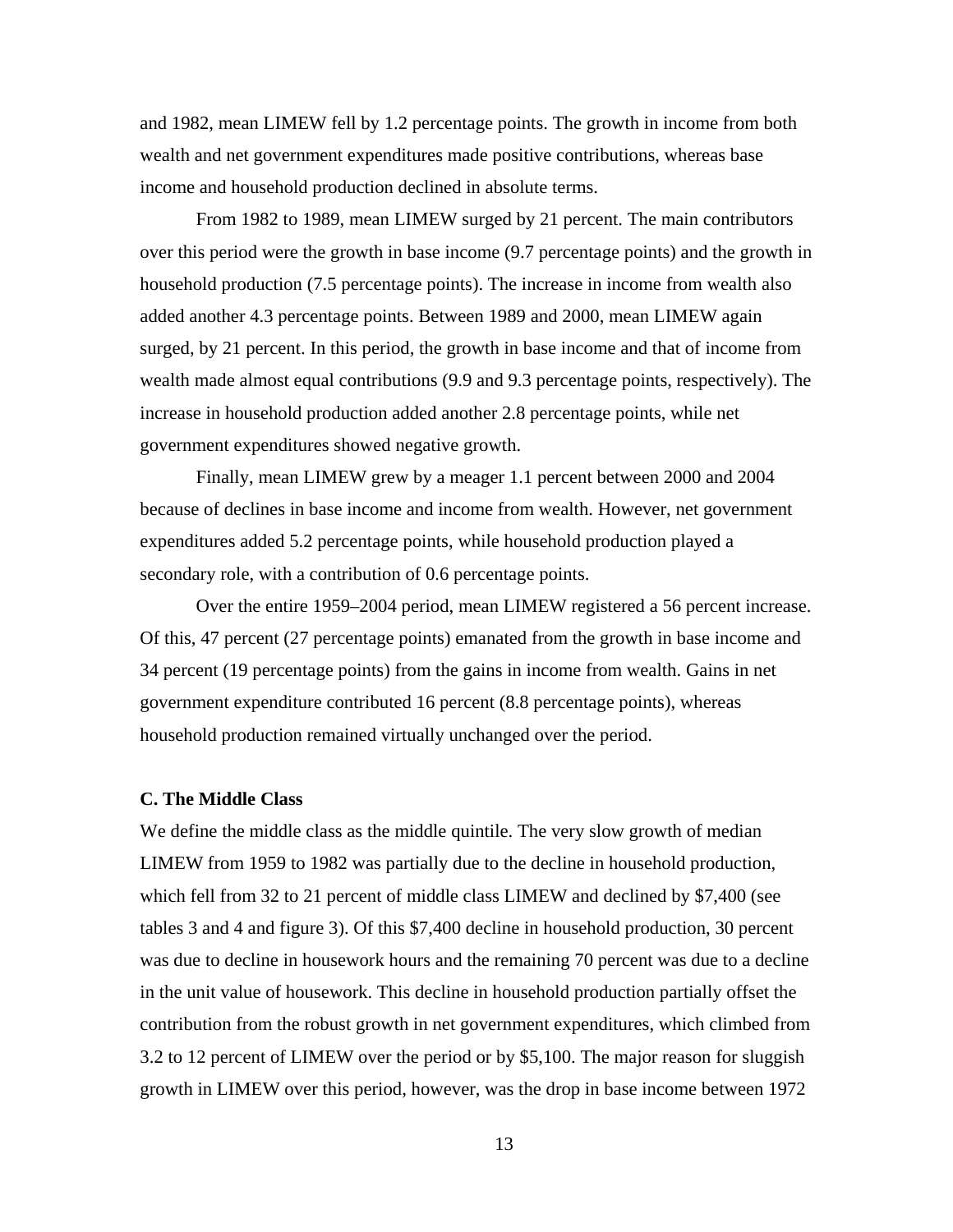and 1982, falling from 62 to 59 percent of LIMEW and decreasing in 2007 dollar terms by \$4,000, almost wiping out the \$4,300 gain in the 1959–1972 period.

The composition of LIMEW for the middle quintile remained relatively stable from 1982 to 1989. The very high rate of growth of median LIMEW over this period (2.9 percent per year) was due to relatively balanced growth in all four components, particularly base income (a gain of \$6,600) and household production (an increase of \$5,200). Over this period, 98 percent of the gain in household production was due to a rise in the unit value of housework. From 1989 to 2000, median LIMEW growth slowed down to 0.9 percent per year. The composition of LIMEW of the middle quintile was also relatively stable over this period and the slowdown in the overall growth of LIMEW was attributable to the reduced growth of each of its components. However, between 2000 and 2004, the composition of LIMEW changed dramatically in favor of net government expenditures and away from base income. The increase in net government expenditures was particularly strong, as it rose by \$4,900. This was more than sufficient to overcome the absolute declines that took place in base income and income from wealth (\$2,500 and \$800, respectively).

Over the whole period from 1959 to 2004, the mean value of LIMEW of the middle quintile grew by 37 percent (median LIMEW gained 36 percent). Of the gain, almost half (17 percentage points) was due to the increase in net government expenditures (table 4 and figure 3). The biggest contributor was the increase in transfers, which accounted for 16 percentage points, followed by the increase in public consumption, which added 8 percentage points. The increased tax burden subtracted 7 percentage points. The increase in base income added another 15 percentage points (or 40 percent) to the growth in LIMEW of the middle class. Gains in income from wealth provided only an additional 3.8 percentage points. Of this, income from nonhome wealth accounted for over 100 percent, while imputed rent actually declined slightly. Household production barely changed, on net, over the 1959 to 2004 period for the middle quintile.

Table 4 also presents a growth decomposition of the average EI and MI for their respective middle quintiles. Average EI of the middle quintile grew by 44 percent between 1959 and 2004. Of this increase, fully 54 percent (24 percentage points) was attributable to the increase in base income, 32 percent from the growth of net government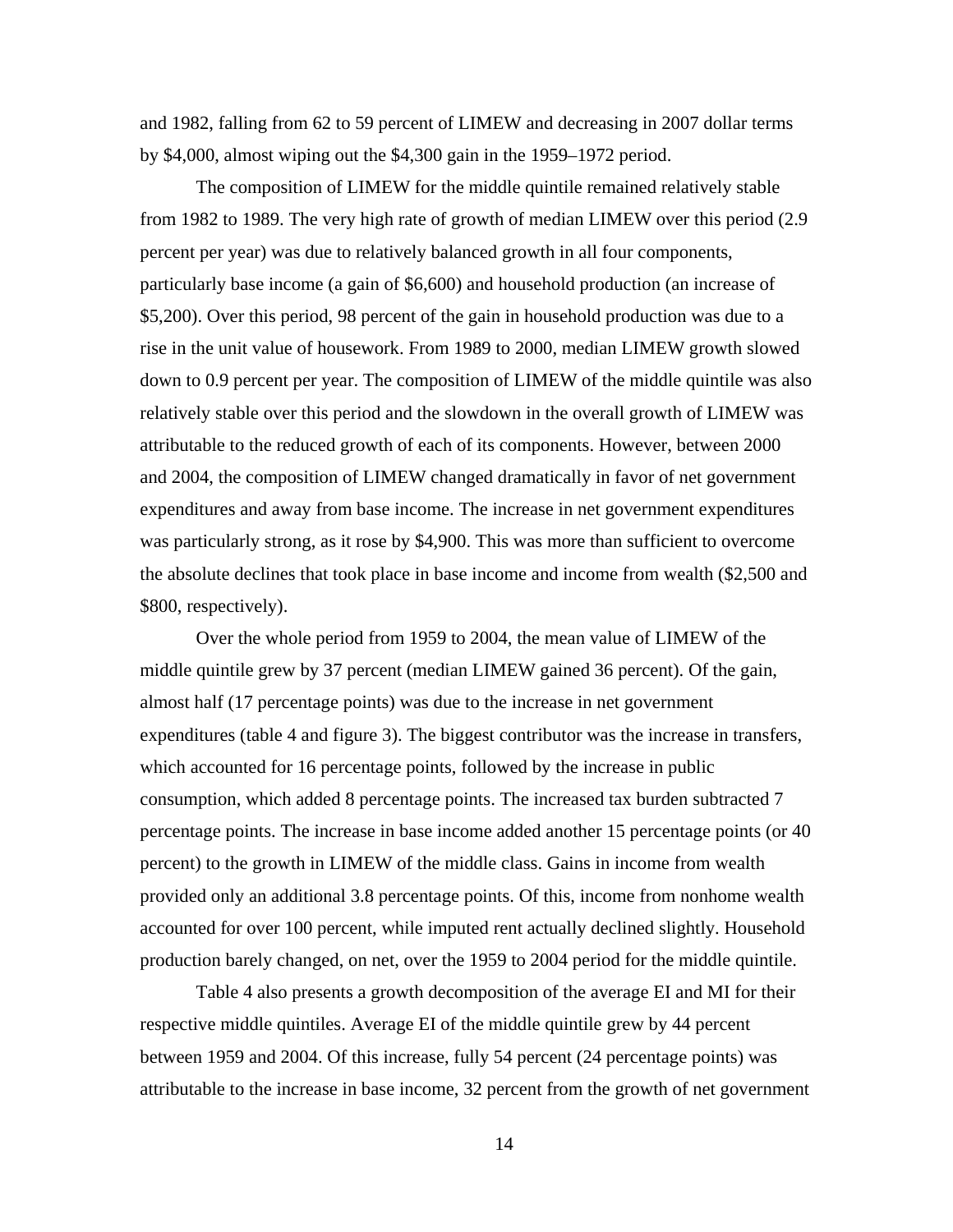expenditure, and only 14 percent to gains in income from wealth. For MI, 62 percent of its 32 percentage point gain was attributable to the growth of base income and 35 percent to increased cash transfers.

 In sum, according to the LIMEW measure, the public sector was the leading source of middle class well-being growth between 1959 and 2004. The increase in labor income was secondary, while gains in income from wealth was a distant third. In contrast, according to both EI and MI, most of the growth in median well-being was due to rises in labor earnings over the period.

# **4. DEMOGRAPHIC DIFFERENCES IN ECONOMIC WELL-BEING**

We next look at disparities in well-being between population groups based on the following characteristics of the householder: race/ethnicity, age, education, marital status, and region (see table 5).<sup>9</sup> We measure these by the ratio of mean or median values.<sup>10</sup>

#### **A. Racial Differences**

 $\overline{a}$ 

In 1959, the mean LIMEW of nonwhites equaled 64 percent that of whites (see figure  $4A$ ).<sup>11</sup> The ratio grew rather steadily to 80 percent in 1989, then fell back to 75 percent in 2000, but recovered slightly to 76 percent in 2004. In contrast, according to EI, the racial gap decreased over the whole period, with the ratio of mean EI between nonwhites and whites rising from 59 percent in 1959 to 76 percent in 2004. However, both LIMEW and EI show very similar trends in the ratio of median values, with the racial ratio of median LIMEW rising from 0.61 to 0.85 from 1959 to 2004 and that of EI from 0.57 to 0.74.

 A major reason behind the decline of the relative mean LIMEW of nonwhites during the 1990s was the growing wealth gap. The income from wealth of nonwhites was

 $9$  In the years prior to 1980, the husband was always designated as the "head" or householder in marriedcouple families in the Census Bureau surveys. Since then, the householder is the person in whose name the housing unit is owned or rented. If it is owned or rented jointly by a married couple, then the householder may be either the wife or the husband.

 $10$  We prefer to use the mean values rather than median values because it allows us to decompose the difference between subgroups into individual components. However, we will also note the median values where appropriate.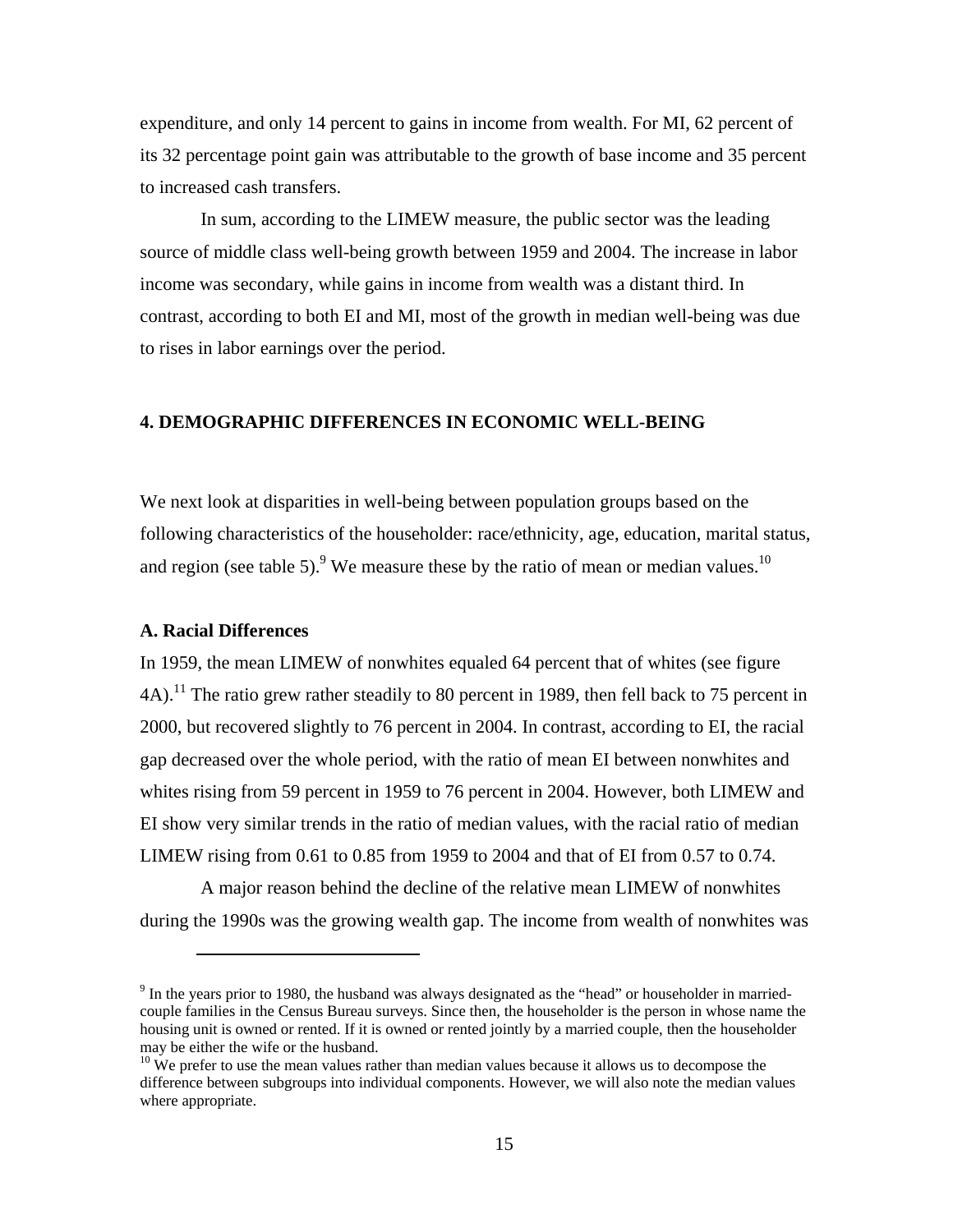29 percent that of whites' in 1959; it increased to 33 percent in 1989, but dropped to only 20 percent in 2000 before increasing to 24 percent in 2004, thus offsetting the trend toward greater parity in the other components. In fact, the gap in all other components, defined as mean value for whites minus mean value for nonwhites, narrowed (or moved in favor of nonwhites) over the four decades (see figure 4B). The gap in base income fell from \$17,300 to \$12,600 in favor of whites between 1959 and 1982, and increased to \$14,400 by 2004. The gap in government transfers fell from \$400 in favor of whites in 1959 to \$1,300 in favor of nonwhites in 1989 and then grew again to \$600 in favor of whites by 2004. The gap in public consumption fell from \$500 to \$4,100 in favor of nonwhites, and the gap in household production from \$8,100 to \$2,600 in favor of whites, between 1959 and 2004. The gap in the tax burden between whites and nonwhites also increased between 1959 and 2000, from \$4,200 to \$7,000, before falling to \$5,800 in 2004. Between 2000 and 2004, the relative mean LIMEW of nonwhites increased slightly, primarily as a result of a substantial decline in the gap in income from wealth between nonwhites and whites.

It is of note that public consumption favored nonwhites more than whites, largely reflecting the higher educational expenditures incurred on their behalf, which, in turn, was due to the higher number of children in the average nonwhite household. On the other hand, the value of household production was higher for whites in all years because the hourly replacement cost of household production was higher for white households due to their higher average money income and educational attainment. This enabled a continued advantage for white households in the value of household production, despite the fact that over time they went from spending more hours on household production than nonwhite households to significantly less.

#### **B. Differences by Marital Status**

 $\overline{a}$ 

All three measures show a very high gap between families with a single-female householder ("single females") and families with a married householder ("married couples"), as well as a widening of the gap in 2004 as compared to 1959 (see table 5,

<sup>&</sup>lt;sup>11</sup> "Whites" are defined here as non-Hispanic whites. "Nonwhites" refers to everyone else.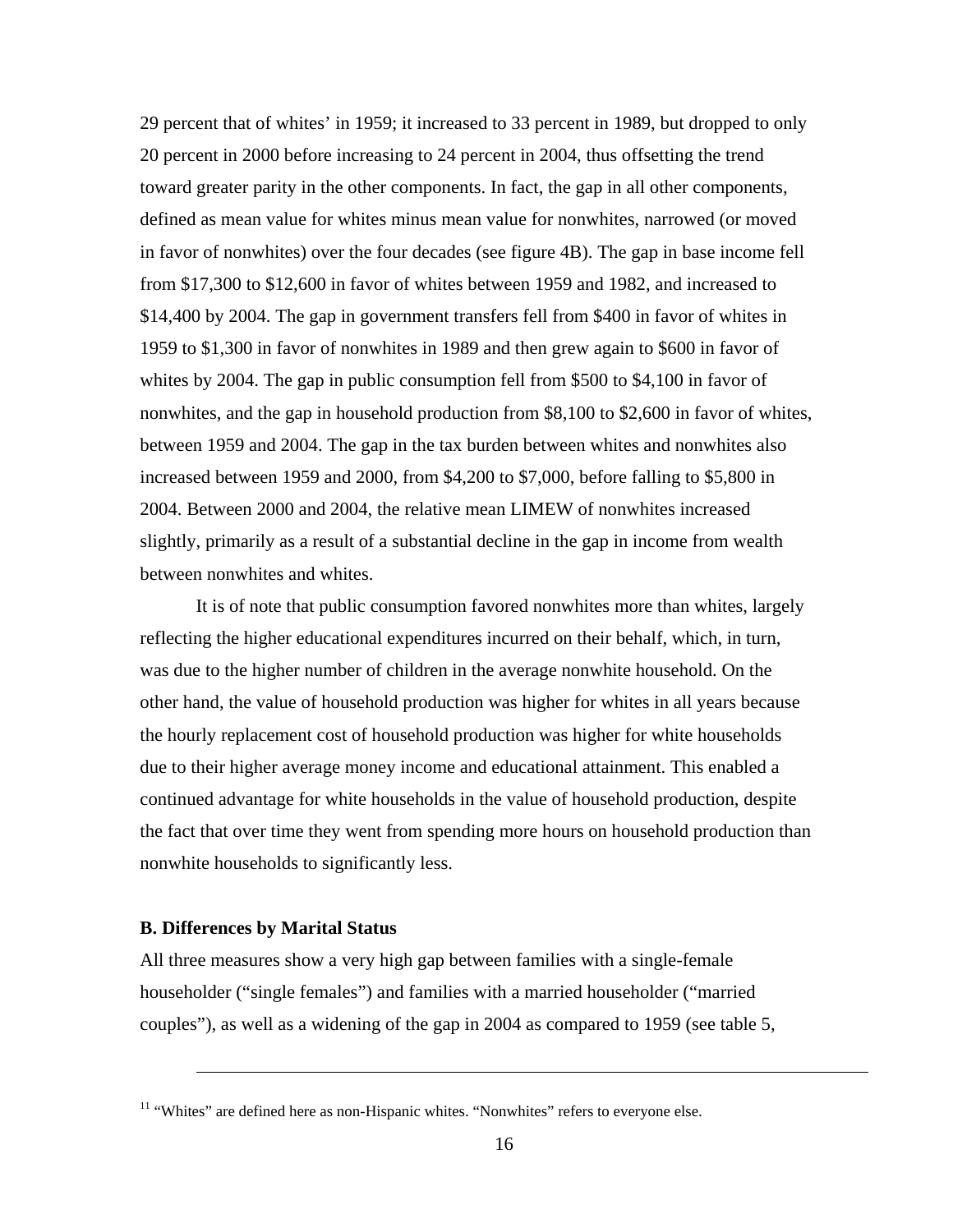panel D and figure 5A).<sup>12</sup> In 2004, single females had an average money income that was less than half that of married couples; EI and LIMEW paint a better picture with the ratios of mean values between single females and married couples of 0.56 and 0.62, respectively. The gap in well-being between single-male householders ("single males") and married couples was considerably less than the gap between single females and married couples according to all three measures. In 2004, single males had an average well-being that was 72 percent of married couples according to LIMEW, 74 percent according to EI, and 71 percent according to MI. Ratios of median values show very similar results for single females relative to married couples and single males relative to married couples in 2004.

Time trends are also striking. The ratio of mean LIMEW between single females and married couples declined rather steadily over time, from 0.72 in 1959 to 0.60 in 1989, and then improved slightly to 0.62 in 2004. The EI measure shows a more continuous decline, with the ratio falling from 0.65 in 1959 to 0.56 in 2004, as does MI, with the ratio dropping from 0.63 to 0.48. In contrast, the ratio of *median* LIMEW between the two groups showed a slight improvement between 1959 and 2004, from 0.67 to 0.69. The difference in time trends between the ratio of means and the ratio of medians largely reflects the rising share of income from wealth in the LIMEW of married couples, which primarily went to the upper income groups among married couples. As a result, mean LIMEW grew much faster than median LIMEW among married couples. The ratio of median EI and MI, similar to the ratios of their mean values, showed a steady erosion in the relative well-being of single females relative to married couples.

In 2004, the average LIMEW for single females was lower by roughly \$53,700 as compared to married couples (see figure 5B).<sup>13</sup> The gap in base income was \$41,500, 77 percent of the overall gap. The gap in income from wealth was less, \$21,600 or 40 percent of the overall gap. Further, the gap in home production was \$13,300 or 25 percent of the gap. On the other side of the ledger, married couples paid, on average, \$13,200

<sup>&</sup>lt;sup>12</sup> We include only family households in this comparison, thus leaving out households with only one person and households with only unrelated individuals (e.g., roommates or unmarried partners).

<sup>&</sup>lt;sup>13</sup> The size of the difference can perhaps be appreciated by considering the following statistic: In 2007, the median annual earnings of average full-time, full-year, male worker were \$45,113 and the corresponding mean value was \$58,335.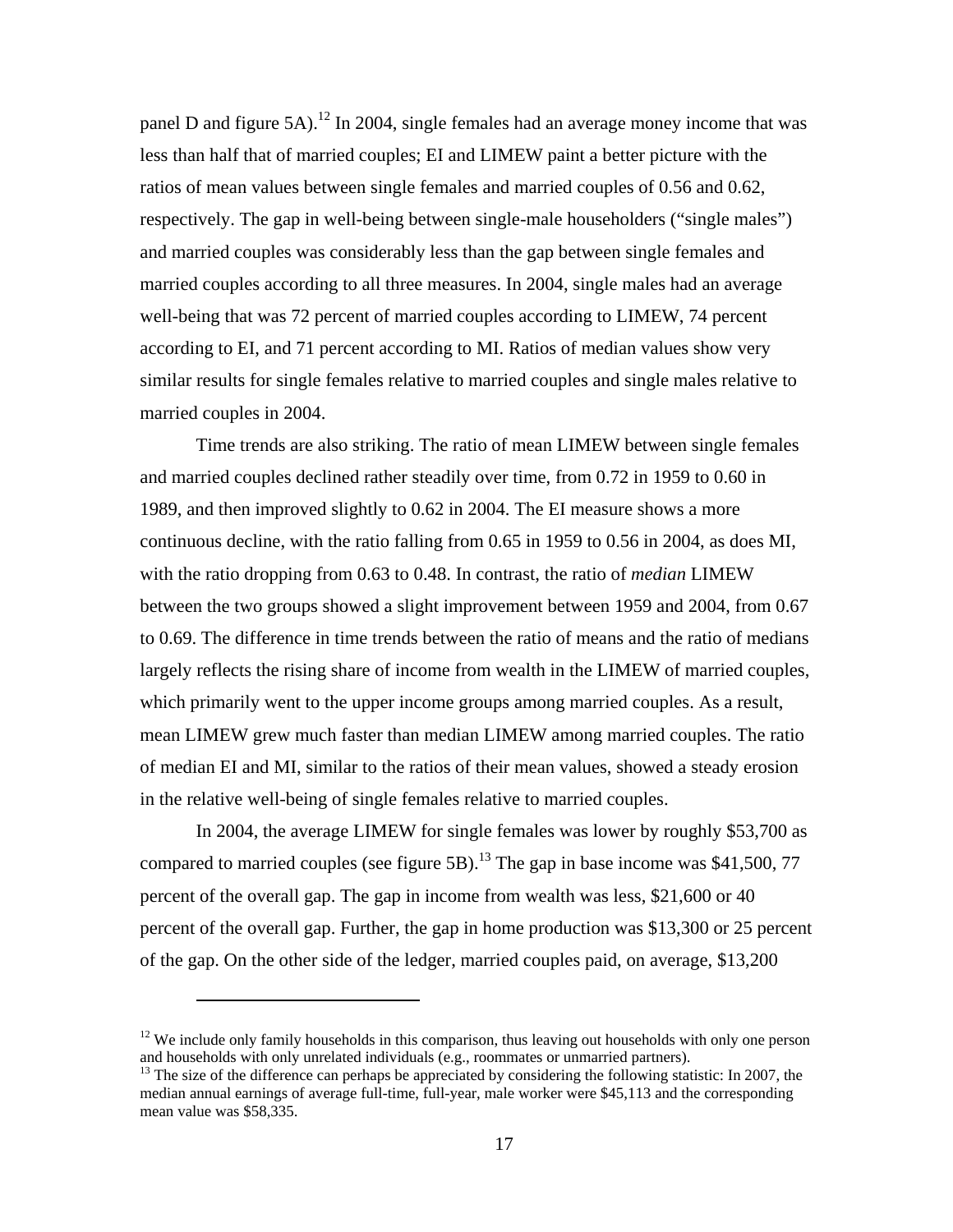more in taxes than single females, and received \$4,600 less in the way of transfers and \$5,000 less in the way of public consumption. The total net government advantage for single females relative to married couples amounted to \$22,700.

We can now see why the gap in mean LIMEW between single females and married couples rose sharply over time. Between 1959 and 2004, 68 percent of the \$31,600 rise in the gap in mean LIMEW between the two groups was ascribable to the increased gap in base income, 63 percent to the increased gap in income from wealth, and 20 percent to the increased gap in household production. Offsetting these increases were large relative gains for single females in public consumption, 18 percent of the overall gap, and particularly in taxes paid, 31 percent of the overall gap (the gap in government transfers remained fairly constant over the four decades).

#### **C. Differences by Age Group**

We next examine well-being for households with householders belonging to five age groups. The standard hump shape of the age-income relationship, with the youngest and oldest groups worse off and the middle-age groups better off, held up for all three measures, LIMEW, EI, and MI, in 1959 (see table 5, panel B). The same patterns reappeared in 1972, 1982, and 1989 for all three measures. However, in 2000, while the pattern repeated itself for EI and MI, a new pattern emerged on the basis of LIMEW, with the age group 65 and older overtaking the average nonelderly household. In 2000, the mean LIMEW for the elderly was 7 percent higher than the average LIMEW for all households (see figure 6A). In contrast, the average well-being of the elderly was 80 percent of all households according to EI and only 61 percent according to MI. While the mean LIMEW of the elderly declined to slightly below the average LIMEW for all households in 2004, they were still substantially better off than the youngest group and slightly better off than the soon-to-retire age group.

Indeed, the mean LIMEW of the elderly relative to the nonelderly climbed from 0.79 in 1959 to 0.99 in 1989, then jumped to 1.09 in 2000, before declining to 0.98 in 2004. In contrast, the mean EI of the elderly relative to the nonelderly increased moderately from 0.66 in 1959 to 0.84 in 1982, but then fell off to 0.76 in 2000, before recovering to 0.81 in 2004. MI showed a different time trend, with the mean MI of the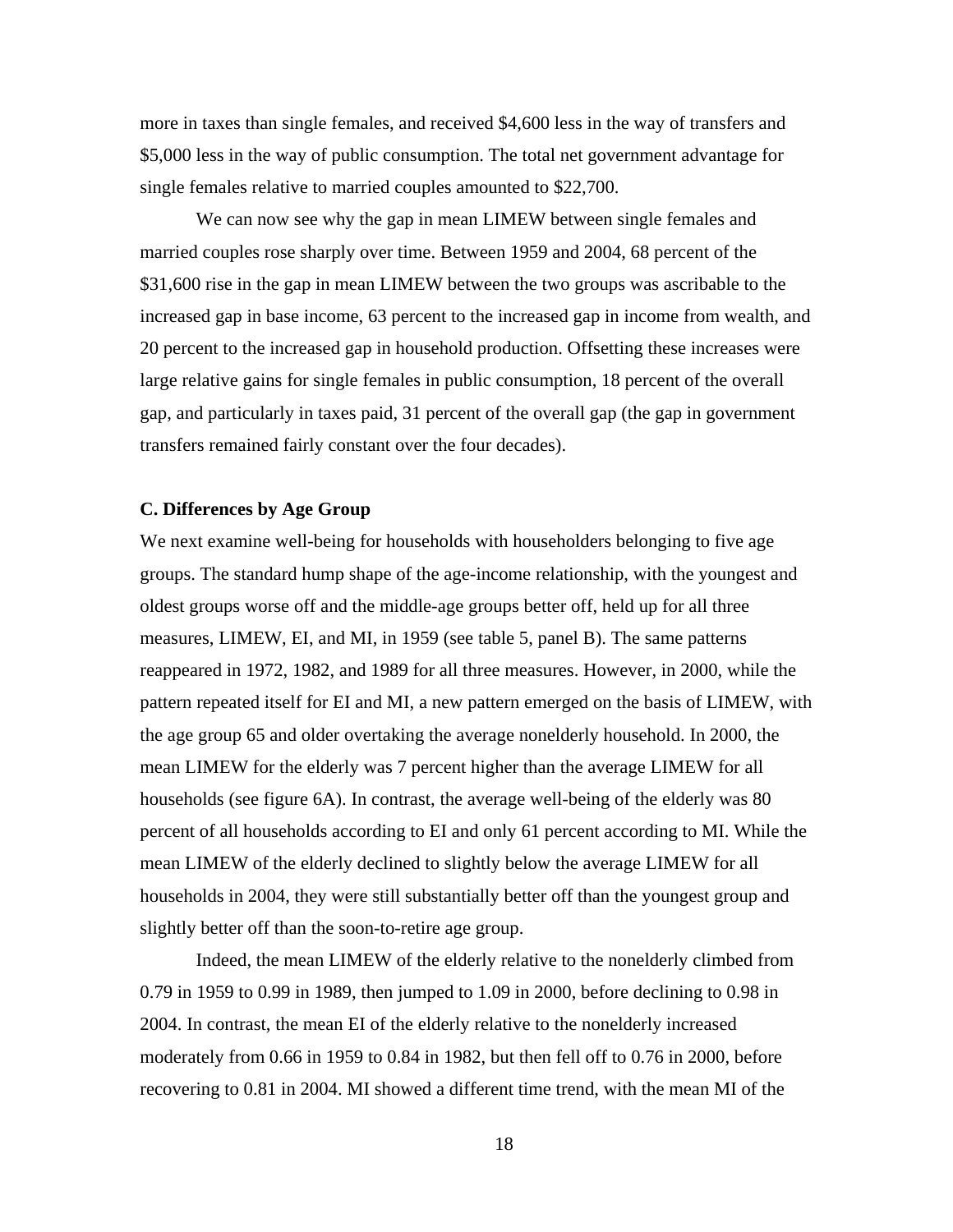elderly relative to the nonelderly dropping considerably between 1959 and 1972 from 0.58 to 0.51. In 1982 and 1989, the situation was better as the ratios were roughly at 0.60, though setbacks seems to have been suffered in 2000 and 2004 as the ratio slid back to 0.57 in 2004. The average well-being of the elderly relative to the nonelderly is highest according to LIMEW, followed by EI and then MI.

Trends in median values show an improvement of the relative well-being of the elderly by all three measures. But the gap between the elderly and the nonelderly was generally much higher on the basis of medians than mean values (with one or two exceptions).

Among the nonelderly, the youngest age group (under age 35) saw a sizeable deterioration in their relative well-being. The ratio of their mean LIMEW to the overall mean eroded from 93 percent in 1959 to 79 percent in 2004. Similar, though not as pronounced, trends are evident for EI (92 to 81 percent) and MI (93 to 84 percent). Moreover, a similar worsening is evident for trends in median values as well. The other three age groups (35–44, 45–54, and 55–64) showed very little change in their relative level of well-being according to the three measures.

In absolute terms, the gap in mean LIMEW between the elderly and nonelderly was at its highest in 2000, at \$10,100 (figure 6B). The nonelderly had a substantial advantage in terms of base income (a difference of \$51,500), a more moderate advantage in public consumption of \$7,500, and in household production of \$1,800. However, the elderly were way ahead of the nonelderly in terms of income from wealth (a difference of \$35,800), government transfers (a difference of \$21,600), and in taxes paid (a difference of \$13,500—the nonelderly paid more taxes). The first of these reflects the fact that the LIMEW includes the annuity value from nonhome wealth as income, which is quite high for the elderly owing to a greater amount of accumulated wealth and a shorter remaining life expectancy. Transfers also help raise the well-being of the elderly much more than they do for the nonelderly, reflecting the large share of age-based entitlement programs (Social Security and Medicare) in total transfers. Taxes also fall much more on the nonelderly household than on the elderly because of the former's larger taxable income.<sup>14</sup>

<sup>&</sup>lt;sup>14</sup> Most of Social Security income is excluded from taxable income.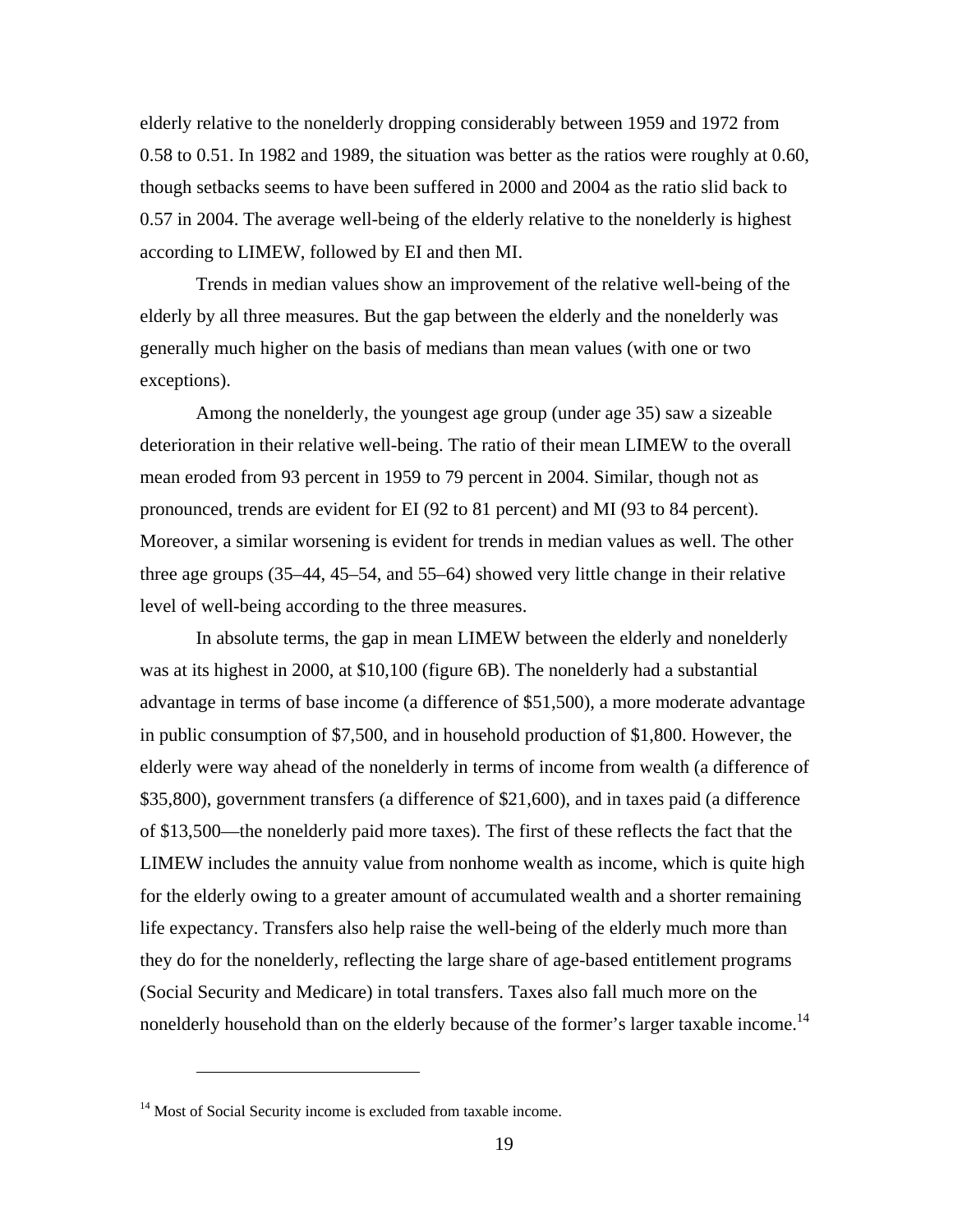Of the \$13,800 reduction in the mean LIMEW gap between the elderly and the nonelderly from 1959 to 2004, fully \$14,000 was due to the increase in the gap in income from wealth between the two groups. The other large contributors to closing the LIMEW gap were government transfers (\$15,500) and taxes paid (\$6,600). The increased gap in base income between the nonelderly and elderly of \$21,500 helped to moderate the reduction in the overall gap between the two groups (in favor of the nonelderly).

#### **D. Differences by Educational Attainment**

We next examine well-being among households classified by the educational attainment of the household head. The main story here is that the less educated groups (less than high school, high school graduates, and some college) have all seen deterioration in living standards relative to college graduates over the years 1959 to 2004 (see table 5, panel C and figure 7A). The ratio of mean LIMEW between those with less than a high school degree to those with a college degree fell from 0.53 to 0.50 over the period, the corresponding ratio between high school graduates and college graduates declined from 0.67 to 0.62, and the ratio between those with some college and college graduates decreased from 0.77 to 0.70. Similar trends are evident for mean EI and mean MI, as well as median LIMEW, EI, and MI.

Figure 7B highlights the change in the gap in mean LIMEW between high school and college graduates over the 1959 to 2004 period. In 2004, the overall gap stood at \$57,900. College graduates in 2004 had a \$50,200 advantage in base income, an \$18,200 advantage in income from wealth, and a \$12,500 advantage in household production. On the other hand, high school graduates paid, on average, \$17,200 less in taxes and had a \$5,300 advantage in income transfers, as well as a very slight advantage in public consumption.

Of the \$20,700 increase in the mean LIMEW gap between college and high school graduates from 1959 to 2004, more than 100 percent (\$27,600) was due to the increase in the gap in base income and \$9,500 to the rising differential in income from wealth between the two groups. The large contributors to reducing the LIMEW gap were government transfers, which increased by \$7,000 in favor of the high school graduates, and taxes paid, which increased by \$10,500 in favor of college graduates.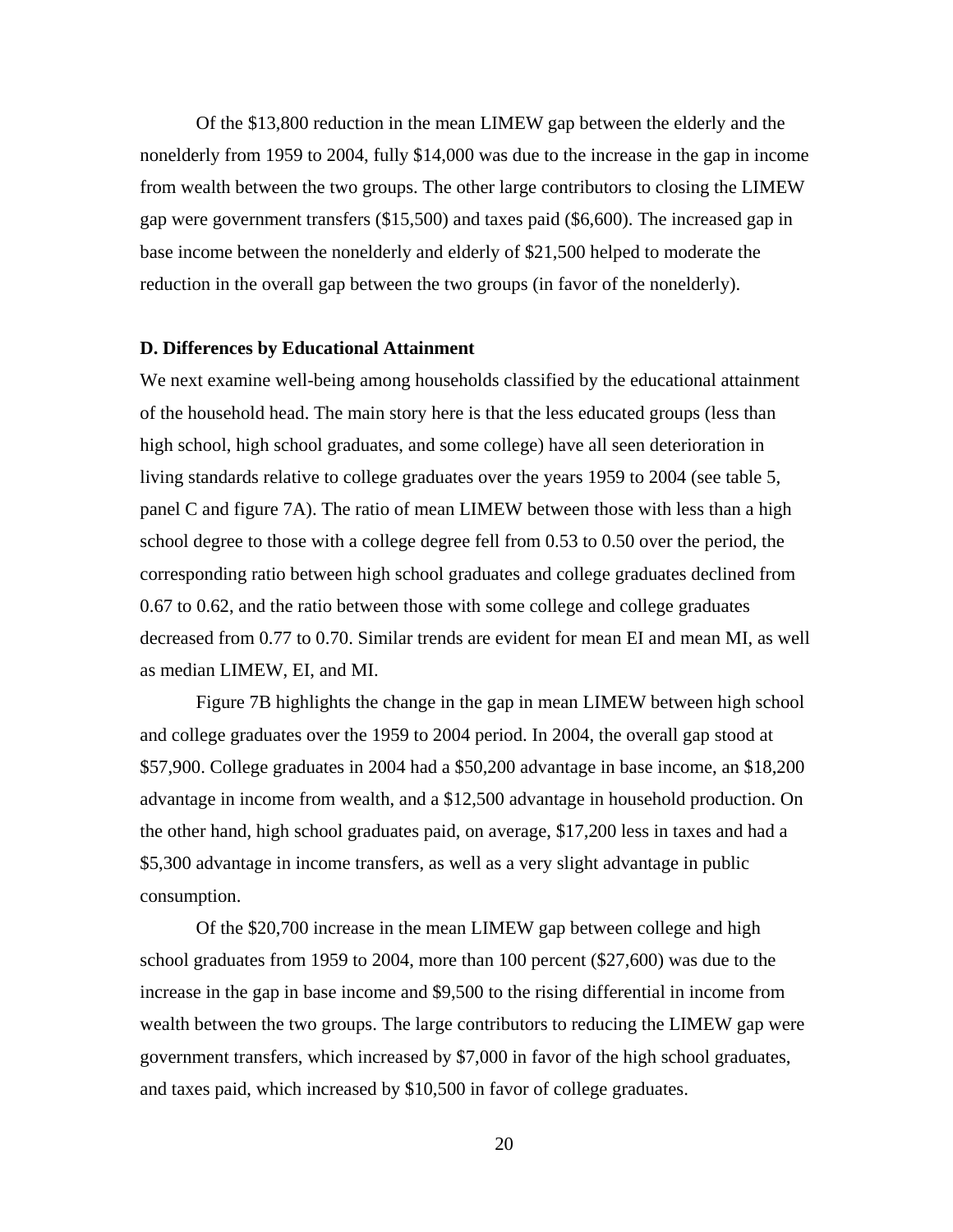#### **E. Differences by Region**

Table 5 (panel E) highlights regional disparities in well-being. The differences are relatively small. In 2004, The Northeast ranked first according to the mean values of three measures (LIMEW, EI, and MI), 7 to 10 percent above average, followed by the West, Midwest, and South (the last about 15 percent below average). According to the median values, the Northeast and West ranked the highest, followed by the Midwest, and then the South. The ranking remained pretty much unchanged from 1959 to 2004. However, the South did show relative gains in mean LIMEW, EI, and MI (from about 85 to 94 percent of the overall average) and even larger gains in median EI and MI (from about 80 to 92 percent of the overall average).

## **5. ECONOMIC INEQUALITY**

We begin with an overview of the shares of each quintile in aggregate income (table 6). The quintiles of each income measure are defined by ranking households according to that measure. Therefore, in general, a given quintile of the different measures need not be made up of the same households. Nevertheless, it is striking that according to all three measures, the income shares of the middle three quintiles were lower in 2004 as compared to 1959. The change in the division of the economic pie favored the top quintile far more than the bottom quintile in LIMEW and MI distributions. The bottom quintile showed no change in their share of aggregate LIMEW and MI, while the top quintile's share of aggregate LIMEW went up by 5.3 percentage points, and its share of MI rose by 5.9 percentage points. In contrast, the EI distribution showed a small gain of 0.2 points for the bottom quintile and a more modest 2.2 point gain for the top quintile.

The increase in the share of the top quintile was relatively moderate from 1959 to 1989 (actually negative for EI), followed by a big surge from 1989 to 2000, and a slight decline between 2000 and 2004. As for their shares in the overall pie, the top quintile fared the best according to MI with a share of 50 percent in 2004; the top quintile of the LIMEW had a slightly lower share of 47 percent, while the top quintile of EI had an even lower share of 45 percent.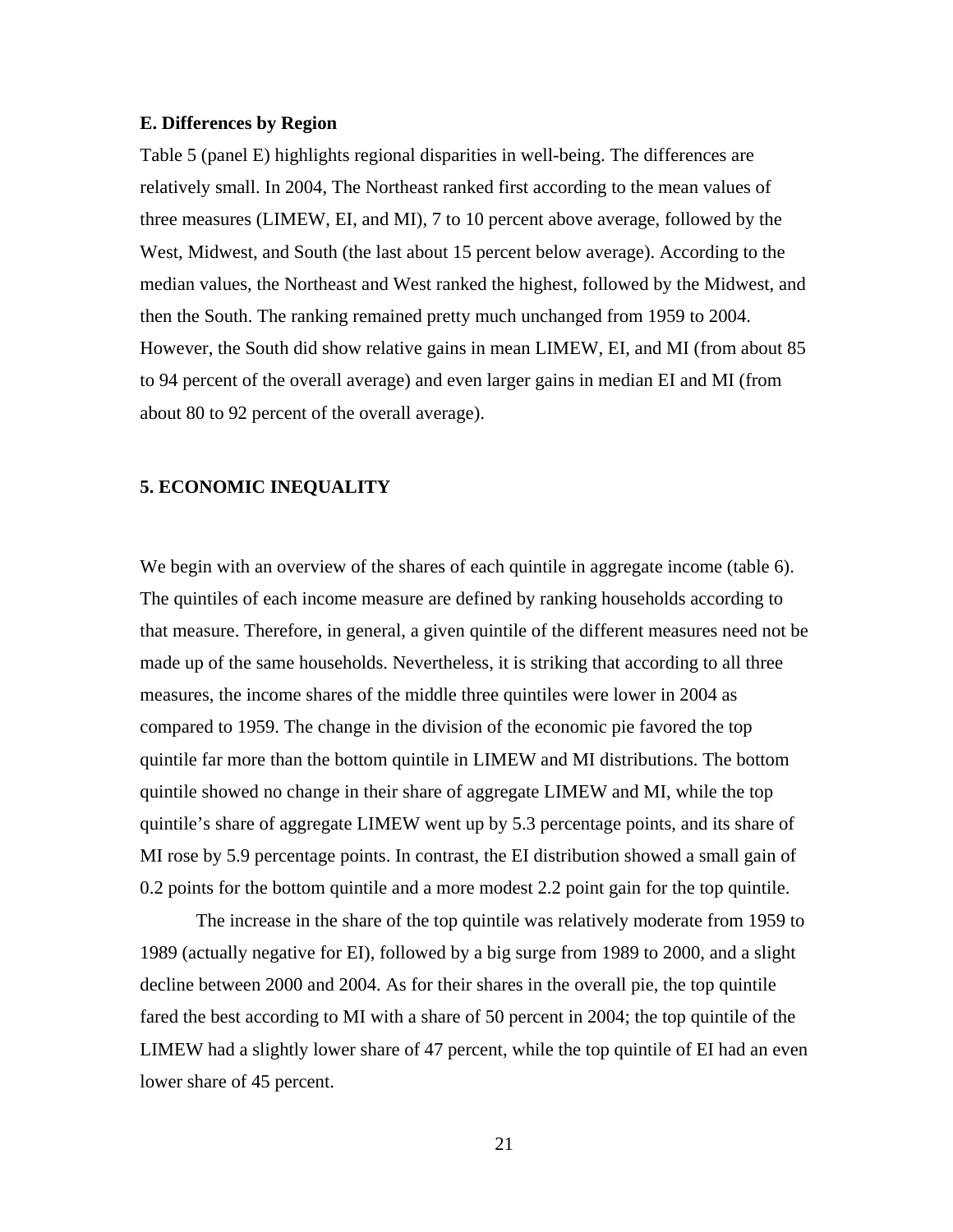There was a modest growth in the share of the bottom quintile in LIMEW, EI, and MI between 1959 and 1982; all three measures show the bottom quintile losing ground between 1989 and 2004. Among the three measures, the share of the bottom quintile in 2004 was the highest in the LIMEW (5.6 percent), followed by EI (4.6 percent), and MI (3.4 percent).

The decline in the income share of the middle class (the third quintile) between 1959 and 2004 was much larger in LIMEW and MI (2.1 and 2.6 percentage points) than EI (1.2 percentage point). The third quintile's share in total LIMEW fell between 1959 and 1982, remained unchanged between 1982 and 1989, declined again between 1989 and 2000, and then rose a little bit between 2000 and 2004. Except between 1959 and 1972, the middle quintile of MI saw declines in their share during all the subperiods, with the largest declines occurring between 1989 and 2000. For the middle quintile of EI, too, the largest decline occurred between 1989 and 2000.

The losses suffered by the second and fourth quintiles between 1959 and 2004 in their respective shares of the aggregate economic pie were higher in terms of LIMEW and MI than EI. The share of the second quintile fell by about 1.5 percentage points for LIMEW, 2.2 for MI, and 0.9 for EI. The share of the fourth quintile fell by 1.6 percentage points for LIMEW, 1.1 for MI, and 0.3 for EI. Here, again, the most pronounced declines happened during the 1989–2000 period.

Table 7 shows Gini coefficients for the various measures (also see figure 8). In 2004, the Gini coefficient for MI was the highest at 46.5, followed by LIMEW (41.0), and EI (40.1). Compared to LIMEW and EI, MI shows larger inequality because it is a pretax measure and does not take into account government noncash transfers. Public consumption and household production are relatively equally distributed and, hence, their inclusion in LIMEW lowers LIMEW inequality relative to MI inequality.

All three measures indicate higher inequality in 2004 than in 1959. The largest increase is recorded for MI, 6.2 Gini points, while LIMEW shows a rise of 5.1 Gini points, and the Gini coefficient for EI grows by 2.1 points. According to all three measures, there was no significant change in inequality between 1959 and 1972. According to MI, almost all of the increase in inequality occurred from 1989 to 2000. In contrast, the LIMEW measure showed a 1.1 point increase from 1972 to 1982, then no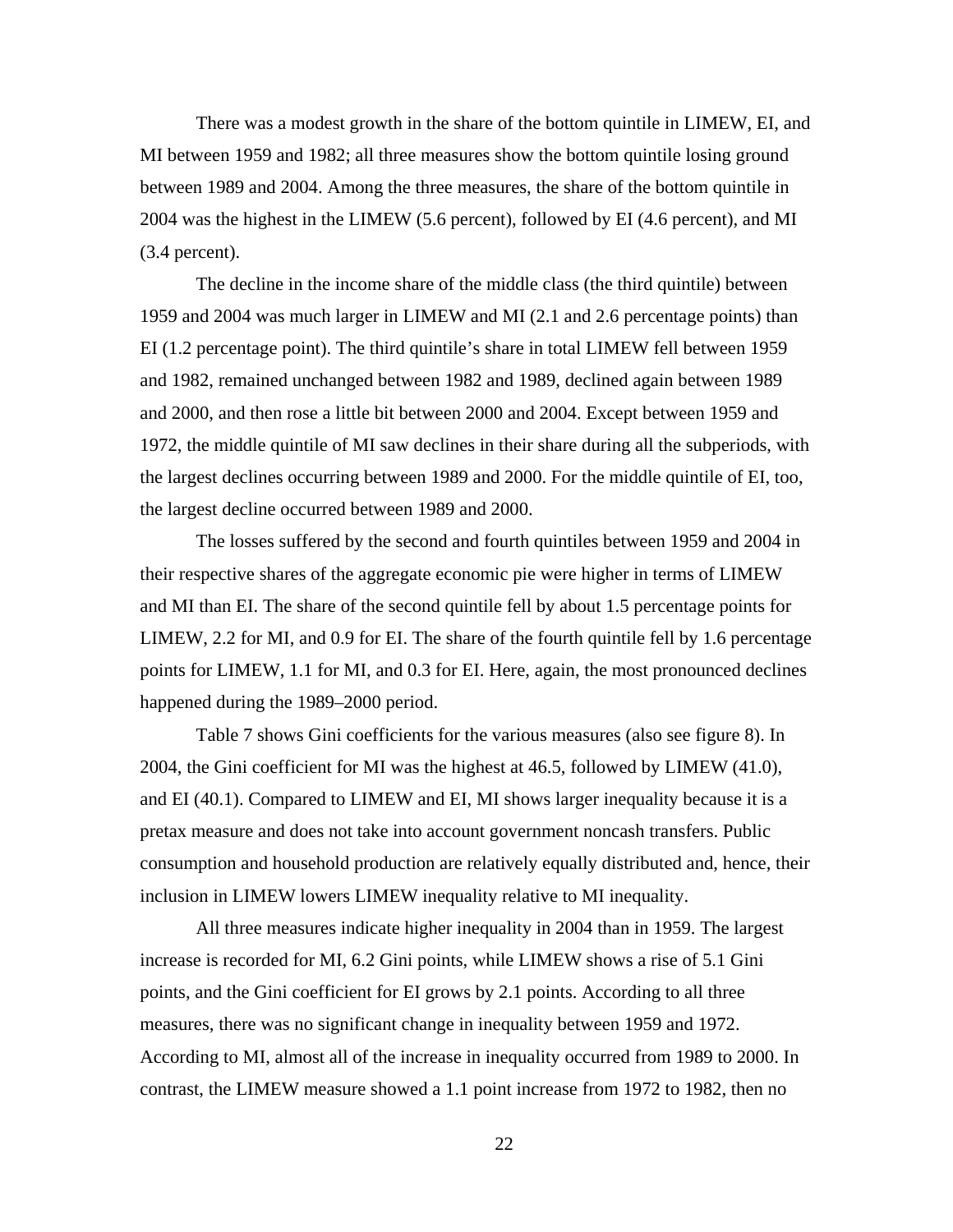change from 1982 to 1989, and then a large spurt of 5.0 points from 1989 to 2000, followed by a decline of 1.2 points between 2000 and 2004. EI shows a sharp drop in inequality between 1972 and 1982, a small increase from 1982 to 1989, and then a large increase (4.0 points) from 1989 to 2000, followed by a slight decline between 2000 and 2004. The results for MI, it should be noted, are for *households*, not families, and the results for 1982, 1989, 2000, and 2004 line up fairly closely to the official CPS figures.<sup>15</sup>

We also show time trends for the Gini coefficients of two other LIMEW measures, PFI and CDI. As we noted above, PFI is equal to LIMEW minus household production. The Gini coefficient for PFI is about 2 to 3 points greater than that of LIMEW, reflecting the equalizing effects of household production. The inequality of PFI shows a somewhat different time trend as that of LIMEW. There is a slight decline from 1959 to 1972, a small increase from 1972 to 1982, a further small increase from 1982 to 1989, and then a surge from 1989 to 2000, followed by a modest decline between 2000 and 2004. Over the whole 1959 to 2000 period, the Gini coefficient for PFI increased by 5.2 points, slightly more than that for LIMEW.

The subtraction of public consumption from PFI yields CDI. The elimination of public consumption increases measured inequality since public consumption is distributed very progressively. The Gini coefficient for CDI is about 5 to 6 points greater than that of LIMEW, reflecting the equalizing effects of both public consumption and household production. However, the time trend for CDI is generally similar to that for PFI. Over the entire period from 1959 to 2004, inequality of CDI increased by 6.3 Gini points, compared to 5.1 for LIMEW.

Table 7 also shows equivalence-scale adjusted measures of LIMEW, EI, and MI. The effect of the adjustment is to lower measured inequality in all three measures. This is not surprising in light of the well-known correlation that exists in the data between household size and income. The bottom rungs of the income distribution tend to have more single-person households and smaller families than the higher rungs. Additionally, in the case of LIMEW, public consumption and household production display strong

<sup>&</sup>lt;sup>15</sup> The source is: http://www.census.gov/hhes/www/income/histinc/h04.html.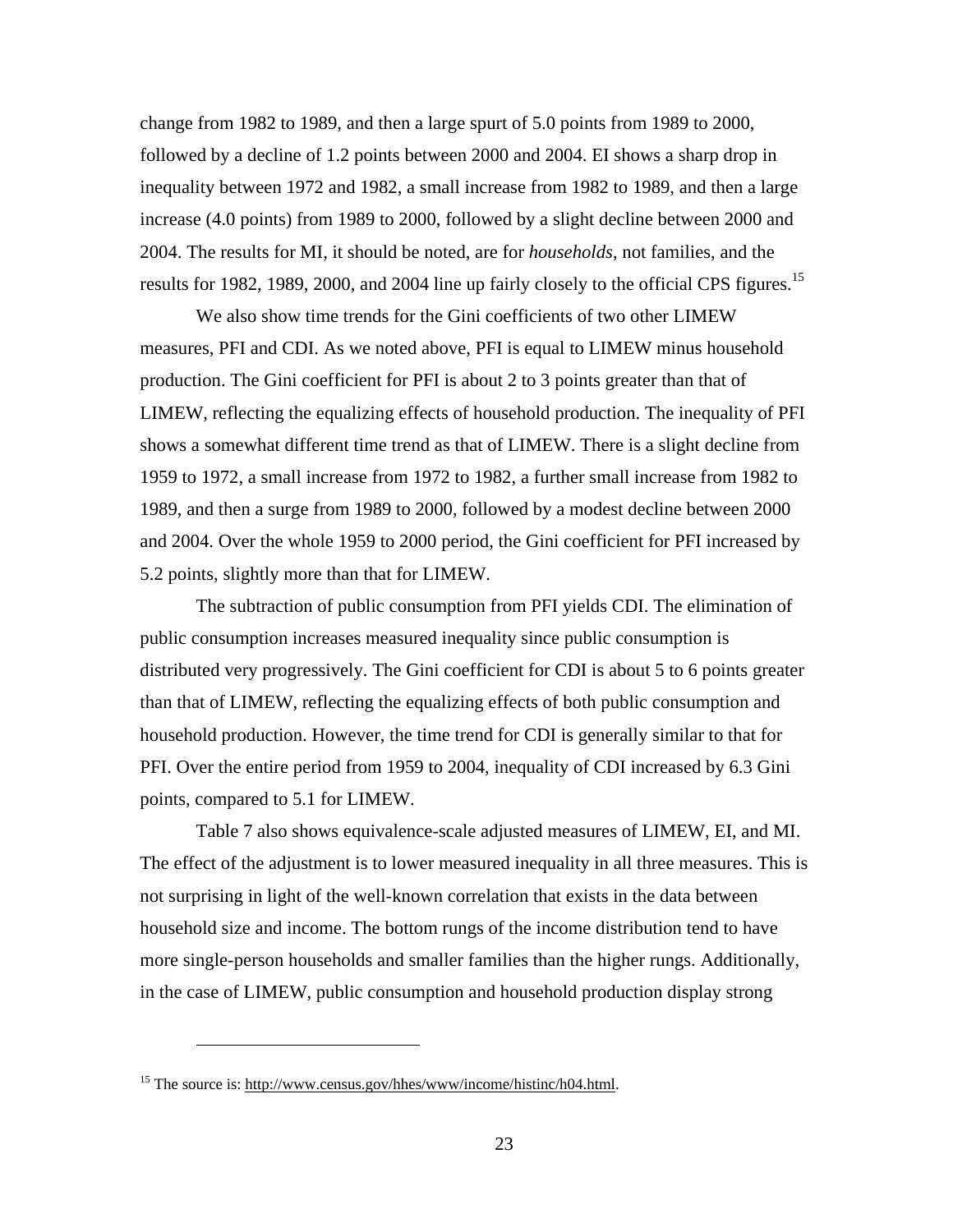positive correlation with household size. Consider, for example, households with schoolage children. The single largest component of public consumption is public education, for which we have imputed per-pupil expenditures as a part of LIMEW. Households with more school-age children would, in general, have larger amounts of public consumption allocated to them. Similarly, hours spent on household production also tend to increase with the number of children at home, thus producing a positive correlation between household size and value of household production.<sup>16</sup>

Time trends are quite similar to those using unadjusted values of the corresponding measure. However, the reduction in measured inequality as a result of the equivalence-scale adjustment is larger for all the other years relative to 1959, perhaps reflecting the fact that the correlation between household size and income was relatively smaller in 1959. Consequently, the overall increase in measured inequality between 1959 and 2004 is smaller than the corresponding unadjusted measures.

Panel B of the table shows the same set of measures for family households only.<sup>17</sup> As expected, measured inequality is lower for families than all households since single individuals are excluded. However, once again, the time trends are very similar to those for all households. Moreover, once again, the overall increase in inequality is smaller using family households compared to all households, except for CDI. This difference reflects the growth of smaller families over the period and the fact that smaller families have lower incomes than larger families.

Decomposition of inequality by income components (or sources) is a standard technique used to assess the amounts of inequality accounted for by individual components in the alternative income measures. The decomposition results, while not suggesting causality, can serve as a rough guide to the inequality-enhancing or inequality-reducing effects of the constituent components of a measure. To assess the contribution of different components to the changes in inequality of LIMEW, we first

<sup>&</sup>lt;sup>16</sup> A separate issue concerns the applicability of standard equivalence scales to income measures that include nonmarket components such as public consumption and household production. This is an area that requires further research.

 $17$  A family household is a household with at least one family. The Census Bureau defines "family" as a group of two or more persons living in the same household and related to each other by blood, marriage, or adoption.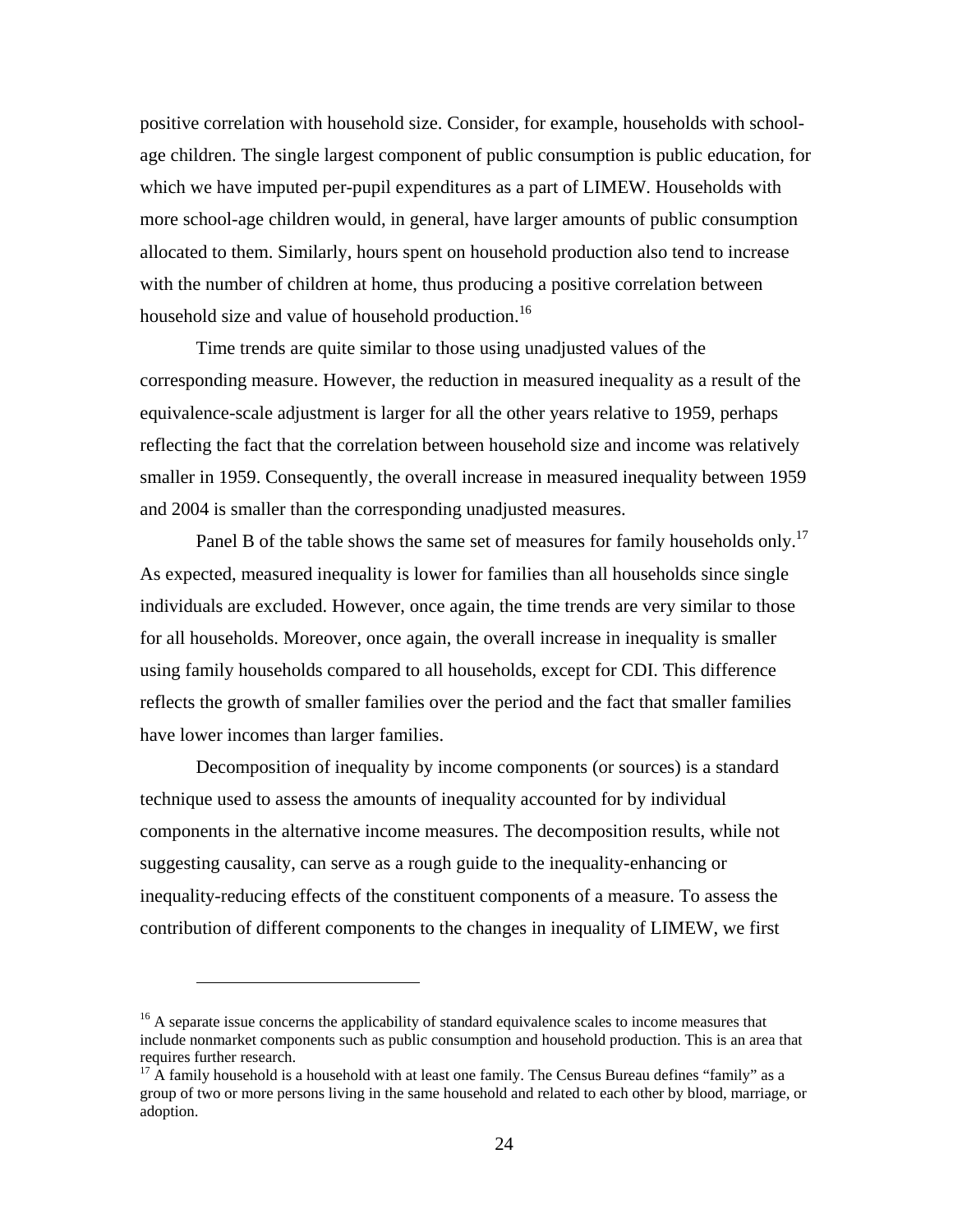decomposed the Gini coefficient of LIMEW into the respective amounts of inequality accounted for by each component for all the years. The amount of inequality accounted for by a component is the product of that component's concentration coefficient and share in income (table 8, panel A). The contribution of the components to the change in the Gini coefficient between two years was calculated as the difference between the amount of inequality accounted for by that component in the later and the earlier year (table 8, panel B).

The contribution of base money income to the level of inequality is markedly lower in LIMEW compared to EI and MI. The lower contribution owed more to the smaller share of base money income in LIMEW than to the difference in the degree of inequality in the distribution of base money income across the LIMEW distribution. The average value of the concentration coefficient (averaged over all six years) for base income in LIMEW was 0.37, compared to 0.44 in EI and 0.47 in MI. The discrepancy in the share of base income in overall income was, however, much larger: The average value over the six years was 55 percent in LIMEW, as against 97 percent in EI and 87 percent in MI. Between 1959 and 2004, the contribution of base income to inequality in LIMEW hardly changed, thus resulting in its negligible contribution to the growth in inequality between the two years. In contrast, the contribution of base income to inequality in MI and EI grew between 1959 and 2004 because of the increase in the concentration coefficients in both measures (from 0.42 to 0.51 in MI and from 0.41 to 0.48 in EI). The share of base income was lower in 2004 than 1959 for both the official measures: 102 versus 98 percent in EI and 92 versus 88 percent in MI.

The contribution of income from wealth to the level of inequality in 2004 was substantially higher in LIMEW than in EI and MI. Almost all of this could be attributed to the higher amount of inequality accounted for by income from nonhome wealth in LIMEW. Both the concentration coefficient and income share were higher in LIMEW than in EI and MI. The concentration coefficient for income from nonhome wealth was 0.79 in LIMEW as against 0.69 in EI and 0.62 in MI; the income share was 16 percent in LIMEW, but only 7 percent in EI and 5 percent in MI. Comparison with 1959 shows that the amount of inequality contributed by income from nonhome wealth to the inequality in LIMEW was huge, 253 percent higher in 2004. Much of this increase was driven by the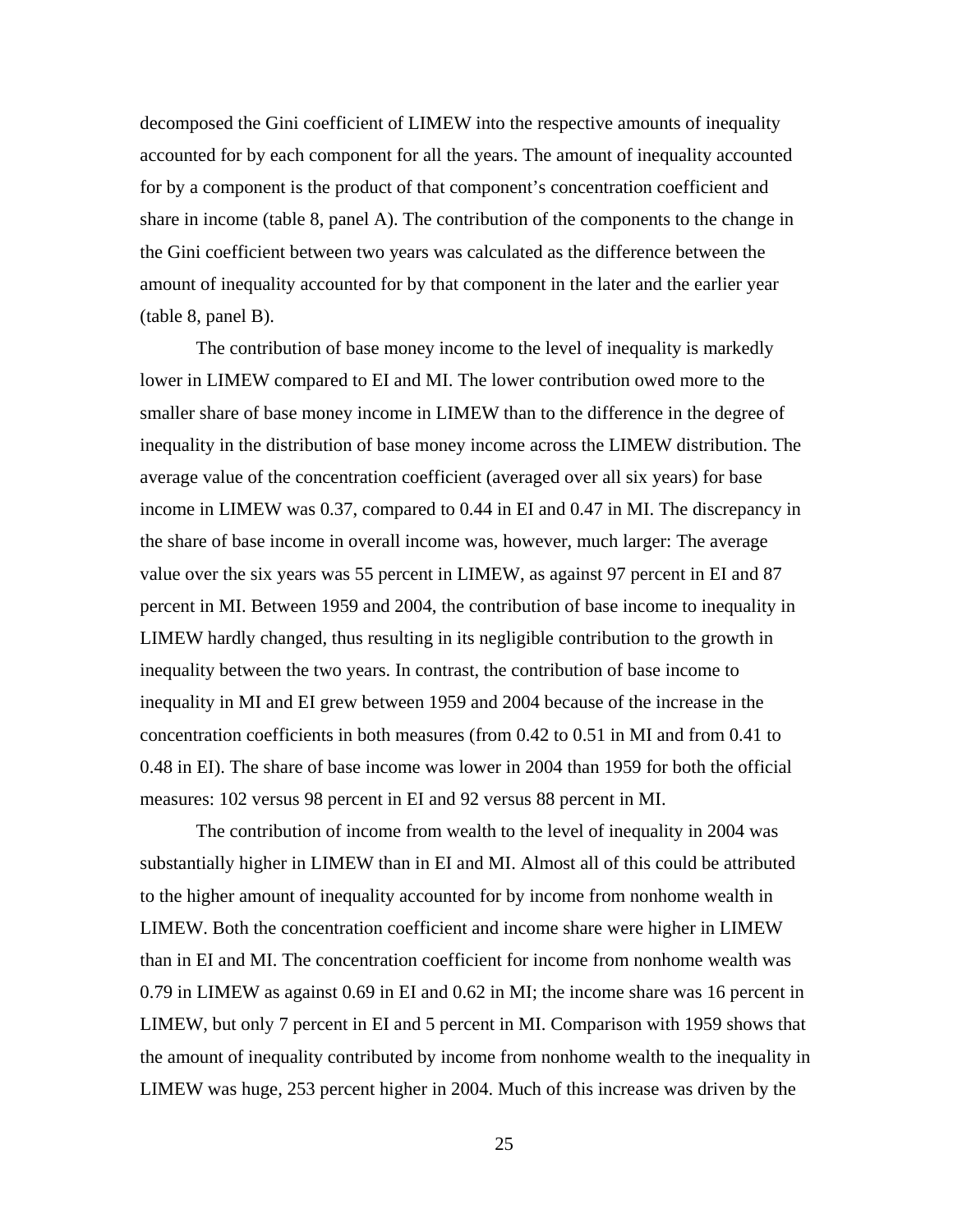fact that the share of income from nonhome wealth in 1959 was less than half of its level in 2004 for LIMEW (7 percent); in contrast, the share of this component in EI was practically unchanged between the two years and slightly lower for MI (4 percent). The evidence suggests that the higher contribution of income from wealth to the rise in inequality in LIMEW between 1959 and 2004 was driven mainly by the sharp increase in the relative size of income from nonhome wealth in LIMEW.

Base income and income from wealth contributed positively to the increase in inequality between 1959 and 2004 in all three measures. In contrast, net government expenditures contributed negatively to the increase in inequality in all three measures.<sup>18</sup> However, the effectiveness of net government expenditures in lowering the increase in inequality appears to be much less important in LIMEW as compared to the official measures: Between 1959 and 2004, net government expenditures reduced the increase in inequality of LIMEW by approximately 0.7 Gini points, 1.2 in MI, and a very notable 5 points in EI. In fact, the moderating effect of net government expenditures on the change in inequality of EI was only slightly smaller than the combined augmenting effect of base income and income from wealth (6.0 points). The main reason why net government expenditures had a bigger effect on restraining inequality growth in EI as compared to LIMEW was the difference in the redistributive effect of taxes in the two measures.

Taxes take a bigger bite out of inequality in EI than in LIMEW. This was true in 1959 and 2004. The amount of reduction in inequality accounted for by taxes was 3.9 points for LIMEW and 8.4 points for EI in 1959; the 2004 estimates were 6.0 and 13.8 points, respectively, for LIMEW and EI. One reason for the larger inequality-reducing effect of taxes in EI is that taxes are a larger percentage of EI than they are of LIMEW (25 versus 13 percent in 2004 and 17 versus 10 percent in 1959). This is to be expected because LIMEW includes components that are excluded from EI altogether—public consumption and household production—and because of the difference in the treatment of some components common to the two measures.<sup>19</sup> Another reason is that taxes are more progressive in EI than in LIMEW. Effective tax rates tend to rise with EI because

 $18$  Net government expenditures consist only of cash transfers in MI because it is a pretax measure.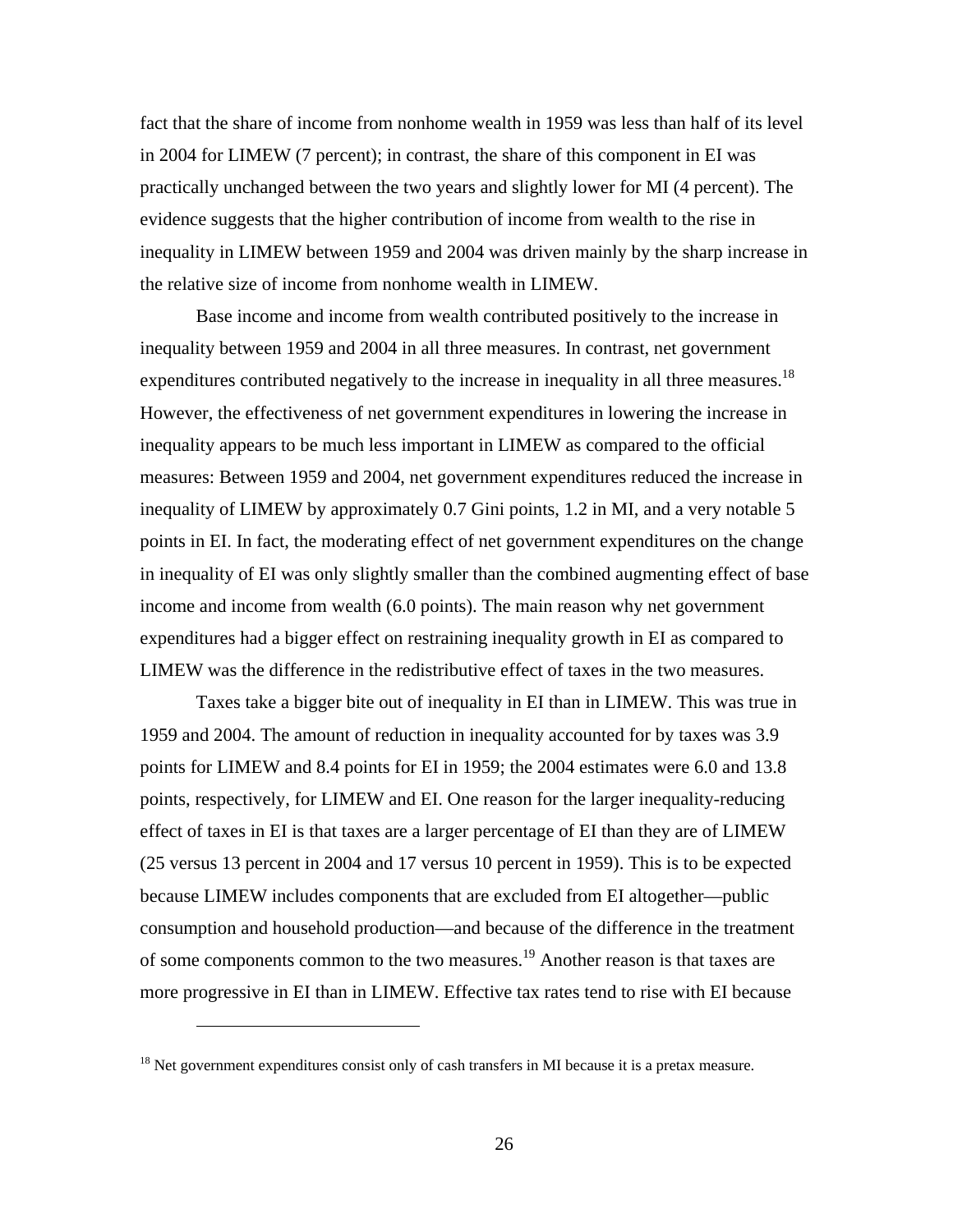households in the higher rungs of the EI distribution have, on average, taxable income as their main source of income. In contrast, households in the higher rungs of the LIMEW tend to have imputed income from wealth (generally not subject to taxation) as a very substantial portion of their LIMEW and, therefore, effective tax rates rise less sharply than they do for EI.

Household production contributed sizably to a decline in inequality of LIMEW between 1959 and 2004. In fact, it was the largest single component restraining inequality growth between the two years. The decline in household production's contribution to inequality stemmed almost entirely from the decline in its share of LIMEW as its concentration coefficient showed very little change between the two years. The share of household production fell by 11 percentage points, from 33 percent in 1959 to 22 percent in 2004, while the concentration coefficient was 0.35 in 1959 and 0.36 in 2004.

Turning to the estimates for the latest subperiod, 2000 to 2004, it is interesting to note that both EI and LIMEW showed declines in inequality during this period, while MI showed a slight increase in inequality. The decomposition results shed some light on the factors contributing to the decline in the inequality of EI and LIMEW. The biggest factor behind the decline in both measures was the sizeable fall in the amount of inequality contributed by the income from nonhome wealth. In turn, the decline in the contribution of income from nonhome wealth was driven almost entirely by the fall in its share in total income: in EI that share fell from 12 to 7 percent between 2000 and 2004, while in LIMEW it fell from 19 to 16 percent. The decline in the share of income from wealth reflected the absolute decline in income from wealth that occurred between the two years in both measures: property income and realized capital gains included in EI fell by 43 percent and annuities included in LIMEW fell by 15 percent. The deflated state of the financial markets in 2004 relative to the "irrational exuberance" of 2000 could go a long way toward explaining the stark declines in income from nonhome wealth.

The rise in the share of transfers and the reduction in the share of taxes, on the other hand, did not appear to have contributed to an increase in the inequality-reducing

<u>.</u>

 $19$  LIMEW is also larger than EI because annuities and imputed rent included in LIMEW are larger than their counterparts in EI—property income plus realized capital gains and return on home equity. Transfers included in LIMEW are also larger than EI because of NIPA alignment in LIMEW.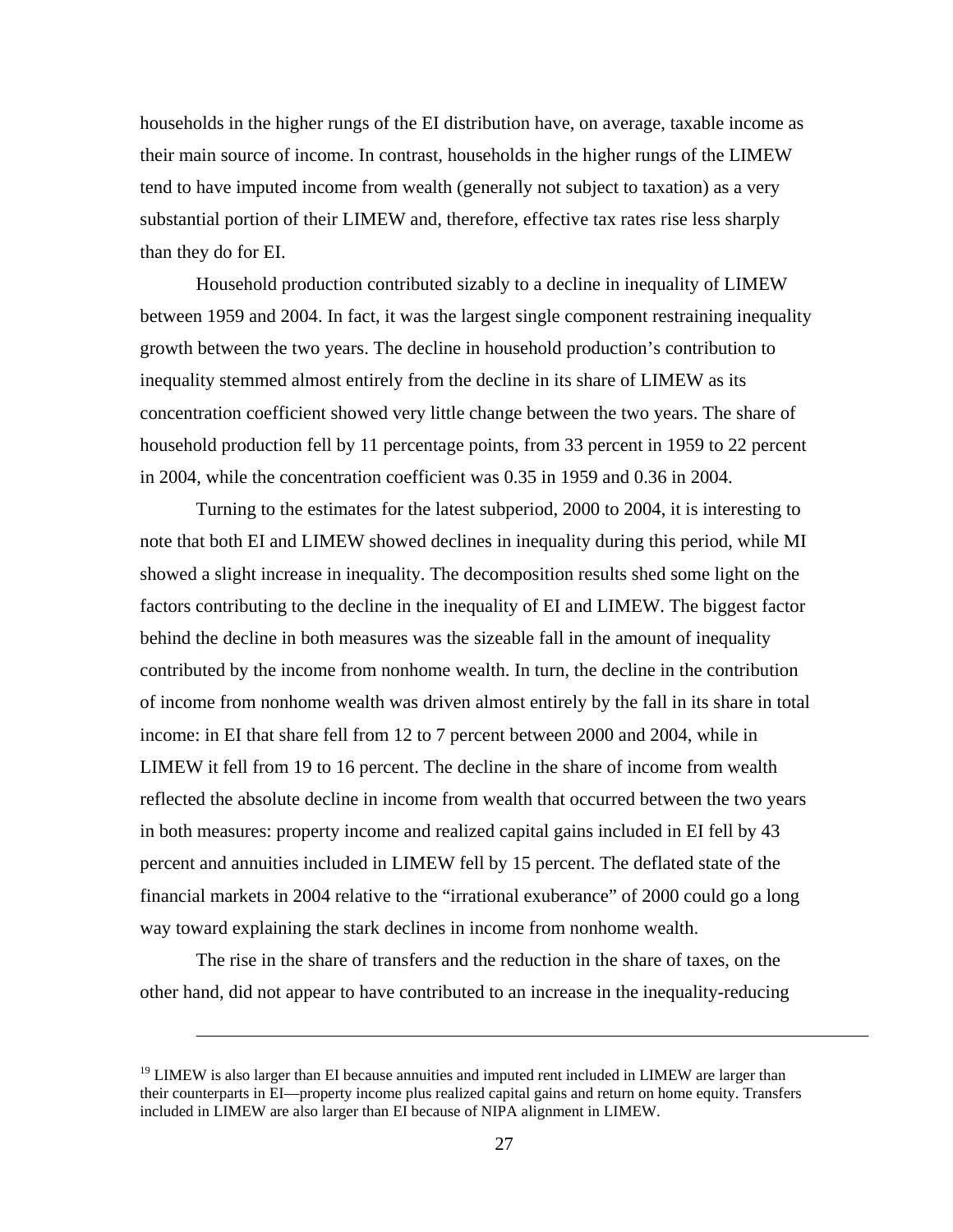effect of net government expenditures. Net government expenditures reduced inequality of LIMEW by 3.9 Gini points in 2000, but only 2.1 points in 2004. Similarly, net government expenditures reduced inequality of EI by 15.1 points in 2000 and 12.8 points in 2004. The lower contribution reflects the fall in the share of taxes in total income in both measures accompanied by no change in its concentration coefficients. Since taxes enter the income measures with a negative sign, a reduction in the share of taxes in income can take a larger bite out of inequality only if its concentration coefficient increases, i.e., if the tax burden shifts more toward those on the higher rungs of the income distribution. The absence of such a shift might help explain why the inequalityreducing effect of net government expenditure was lower in 2004 than in 2000.

#### **6. CONCLUSION**

We find that median well-being grew sluggishly over the 1959 to 2004 period by any measure, particularly compared to the 2.2 percent annual growth in GDP per capita. Of the three principal measures, EI showed the highest growth at 0.8 percent per annum, LIMEW the second highest at 0.7 percent per annum, and MI the lowest at 0.6 percent per annum. However, when we exclude household production from LIMEW to obtain PFI, we estimate a 1.0 percent annual growth over the period. The reason is that household production itself showed almost no change over the period for the middle LIMEW quintile. In fact, median hours of housework fell by 19 percent over the period, but this was exactly offset by a corresponding increase in the unit value of household work.

The time pattern for the three principal measures is also quite different. MI and EI showed much higher growth than LIMEW from 1959 to 1982, but LIMEW grew faster than MI or EI from 1982 to 2004.

It appears that the main factor behind the measured differences in the trend of economic well-being are the differences in the composition of the measures. While base income declined as a share of LIMEW from 1959 to 2004, particularly after 1972, income from wealth increased, particularly from 1989 to 2000. Both government transfers and public consumption made substantial gains in their shares of LIMEW from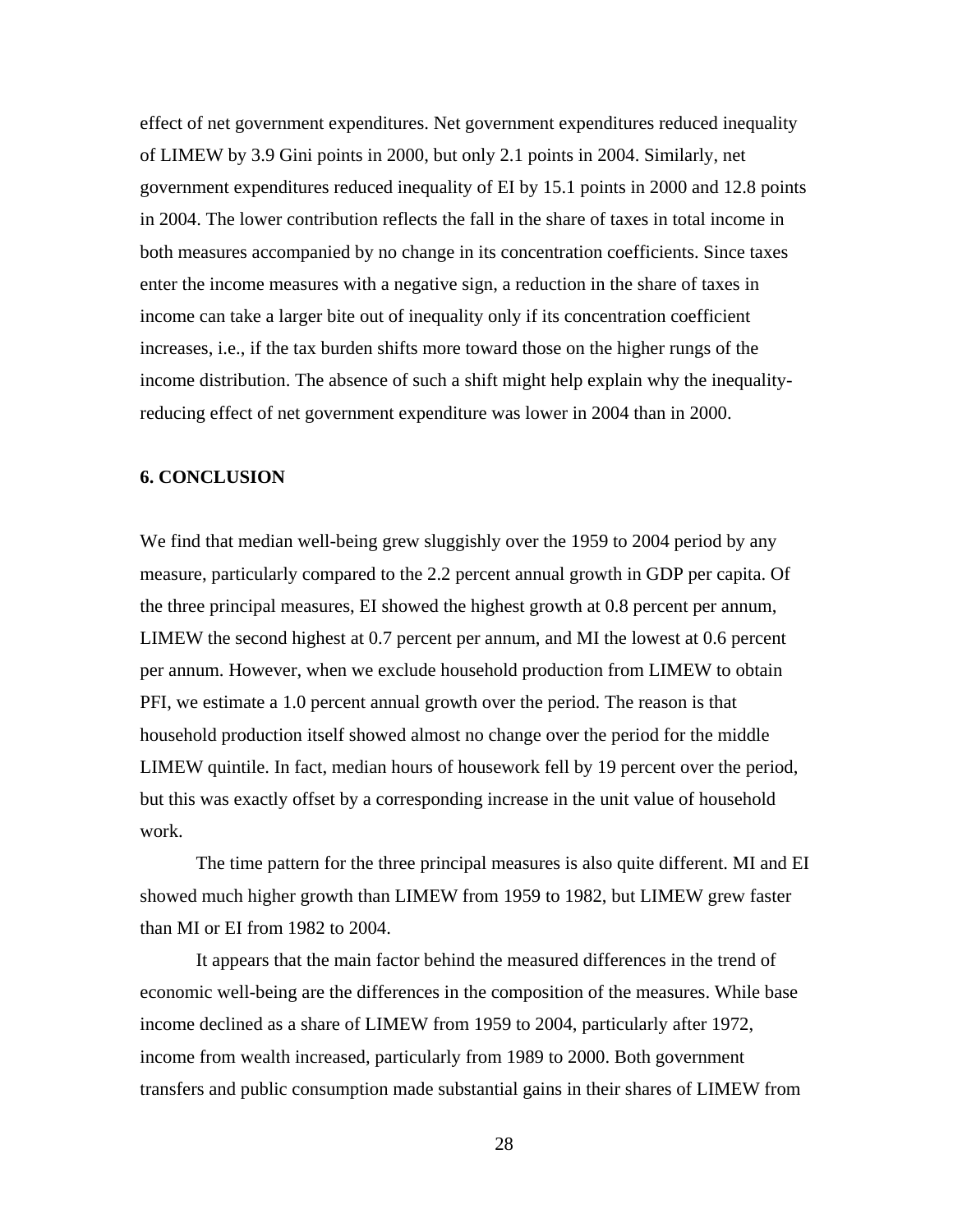1959 to 1982, but then showed only minor fluctuations in the subsequent years. Taxes as a share of LIMEW showed a big increase from 1959 to 1972, then remained somewhat stable before registering a marked decline between 2000 and 2004.

However, the compositional change differed between the top and bottom quintiles of the LIMEW. Between 1959 and 2004, households at the bottom became more reliant on base income (mainly consisting of labor income) and on net government expenditures. On the other hand, for those at the top, income from wealth almost doubled as a share of LIMEW over these years.

Median LIMEW grew by 0.7 percent per year from 1959 to 2004. For the middle quintile of the LIMEW distribution, the main source of its growth over these years was the increase in net government expenditures, which accounted for about half the overall increase in LIMEW. The biggest contributor was the increase in transfers, followed by the increase in public consumption. The increase in base income accounted for another 40 percent of the growth in LIMEW of the middle class. Gains in income from wealth were relatively small. The period 2000 to 2004 is particularly interesting. During these years median LIMEW grew by 1.0 percent per year, while median MI and EI suffered net declines. The increase in net government expenditures accounted for *150 percent* of the growth of LIMEW, as base income and income from wealth both declined in absolute terms. The increase in net government expenditures, in turn, was about equally due to gains in transfers and a reduction in the tax burden. Indeed, as shown in table 9, this was a period when the total government deficit (including all levels of government) increased enormously from -160 billion to 509 billion dollars.

The LIMEW also provides a different picture of disparities among population subgroups than EI or MI. Racial disparities according to LIMEW first lessened from 1959 to 1989, but then increased between 1989 and 2000, while both EI and MI show a general narrowing over the years from 1959 to 2000; all three indices show almost no change from 2000 to 2004. The worsening of the racial gap during the 1990s is mainly traceable to the considerable and growing disadvantage faced by nonwhites in wealth ownership. As for single female-headed families, all three measures show a very large gap in well-being between them and married couples. All three also show deterioration in the relative well-being of single female-headed families. Increasing gaps in base income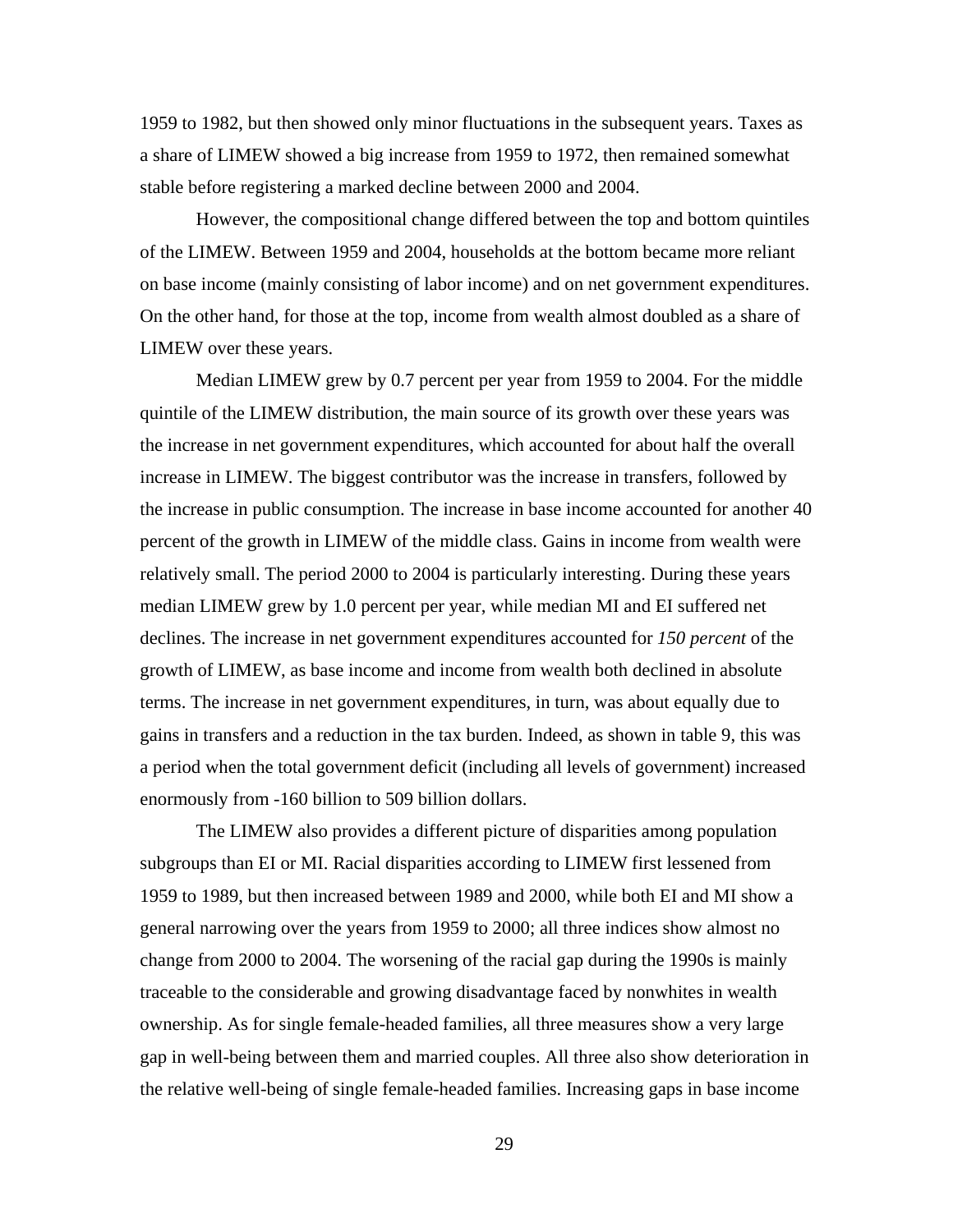and income from wealth explain most of the deterioration in the relative economic status of single female-headed families according to the LIMEW measure. In contrast, the rising gap between the two groups in EI is largely a reflection of the rising gap in their labor income.

The hump shape of the age-income relationship (with the youngest and oldest groups worse off and the middle-age groups better off, compared to the average) holds for MI and EI in all years, but not for LIMEW in 2000 and 2004. The elderly were 9 percent better off than the nonelderly (on the basis of mean values) in 2000 because of greater income from wealth. This, in turn, was due to a greater amount of accumulated wealth and a shorter remaining life expectancy for the elderly. In 2004, the elderly were near parity with the nonelderly and, in fact, better off than the soon-to-retire group. Moreover, LIMEW shows an almost continuous improvement in the relative well-being of the elderly from 1959 to 2000. In contrast, EI shows an improvement from 1959 to 1982 and then a slippage from 1982 to 2000, while MI shows a slight worsening in the relative well-being of the elderly over the whole period, though particularly from 1989 to 2000.

According to both MI and LIMEW, there was a substantial growth of inequality over the years from 1959 to 2004. The Gini coefficient for MI increased by 6.2 points and for LIMEW by 5.1 points. EI, on the other hand, showed a smaller increase of 2.1 Gini points over the period. The Gini coefficient for PFI (LIMEW less household production) also rose by 5.2 points and that for CDI (PFI less public consumption) by 6.3 points. Gini coefficients for equivalence-scale adjusted MI, EI, and LIMEW show lower levels of inequality than the corresponding unadjusted measures because the bottom rungs of the income distribution tend to have more single person households and smaller families than the higher rungs. The adjusted measures also show slightly smaller proportionate increases than the corresponding unadjusted measures. This reflects the reduction in household size for rich households *relative* to poor households. Inequality measures for family households also show a smaller increase than for all households.

Time trends are also different for the three principal measures. All three measures show little change in inequality from 1959 to 1972. LIMEW shows an increase from 1972 to 1982, no change from 1982 to 1989, and then a surge from 1989 to 2000,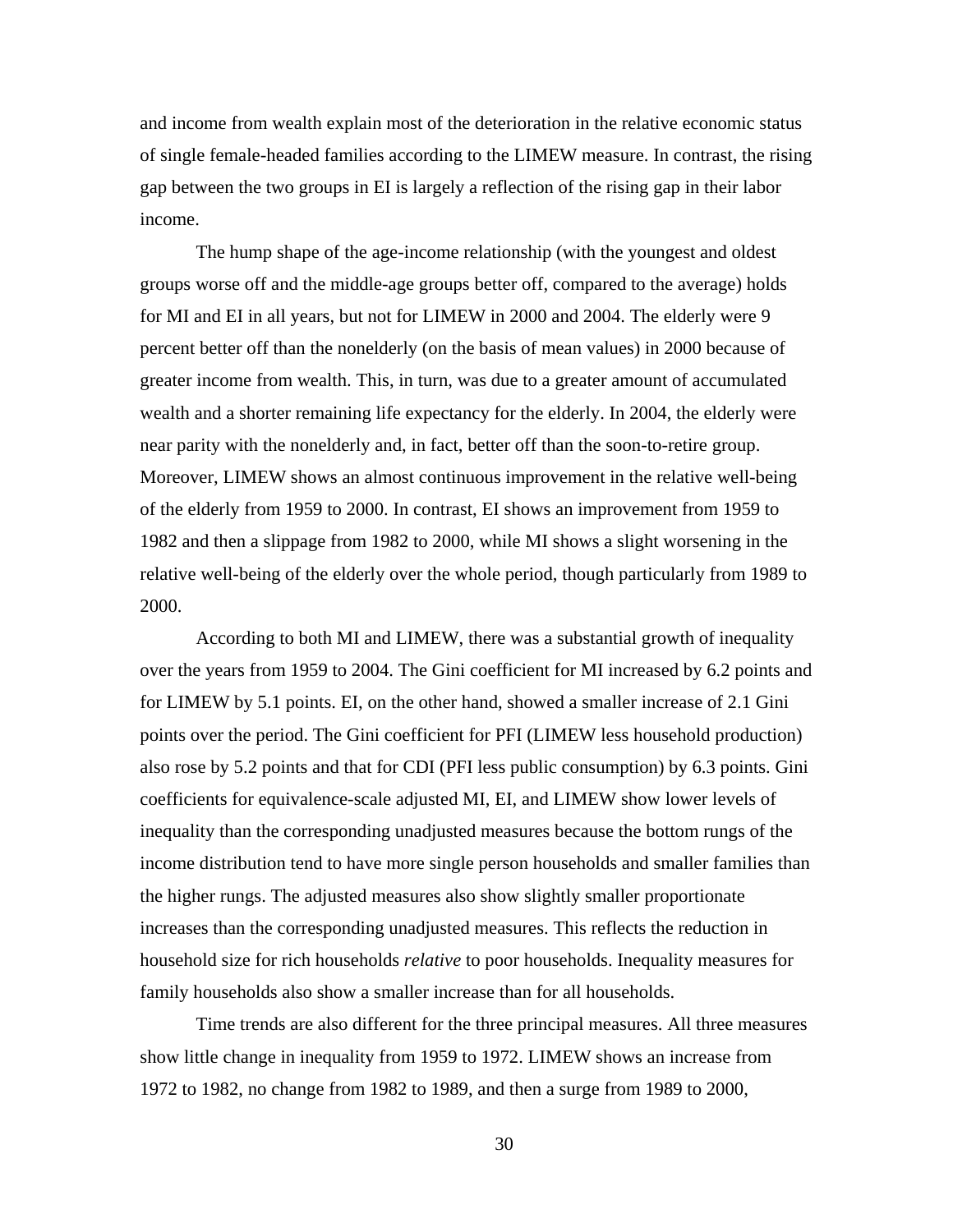reflecting the large increase in income from wealth, which is highly concentrated at the top. This was followed by a significant decline in inequality due to the decline in the value of financial assets between 2000 and 2004. EI shows a big drop in inequality from 1972 to 1982, a slight increase to 1989, and then a spurt from 1989 to 2004. In contrast, MI shows little change from 1972 to 1989 and then a large spike from 1989 to 2004.

Decomposition analysis showed that base money income (consisting mainly of earnings) and income from wealth contributed positively to the increase in inequality between 1959 and 2004 in all three measures, though their roles are reversed in the LIMEW vis-à-vis the official measures. The principal factor behind the increase in inequality in LIMEW is the rising contribution from income derived from nonhome wealth, while for MI and EI this role was played by base income. Net government expenditures contributed negatively to the increase in inequality between 1959 and 2004 in all three measures. However, the effectiveness of net government expenditures in lowering the increase in inequality was much less important in LIMEW as compared to the official measures. The main reason why net government expenditures had a bigger effect on restraining inequality growth in EI as compared to LIMEW was that the taxes were more progressively redistributive in EI than LIMEW.

The period from 2000 to 2004 is again particularly interesting. Over these years, the Gini coefficient for LIMEW and EI showed a decline of 1.2 and 0.8 points, respectively, while the Gini coefficient for MI showed an increase of 0.5. The large decline in income from nonhome wealth (15 percent in LIMEW and 43 percent in EI) was the main factor accounting for the reduction in the inequality of LIMEW and EI. While the increase in net government expenditures helped increase the well-being among the middle class, it appears that their contribution to reducing inequality was actually lower in 2004 than in 2000, primarily because the tax burden was not shifted more towards the households in the higher parts of the income distribution. The reduction in measured inequality between 2000 and 2004 thus appears to be a result of the boom and bust of financial markets rather than a reduction in earnings inequality or changes in government redistributive policies.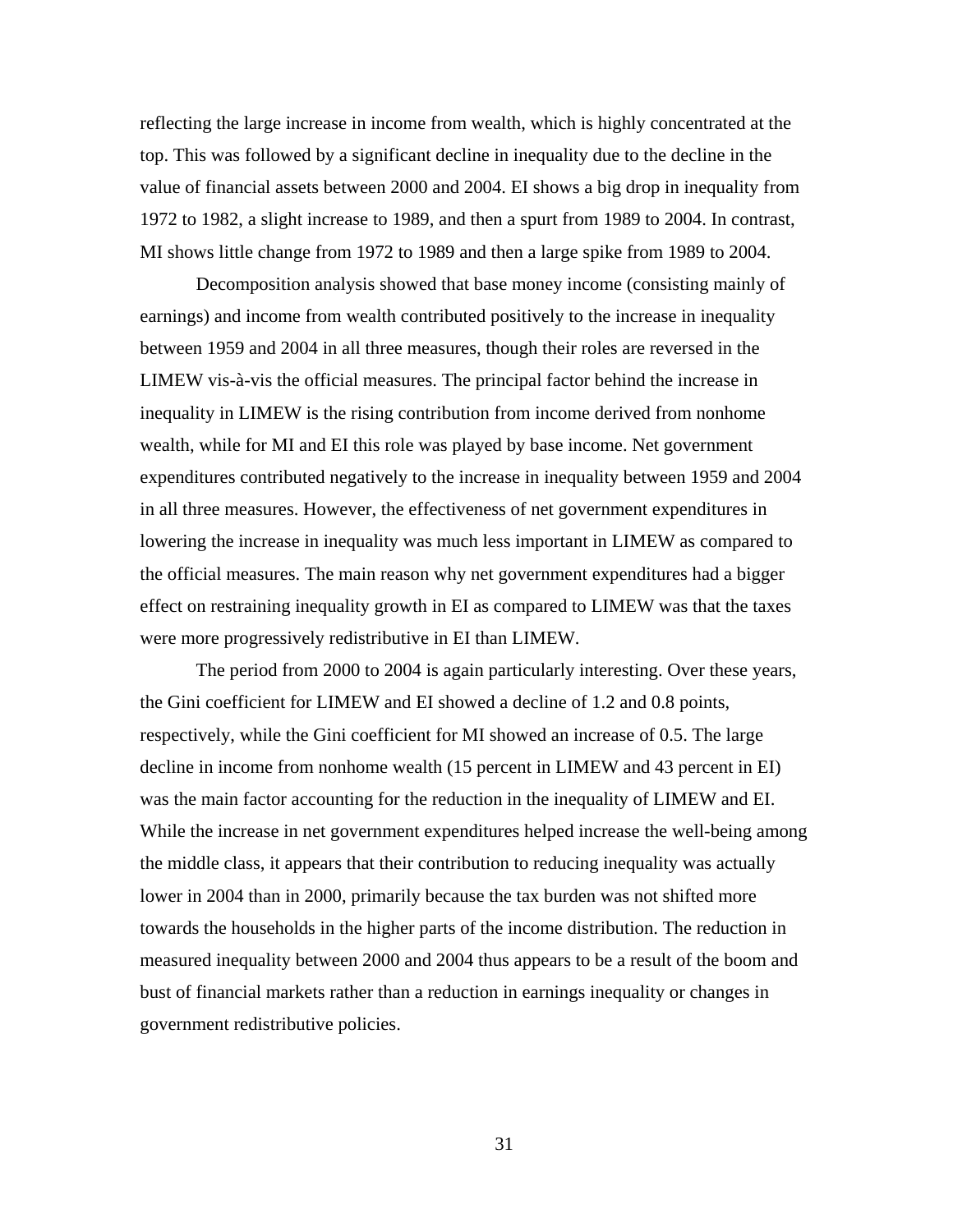# **APPENDIX A: SOURCES AND METHODS**

## **Introduction**

The information required for constructing the LIMEW is not available in any single microdata file. At a very basic level, our empirical strategy in estimating the LIMEW can be described as starting with a large microdata file with income and demographic characteristics and then adding on the supplementary information, either via statistical matching or other imputation techniques, to estimate the various components of the LIMEW. The key technique of statistical matching is described briefly in the next section (section A1). Details regarding individual matches and assessment of the quality of matches are provided separately in Appendix B. Our empirical strategies involved in constructing the core synthetic file for 1959 and 1972 are sufficiently different from each other, as well as for the later years, to warrant separate descriptions (sections A2 and A3). The subsequent section (section A4) discusses the procedures followed for 1982, 1989, 2000, and 2004. Estimates of public consumption were derived in a relatively uniform fashion for all the years and, hence, they are discussed separately in the next section (section A5) of this appendix. The wealth definitions and long-run rates of return used in the study are presented in the final section (section A6). Due to limitations of space, our focus is on providing the crucial steps involved in constructing the estimates rather than on the minutiae.

## **A1. Statistical Matching**

The microdata files are combined to create the core synthetic file using constrained statistical matching. The basic idea behind the technique is to transfer information from one survey ("donor file") to another ("recipient file"). Such information is missing in the recipient file, but necessary for research purposes. Each individual record in the recipient file is matched with a record in the donor file, where a match represents a similar record, based on the several common variables in the both files. The variables are hierarchically organized to create the matching cells for matching procedure. Some of these variables are considered as strata variables, i.e., categorical variables that we consider to be of the greatest importance in designing the match. For example, if we use sex and employment status as strata variables, this would mean that we would match only individuals of the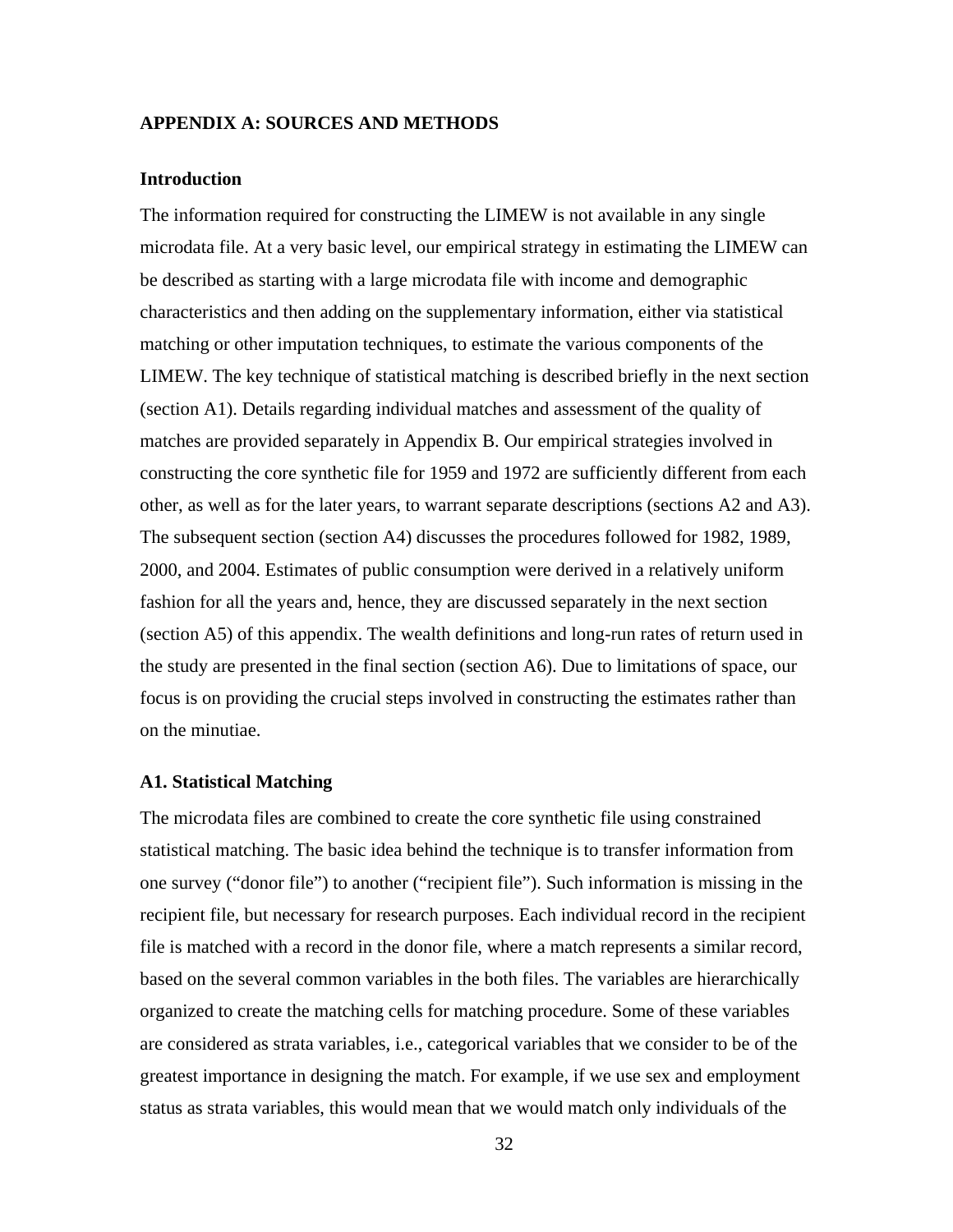same sex and employment status. Within the strata, we use a number of variables of secondary importance as match variables.

The matching is performed on the basis of the estimated propensity scores derived from the strata and match variables. In this derivation, a penalty weight is assigned to the distance function according to the size and ranking of the coefficients of strata variables. For every recipient in the recipient file, an observation in the donor file is matched with the same or nearest-neighbor values of propensity scores. The quality of match is evaluated by comparing the marginal and joint distributions of the variable of interest in the donor file and the statistically matched file. $^{20}$ 

#### **A2. 1959**

1

Our basic file is the 1-in-100 national random sample of the population that consists of 579,000 household and 1,780,000 person records, drawn from the 1960 Census.<sup>21</sup> The file, commonly abbreviated as "IPUMS," contains detailed information on demographic characteristics (as of 1960) and money income (received during 1959). Additional information required to construct the core synthetic file was obtained from the following nationally representative surveys via statistical matching with the IPUMS: Consumer Expenditure Survey 1960–61 (CES) that consists of 13,745 consumer units;<sup>22</sup> Survey of Financial Characteristics of Consumers 1962 (SFCC) with a sample size of 2,557 households; $^{23}$  Individual Tax Model File 1960 (ITM) that contains a sample of 101,920 tax returns; $^{24}$  and two time-use surveys: Americans' Use of Time, 1965–1966 (sample size: 2,001 individuals) and Time Use in Economic and Social Accounts, 1975–1976 (sample size: 2,406 individuals).<sup>25</sup> The major steps involved in constructing the LIMEW by adding supplementary information are shown in table A1.

 $^{20}$  For a technical description and results of our matching algorithm, see Kum and Masterson (2008). <sup>21</sup> See Ruggles et al.  $(2008)$ 

<sup>&</sup>lt;sup>22</sup> See U.S. Department of Labor, Bureau of Labor Statistics (1983)<br><sup>23</sup> Details on the survey can be found at: http://www.federalreserve.gov/pubs/oss/oss2/scfindex.html

<sup>&</sup>lt;sup>24</sup> The general description of the file can be found at: http://www.nber.org/~taxsim/gdb/. We obtained the data from the National Archives: http://www.archives.gov/

<sup>&</sup>lt;sup>25</sup> We used the version of the 1965 file compiled by American Heritage Time Use Study, release 1 (May 2006). Created at the Centre for Time Use Research, United Kingdom, by Kimberly Fisher, Muriel Egerton and Jonathan Gershuny, with Nuno Torres and Andreas Pollmann, and contributions from Anne H. Gauthier and John Robinson. Created for Yale University with initial funding from the Glaser Progress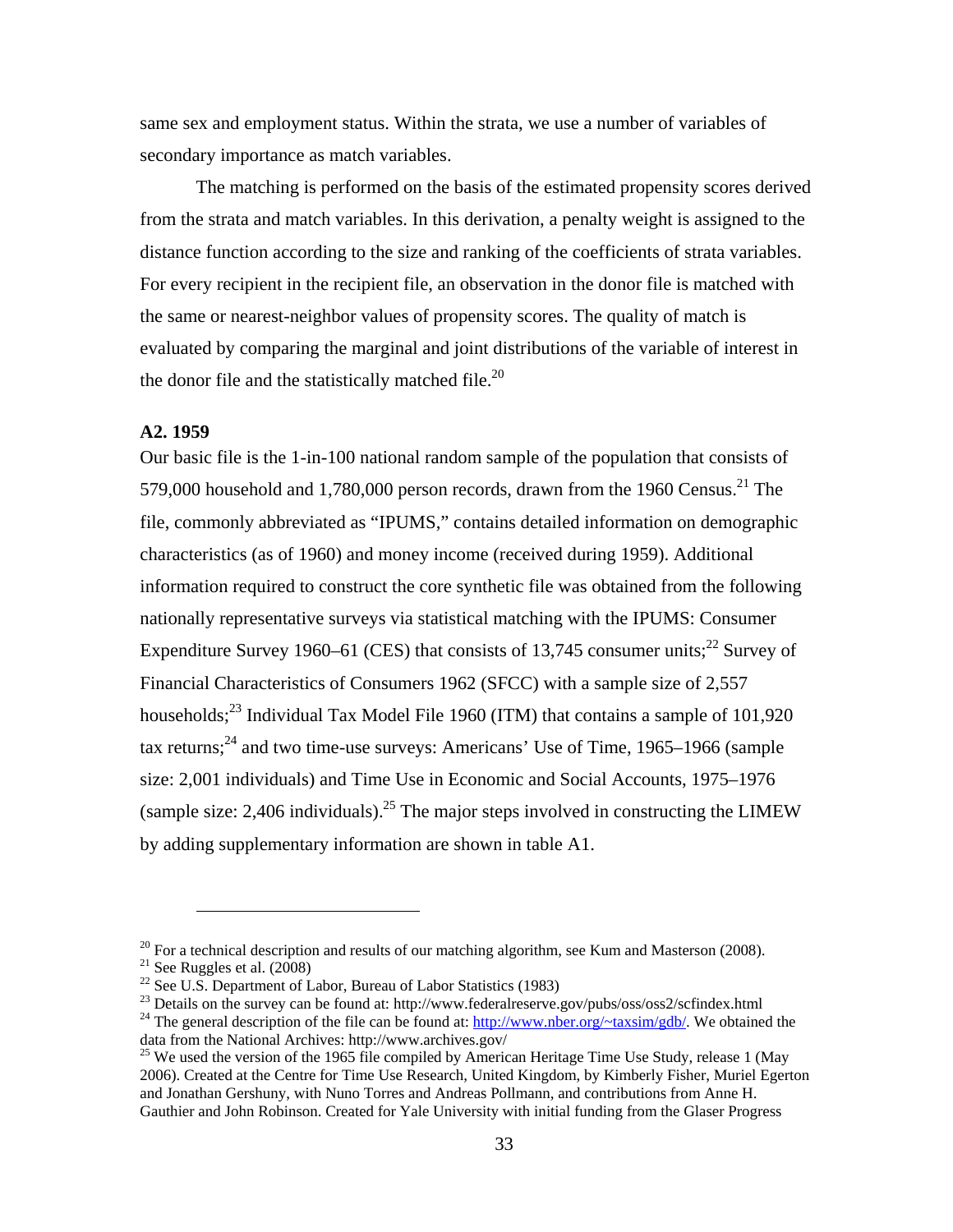| Line           |                                         |                                              |
|----------------|-----------------------------------------|----------------------------------------------|
| No.            | Component                               | <b>Source</b>                                |
| $\mathbf{1}$   | Earnings                                | IPUMS                                        |
| $\overline{2}$ | Money income other than earnings        |                                              |
| 3              | Property income                         |                                              |
| $\overline{4}$ | Government cash transfers               | Statistical matching of IPUMS and CES        |
| 5              | Other money income                      |                                              |
| 6              | Money income (MI): Sum of lines 1 and 2 | <b>IPUMS</b>                                 |
|                | Less: Property income (line 3) and      |                                              |
| 7              | Government cash transfers (line 4)      |                                              |
| 8              | Equals: Base money income               |                                              |
| 9              | Plus: Income from wealth                |                                              |
| 10             | Annuity from nonhome wealth             | Statistical matching of IPUMS and SFCC       |
| 11             | Imputed rent on owner-occupied housing  |                                              |
| 12             | Less: Taxes                             |                                              |
| 13             | Income taxes                            | Statistical matching of IPUMS and ITM;       |
| 14             | Payroll taxes                           | IncTaxCalc program; and NIPA                 |
|                |                                         | Statistical matching of IPUMS and SFCC (for  |
|                |                                         | home values); and NIPA and Census Bureau     |
| 15             | Property taxes                          | data (for aggregate amounts)                 |
|                |                                         | Same as line 4 above; and NIPA for relevant  |
| 16             | Plus: Cash transfers                    | aggregates                                   |
|                |                                         | IPUMS; Statistical matching of IPUMS and     |
|                |                                         | CES 1960-61;                                 |
|                |                                         | Administrative data; and NIPA (for aggregate |
| 17             | <i>Plus:</i> Noncash transfers          | amounts)                                     |
| 18             | Plus: Public consumption                | IPUMS and others (see section A.5)           |
|                |                                         | Statistical matching of IPUMS and time-      |
| 19             | Plus: Household production              | use surveys of 1965 and 1975                 |
| 20             | Equals: LIMEW                           |                                              |

# **Table A1. Construction of LIMEW, 1959**

Each of the steps described in the table are discussed briefly below.

# *Lines 3 through 5*

 $\overline{a}$ 

Statistical matching with CES was performed to determine the proportions in which money income other than earnings (line 2) was distributed among its three components (lines 3 through 5) for each household in the IPUMS with a nonzero amount for money income other than earnings. The proportions, imputed from the statistical matching, were utilized to calculate the dollar amount of income from each source.

Foundation and supplementary funding from the ESRC (http://www.timeuse.org/ahtus/). We created the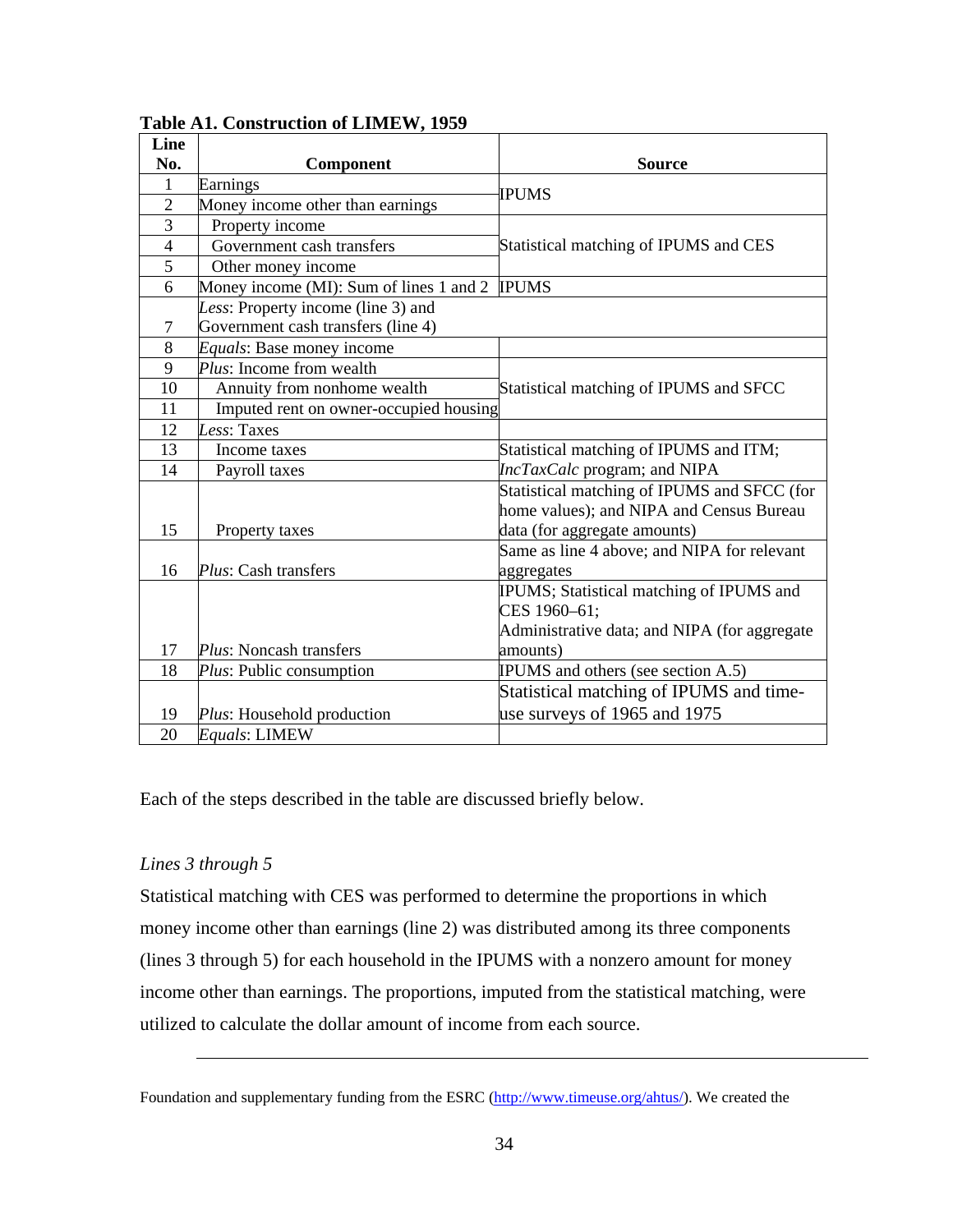## *Lines 9 through 11*

Statistical matching with SFCC was conducted to obtain the amounts of assets and liabilities for each household in the IPUMS. Values of assets (other than homes) and liabilities were "aged" back from their 1962 to 1959 levels by deflating each asset and liability with their respective rate of return. Home values were deflated to the 1959 levels by the percent change in the median home price between 1959 and 1962. Data on rates of return for assets (other than homes) was obtained from the Federal Reserve (see section A6) with two exceptions. Interest rate on time and saving deposits, a component of liquid assets, was not available from the Federal Reserve. We therefore used the estimate from Gray (1964). Also, the Federal Reserve does not have any data for the period 1959–62 to calculate the rates of return on retirement assets. We assumed that they earned the same rate of return as financial assets, for which data was available (see section A6).

Lifetime annuities (including annuitized payments on debts) were calculated based on the demographic information available in the IPUMS (age, sex, and race of the head and spouse of wealth-holding families), life expectancy tables for 1959 (differentiated by age, sex, and race—obtained from the *Statistical Abstract* 1962), and long-term rates of return by asset type. The aggregate amount of imputed rent on owneroccupied housing for 1959 (reported in the national accounts, NIPA table 7.12, line 209) was distributed among households according to the gross value of homes.

#### *Lines 12 through 15*

 $\overline{a}$ 

Statistical matching with ITM was conducted to obtain the amounts of capital gains, capital losses, and deductions for each potential tax unit in the IPUMS. This information was utilized in conjunction with other relevant information in the synthetic file (including information derived from the statistical matches with the CES and SFCC) to construct the variables necessary for determining income and payroll tax payments. The actual amounts of taxes were calculated using the *IncTaxCalc* program (developed by Jon Bakija at Williams College), which incorporates detailed information regarding the tax regime in 1959 with respect to federal and state income taxes. Income and payroll taxes

<sup>1975</sup> file by combining the AHTUS and the original study files. The original study is Juster et al. (1978).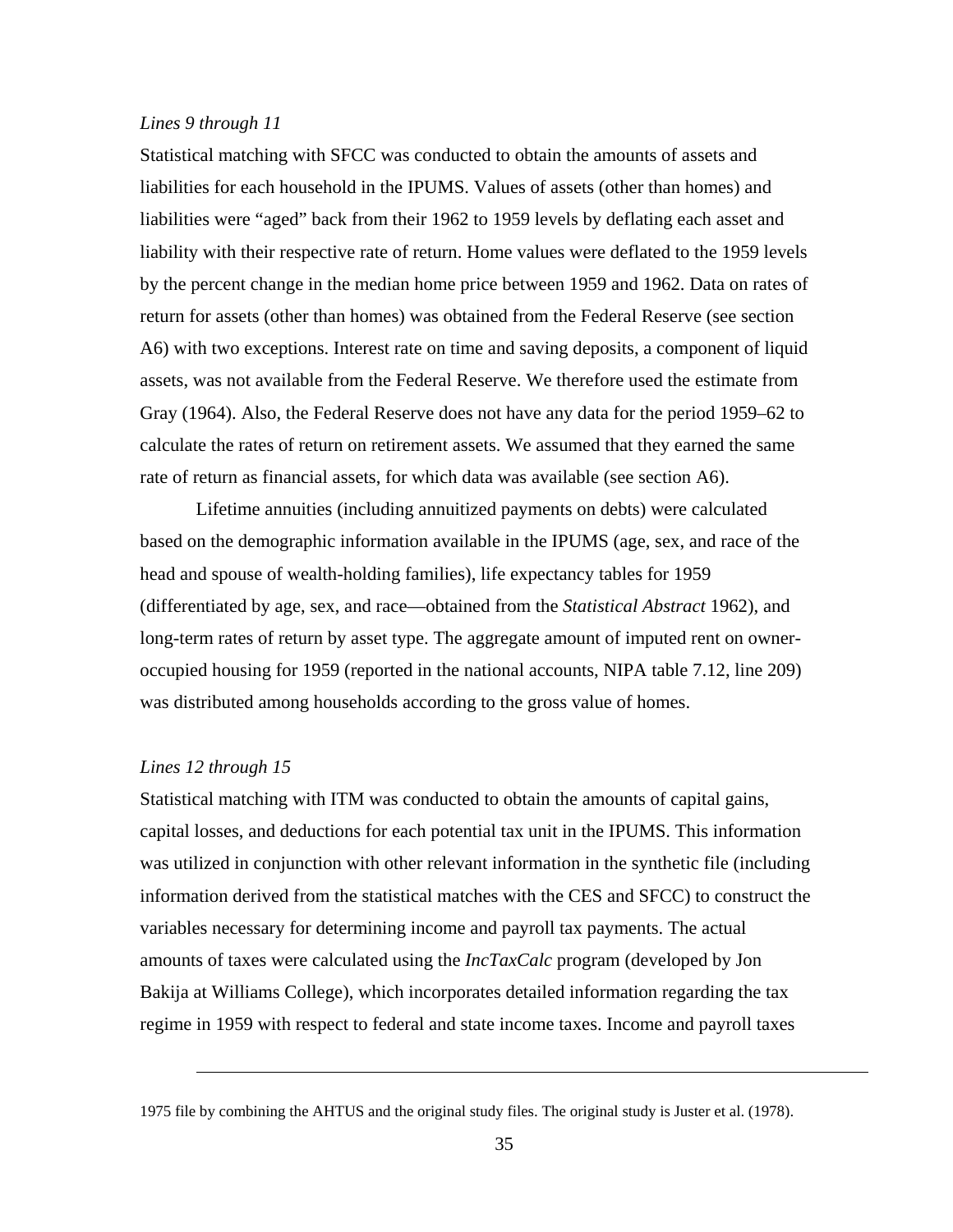were aligned with their respective national accounts aggregates. The NIPA amount of property taxes on owner-occupied homes in each state was distributed among homeowners according to the gross value of homes.

#### *Lines 16 through 17*

The statistical match with CES allowed us to determine four cash transfers: Social Security, unemployment compensation, veterans' benefits, and public assistance. They comprised 94 percent of all government transfers in 1959, as reported in the national accounts (NIPA table 3.12 "Government Social Benefits"). Additional imputations were done for some noncash transfers (e.g., medical assistance) reported in the national accounts (based on household/individual characteristics in the IPUMS) and a variety of administrative sources.

*Line 18*

See section A.5.

### *Line 19*

The 1965 time-use survey included only the nonelderly, urban adult (age 19+) population living in households in which at least one adult was employed. For individuals in the IPUMS within the same universe, a statistical match was conducted with the time-use survey to impute weekly hours of household production. For the elderly and the nonurban population (as well as individuals in urban households in which no adult was employed), an unconstrained statistical match was performed with the 1975–76 time-use survey to impute weekly hours of household production.

The hourly wage rate for private household workers was estimated from the IPUMS, with some additional information taken from the March CPS surveys of 1962, 1963, and 1964. The IPUMS contain information on weeks worked last year, hours worked last week, and annual wages. However, weeks worked last year are reported in interval form, rather than as continuous variables. We converted weeks worked into a discrete variable by using the estimates developed by the Unicon Research Corporation in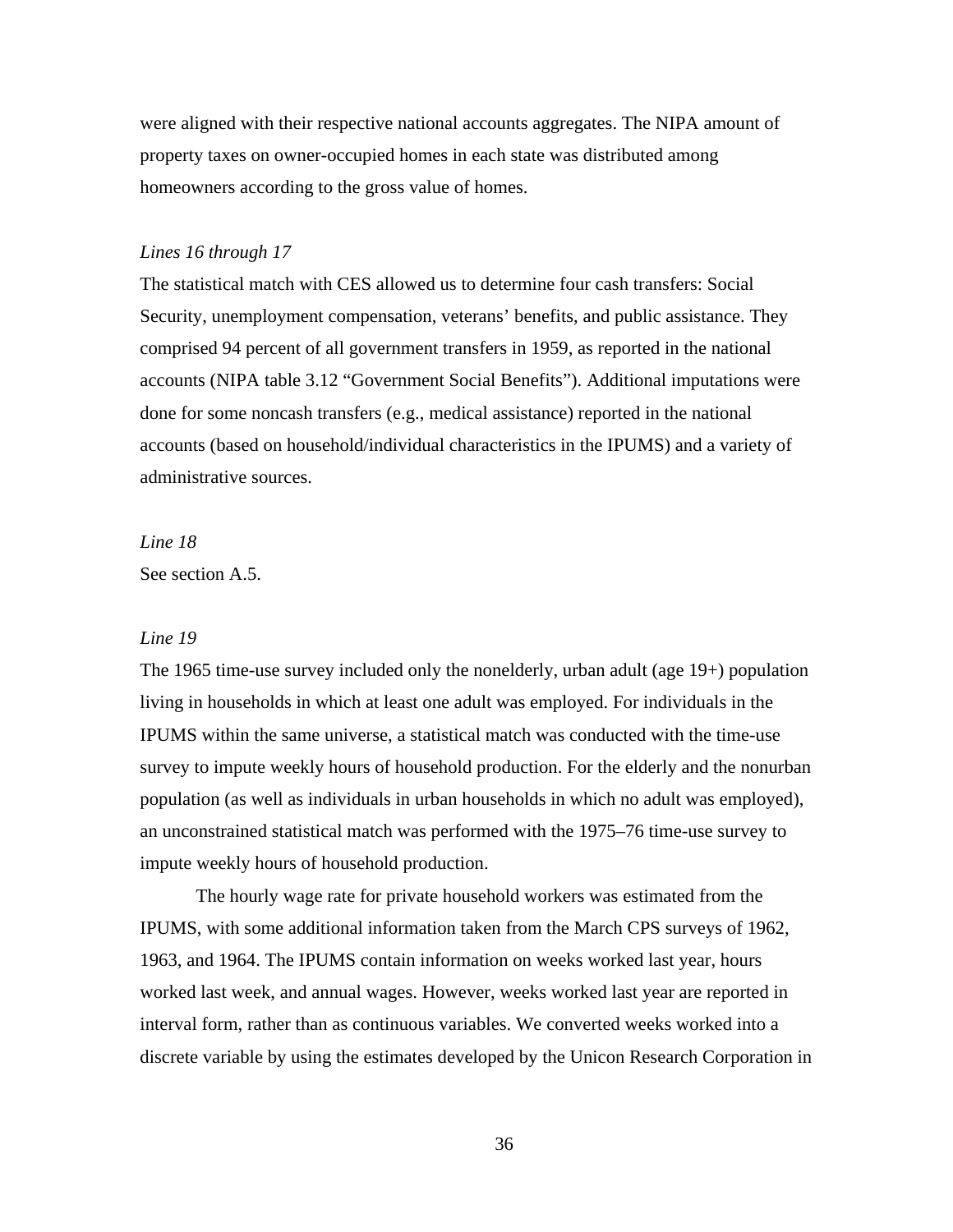their version of the March CPS public-use files.<sup>26</sup> The data on hours worked presented two problems. First, they were reported in interval form (like the data on weeks worked). Additionally, roughly a quarter of private household workers who reported positive wages during the previous year were not working during the reference week, reflecting the fact that majority of them were part-year workers. To avoid the bias that would creep into the wage calculation if we were to treat them as not having worked last year, we imputed the weekly hours group for them by using the logistic regression variant of the multiple imputation technique.<sup>27</sup> The independent variables used in the regression were: age, age squared, and dummies for sex, race, marital status, full-time worker, rural residence, and regions. Five replicates were computed for each observation and their average was assigned as the final value. After assigning all workers into hours-worked intervals, we calculated point estimates for each interval using two different methods.<sup>28</sup> In the first method, we simply assigned the midpoint of the intervals as the point estimates. The second method was an imputation based on pooling together data on private household workers from the March CPS surveys of 1962, 1963, and 1964. Two estimates of the annual hours worked were calculated by multiplying the weeks worked per year by the IPUMS and CPS estimate of weekly hours, respectively. In the next step, two estimates of average hourly wage rate were calculated by dividing the annual wages reported in the IPUMS with, respectively, the two estimates of annual hours described in the previous sentence. The hourly wage based on IPUMS data alone was roughly 3 percent higher than that estimated by combining the IPUMS and CPS data. Since we did not want to overstate the importance of household production for economic well-being, we chose the latter, lower estimate.

Two variables required for constructing the performance index (educational attainment and household income) were available directly in the IPUMS. The final

 $^{26}$  Weeks worked in the previous year are reported in intervals in the March CPS prior to 1976. Unicon Research Corporation (http://www.unicon.com/) has converted this variable into a quasicontinuous variable by assigning for each interval a point estimate based on pooling together data from a few March CPS surveys from 1976 onwards.

 $27$  The imputation was after classifying workers into groups defined by the weeks worked last year. The SAS procedure PROC MI was employed for the imputation.

<sup>&</sup>lt;sup>28</sup> One value for the hours worked variable reported in the data was "40 hours," which obviously did not require any further modification. Sixteen percent of observations fell into this group.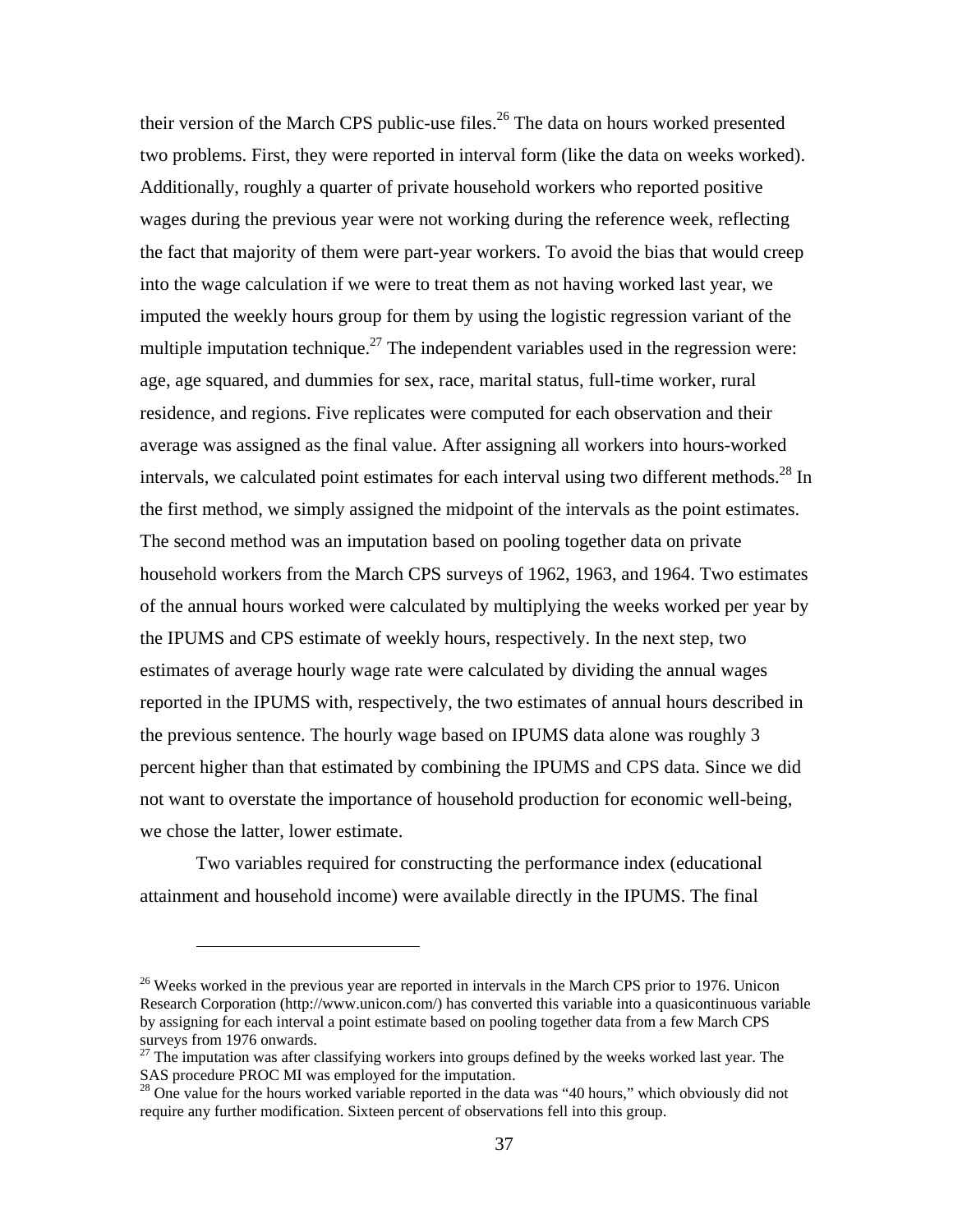variable, time availability, was constructed by transforming the weekly hours of market work reported in the IPUMS in interval form into a continuous variable and then subtracting the resulting value from  $112<sup>29</sup>$  Transformation of the weekly hours of market work variable into a continuous variable was required only for those who performed market work in 1959 and, among them, for those who worked less than 40 hours a week.<sup>30</sup> The transformation involved two steps. First, we pooled together the data from the March CPS for 1962, 1963, and 1964, which contained actual values (rather than intervals) for hours worked last week. In the next step, we stacked the CPS data and the IPUMS. Those who worked less than 40 hours a week were split into cells by the weeks worked and weekly hours intervals. The observations from the IPUMS were treated as having missing values for the actual weekly hours. We imputed weekly hours for them using the predictive mean matching variant of the multiple imputation technique, following a procedure that was similar to that described in the previous paragraph.

# **A3. 1972**

 $\overline{a}$ 

Our basic data file is a special version of the 1973 March CPS file that was assembled by the Social Security Administration. This file contains, in addition to the variables in the standard file, information on tenure (own or rent home), income amounts reported on the tax returns, type of tax return filed, number of exemptions, etc. The sample consists of 44,899 household and 135,893 person records.<sup>31</sup> The file, abbreviated as "CPS" below, contains detailed information on demographic characteristics (as of 1973) and money income (received during 1972). Additional information required to construct the core synthetic file was obtained from the following nationally representative surveys via statistical matching with the CPS: Consumer Expenditure Survey 1972–73 (CES) that

 $29$  The number 112 is obtained by subtracting 56 from the total hours in a week, i.e., 158. We assumed that the physically available hours in a week are limited by the requirement that 8 hours per day are needed for rest and personal care.

 $30$  Those who reported working 40 or more hours last week were treated as having worked 40 hours. <sup>31</sup>Social Security Administration. CURRENT POPULATION SURVEY, 1973, AND SOCIAL SECURITY RECORDS: EXACT MATCH DATA [Computer file]. ICPSR version. Washington, DC: U.S. Dept. of Commerce, Bureau of the Census and Social Security Administration, Long-Range Research Branch [producer], 197?. Ann Arbor, MI: Inter-university Consortium for Political and Social Research [distributor], 2001.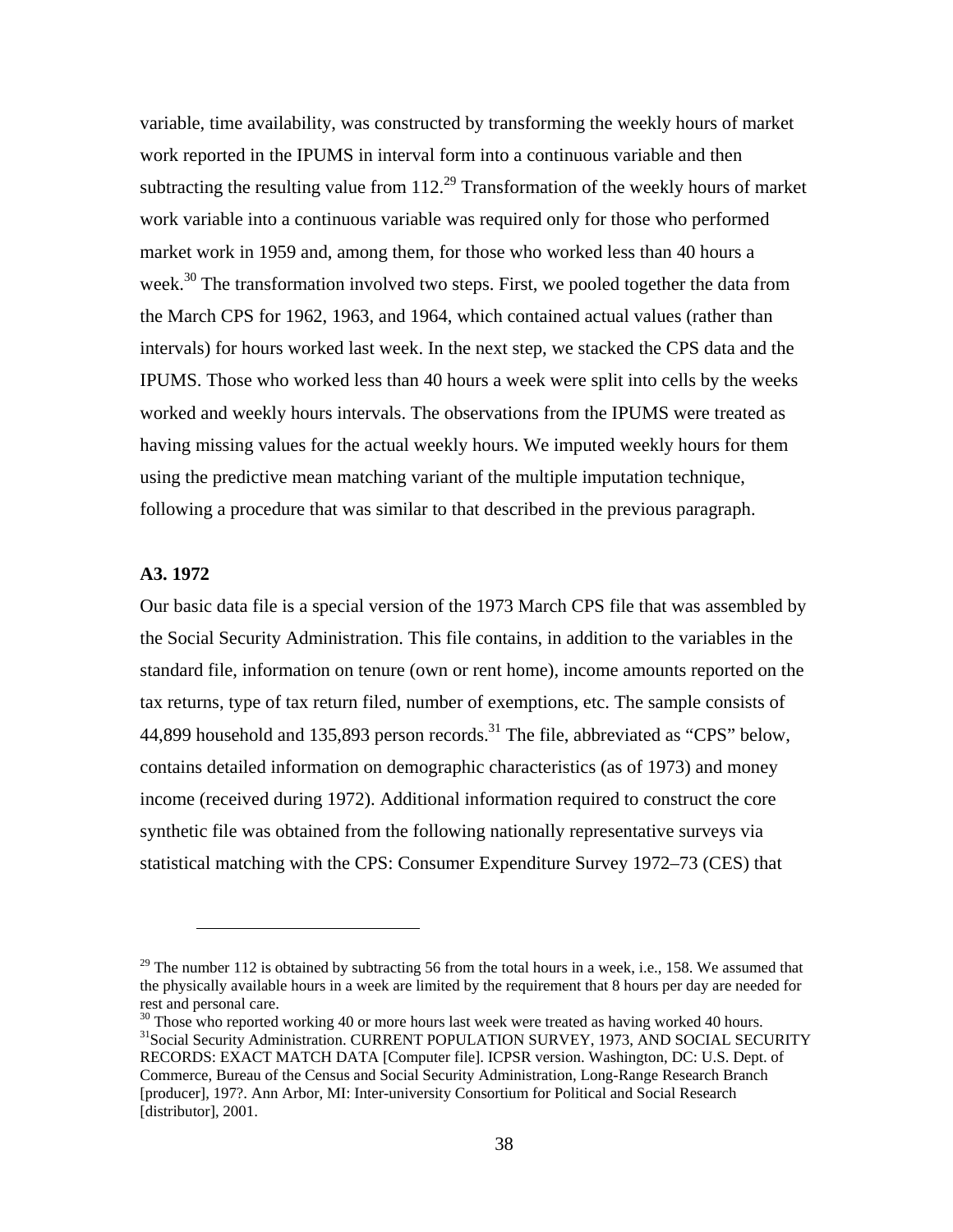consists of 19,975 consumer units;<sup>32</sup> Augmented Individual Income Tax Model File 1972 (AIITM) that contains a sample of 106,581 tax returns (Social Security Administration 1972); and the time-use survey, Time Use in Economic and Social Accounts, 1975–76 (sample size:  $2,406$  individuals).<sup>33</sup> The major steps involved in constructing the LIMEW by adding supplementary information are shown in table A2.

<sup>&</sup>lt;sup>32</sup> U.S. Dept. of Labor, Bureau of Labor Statistics. CONSUMER EXPENDITURE SURVEY, 1972-1973 [Computer file]. Washington, DC: U.S. Dept. of Labor, Bureau of Labor Statistics (BLS). We purchased the computer file from the BLS.

<sup>&</sup>lt;sup>33</sup> We created the 1975 file by combining the AHTUS and the original study files. The original study is Juster et al. (1978).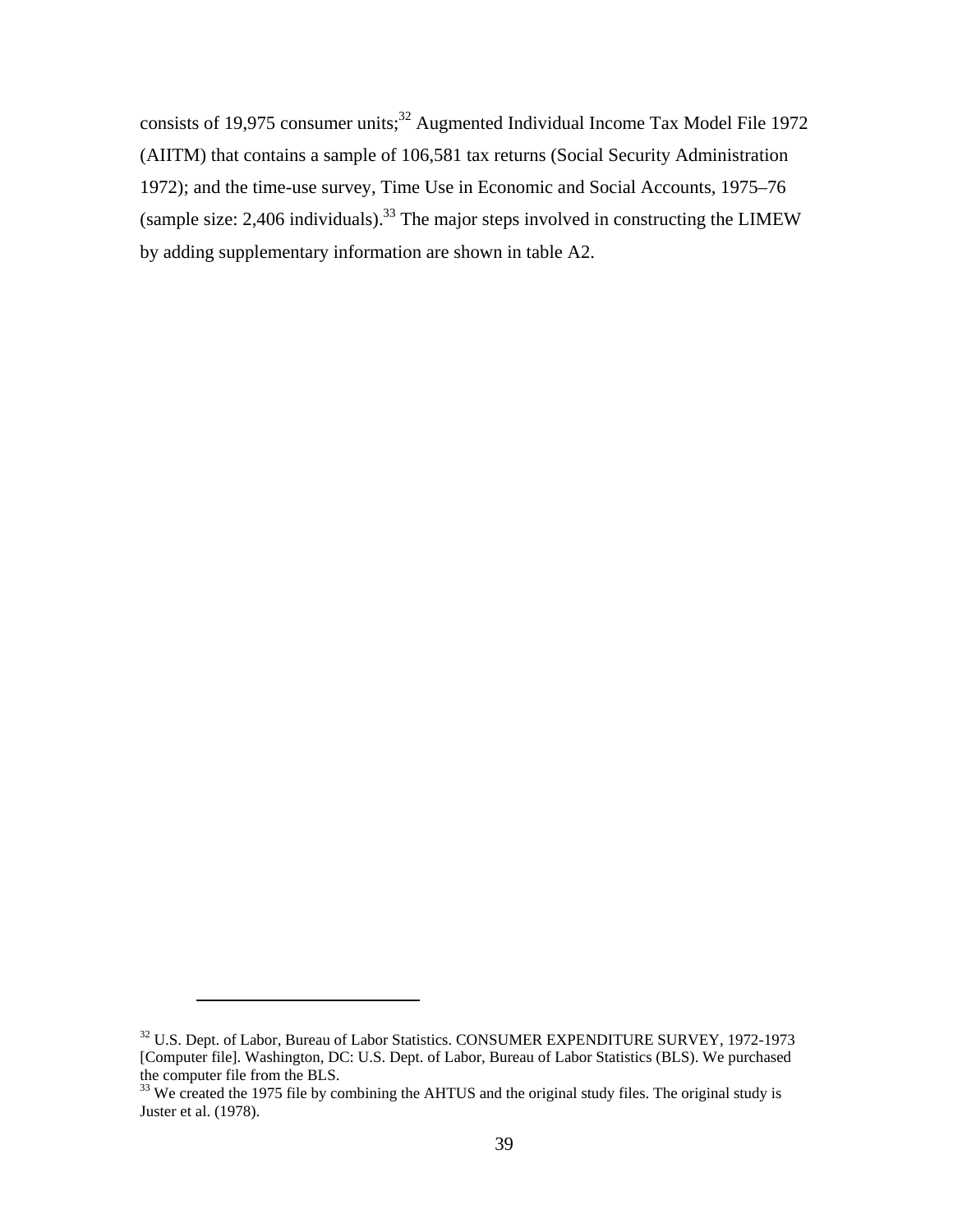| <b>Line No</b> | Component                               | <b>Source</b>                                                           |  |  |
|----------------|-----------------------------------------|-------------------------------------------------------------------------|--|--|
| 1              | Earnings                                |                                                                         |  |  |
| $\overline{2}$ | Money income other than earnings        |                                                                         |  |  |
| 3              | Property income                         | CPS                                                                     |  |  |
| $\overline{4}$ | Government cash transfers               |                                                                         |  |  |
| 5              | Other money income                      |                                                                         |  |  |
| 6              | Money income (MI): Sum of lines 1 and 2 |                                                                         |  |  |
|                | Less: Property income (line 3) and      |                                                                         |  |  |
| $\tau$         | Government cash transfers (line 4)      |                                                                         |  |  |
| 8              | Equals: Base money income               |                                                                         |  |  |
| 9              | Plus: Income from wealth                | Statistical matching of CPS with AIITM                                  |  |  |
| 10             | Annuity from nonhome wealth             | and CES; and Flow of Funds                                              |  |  |
| 11             | Imputed rent on owner-occupied housing  |                                                                         |  |  |
| 12             | Less: Taxes                             |                                                                         |  |  |
| 13             | Income taxes                            | Statistical matching of CPS and AIITM;                                  |  |  |
| 14             | Payroll taxes                           | <i>IncTaxCalc</i> program; and NIPA                                     |  |  |
| 15             | Property taxes                          | Statistical matching of CPS and CES; and<br>NIPA (for aggregate amount) |  |  |
|                |                                         | Same as line 4 above; and NIPA for                                      |  |  |
| 16             | <i>Plus</i> : Cash transfers            | relevant aggregates                                                     |  |  |
|                |                                         | Administrative data; NIPA (for aggregate                                |  |  |
|                |                                         | amounts); and statistical matching of CPS                               |  |  |
| 17             | Plus: Noncash transfers                 | and CES                                                                 |  |  |
| 18             | Plus: Public consumption                | CPS and others (see section A.5)                                        |  |  |
|                |                                         | Statistical matching of CPS and time-use                                |  |  |
| 19             | Plus: Household production              | survey of 1975                                                          |  |  |
| 20             | Equals: LIMEW                           |                                                                         |  |  |

**Table A2. Construction of LIMEW, 1972** 

Each of the steps described in the table are discussed briefly below:

### *Lines 9 through 11*

The major problem in estimating LIMEW for 1972 was the absence of a survey of household wealth. Amounts of principal nonhome assets were estimated from a statistical match with AIITM. Home values and the outstanding amounts of mortgage and consumer debt were estimated from a statistical match with the CES.

Statistical matching with AIITM was conducted to calculate the amounts of nonhome assets. The match allowed us to determine, for each potential tax-filing unit in the CPS, dividends, interest, and business-type income or loss from the following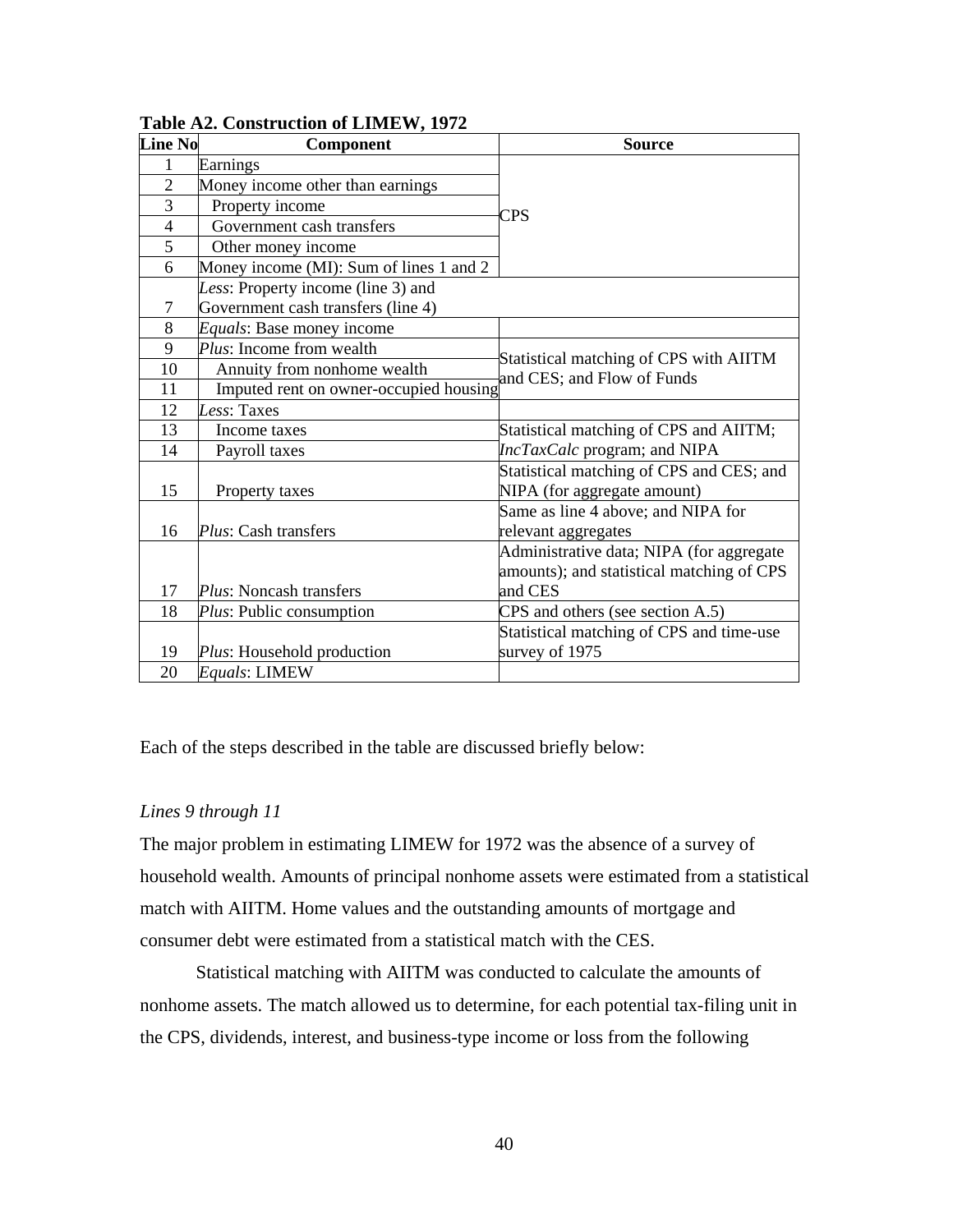sources: businesses, partnerships, S-corporations, farms, rental real estate, and trusts.<sup>34</sup> An initial estimate of benchmark aggregate amounts for assets yielding such incomes was constructed from the Flow of Funds (FOF) data on the balance sheet of households and nonprofit organizations (table B.100). The initial estimate differs from the amount reported in the FOF because it reflects the addition or subtraction that is required to make the FOF definition of assets conform, as much as possible, to the definitions found in household wealth surveys.<sup>35</sup> The assets were: equity in unincorporated business and real estate; stocks (consisting of mutual fund shares, and publicly-traded and closely-held shares); and credit market assets (consisting of savings accounts, U.S. government securities, corporate and foreign bonds, and mortgages). Adjusting the initial estimates of these assets upward or downward to account for the discrepancy that is usually found between survey-based and FOF estimates resulted in the final benchmarks. This step was taken to facilitate comparability of levels with the other years, which are all based on survey data. The derivation of the final estimates relied heavily on the research conducted at the Federal Reserve focusing on the relation between the concepts of assets in the FOF and wealth surveys, and comparing the estimates from the two sources. The two studies that we utilized are Antoniewicz (2000), and Avery, Elliehausen, and Kennickell (1988). We abbreviate the latter below as AEK (1988) for convenience.  $36$ 

The basic procedure can be described as follows: We first calculated the ratios of initial estimates to FOF aggregates from AEK (1988) and Antoniewicz (2000) for each asset in the wealth survey years 1963, 1983, 1989, 1992, 1995, and 1998.<sup>37</sup> As noted in the previous paragraph, the initial estimate reflects the adjustment made to the FOF amount in order to make it comparable to the survey aggregate. The initial estimate of the 1972 benchmark for each asset was obtained by multiplying the FOF aggregate in 1972 by the average of the ratios over all survey years. We then calculated, from the same

 $\overline{a}$ 

<sup>&</sup>lt;sup>34</sup> This group includes: income/loss from unincorporated businesses, partnerships, S-corporations, farms, rental real estate, and trusts.

<sup>&</sup>lt;sup>35</sup> For example, the FOF table includes the amounts held by nonprofit organizations for various assets and debts. We would subtract the estimated amount held by nonprofit organizations to derive the initial benchmarks because household wealth surveys exclude nonprofit organizations.

<sup>&</sup>lt;sup>36</sup> Information on 1989, 1992, 1995, and 1998 surveys were obtained from Antoniewicz (2000). The discussion of 1963 and 1983 surveys can be found in Avery, Elliehausen, and Kennickell (1988).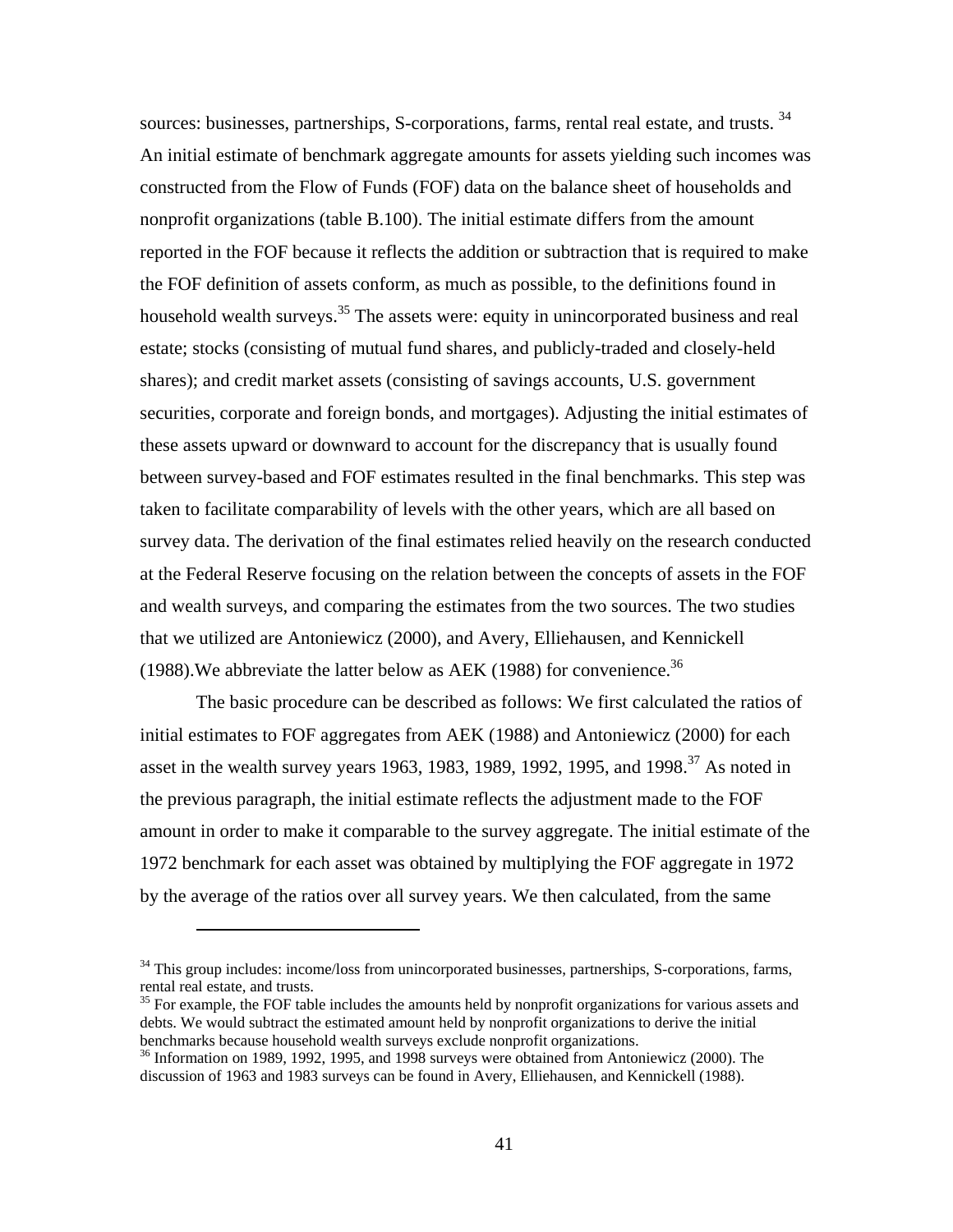sources, the ratio of the survey aggregate to the initial estimate for each asset in all the years. This ratio can be considered as the extent to which the survey-based aggregate differs from an independently-derived aggregate due to a number of reasons, including over- or under-reporting. The final estimate for each asset in 1972 was obtained by multiplying the 1972 initial estimate by the average of the ratios over all survey years.

The final estimates for the aggregate values of equity in unincorporated business, stocks, and credit market assets were distributed among households according to the distributions of incomes. Specifically, equity in unincorporated business was distributed according to the absolute value of income from unincorporated business. We took the absolute value of this type of income to convert the losses faced by some individuals into positive amounts, because incurring losses is not necessarily indicative of the absence of assets. Income from unincorporated business was defined as the sum of income or loss from business, farms, rental real estate, and partnerships, plus 10 percent of the absolute value of income or loss from estates and trusts. The value of stocks was distributed according to income from stocks. The latter was calculated as the sum of dividends, the absolute value of the income or loss from S-corporations, and 25 percent of the absolute value of income or loss from estates and trusts. Credit market assets were distributed according to total income from such assets, defined as the sum of interest income and 65 percent of the absolute value of income or loss from estates and trusts. We allocated the income or loss from estates and trusts among the three assets because the FOF data did not allow us to develop a separate estimate for equity in trust funds and estates. A similar reason lies behind our decision to merge the income from S-corporations with dividends; no separate estimate is available in the FOF data for shares held in S-corporations.

Statistical matching with the CES file provided an initial estimate of the distribution of home values (principal residence only). The CES was conducted over 1972 and 1973. Therefore, some home values in the matched file were 1973 home values. The initial estimate was modified by adjusting the home values reported in 1973 by a set of deflation factors that reflected the change in median home values between 1972 and 1973 by region and location (a combination of urban/rural status and population). The

 $\overline{a}$ 

 $37$  Some adjustments were made to this procedure for selected items, the details of which are available from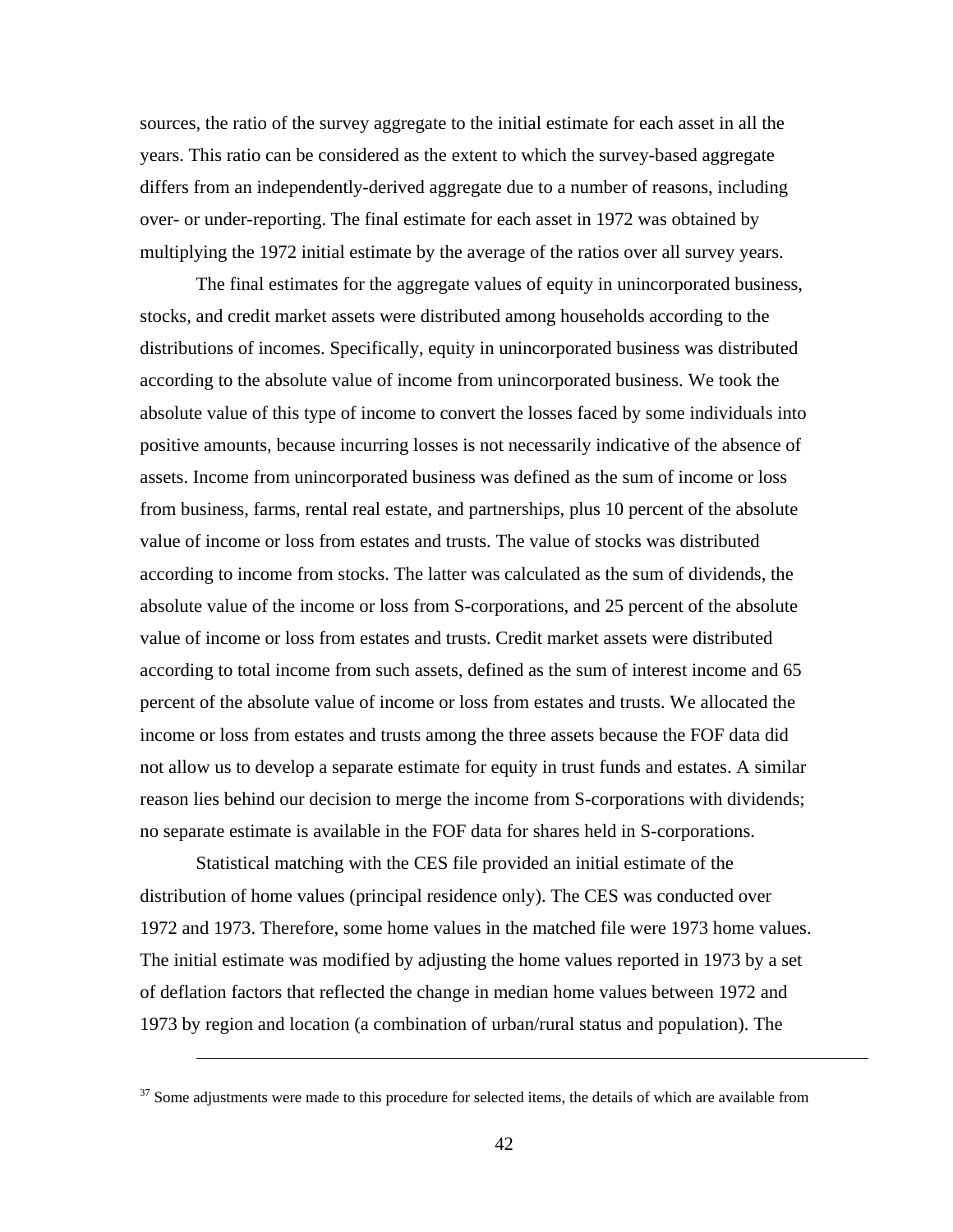final distribution was scaled up to sum to the FOF benchmark for principal residence. Since the FOF aggregate includes all types of owner-occupied housing (including vacant land, vacation homes, etc.), we deflated the FOF aggregate by 5 percent. The latter was the average shortfall in the survey aggregate of the value of principal residence relative to the FOF aggregate, calculated over five survey years: 1963, 1983, 1989, 1992, and 1995.

The match with the CES file also yielded estimates of the distribution of mortgage interest and principal payments. We imputed the number of payments made by each mortgage-paying household via a statistical match with the 1970 IPUMS, which contained a variable that indicates how many years ago the household moved into the present housing unit. The length of mortgage was assumed to be 30 years. We also assumed that the contract interest rate for a mortgage-paying household was the same as the average national mortgage interest rate in the year in which they moved into their house.<sup>38</sup> Given the length of mortgage, number of mortgage payments, current total mortgage payment (sum of interest and principal payments), and the interest rate, we could calculate, using the standard amortization formula, the outstanding mortgage balance for each mortgage-paying household. The estimated distribution of mortgage debt was scaled up, just as the home values, to add up to the FOF final benchmark. The latter was obtained via an operation identical to that discussed previously from nonhome

the authors upon request.

 $\overline{a}$ 

<sup>&</sup>lt;sup>38</sup>The year that the family moved into the housing unit and the corresponding mortgage rate could take the following values in the sample:

| Year            | Interest rate (in percent) |      |  |
|-----------------|----------------------------|------|--|
| 1972            |                            | 7.40 |  |
| 1971            |                            | 7.56 |  |
| 1970            |                            | 8.22 |  |
| 1968-69         |                            | 7.28 |  |
| $1963 - 67$     |                            | 6.04 |  |
| $1953 - 62$     |                            | 5.34 |  |
| 1952 or earlier |                            | 4.50 |  |
|                 |                            |      |  |

The interest rate for the years between 1951 and 1960 are the weighted sum of FHA and conventional contract rates from Guttentag and Beck (1970: tables C-1 and C-2). Weights used are the shares of FHA and conventional mortgages for nonfarm, single-family homes in their combined total. The shares were calculated from the *Economic Report of the President 2008* (table downloaded from: http://www.gpoaccess.gov/eop/tables08.html, table B75). For the years 1961 and 1962, we used the unweighted average of contract rates (FHA Series) on new and existing homes published in the *Federal Reserve Bulletin*, August 1966. For the years between 1963 and 1972, we used the contract rate on conventional mortgages available at the Federal Housing Finance Board website (http://www.fhfb.gov/). These rates pertain to single-family, nonfarm homes.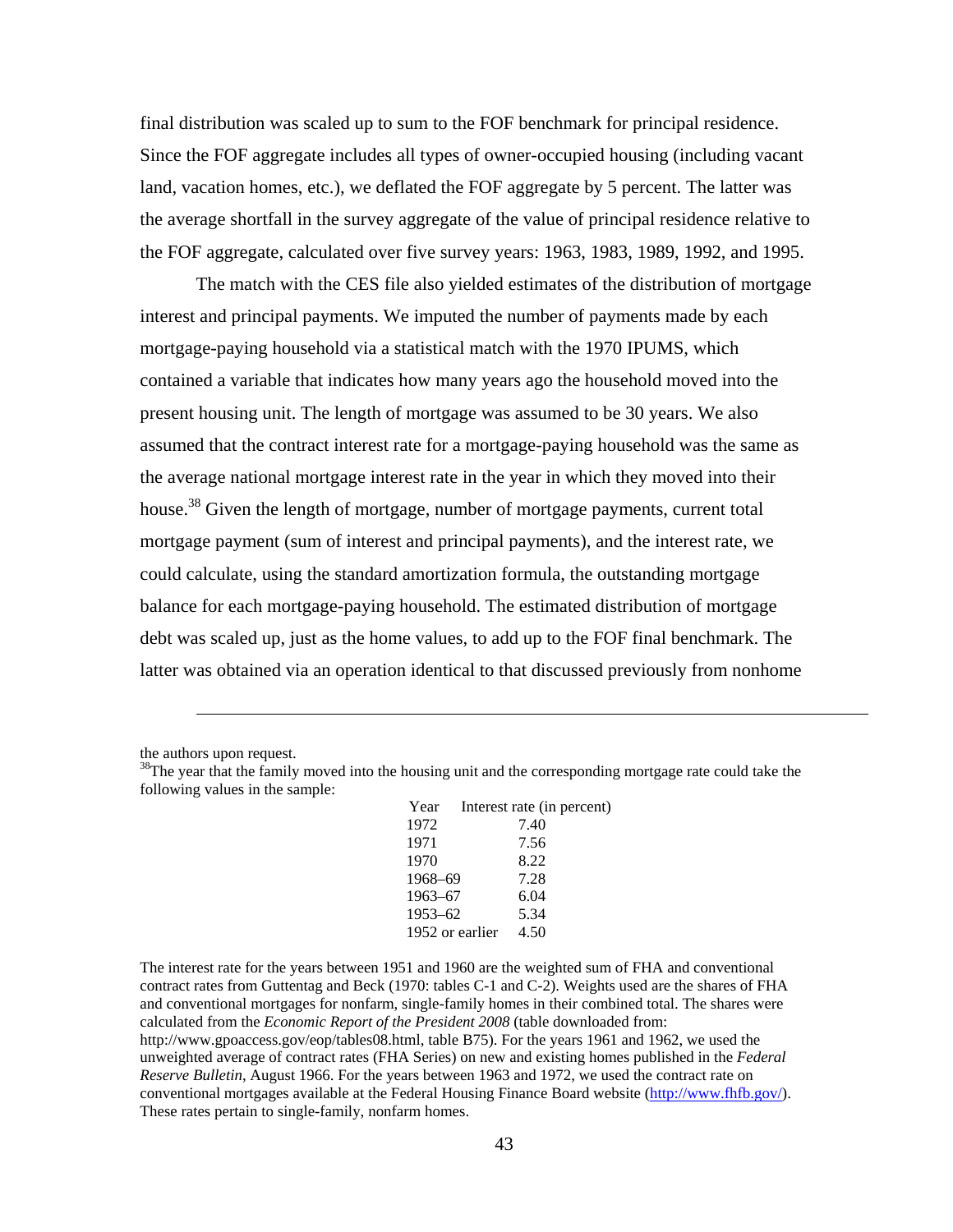assets. In the first step, the initial FOF benchmark was obtained by subtracting an estimated amount of mortgage debt held on principal residences from the reported amount in FOF. This was necessary because our data allowed us to impute only the distribution of mortgage debt on the principal residence. In the second step, we estimated the average shortfall in the survey aggregate of the value of mortgage debt on principal residence relative to the FOF aggregate, calculated over two survey years: 1963 and 1983. The FOF final benchmark was obtained by deflating the initial benchmark by the average shortfall.

Finally, the statistical match with the CES also yielded an estimate of the distribution of nonmortgage interest payments. Here again we followed a procedure identical to that described earlier for nonhome wealth to derive total nonmortgage debt (consumer debt plus "other" debt) from the FOF data. The final benchmark amount was distributed among households according to the distribution of nonmortgage interest payments. Lifetime annuities (including annuitized payments on debts) were calculated based on the demographic information available in the CPS (age, sex, and race of the head and spouse of wealth-holding families), life expectancy tables for 1972 (differentiated by age, sex, and race—obtained from the *Statistical Abstract* 1974), and long-term rates of return by asset type. The aggregate amount of imputed rent on owneroccupied housing for 1972 (reported in the national accounts, NIPA table 7.12, line 209) was distributed among households according to the gross value of homes.

#### *Lines 12 through 15*

Statistical matches with the CES and AIITM described above also provided information for the estimation of tax payments. Deductions for each potential tax unit in the CPS (property taxes, mortgage interest payment, medical expenditures, etc.) were obtained from the statistical match with the CES. This information, in conjunction with information available in the CPS, was utilized to conduct a statistical match with AIITM to obtain the amounts of capital gains and capital losses. The variables obtained from the statistical matches were utilized together with other relevant information in the synthetic file to construct the variables necessary for determining income and payroll tax payments. The actual amounts of taxes were calculated using the *IncTaxCalc* program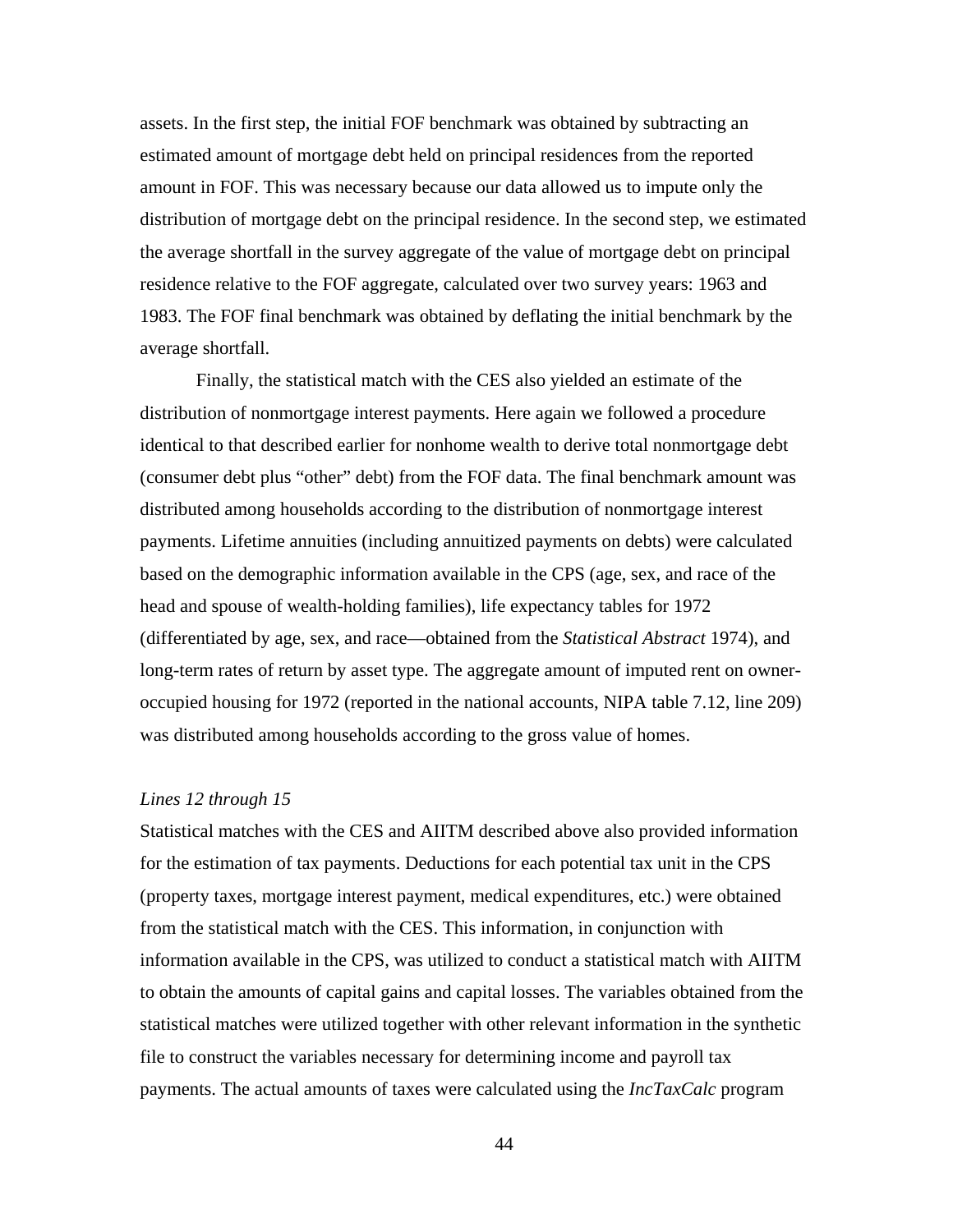(developed by Jon Bakija at Williams College), which incorporates detailed information regarding the tax regime in 1972 with respect to federal and state income taxes. Income and payroll taxes were aligned with their respective national accounts aggregates. Property taxes on owner-occupied homes obtained from the statistical match with CES were aligned to the NIPA total.

## *Lines 16 through 17*

Government cash transfers received under Social Security, unemployment compensation, veterans' benefits, public assistance, and workers compensation are identified in the CPS. We aligned them with their appropriate NIPA benchmarks. These cash transfers comprised 72 percent of all government transfers in 1972, as reported in the national accounts (NIPA table 3.12 "Government Social Benefits"). The statistical match with CES allowed us to determine the value of food stamps received by households. Additional imputations were done for some noncash transfers (most importantly Medicare and Medicaid) reported in the national accounts, based on household/individual characteristics in the CPS and a variety of administrative sources.

*Line 18*  See section A.5.

 $\overline{a}$ 

# *Line 19*

Hours of household production were obtained via a statistical match with the 1975–76 time-use survey.<sup>39</sup> We calculated the hourly wage rate for private household workers from the 1971 May Current Population Survey because it included a special module on this occupational group. The hourly wage rate was "aged" forward to 1972 by using the percent change between 1971 and 1972 in the hourly wage of private household workers. Two variables required for constructing the performance index (educational attainment and household income) were available directly in the CPS. The final variable, time

 $39$  See note 33 above for the details regarding the survey.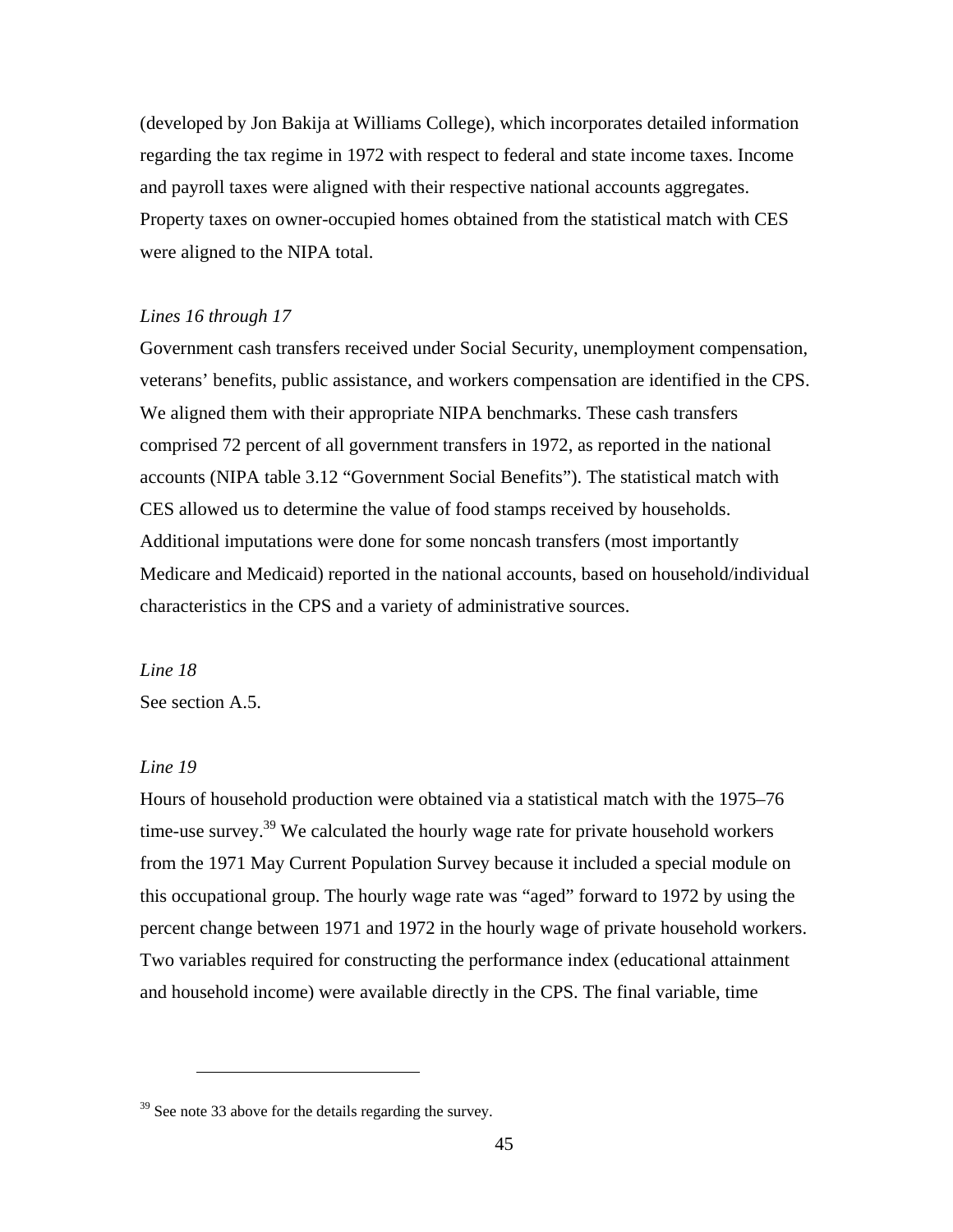availability, was constructed by utilizing the information regarding hours and weeks worked in the CPS.

#### **A4. 1982, 1989, 2000, and 2004**

 $\overline{a}$ 

Our main data source is the public-use data files developed by the U.S. Bureau of the Census from the Current Population Survey's Annual Demographic Supplement (ADS), which is the most comprehensive source of annual information regarding a number of key demographic characteristics (as of the survey year), household income, and receipt of noncash transfers (as of the previous year). The number of households was 59,026 in 1983, 59,941 in 1990, 78,000 in 2001, and 76,387 in 2005. Additional information required to construct the core synthetic file was obtained from the following nationally representative surveys via statistical matching with the ADS: the 1983, 1989, 2001, and 2004 rounds of the Survey of Consumer Finances (SCF) that contains detailed information on household wealth; $40$  the Americans' Use of Time Project (AUTP) conducted in 1985; and the American Time Use Survey (ATUS) conducted in 2003 and 2004.<sup>41</sup> The major steps involved in constructing the LIMEW by adding supplementary information are shown in table A3.

 $^{40}$ The 1983, 1989, 2001, and 2004 rounds of the SCF had sample sizes of 4,262, 3,143, 4,442, and 4,519 households, respectively.

<sup>&</sup>lt;sup>41</sup> The AUTP, ATUS 2003, and ATUS 2004 had sample sizes of 5,358, 20,000 and 13,973 individuals, respectively.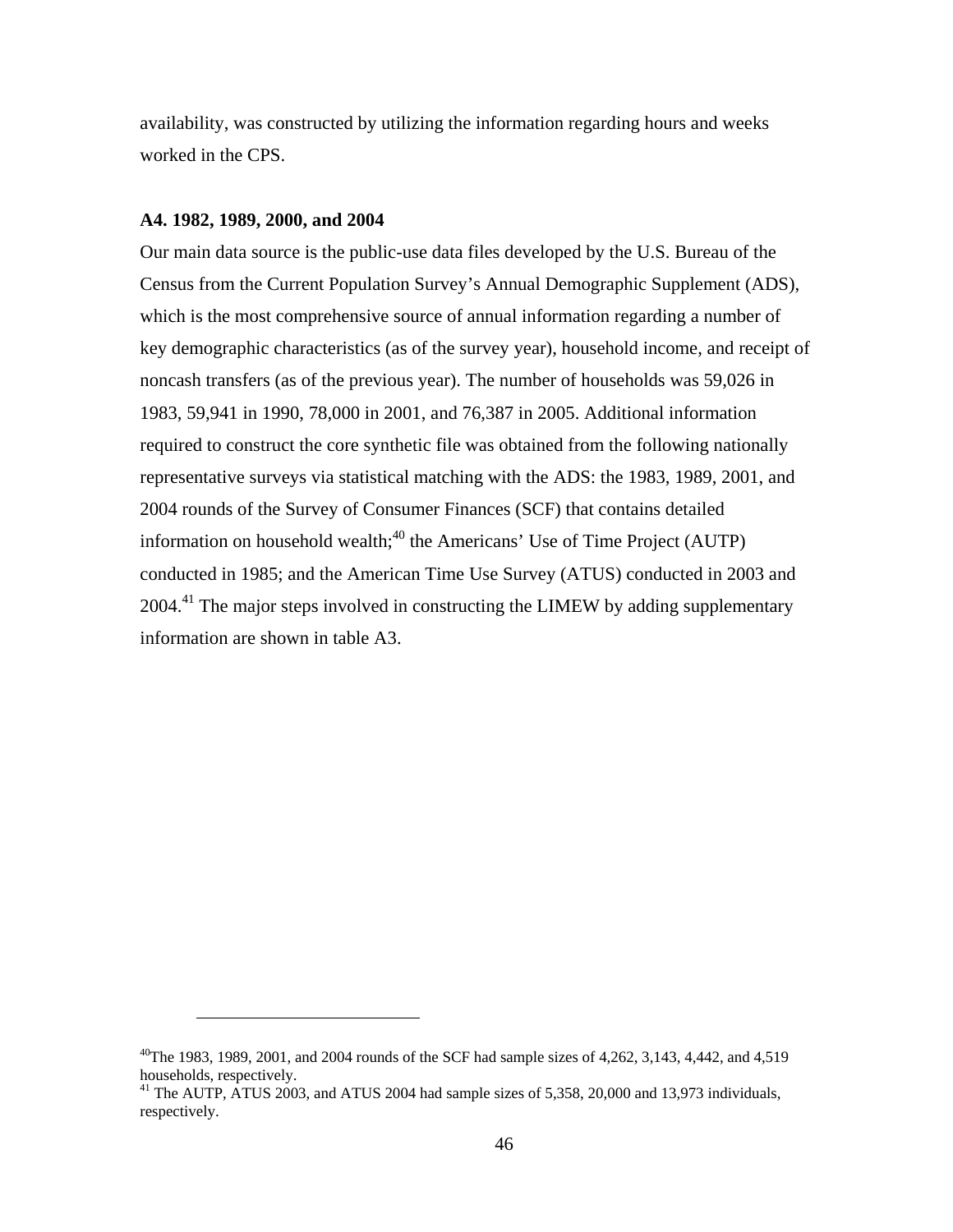| <b>Line No</b> | Component                                                                | <b>Source</b>                            |
|----------------|--------------------------------------------------------------------------|------------------------------------------|
| 1              | Earnings                                                                 |                                          |
| $\overline{2}$ | Money income other than earnings                                         |                                          |
| 3              | Property income                                                          | <b>ADS</b>                               |
| 4              | Government cash transfers                                                |                                          |
| 5              | Other money income                                                       |                                          |
| 6              | Money income (MI): sum of lines 1 and 2                                  |                                          |
| 7              | Less: Property income (line 3) and<br>government cash transfers (line 4) |                                          |
| 8              | Equals: Base money income                                                |                                          |
| 9              | Plus: Income from wealth                                                 |                                          |
| 10             | Annuity from nonhome wealth                                              | Statistical matching of ADS with SCF     |
| 11             | Imputed rent on owner-occupied housing                                   |                                          |
| 12             | Less: Taxes                                                              |                                          |
| 13             | Income taxes                                                             |                                          |
| 14             | Payroll taxes                                                            | ADS and NIPA                             |
| 15             | Property taxes                                                           |                                          |
|                |                                                                          | Same as line 4 above; and NIPA for       |
| 16             | <i>Plus</i> : Cash transfers                                             | relevant aggregates                      |
| 17             | Plus: Noncash transfers                                                  | ADS; administrative data; and NIPA       |
| 18             | <i>Plus:</i> Public consumption                                          | ADS and others (see section A.4)         |
|                |                                                                          | Statistical matching of ADS and time-use |
| 19             | Plus: Household production                                               | surveys                                  |
| 20             | Equals: LIMEW                                                            |                                          |

**Table A3. Construction of LIMEW: 1982, 1989, 2000, and 2004** 

Each of the steps described in the table are discussed briefly below:

## *Lines 9 through 11*

Statistical matching with SCF was conducted to obtain the amounts of assets and liabilities for each household in the IPUMS. Values of assets (other than homes) and liabilities were "aged" back from their 1983 to 1982 levels and 2001 to 2000 levels by deflating each asset and liability with their respective rate of return. Home values were deflated to the 1982 and 2000 levels by the percent change in the national median home price between the survey and previous year. Lifetime annuities (including annuitized payments on debts) were calculated based on the demographic information available in the ADS (age, sex, and race of the head and spouse of wealth-holding families), life expectancy tables (differentiated by age, sex, and race—obtained from the *Statistical Abstract*, various years), and long-term rates of return by asset type. The aggregate amount of imputed rent on owner-occupied housing (reported in the national accounts,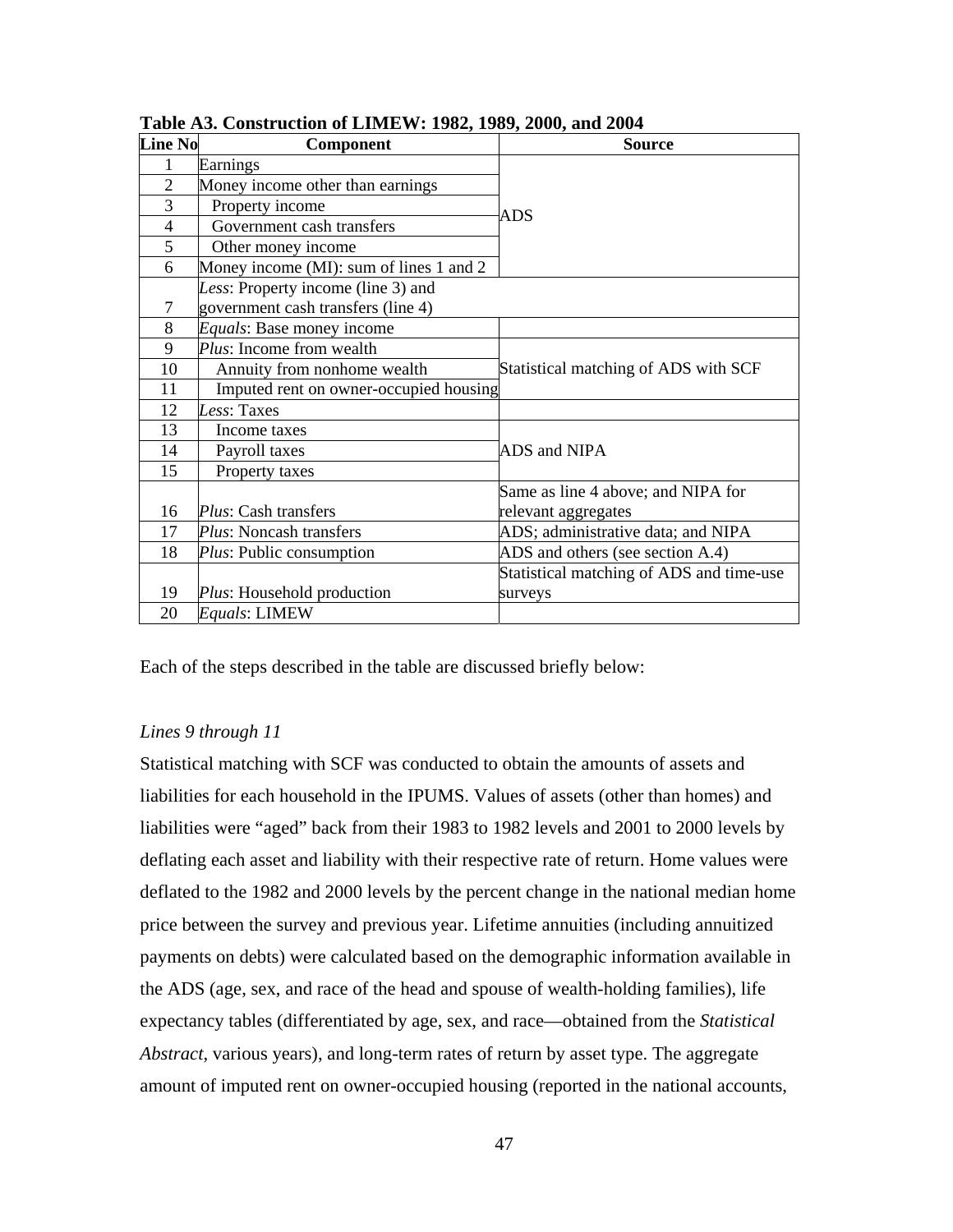NIPA table 7.12, line 209) was distributed among households according to the gross value of homes.

#### *Lines 12 through 15*

All taxes have imputed values in the ADS and were aligned with their NIPA counterparts by distributing for each tax the discrepancy between the NIPA and ADS aggregate among households according to the share of each household in the ADS aggregate.

### *Lines 16 through 17*

Transfers for which actual or imputed amounts were reported in the ADS were aggregated across recipients and compared against the benchmarks. Any discrepancy between the ADS total and the NIPA benchmark for a given transfer payment was distributed across recipients according to the distribution of that payment in the ADS. Transfers that were recorded in the ADS have NIPA amounts that make up roughly 90 percent of all transfers reported in the NIPA table 3.12 "Government Social Benefits." Additional imputations were carried out for some noncash transfers (e.g., the nutritional program known as WIC, payments to nonprofit organizations providing social benefits to households, etc.) reported in the national accounts, based on household/individual characteristics in the CPS and a variety of administrative sources.

#### *Line 18*

See section A.5.

## *Line 19*

Hours of household production were obtained via a statistical match with the time-use surveys. The AUTP was used for both 1982 and 1989; the 2003 and 2004 rounds of ATUS were used for 2000 and 2004, respectively. We calculated the hourly wage rate for private household workers from the annual file that was created by merging the Current Population Survey's monthly outgoing rotations files. The wage rate was defined as usual weekly earnings divided by usual weekly hours of work. The variables required for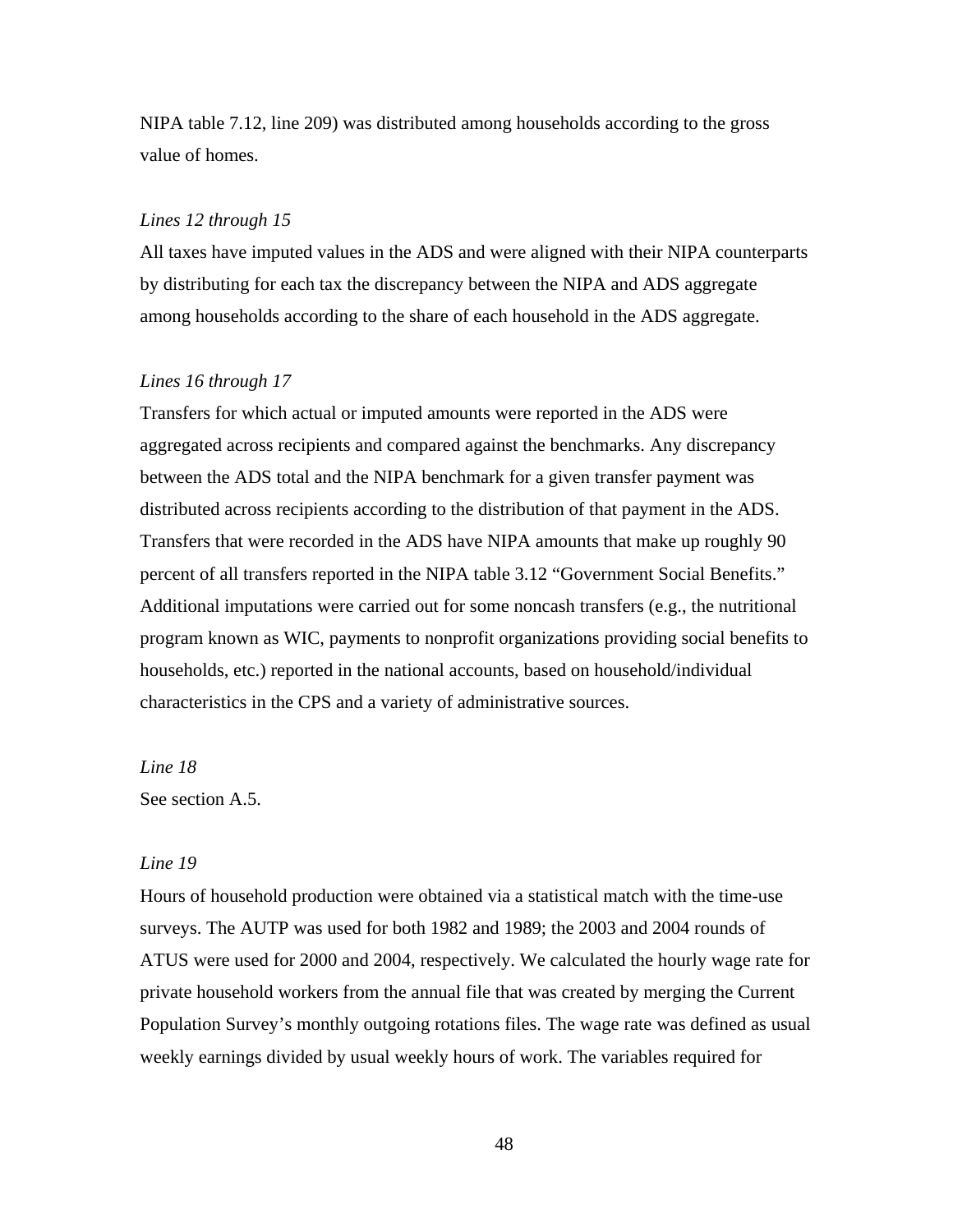constructing the performance index (educational attainment, time availability, and household income) were available directly in the ADS.

#### **A5. Public Consumption**

Estimates of public consumption by households were constructed in three steps: (1) obtaining total expenditures by function and level of government; (2) allocating total expenditures between the household sector and other sectors of the economy; and (3) distributing expenditures allocated to the household sector among households.

### *Expenditure by Function and Level of Government*

The expenditure category used here is government consumption expenditures and gross investment (the same as that on the product side of the NIPA). To group expenditures according to purpose, we adopted the functional classification in NIPA, with minor modifications.

We distributed the NIPA aggregate of state and local expenditures for each function among the states using the interstate distribution of these expenditures in the Annual Survey of Government Finances (ASGF) or the Census of Governments conducted by the U.S. Bureau of the Census. Care was taken to ensure that the expenditure concept and the groupings of the functions in the Census Bureau data conform as closely as possible to the NIPA expenditure and function concepts.

### *Allocation of Expenditures to the Household Sector*

 $\overline{a}$ 

We started by constructing a schema of detailed functions by level of government (federal versus state and local).<sup>42</sup> Then we grouped these functions into three categories. The first involved activities that do not expand the potential amenities available to the household sector. General public service, national defense, law courts, and prisons are prominent examples. The second category included functions that are assumed to expand amenities directly only to the household sector, such as income security and recreation and culture.

 $42$  The detailed functional schema is outlined in Wolff and Zacharias (2007b).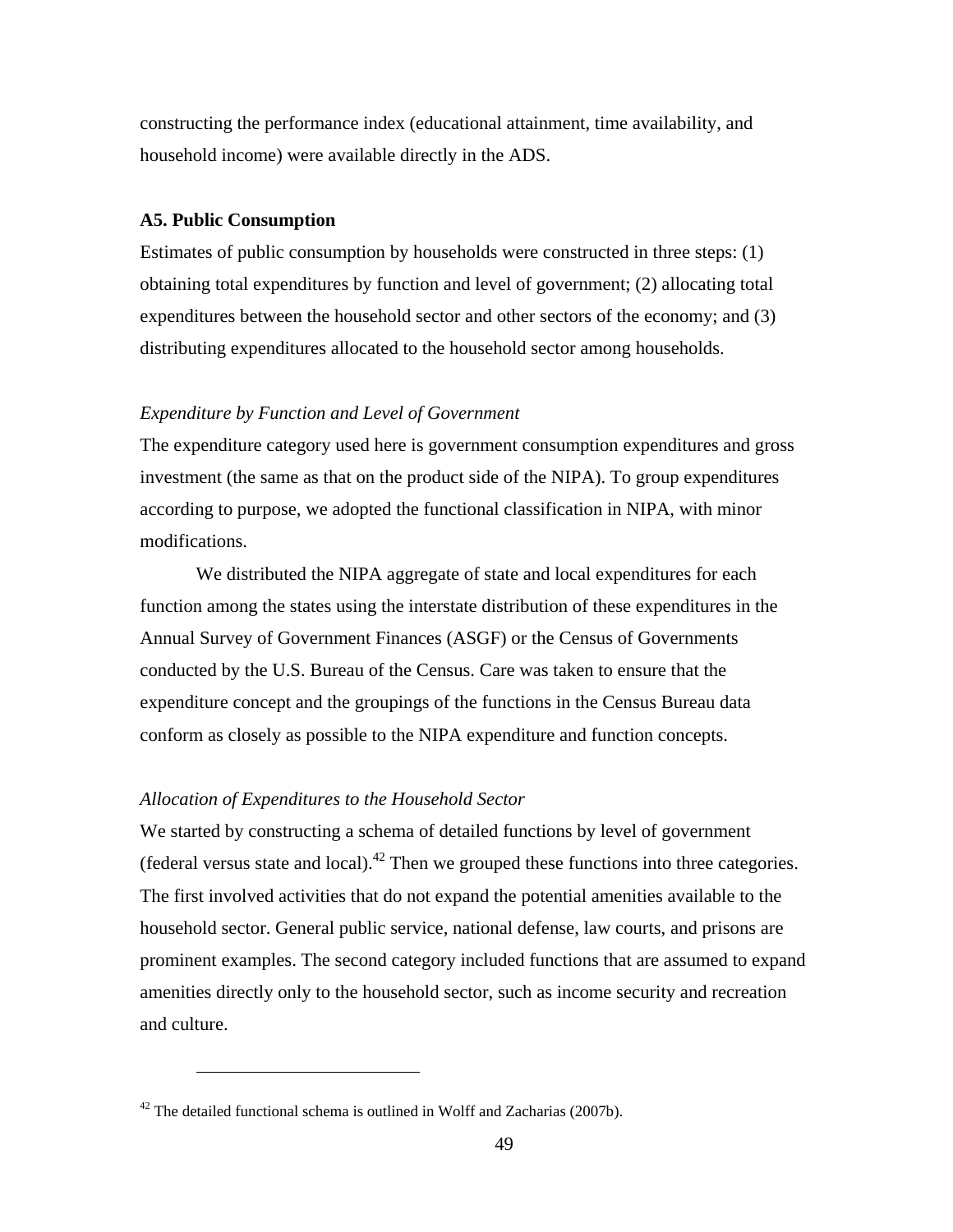The third category consisted of functions that can potentially serve both the household and nonhousehold sectors, such as economic affairs and housing and community services. Costs incurred in the performance of these functions are allocated to the household sector in accordance with the extent that they are "responsible" in generating such costs. Our judgment regarding the extent of responsibility is based, as much as possible, on the available empirical information. A prominent example of this type of function is highways (included under economic affairs), where approximately 60 percent of expenditures were estimated to occur on behalf of households.

### *Distribution of Allocated Expenditures among Households*

After determining government expenditures allocated to the household sector (i.e., "public consumption") by function, we distributed them among households. We attempted to follow the same principles of direct usage and cost responsibility that were employed in splitting total government expenditures between the household and nonhousehold sectors. Two major categories of public consumption are distributed among households: those distributed equally across persons (such as public health and hospitals, police, and fire) and those distributed according to household-level, or personlevel, characteristics (such as elementary and secondary education or highways).

The second group of expenditures account for the bulk of public consumption (nearly three-quarters). The person-level or household-level characteristics used in the distribution procedures, and their corresponding functions, are listed below:

*- Amount and type of income*: agriculture.

*- Type of income received (including receipt of noncash transfers)*: public housing, administrative costs of Medicare, disability, retirement income (Social Security), welfare and social services, and unemployment compensation.

*- Shares in consumption expenditures*: energy, pollution control and abatement, postal service, liquor stores, water supply, sewerage, and sanitation.

*- Enrollment in public educational institutions*: education.

*- Patterns of vehicle ownership and transportation usage*: transportation and parking.

*- Employment status*: occupational safety and health.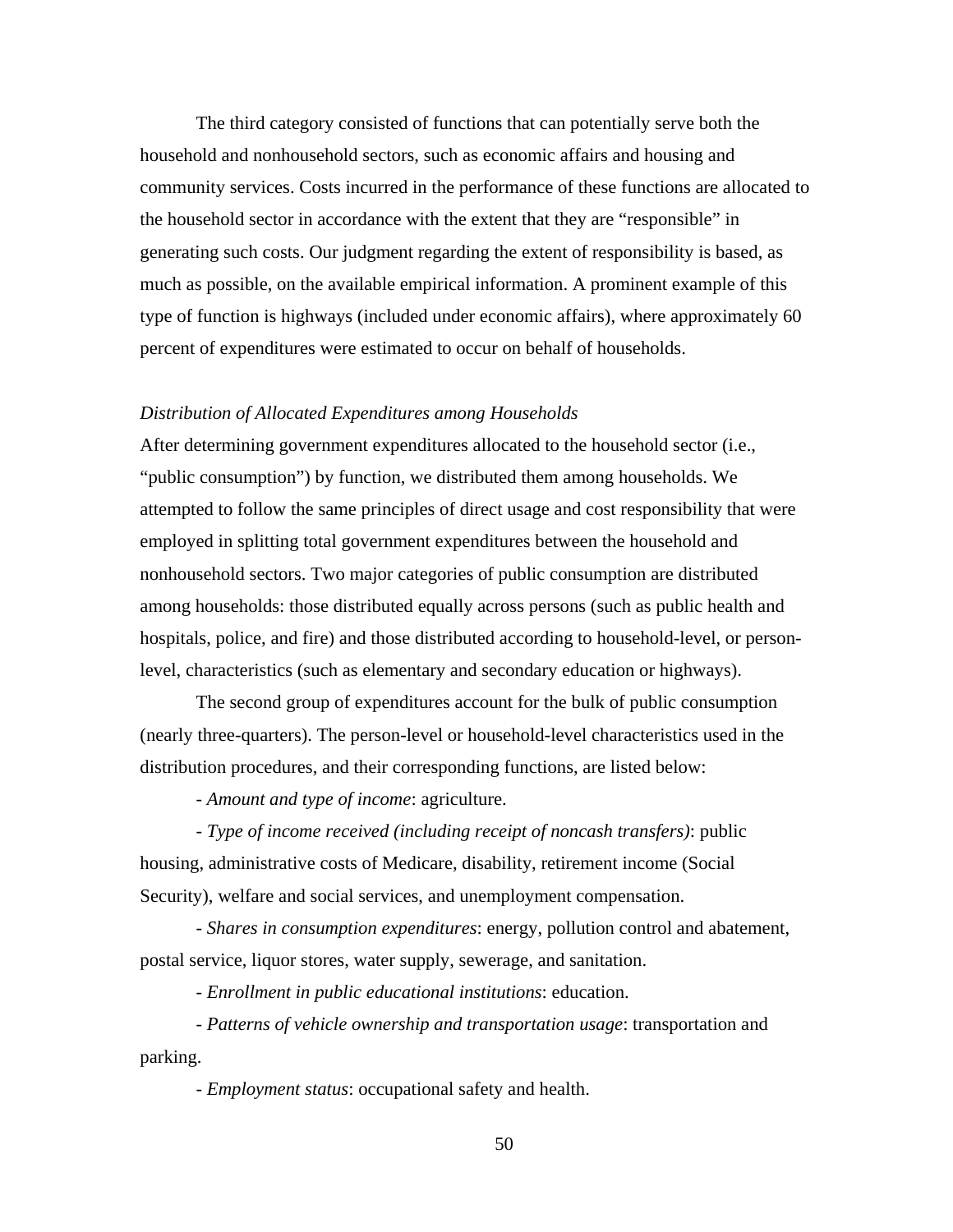Information on the type and amount of income, as well as the employment status of individuals, is obtained directly from the primary data file, such as the IPUMS or ADS. All other characteristics were imputed to individuals or households in the primary sample from information gathered from external sources.

#### **A6. Wealth and Rates of Return**

#### *1959, 1982, 1989, 2000, and 2004*

 $\overline{a}$ 

We divide net worth into two components. The first is the gross value of owner-occupied housing and its corresponding liability—mortgage debt on owner-occupied housing. The remainder, "nonhome wealth," equals the sum of: (1) equity in unincorporated businesses and real estate (other than the principal residence); (2) cash and demand deposits, time and savings deposits, certificates of deposit, money market accounts, and the cash surrender value of life insurance plans; (3) government bonds, corporate bonds, foreign bonds, and other financial securities, corporate stock and mutual funds, and equity in trust funds; and (4) the cash surrender value of defined-contribution pension plans, including IRAs, Keogh, and 401(k) plans; (5) less other (nonhome) debt such as auto and credit card loans.

The total real rate of return of each nonhome wealth component is the average of annual rates over a relatively long period of time, varying from 14 to 40 years, depending on the asset (see table A4). The total rates of return data we use are inclusive of both the capital gains and the income generated by the assets. The average rates of return by asset type were estimated from the data on asset holdings published by the Federal Reserve in the Flow of Funds Accounts for the United States and financial market information included in the 2005 Economic Report of the President. $43$ 

<sup>&</sup>lt;sup>43</sup> The Flow of Funds data are available at: http://www.federalreserve.gov/releases/z1/Current/ and the 2005 Economic Report of the President is available at: http://www.gpoaccess.gov/eop/. Details on the data taken from the Flow of Funds, including series identifiers, are available from the authors upon request.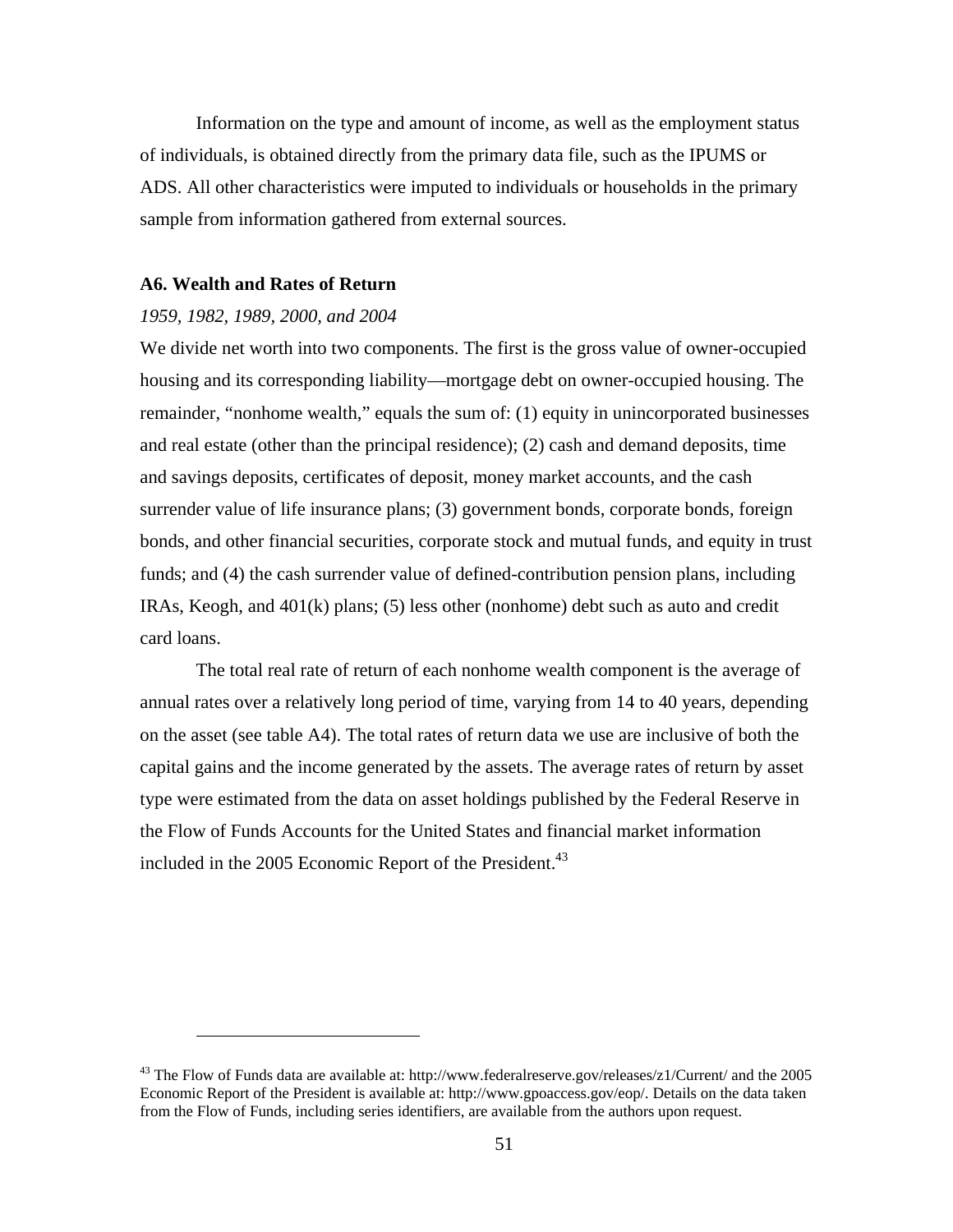|                          | <b>Nominal</b> | <b>Real</b> | <b>Period</b> |
|--------------------------|----------------|-------------|---------------|
| Real estate and business | 6.95           | 2.56        | 1960-2004     |
| Liquid assets            | 5.56           | 0.86        | 1965-2004     |
| <b>Financial</b> assets  | 7.48           | 3.06        | 1960-2004     |
| Pension assets           | 6.76           | 3.64        | 1986-2004     |
| Mortgage debt            | 0.00           | $-4.28$     | 1960-2004     |
| Other debt               | 0.00           | $-4.28$     | 1960-2004     |
| Inflation rate $(CPI-U)$ | 4.28           |             |               |

#### **Table A4. Long-Term Average Rates of Return (in percent)**

**Notes: Real rate of return** =  $(1+~~Nominal rate)/ $(1+Inflation rate)$ -1</del>~~$ 

**Real estate and business:** Holding gains (taken from the Flow of Funds table R.100) divided by equity in noncorporate business (taken from the Flow of Funds table B.100).

**Liquid assets:** The weighted average of the rates of return on checking deposits and cash, time and saving deposits, and life insurance reserves. The weights are the proportion of these assets in their combined total (calculated from the Flow of Funds table B.100). The assumptions regarding the rates of return are: zero for checking deposits, the rate of return on a 1-month CD (taken from the table "H.15 Selected Interest Rates" published by the Federal Reserve and available at: http://www.federalreserve.gov/releases/h15/data.htm) for time and saving deposits, and one plus the inflation rate for life insurance reserves.

**Financial assets:** The weighted average of the rates of return on open market paper, Treasury securities, municipal securities, corporate and foreign bonds, corporate equities, and mutual fund shares. The weights are the proportion of these assets in total financial assets held by the household sector (calculated from the Flow of Funds table B.100). The assumption regarding the rate of return on open market paper is that it equals the rate of return on 1-month finance paper (taken from the table H.15 "Selected Interest Rates" published by the Federal Reserve and available at: http://www.federalreserve.gov/releases/h15/data.htm). The data for the rates of return on other assets are taken from the Economic Report of the President 2005, table B.73. The assumptions regarding Treasury securities, municipal securities, corporate and foreign bonds, and corporate equities are, respectively, average of Treasury security yields, high-grade municipal bond yield, average of corporate bond yields, and annual percent change in the S&P 500 index. Mutual fund shares are assumed to earn a rate of return equal to the weighted average of the rates of return on open market paper, Treasury securities, municipal securities, corporate and foreign bonds, and corporate equities. The weights are the proportions of these assets in the total financial assets of mutual funds (calculated from the Flow of Funds table L.123).

**Pension assets:** Net acquisition of financial assets (taken from the Flow of Funds table F.119c) divided by total financial assets of private defined-contribution plans (taken from the Flow of Funds table L.119c).

**Inflation rate:** Calculated from the CPI-U, published by Bureau of Labor Statistics.

#### *1972*

The nonhome wealth definition used in 1972 was different from that used in the other years because there was no survey on household wealth for that year. The nonhome wealth for 1972 was calculated as the difference between nonhome assets and the sum of consumer and other debt (excluding mortgage on principal residence). Nonhome assets included: (1) equity in real estate (other than principal residence) and unincorporated businesses; (2) interest-bearing assets that consist of time and savings deposits, certificates of deposit, money market accounts, government bonds, corporate bonds,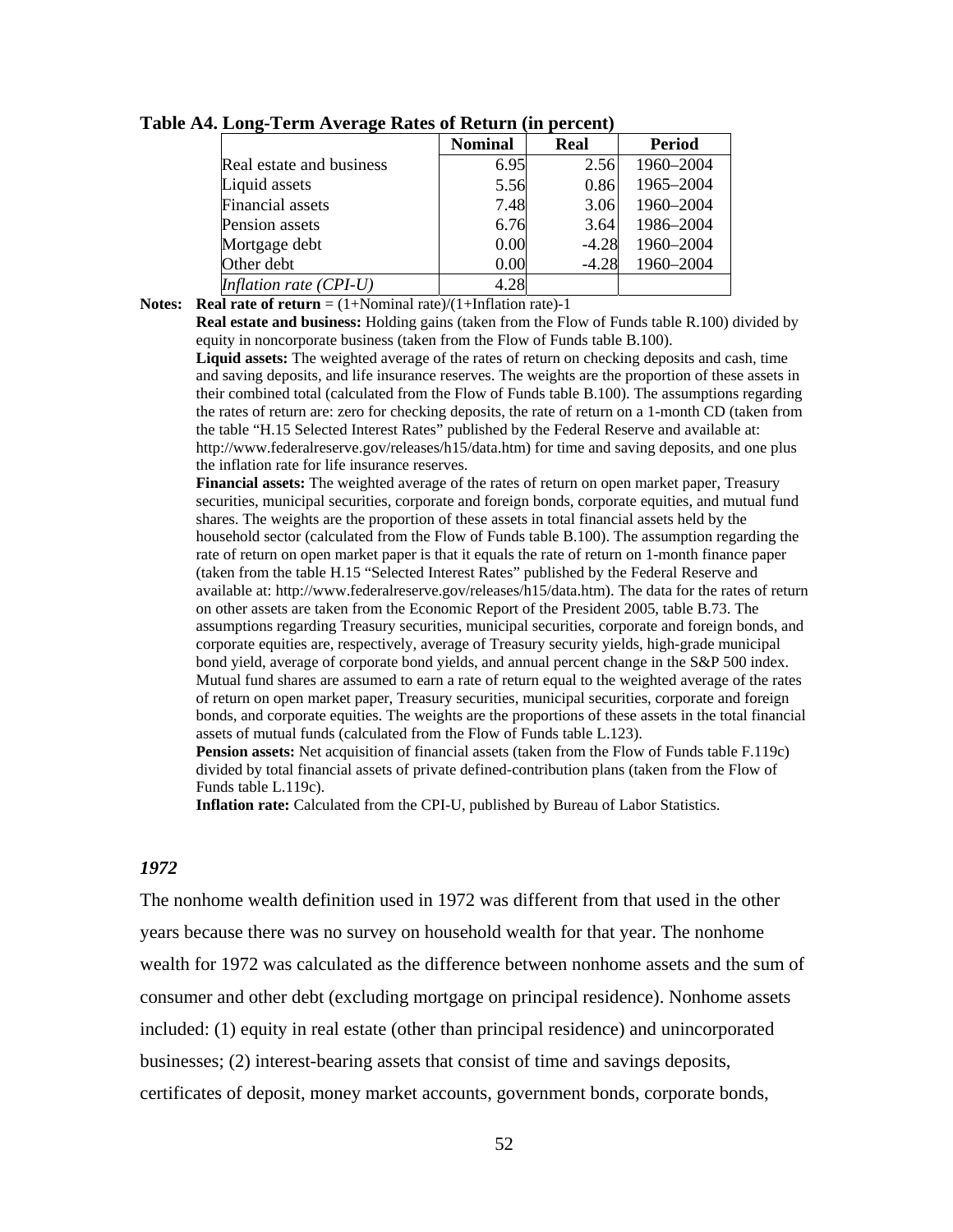foreign bonds, and other financial securities; $44$  and (3) corporate stock, less consumer debt.

Given the difference in the wealth definition, the rates of return used in the 1972 annuity calculation also had to be different for interest-bearing assets and stocks. These were calculated using the same sources of data and methodology described above, with the requisite modifications. The resulting long-run real rates of return for interest-bearing assets and stocks were 2.04 and 3.24 percent, respectively.

 $\overline{a}$ 

<sup>&</sup>lt;sup>44</sup>The individual components of interest-bearing assets could not be estimated separately.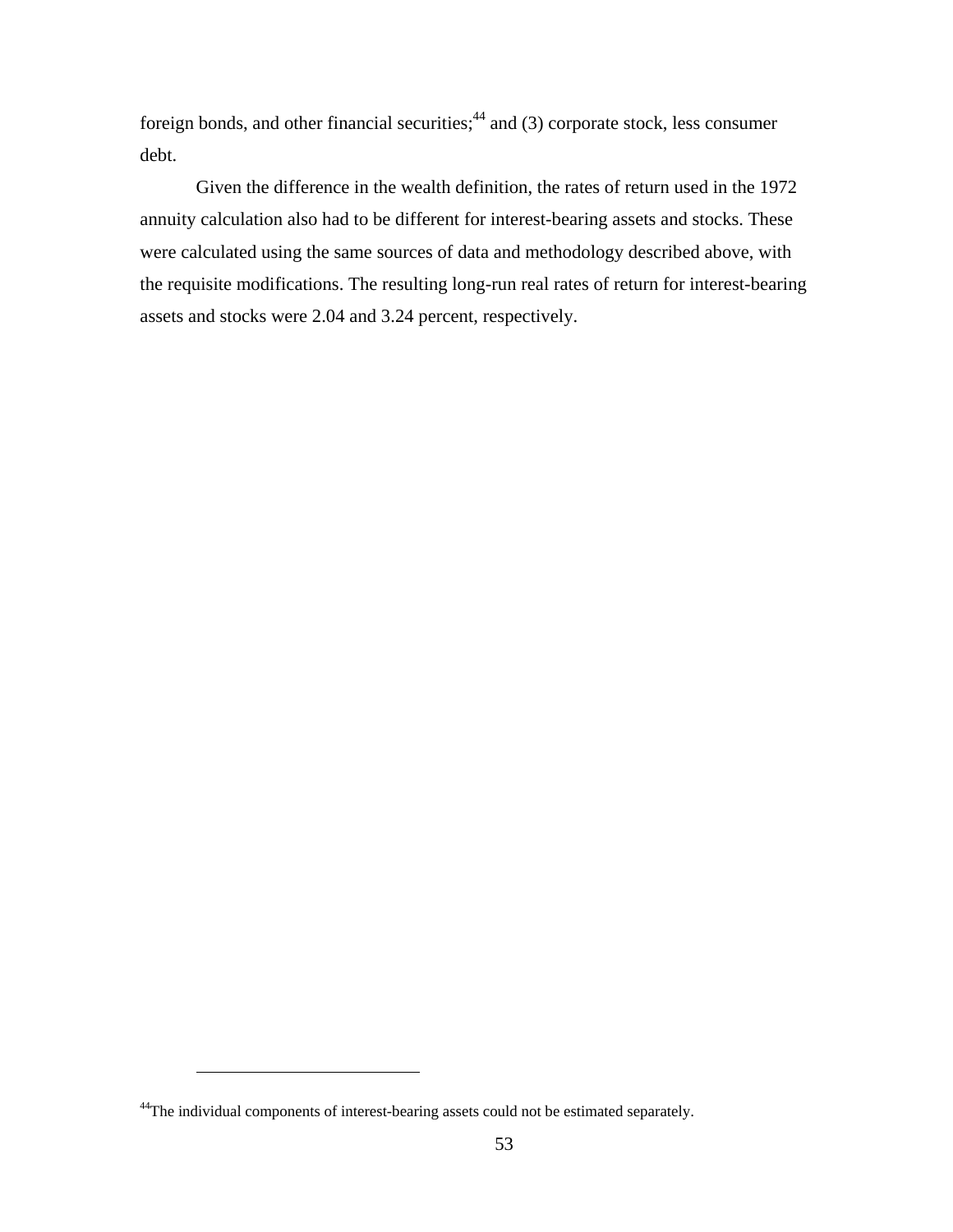### **APPENDIX B: STATISTICAL MATCHES**

#### **Introduction**

The statistical matches conducted for constructing the LIMEW synthetic data files are described below. For some data files, certain operations were required before matching could be conducted. These operations are also described below. In addition, various indicators are presented to assist the reader in assessing the "goodness of match."

#### **B1. 1959**

Compiling the 1959 data set required the most individual steps, due to the relative scarcity of data available from any one source. The first required step was to split up the "other income" category in the IPUMS data set into transfer, property, and other income. This split was accomplished by matching the IPUMS with the CES and transferring the shares of other income in the CES to the resulting data set. Wealth data was obtained from the match with the SFCC. A match with the ITM provided items necessary to compute taxes. Finally, a match with two separate time-use surveys provided the necessary data to calculate the value of household production.

### *Transfer Income Shares Match*

Before matching, some imputations were necessary for the IPUMS file. The IPUMS data set does not contain rural/urban status for those households in states where the total rural or urban population does not exceed 250,000. Rural status was imputed by running a logistic regression on the whole data set, creating a predicted propensity score for each household and then assigning the highest score households rural status in each of the states without data (for the states in question—Rhode Island, Vermont, Delaware, North Dakota, Nevada, Utah, Wyoming, Alaska, and Hawaii—the number of rural households selected was based on the 1961 Statistical Abstract of the United States, table No. 12 "Population, Urban and Rural, by States and for Puerto Rico, 1940 to 1960"). A number of the households in the IPUMS had missing values for home value. We created a categorical variable (renting vs. owning a home in one of three value categories: less than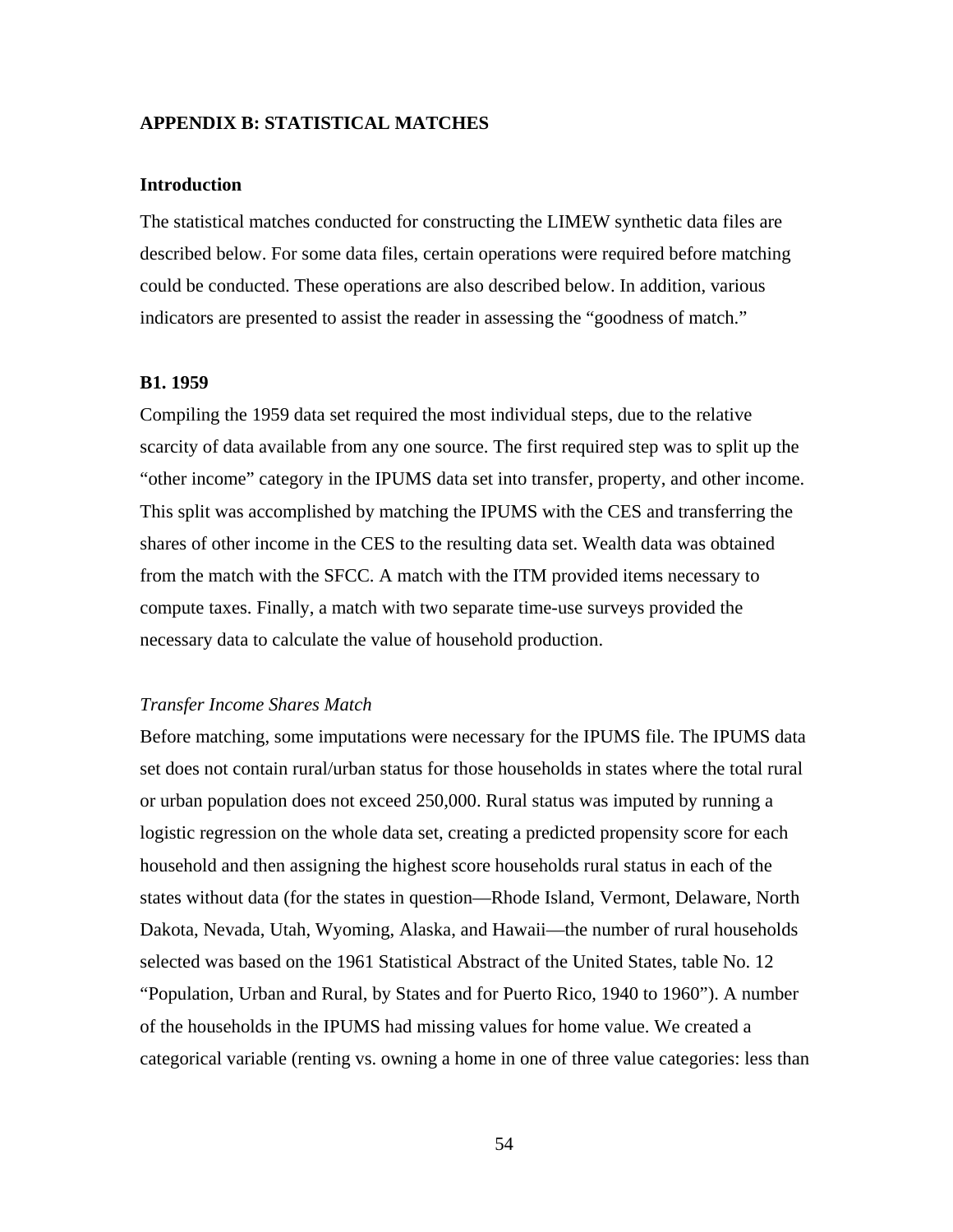\$10,000; \$10,000–\$22,500; \$22,500 and up) and imputed the missing values using ordered logistic regression.

The households in the IPUMS were broken up into consumer units, following the method used in the CES for 1960, each of which is matched with a consumer unit record from the CES. For each consumer unit in the IPUMS, eligibility for four types of transfer income (welfare, Social Security, veterans' benefits, and unemployment compensation) was imputed based on consumer-unit characteristics. These eligibility variables were then used to construct super-cells for statistical matching.

Within the super-cells, strata variables were used to construct cells for matching. These strata variables are region (Northeast, South, Midwest, and West), age of the household head (over or under 65), the homeownership status of the household (as described above), household income quartile, marital status of household head, and race of household head. The matching was performed on the basis of the estimated propensity scores derived from the most relevant common variables in the two data sets: education category (less than high school, high school graduate, some college, college graduate); earner composition of the household; sex of household head; number of persons in the household; number of children in the household; number of earners in the household; poverty status of the household; self-employment and employment status of the household head; parental status of the household head; and rural/urban location. For every recipient unit in IPUMS, a donor unit in the consumer survey was matched with the same or nearest-neighbor values of propensity scores. In this search, a penalty weight was assigned to the distance function according to the size and ranking of the coefficients of strata variables.

The quality of match was evaluated by comparing the marginal and joint empirical distribution of shares of other income in the consumer survey and the statistically matched file. Figures B1-1 through B1-4 compare the results of the match with administrative data.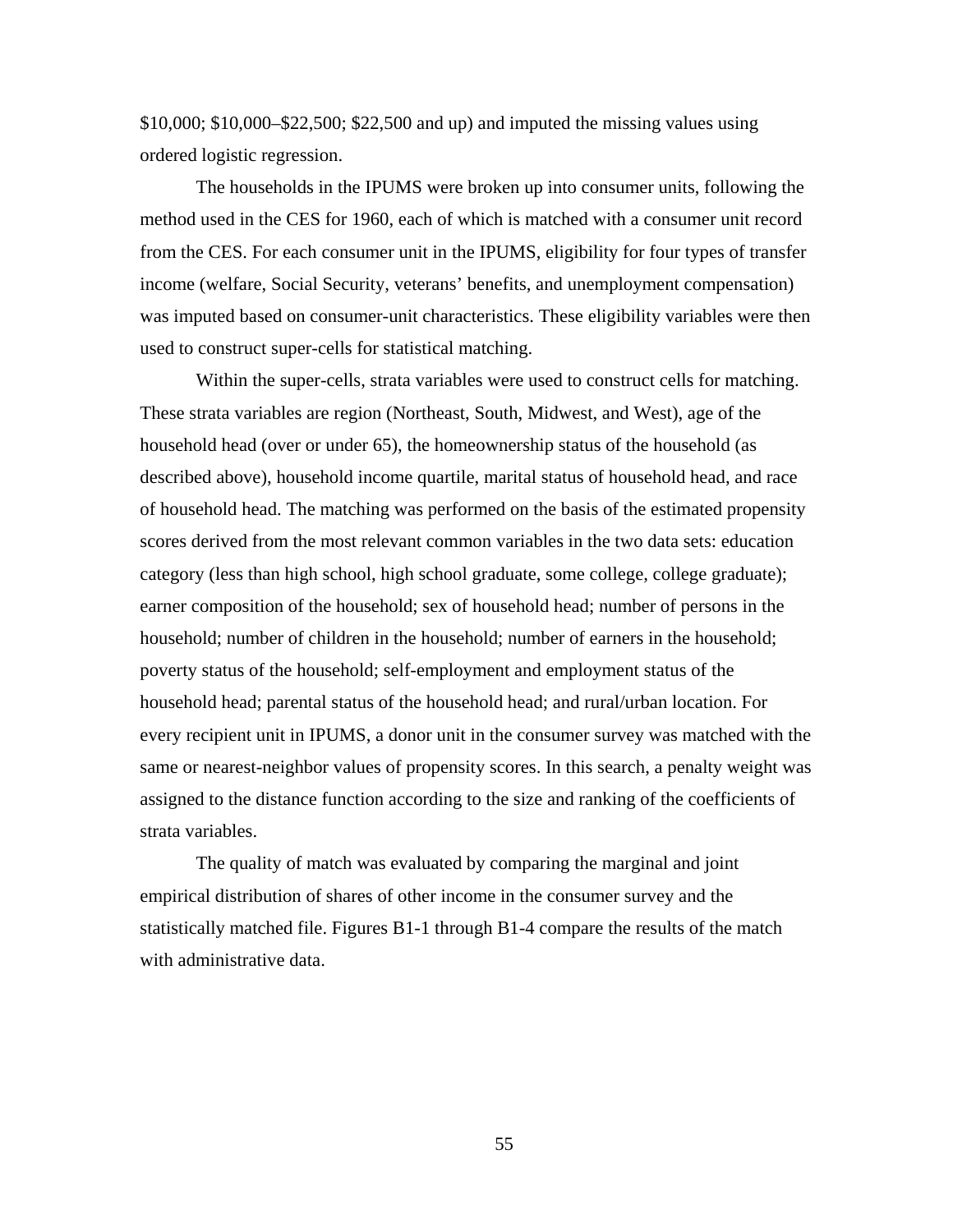

**Figure B1-1. By State Difference between IPUMS Match and Administrative Data, Veterans' Benefits** 

**Figure B1-2. By State Difference between IPUMS Match and Administrative Data, Social Security** 

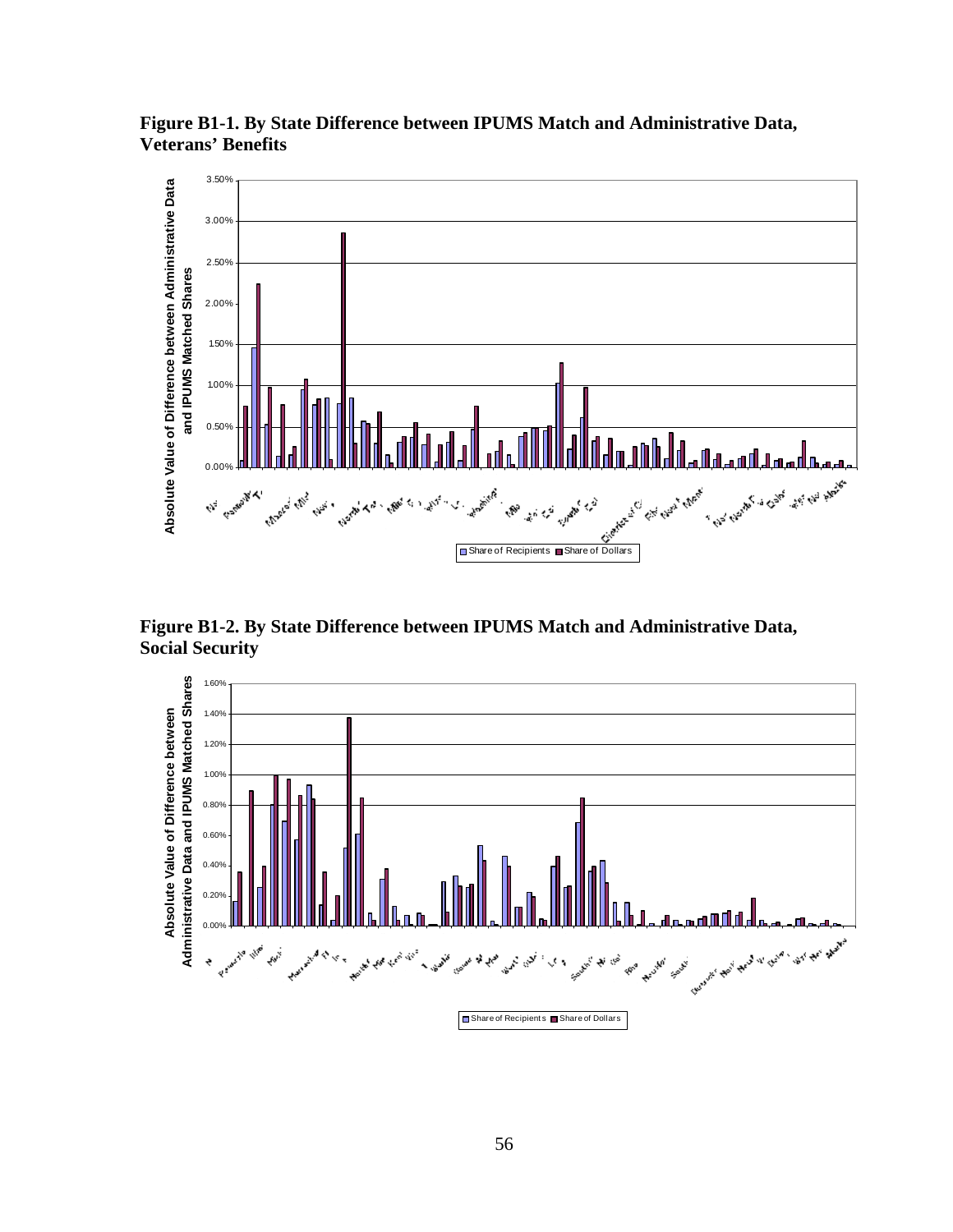**Figure B1-3. By State Difference between IPUMS Match and Administrative Data, Public Assistance** 



**Figure B1-4. By State Difference between IPUMS Match and Administrative Data, Unemployment Compensation** 

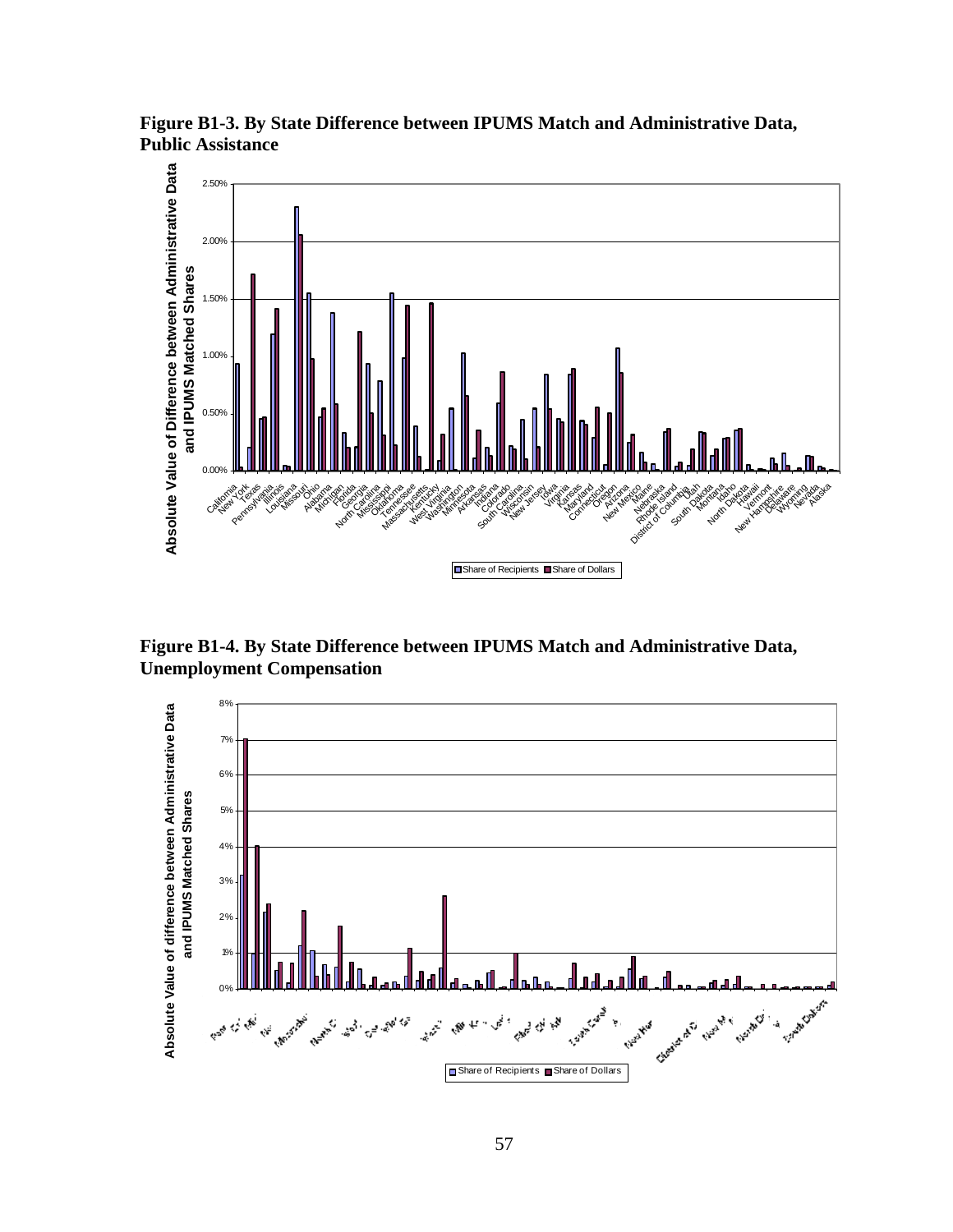### *Wealth Match*

The 1962–3 Survey of Financial Characteristics of Consumers has a substantial number (11 percent) of missing values ("not ascertained") for the race variable. These were imputed using the method of multiple imputation through chained equations implemented in Stata's *ice* command. Five iterations were done, creating a file with no missing values that was used in the wealth match, after adjusting weights. Table B1-1 shows the result of the imputation compared with the race of household head in the ADS for 1959.

|                        | <b>ADS</b> | <b>SFCC</b><br><b>Before</b> | <b>SFCC</b><br>After | <b>Difference</b> | Difference<br>from ADS |
|------------------------|------------|------------------------------|----------------------|-------------------|------------------------|
| <b>Nonwhite</b>        | 9.71%      | 9.20%                        | 9.99%                | 0.79%             | 0.28%                  |
| White                  | 90.29%     | 79.85%                       | 90.01%               | 10.16%            | $-0.28%$               |
| <b>Not Ascertained</b> |            | 10.95%                       |                      | $-10.95\%$        |                        |

**Table B1-1. Result of Imputation of Race of Household Head** 

Each household record in the IPUMS was matched with a household record in the SFCC, where a match represents a similar unit, based on the several common variables in both data sets. The variables were hierarchically organized to create the matching cells for matching procedure.

The strata variables used in the matching procedure were the race of the household head (white vs. nonwhite), the homeownership status of the household (renting vs. owning a home in one of three value categories: less than \$10,000; \$10,000–\$22,500; \$22,500 and up), the family type (married couples, single males, single females with children, single females without children), age of the household head (three categories: up to 40; 41 to 64; 65 and older), and household income quantiles (bottom four quintiles, 80–90<sup>th</sup> percentile, 90<sup>th</sup>–95<sup>th</sup> percentile, 95<sup>th</sup>–99<sup>th</sup> percentile, and top 1 percent). Within these strata, we used the education and occupation of the household head, number of children, and size of the household as match variables.

The matching was performed on the basis of the estimated propensity scores derived from all the variables mentioned above. For every recipient unit in IPUMS, a donor unit in the wealth survey was matched with the same or nearest-neighbor values of propensity scores. In this search, a penalty weight is assigned to the distance function according to the size and ranking of the coefficients of strata variables.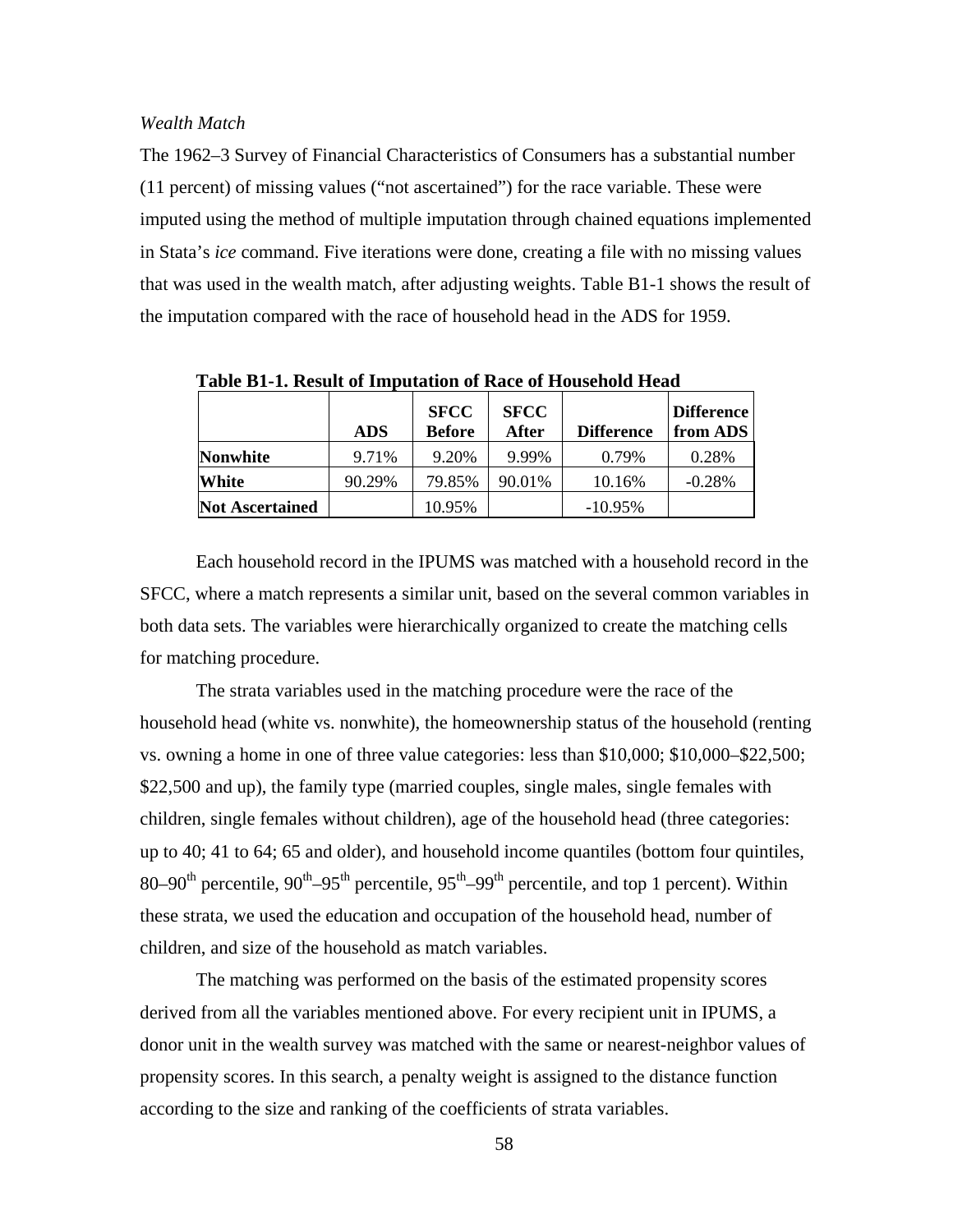The quality of the match was evaluated by comparing the marginal and joint empirical distribution in the wealth survey and the statistically matched file. Figure B1-5 shows the ratios of mean net worth for each value of the strata variables. The fit is quite good, with almost all categories within plus or minus 5 percent of equivalence.



**Figure B1-5. Ratio of Net Worth by Category (AIPUMS/SFCC1962)** 

## *Tax Match*

For estimating taxes paid by households in the IPUMS, we used *IncTaxCalc*, a SAS program developed by Jon Bakija at Williams College. In order to generate the information needed to use the program, we did a statistical match using the ITM for 1960 to get standardized deductions for each household in the IPUMS. To create cells for matching, we identified tax-paying units within the IPUMS and then calculated adjusted gross income (AGI), number of exemptions, and filing status and the imputed deduction status (itemized or standard) for each tax unit. The strata variables used for the match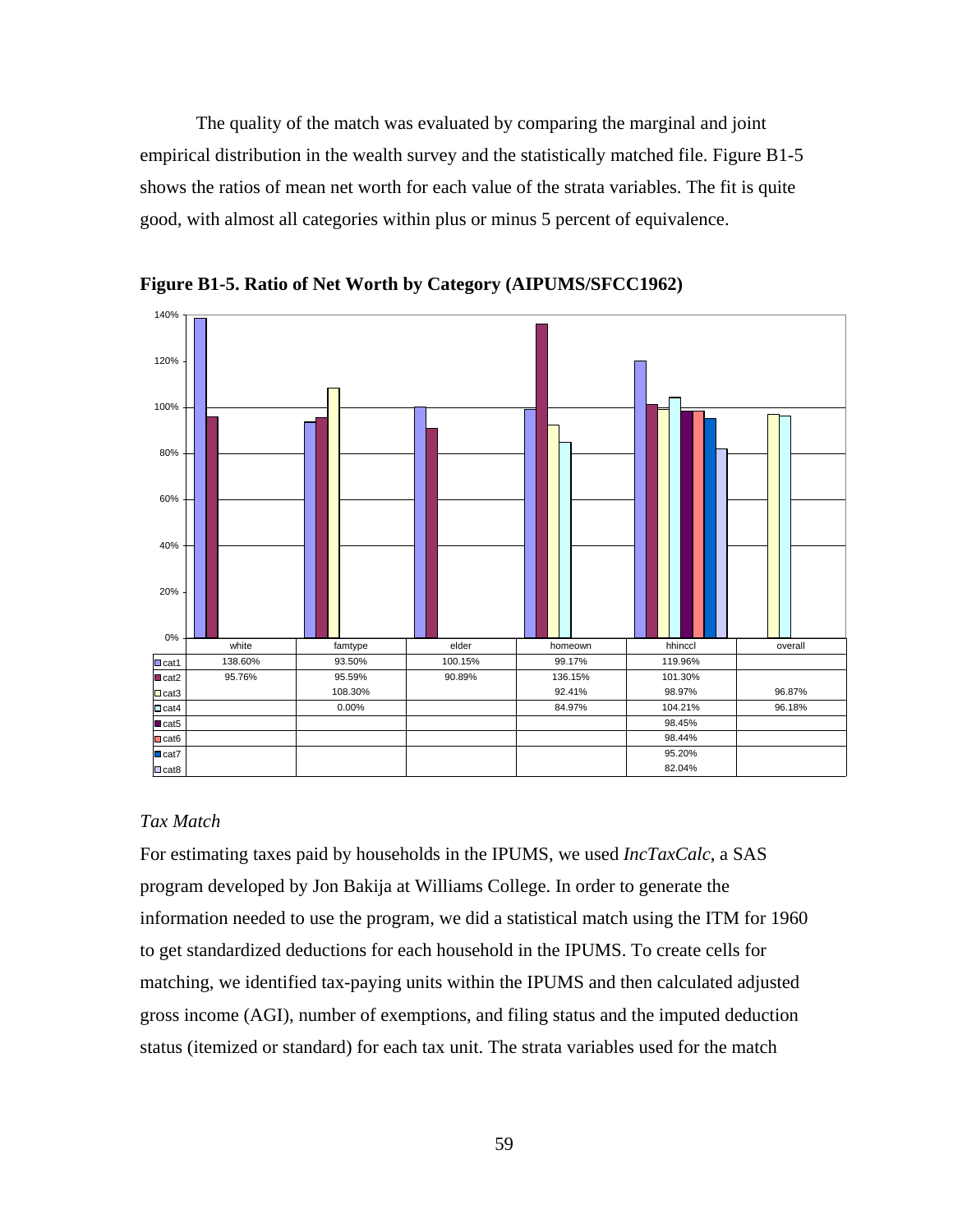were AGI quantiles, wage quantiles, deduction type, number of exemptions, and return type. Within these strata, we used AGI and wage income as match variables.

The matching was performed on the basis of the estimated propensity scores derived from all the variables mentioned above. For every recipient unit in IPUMS, a donor unit in the tax model was matched with the same or nearest-neighbor values of propensity scores. In this search, a penalty weight was assigned to the distance function according to the size and ranking of the coefficients of strata variables.

The quality of match was evaluated by comparing the marginal and joint empirical distribution in the income tax model and the statistically matched file. Figures B1-6 through B1-9 illustrate the closeness of the fit for the most important strata variables used in the match. The box plots (figures B1-8 and B1-9, in particular) demonstrate the closeness of the entire distribution after the match.



**Figure B1-6. Ratio of Mean Tax Paid by Category (AIPUMS/ITM1960)**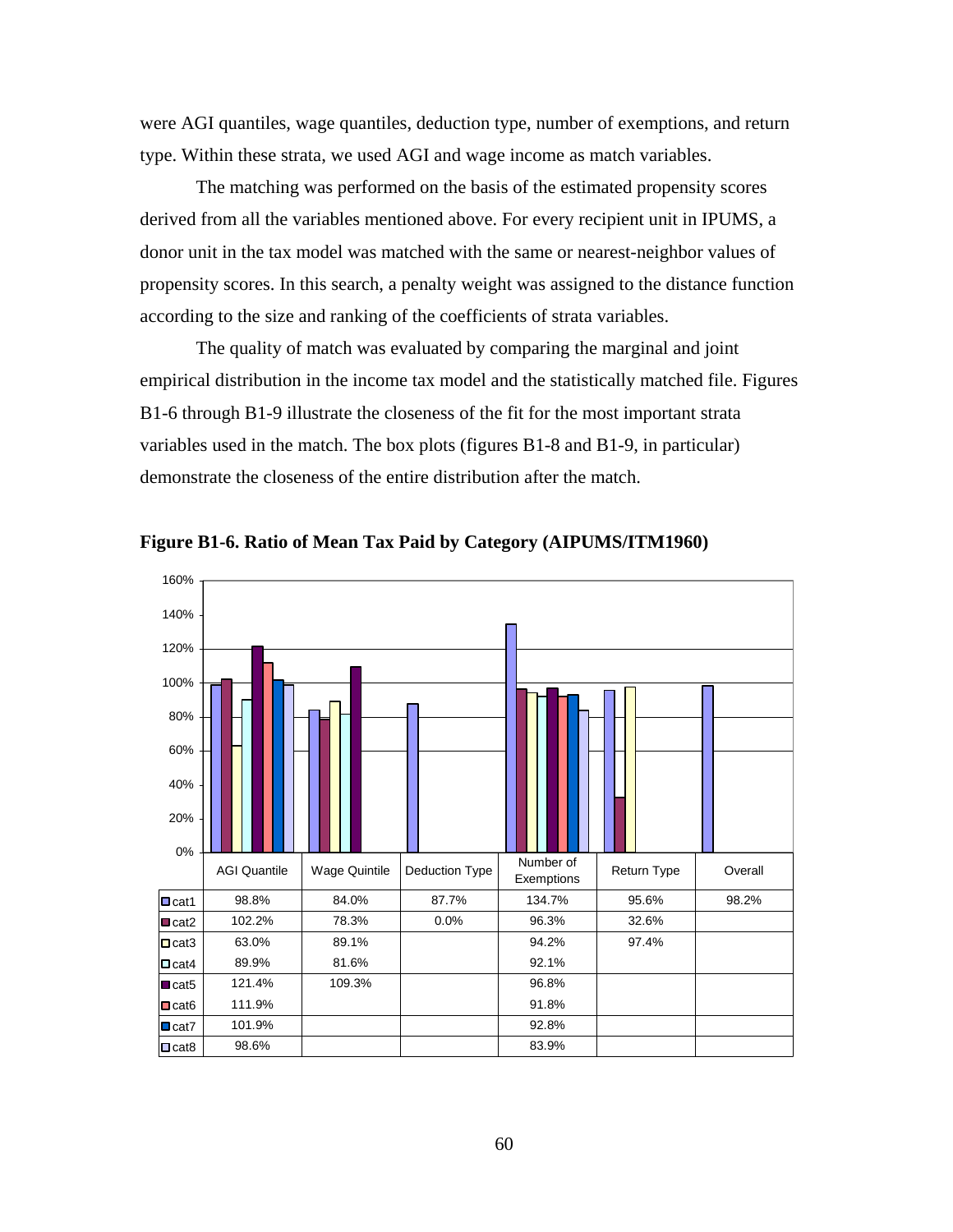

**Figure B1-7. Ratio of Mean Interest Paid by Category (AIPUMS/ITM1960)**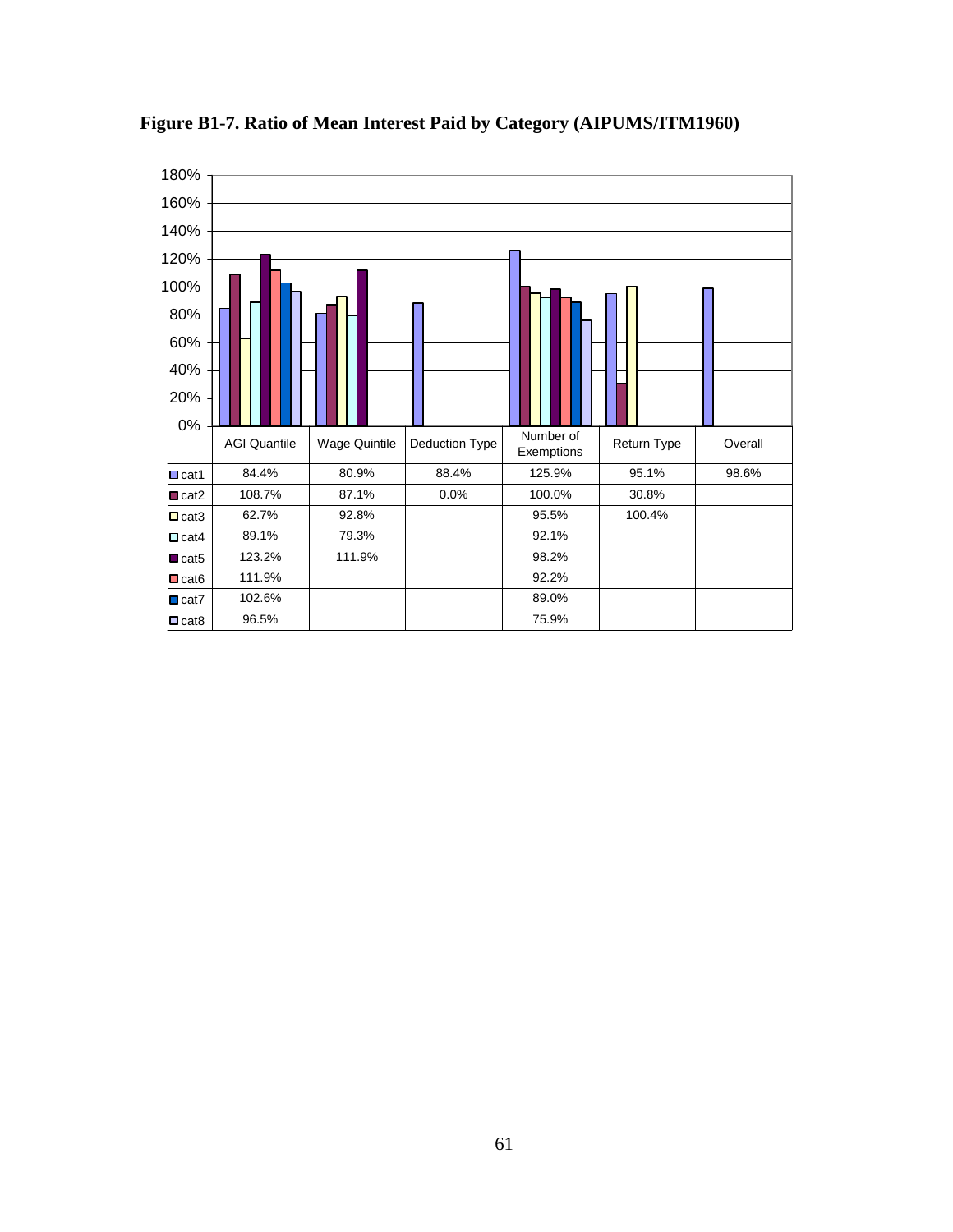

 **Figure B1-8. Distribution of Tax Paid by AGI Quantiles** 



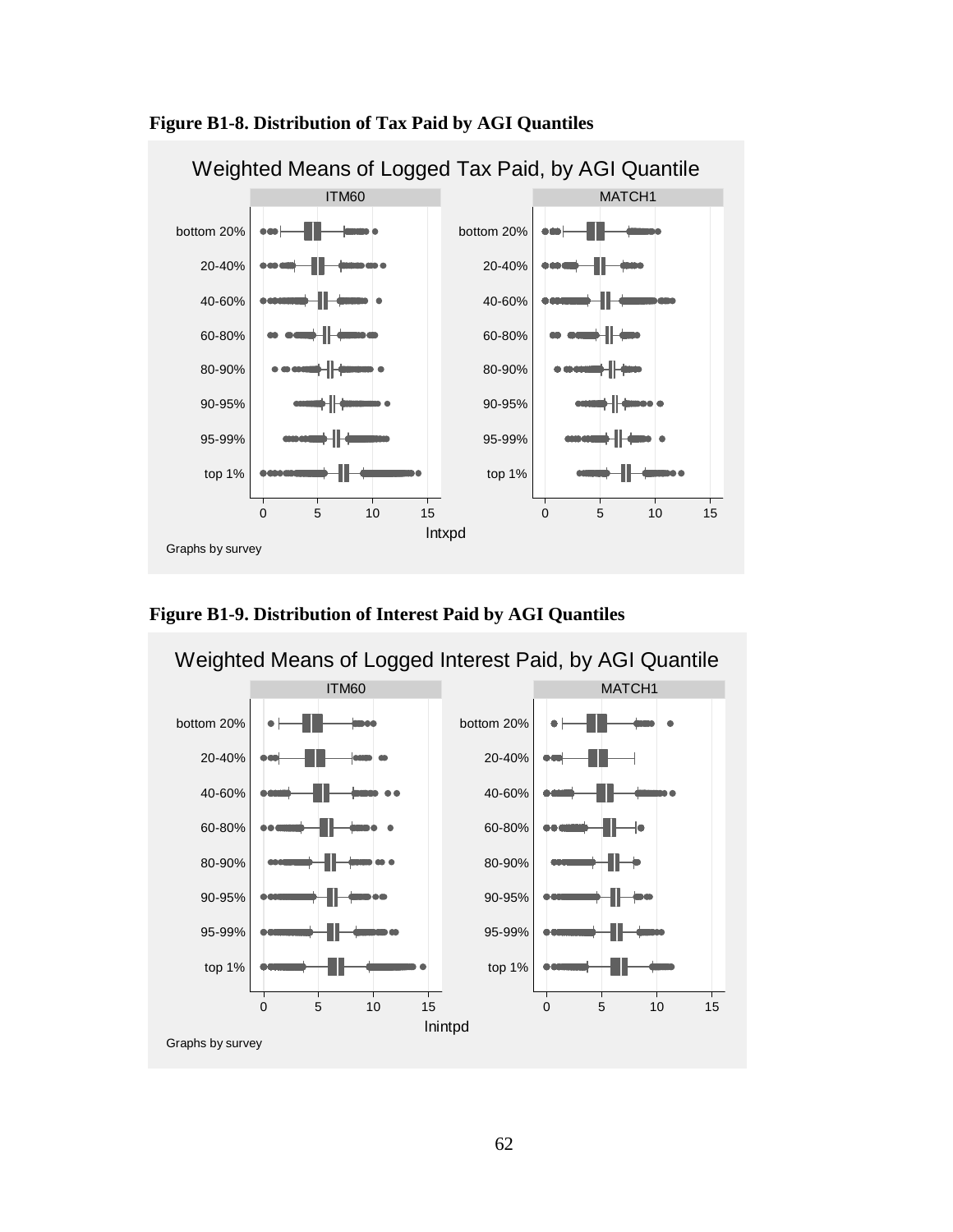After the match was completed, we ran the *IncTaxCalc* program to generate state and federal income tax and payroll taxes. Property taxes were distributed from administrative data, based on home values and state of residence. The resulting regional distributions of income payroll and property taxes were scaled to match administrative totals from the NIPA accounts.

### *Time-Use Match*

The hours of household production for 1959 were obtained via statistical matches with two separate surveys: Americans' Use of Time, 1965–1966 (sample size: 2,001 individuals) and Time Use in Economic and Social Accounts, 1975–1976 (sample size: 2,406 individuals).<sup>45</sup> The earlier survey included only nonelderly adults living in urban households with at least one adult employed in a nonfarm occupation. For individuals in the IPUMS within the same universe, a statistical match was conducted with the time-use survey to impute weekly hours of household production.

We constructed matching cells using sex, employment status, marital status, and parental status of the individual. Within these cells, the matching variables used in producing the propensity score were age category, education category, household income quartile, number of adults in the household, number of children under 5 in the household, number of children under 18 in the household, presence of children under 5 in the household, race of individual, homeownership status, student status, region, occupational category, self-employment status, and whether the individual was ever married. Results of the match by category are summarized in figure B1-10, below.

<sup>&</sup>lt;sup>45</sup> Please see Appendix A for citations for the data files.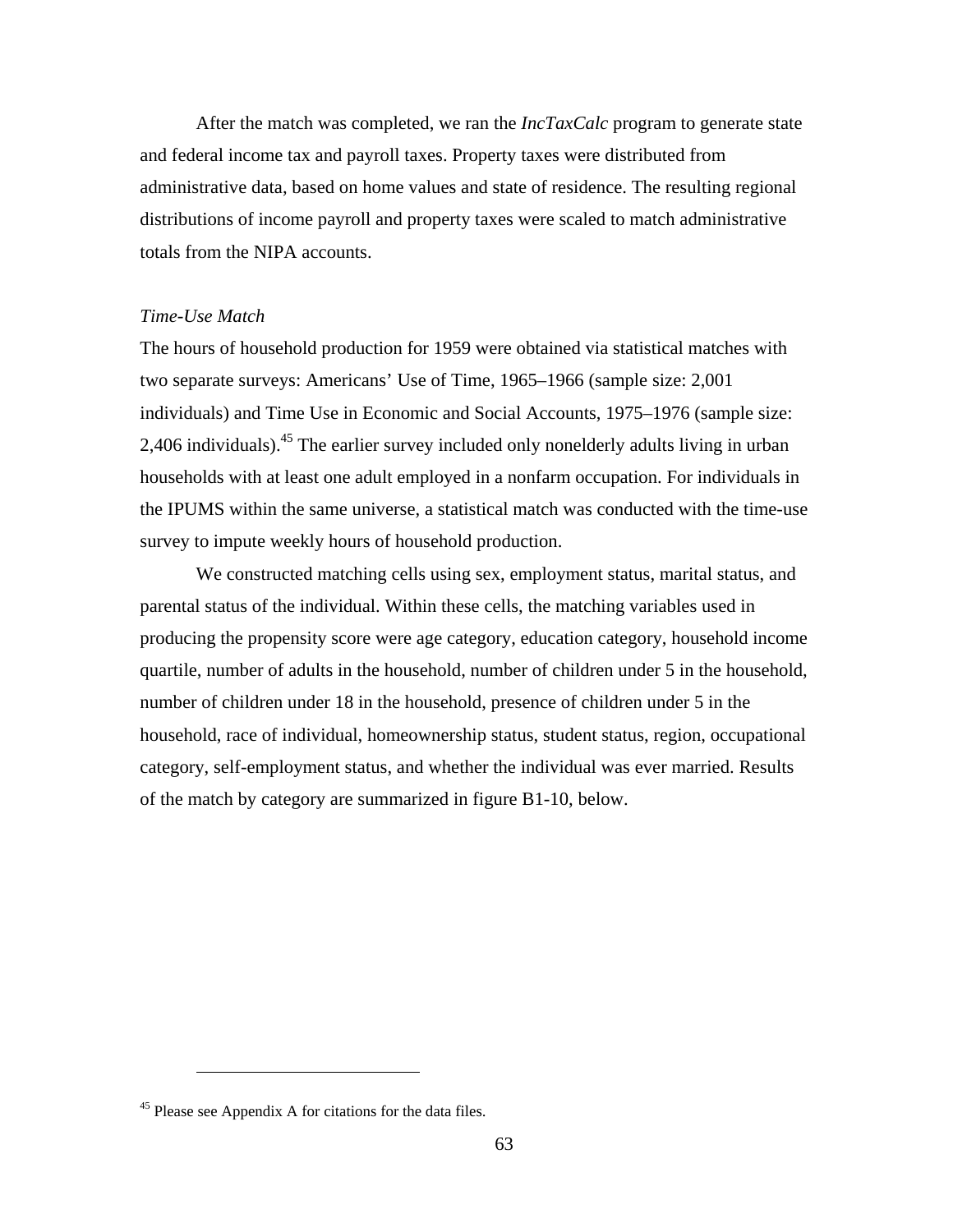

**Figure B1-10. Ratio of Average Weekly Hours of Household Production (Match/AUTP)** 

The 1965–66 survey excluded four groups of adult individuals: the elderly, rural residents, individuals in urban households in which no adult was employed, and individuals in urban households in which at least one adult was employed in a farm occupation. We picked out records from the 1975–76 survey<sup>46</sup> that fall into the four groups and treat that as a donor data set. We then implement an unconstrained statistical match between the donor data set and the individuals in the four groups in the 1969 IPUMS.

To carry out the match, we grouped the records in the two surveys to eleven mutually exclusive groups, based on location, sex, employment, and parental status (five for men and six for women). For men, the groups were: (1) urban elderly; (2) urban nonelderly; (3) rural elderly; (4) rural employed nonelderly; and (5) rural nonemployed nonelderly. For women, the groups were: (1) urban elderly; (2) urban nonelderly parents; (3) urban nonelderly nonparents; (4) rural elderly; (5) rural nonelderly parents; and (6) rural nonelderly nonparents.

Next, we estimated a selection model for household production (with two endogenous variables—probability for doing household production and weekly hours of

 $\overline{a}$ 

<sup>&</sup>lt;sup>46</sup> We carried out a set of operations on the 1975 file and they are described in the next section titled "1972."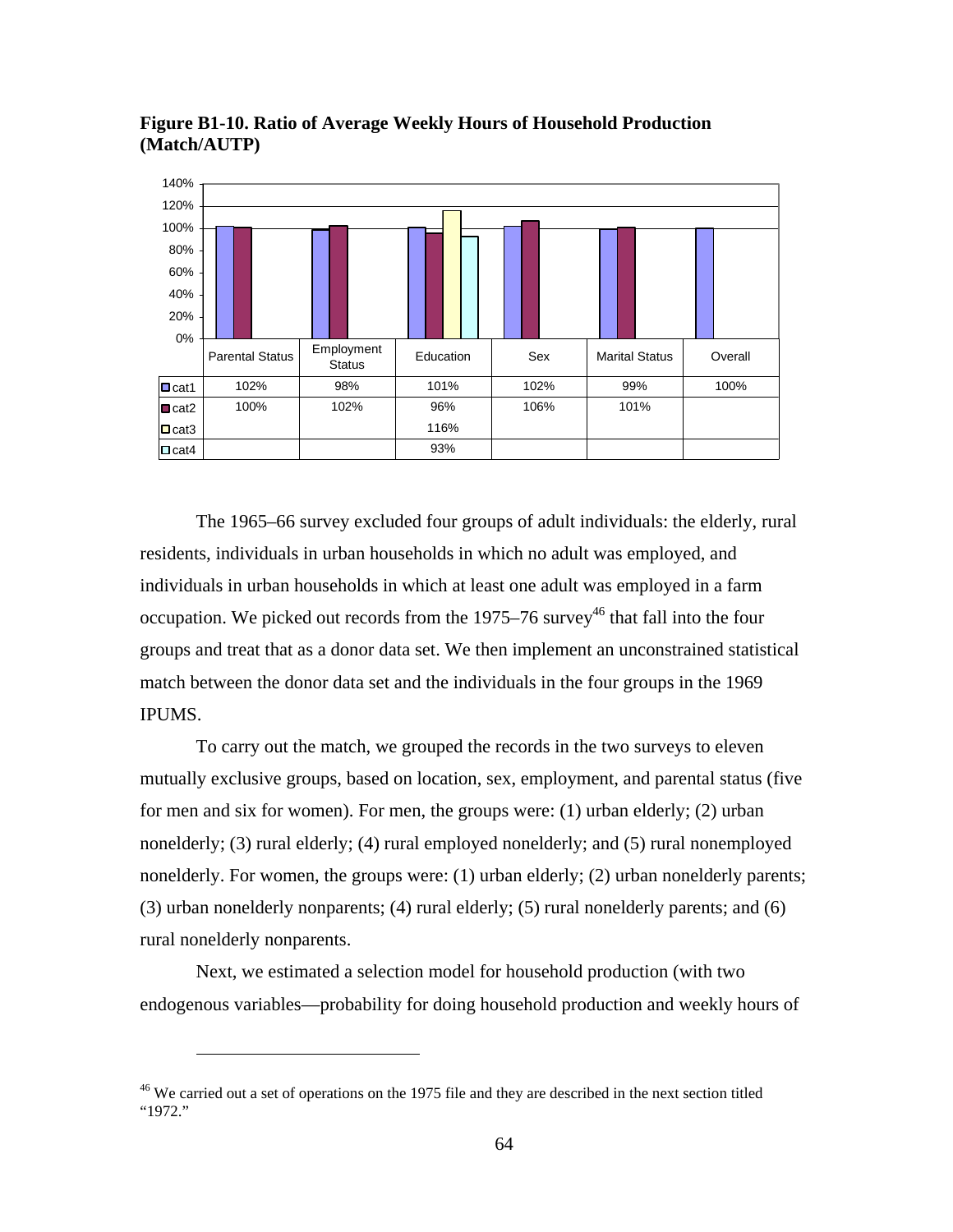household production) for each of the eleven groups in the time-use survey. While the set of independent of variables used in each model was not exactly the same, in general they consisted of variables reflecting age, race, marital status, employment status of the individual and spouse, household size and composition, educational attainment, and household income quantiles. The selection equation for each group was then used in IPUMS to select individuals who were imputed to have positive hours of household production. The "hours" equation for each group was used to predict weekly hours of household production in the time-use survey and the IPUMS.

In the final step, we matched records with positive hours of household production in the two surveys on the basis of how close their predicted hours were. As is usual in this type of procedure, the hours equation from the selection model served only as a guide regarding the sign and ranking of coefficients; the actual distance function used in the match modified the size of the coefficients to attempt to match on certain demographics as close as possible (e.g., the coefficient on the dummy for employment status was "pumped up" relative to others while matching urban, nonelderly mothers).

Figures B1-11 to B1-14 provide some indication of the robustness of the match. For each demographic group, we compared the actual hours spent on household production reported in the time-use survey and the imputed hours in the matched file. The comparisons were done by means of the ratios of mean and median values. In general, the results indicate that the match quality was fairly good.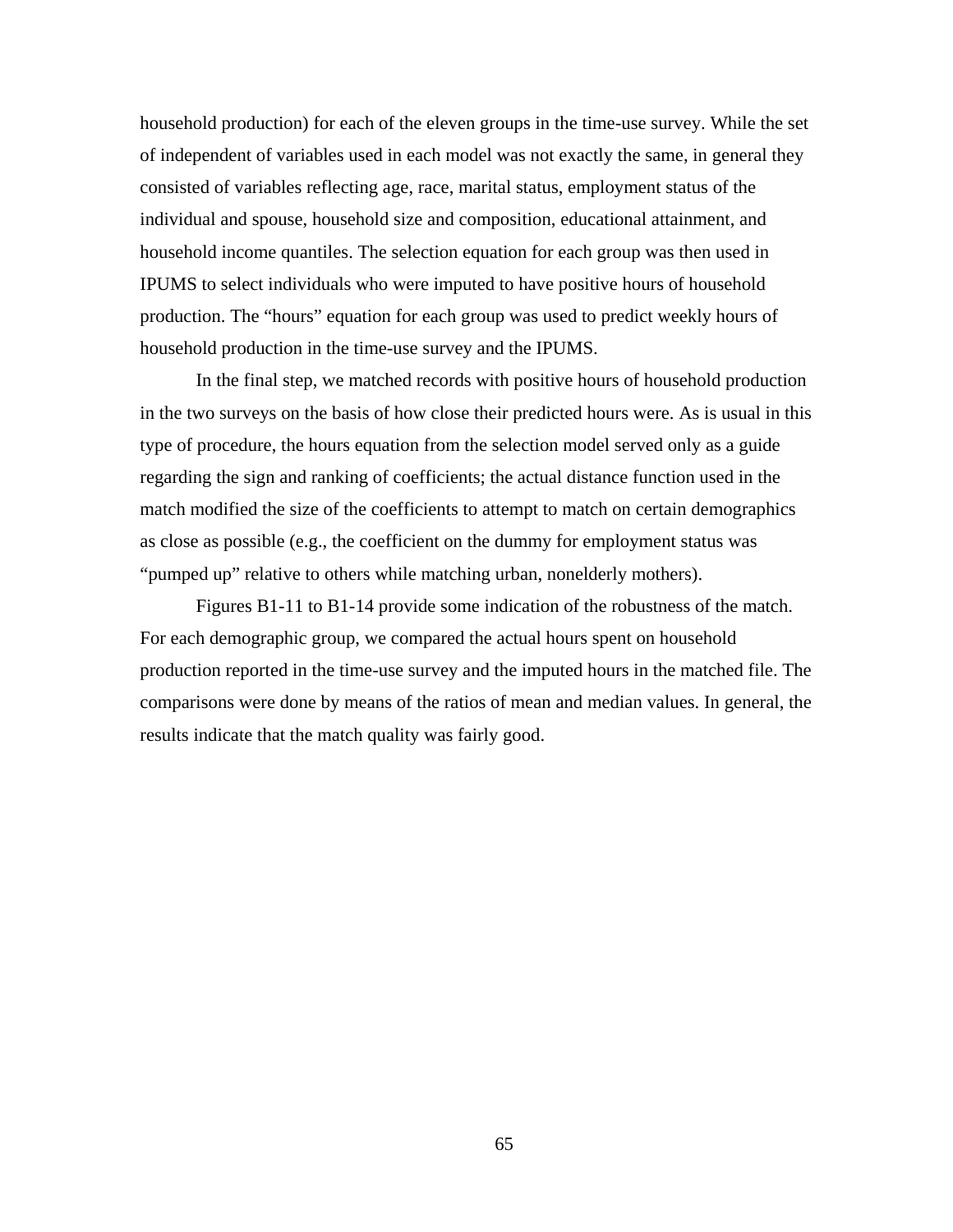

**Figure B1-11. IPUMS 1960 (Matched) and TU 1975 (Donor): Men, Ratio of Mean Values** 

**Figure B1-12. IPUMS 1960 (Matched) and TU 1975 (Donor): Men, Ratio of Median Values** 



**Key:** NW= Nonwhite; W= White; agelt  $35 = \text{Age}$  less than  $35$  years; age  $35$  to  $45 = \text{Age}$  between  $35$  and  $44$ ; age45to54 = Age between 45 and 54; age55to64 = Age between 55 and 64; eld = Age 65 years or over; noneld = Age less than 65 years; chidhh = Household with children; nochildhh = Household without children; edlths = Less than high school; edhs = High school graduate; edsomcoll = Some college education; edcoll = College graduate; inquart1 = Lowest income quartile; incquart2 = Second income quartile; incquart $3 =$ Third income quartile; incquart $4 =$  Highest income quartile.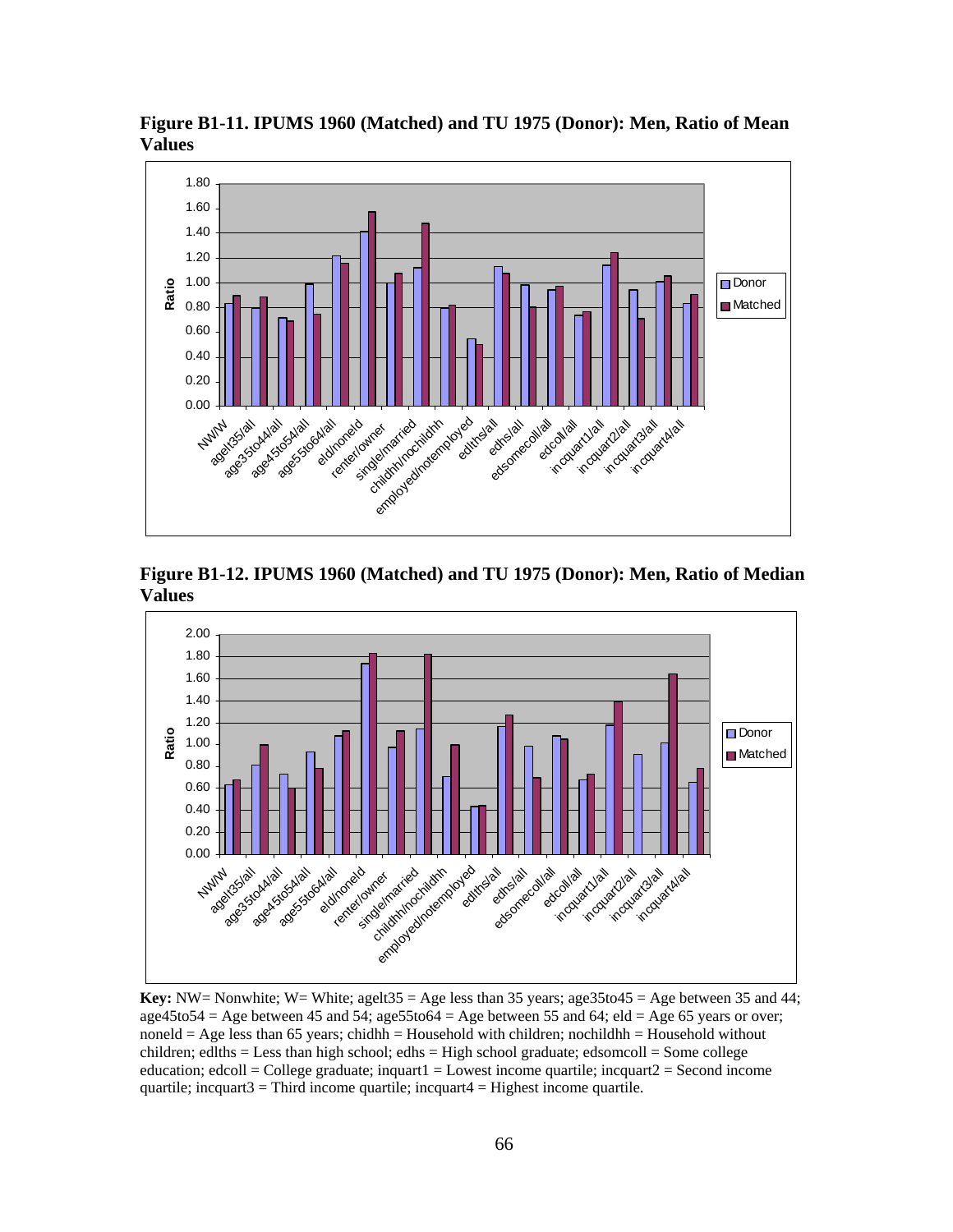

**Figure B1-13. IPUMS 1960 (Matched) and TU 1975 (Donor): Women, Ratio of Mean Values** 

**Figure B1-14. IPUMS 1960 (Matched) and TU 1975 (Donor): Men, Ratio of Median Values** 



**Key:** NW= Nonwhite; W= White; agelt  $35 = \text{Age}$  less than  $35$  years; age  $35$  to  $45 = \text{Age}$  between  $35$  and  $44$ ;  $age45to54 = Age$  between 45 and 54;  $age5to54 = Age$  between 55 and 64; eld = Age 65 years or over; noneld  $=$  Age less than 65 years; chidhh  $=$  Household with children; nochildhh  $=$  Household without children; edlths = Less than high school; edhs = High school graduate; edsomcoll = Some college education; edcoll = College graduate; inquart1 = Lowest income quartile; incquart2 = Second income quartile; incquart $3 =$ Third income quartile; incquart $4 =$  Highest income quartile.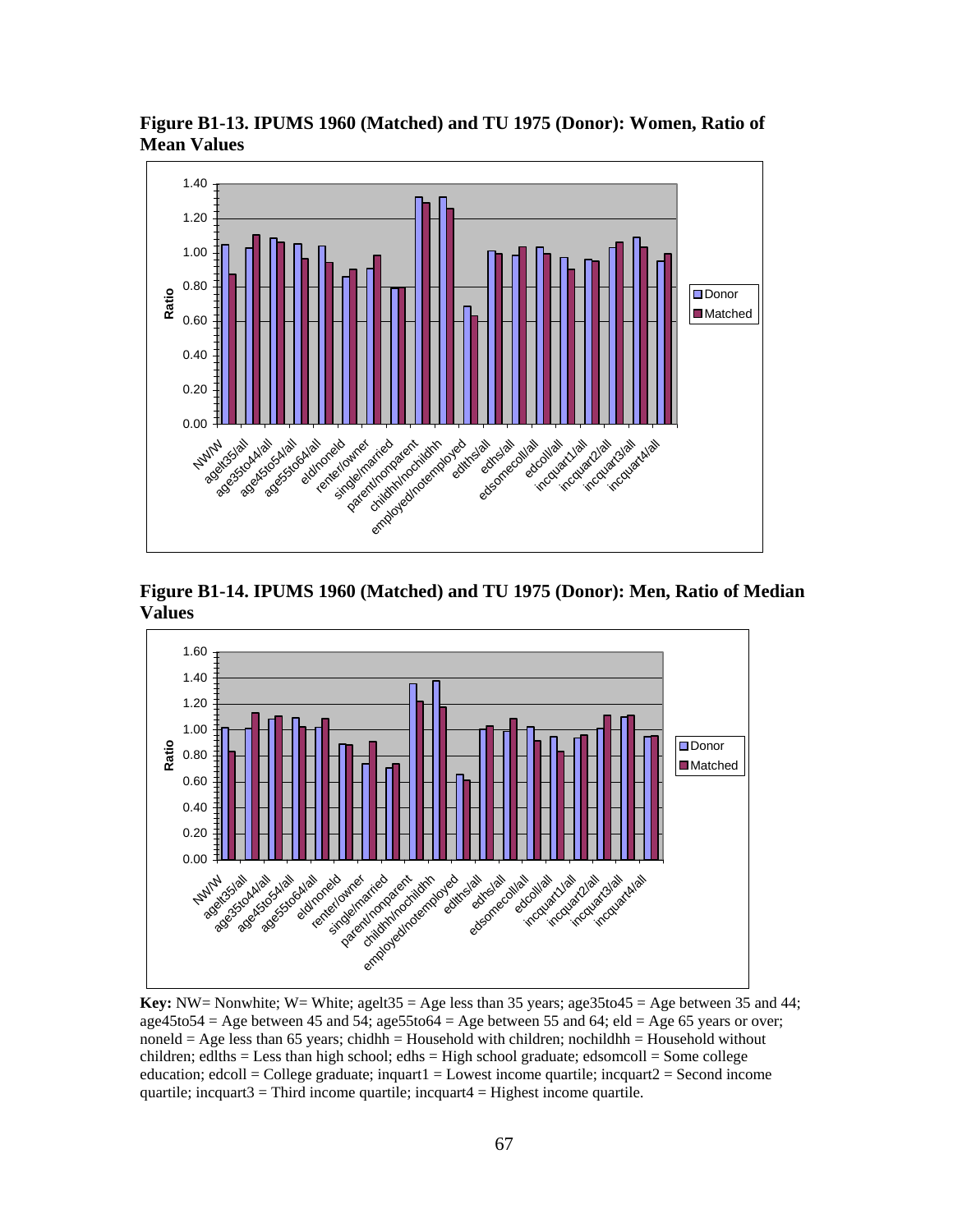#### **B2. 1972**

### *AIITM Match*

The first step in creating the 1972 synthetic file was matching the CPS file with the AIITM file. The AIITM includes demographic characteristics of tax filers, including age, sex, and race. However, these variables were missing for those records with AGI greater than \$100k or less than -\$100k. In order to optimize the match, we used a process of multiple imputation with chained equations within the upper and lower tails separately to impute the missing values.

With the resulting file, we could then perform a statistical match with the CPS file using age categories (less than 35, 35 to 44, 45 to 54, 55 to 64, 65 and older), race (white, nonwhite), return type (single, joint, separate, head of household, and surviving spouse), sex of tax filer, and AGI quantile (four bottom quintiles, 80 to 90<sup>th</sup> percentile, 90 to 95<sup>th</sup> percentile, 95 to 99<sup>th</sup> percentile, top 1 percent) as strata variables. Within the cells created with these strata variables, we used normalized household income and wage income, dependent exemptions, and indicator variables for the presence of farm, business, and property income as match variables.

The results of the match are shown in figures B2-1 to B2-2. Figure B2-1 shows the distribution of capital gains in the AIITM and the matched file. The nature of the sample in the AIITM (oversampling of high-income households) and the matching process means that the upper tails were not carried over well into the matched file. In addition, many of the cells were small in number of observations (especially among the female nonwhite tax filers in the upper parts of the plots). With these exceptions, the distributions are very well reproduced in the matched file.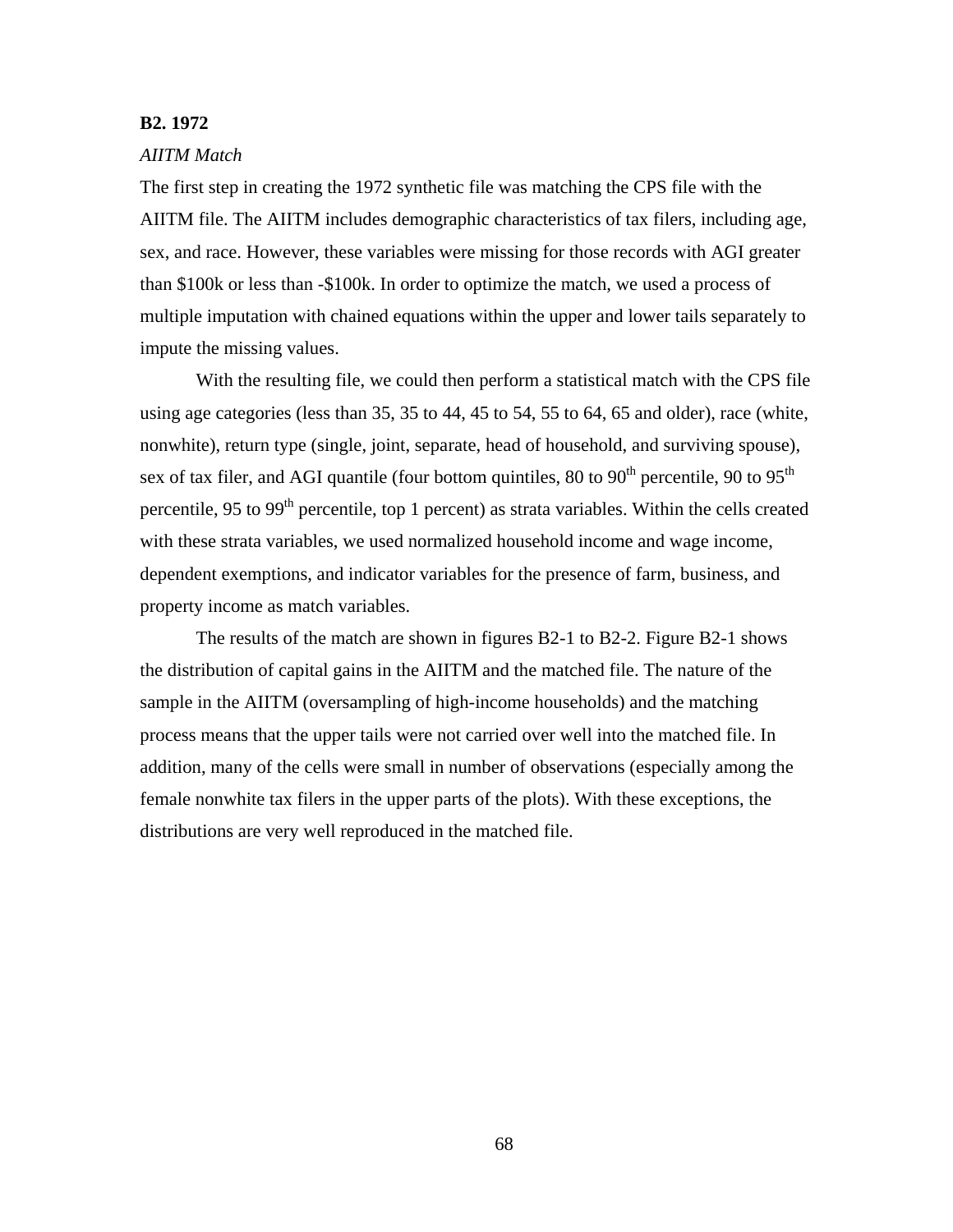

### **Figure B2-1. Weighted Means of Log Capital Gains by Cell**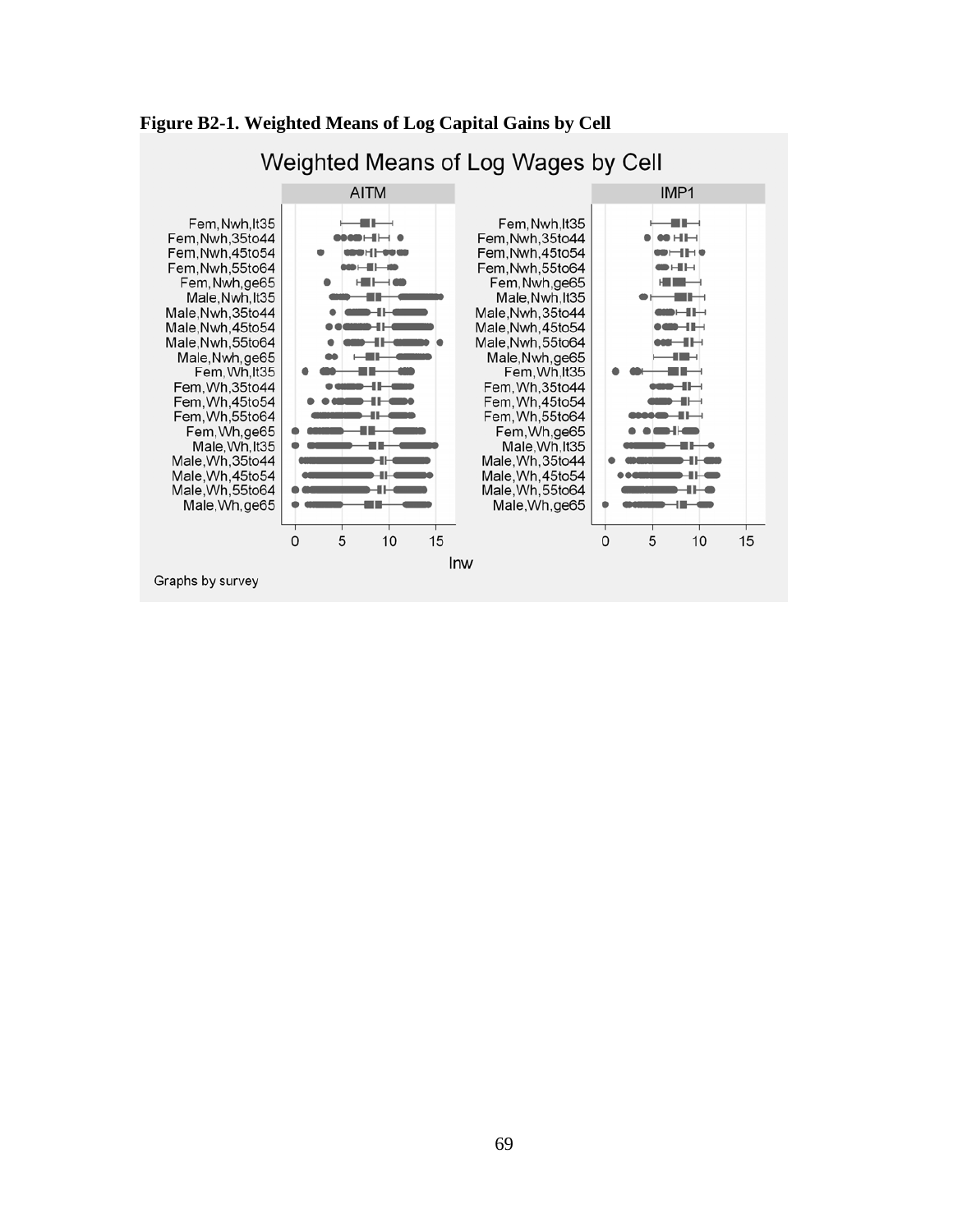

**Figure B2-2. Ratio of Average Property Income by Categories (Match/AIITM)** 

### *CEX Match*

In this step, we matched the CPS to the CES. First we used multiple imputation with hot decking to replace missing values in the CES. Next we deflated the value of homes from 1973 values to 1972 values using median home values for the two years. The resulting file was matched with the CPS, augmented with information from the AIITM match. This match serves two purposes: First, we get home values and mortgage debt, as well as other debt information and property taxes paid; second, we get useful information for deductions for the income-tax calculator. The strata variables we used in the match were family type (married couple, female head, or male head), homeownership (owner or renter), age (less than 65 or 65 and older), race (white or nonwhite), region (Northeast, South, Midwest, or West), and household income quantiles (see previous section for details). Within the cells created using these strata variables, we used normalized wage income, number of persons in the household, and the education, occupation, industry, and sex of the household head as match variables to produce propensity score ranks.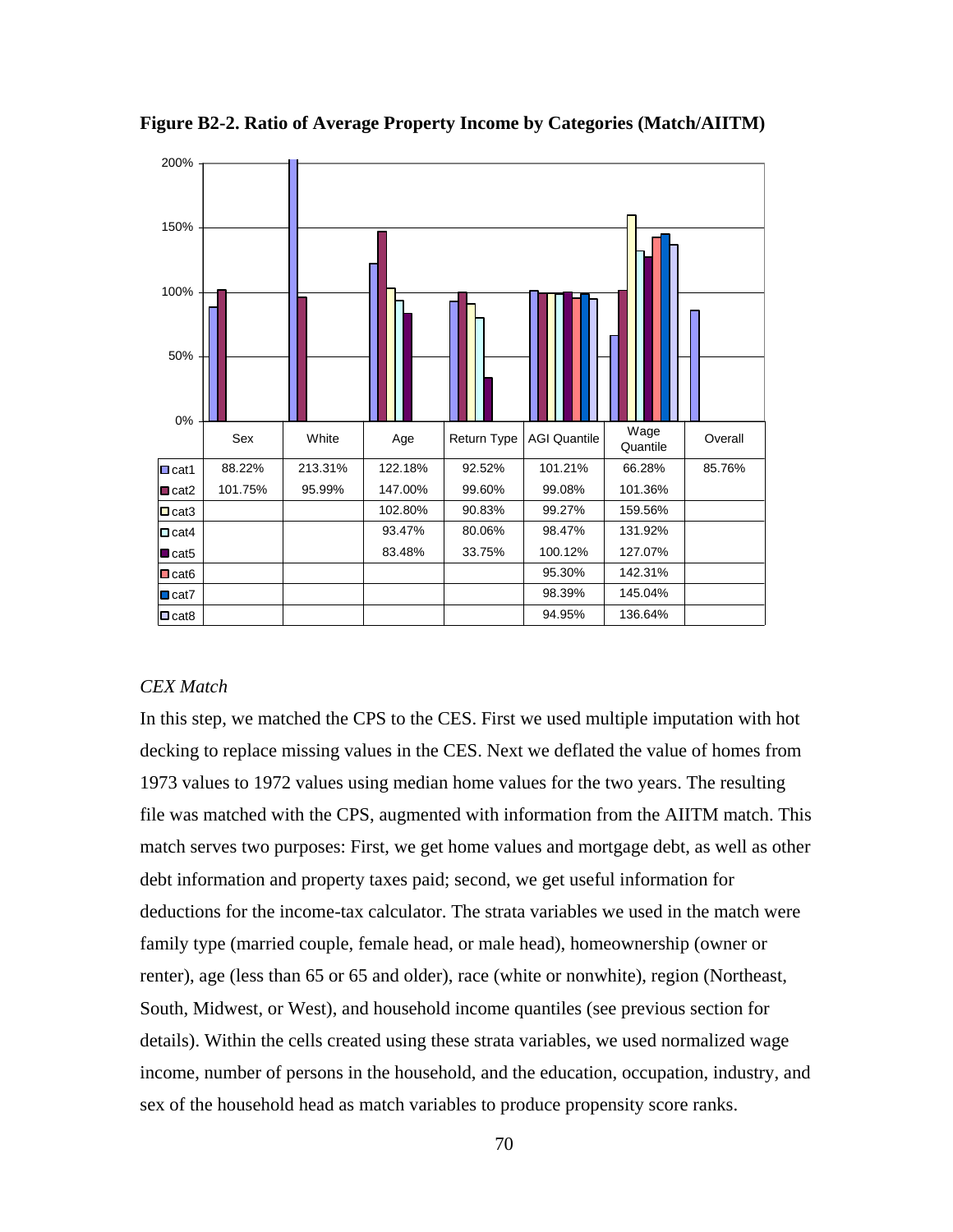The results of the match are summarized in figures B2-3 and B2-4. The distribution of home values was transferred quite well to the matched file in all of the categories that we used.



**Figure B2-3. Ratios (IMP/CEX) of Average Home Values by Category**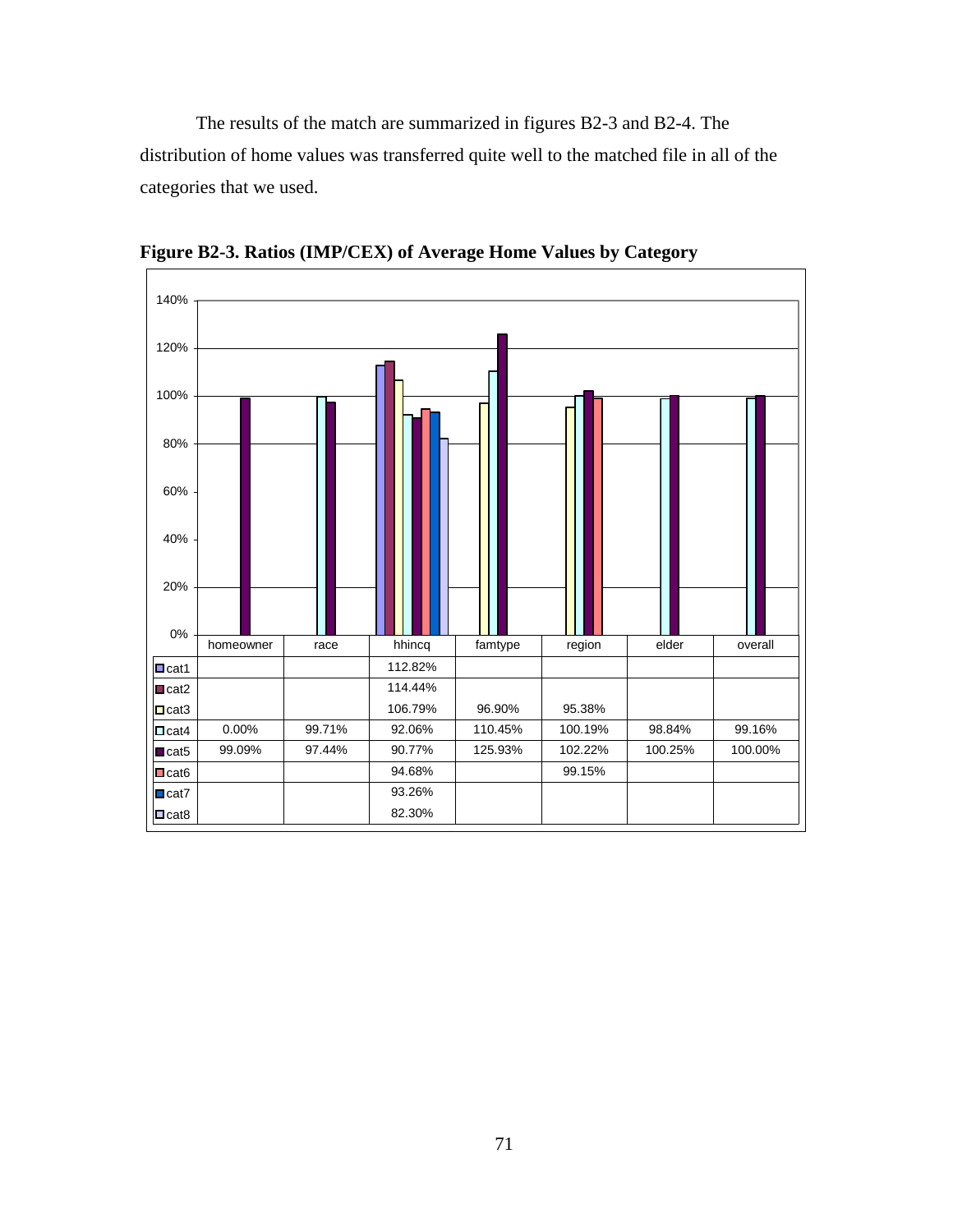## **Figure B2-4. Weighted Means of Logged Home Value by Homeownership, Race, and Family Type**



W=white, B=black, MC=married couple, FH=female head, MH=male head, E=elder, NE=non-elder

## *IncTaxCalc*

Finally, we used the results of the prior two steps to generate federal and state income taxes for each tax filer, using the *IncTaxCalc* SAS program created by Jon Bakija. Then for each individual, we calculated payroll taxes, as well as contributions to federal retirement and railroad retirement programs. Each category was then aligned to the NIPA totals (with the exception of federal and railroad retirement, since the NIPA total includes voluntary contributions).

## *Time-Use Match*

The original time-use sample for 1975–76 consisted of individuals from 1,519 households. From 887 of the households, two individuals who formed a married/cohabitating couple were sampled; only a single individual was sampled from the remaining 632 households. The total sample thus consists of 2,406 individuals. Background information and time diaries were collected in four waves during the period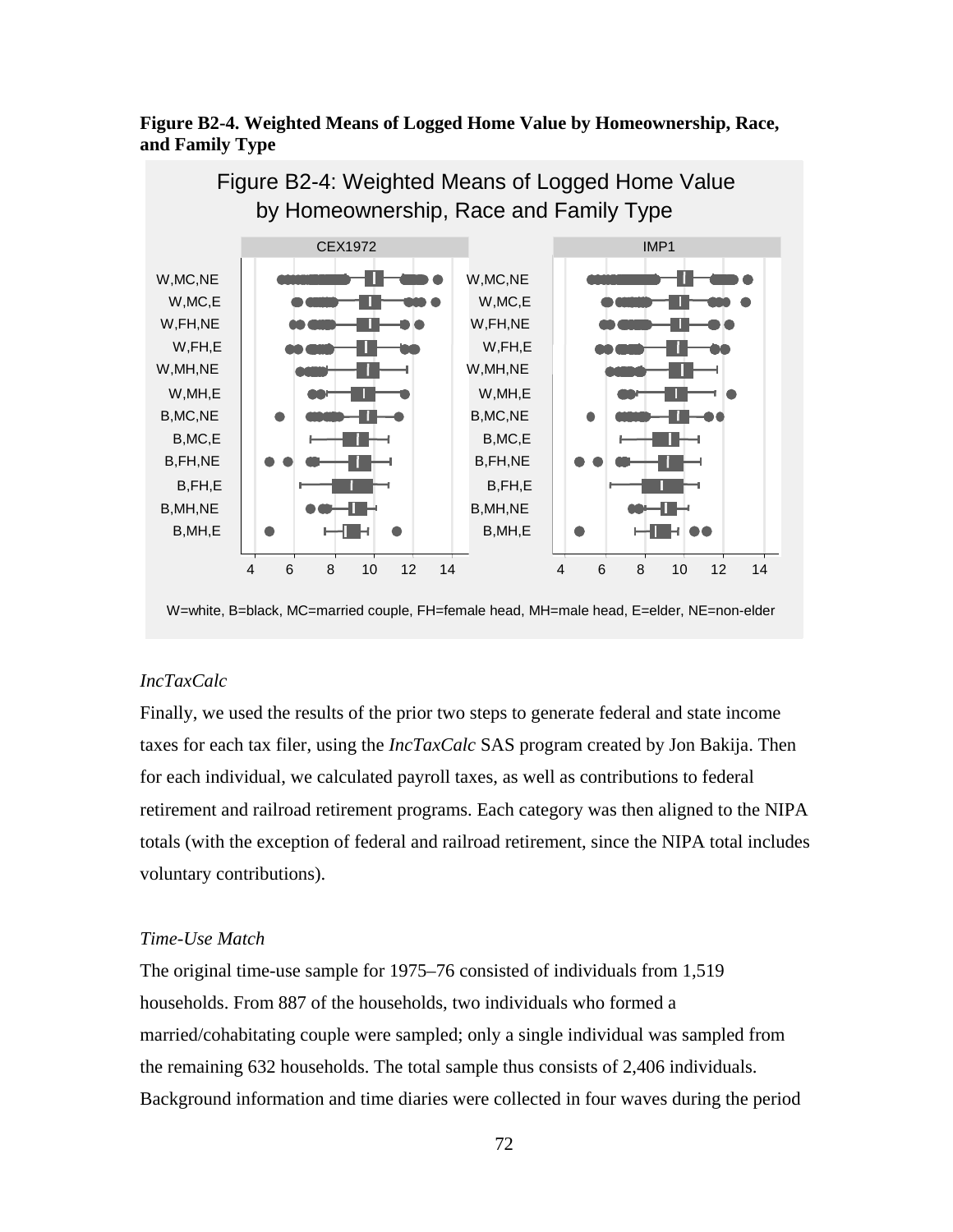from October 1975 to November 1976. Most studies utilizing the data have restricted their analysis to the time diaries collected in the first wave [e.g., Robinson and Godbey (2001)]. Recent research based on the American Heritage Time Use Study (AHTUS) has utilized all four waves [e.g., Fisher et al. (2007)]. The advantage of the latter approach is that more observations, spread over a year, are available for analysis.

The data file that we used for matching is a combination of the original (i.e., ICPSR) and AHTUS files. Essentially, we supplemented the AHTUS file with additional background information drawn from the ICPSR files. The additional variables were: occupation, self-employment status, stock of consumer durables, sources of household income (earnings and unearned income), house value, net worth status (positive, zero, or negative), and net worth class (under  $$5k, $5-$15k, etc.$ ).<sup>47</sup> Some of these additional variables were utilized to conduct the match with the CPS file.

The strata variables used in the matching procedure are sex (male vs. female), employment status (employed vs. unemployed), presence of spouse (yes vs. no), and parent-status type (nonparent, married, and single). Again, parent-status type was decomposed into five categories: no child, children with married couple, children with single parent, children with related parents, and children with no parents. With some exclusive and exhaustive combination of these strata variables, twenty-four cells were constructed. Within these cells, we used four age groups, four educational groups, four income quartile groups, the number of adults in the household, race, home ownership, homemaker status, retirement status, disabled status, student status, four regional groups (Census regions), residence area (urban vs. rural), five major occupation groups, the number of children under 5, the number of children under 18, existence/presence of child in the household, full-/part-time worker status, self-employed, spouse employment status, spouse age categories, and spouse educational categories as match variables.

Figures B2-5 to B2-7 show the results of the match. The ratio of average weekly hours of household production in the matched file to the AHTUS file are quite close to unity in all the strata variable categories. The ratio of averages and means within

 $\overline{a}$ 

 $47$  Multiple imputation procedures were developed to fill in the missing values in the original data for the following variables: sources of household income (earnings and unearned income); house value; net worth status (positive, zero, or negative); and net worth class (under \$5k, \$5–\$15k, etc.).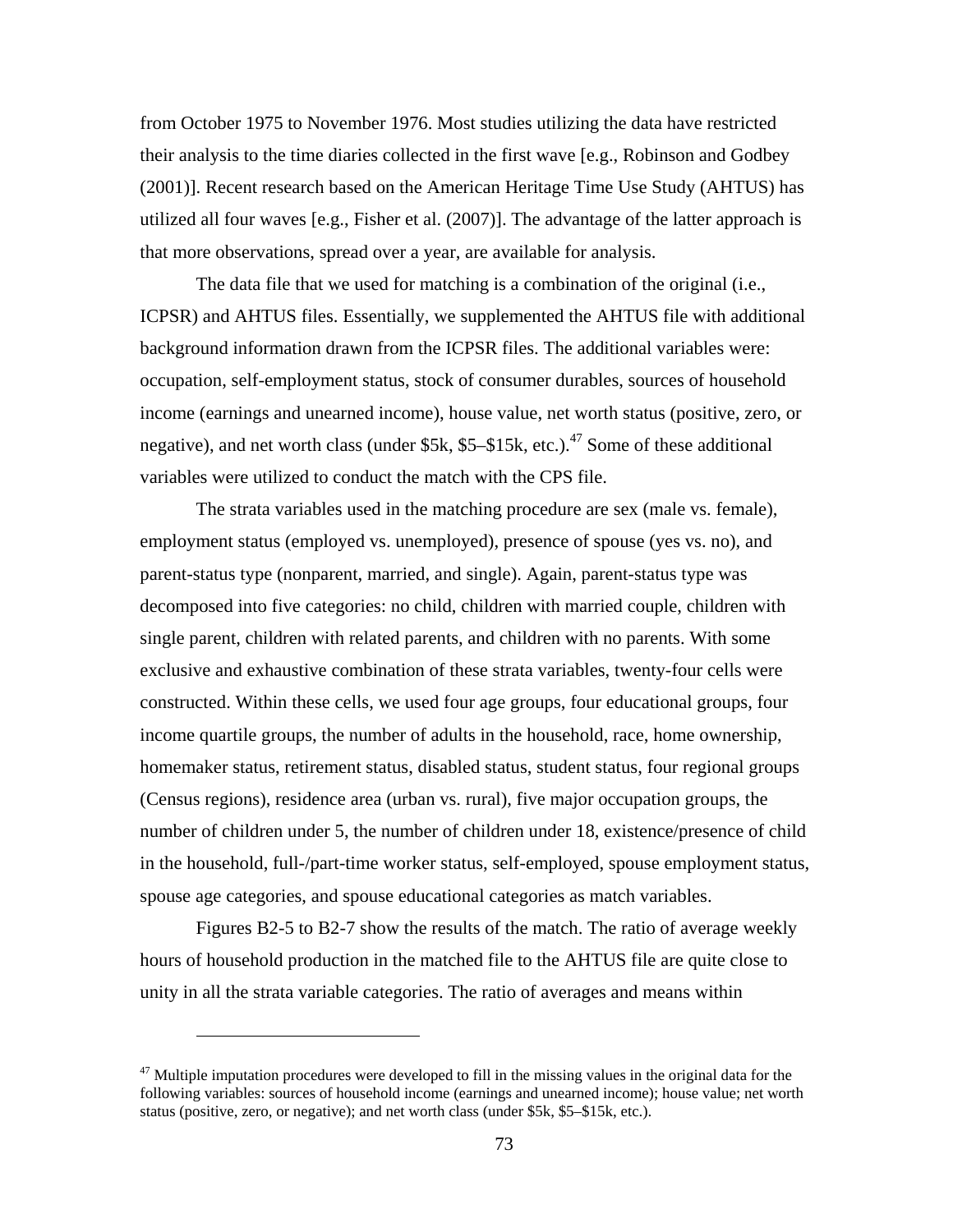categories in the matched file are also quite close to the AHTUS file. The result, then, is a high-quality match.



**Figure B2-5. Ratio of Average Total Weekly Hours Worked in Household Production (Match/AHTUS)** 

 **Figure B2-6. Ratio of Average Weekly Hours of Household Production** 

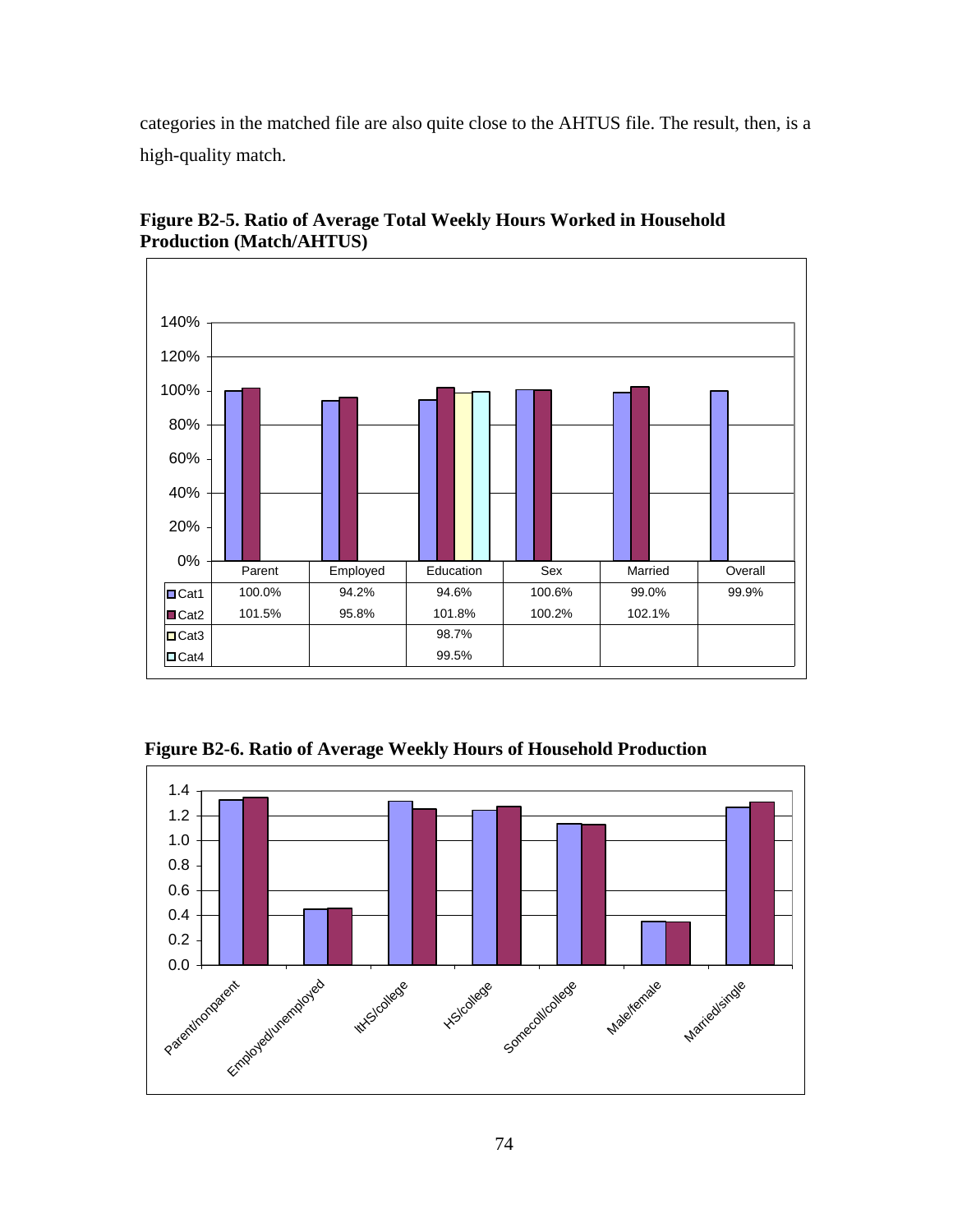

**Figure B2-7. Ratio of Median Weekly Hours of Household Production** 

**Key:** ltHS= Did not graduate high school; HS= High school graduate; Somecoll = Some college education; college = College degree or more.

## **B3. 1982**

#### *Wealth Match*

The wealth match for the 1982 LIMEW estimates involved the 1983 ADS and the 1983 SCF. No extra procedures were required to prepare either of these two data sets for matching. Strata variables used in the match are race of household head (white or nonwhite), homeownership (owner or renter), age of household head (less than 40 years old, 40 to 64 years old, or over 65), family type (married couple, female head, or male head), and household income category (less than \$20k, \$20k to \$50k, \$50k to \$75k, \$75k to \$100k, or over \$100k). Match variables used to estimate propensity scores for the match are education level (less than high school, high school graduate, some college education, or college graduate), number of persons in the household, occupation of household head, region (Census region), quantiles of wage income, quantiles of transfer income, number of persons in the household under age 18, number of persons in the household age 65 or older, age of household head, and years of education of household head.

The quality of the match is displayed in figures B3-1 and B3-2. The ratios of mean net worth within strata variable categories in the matched file are close to the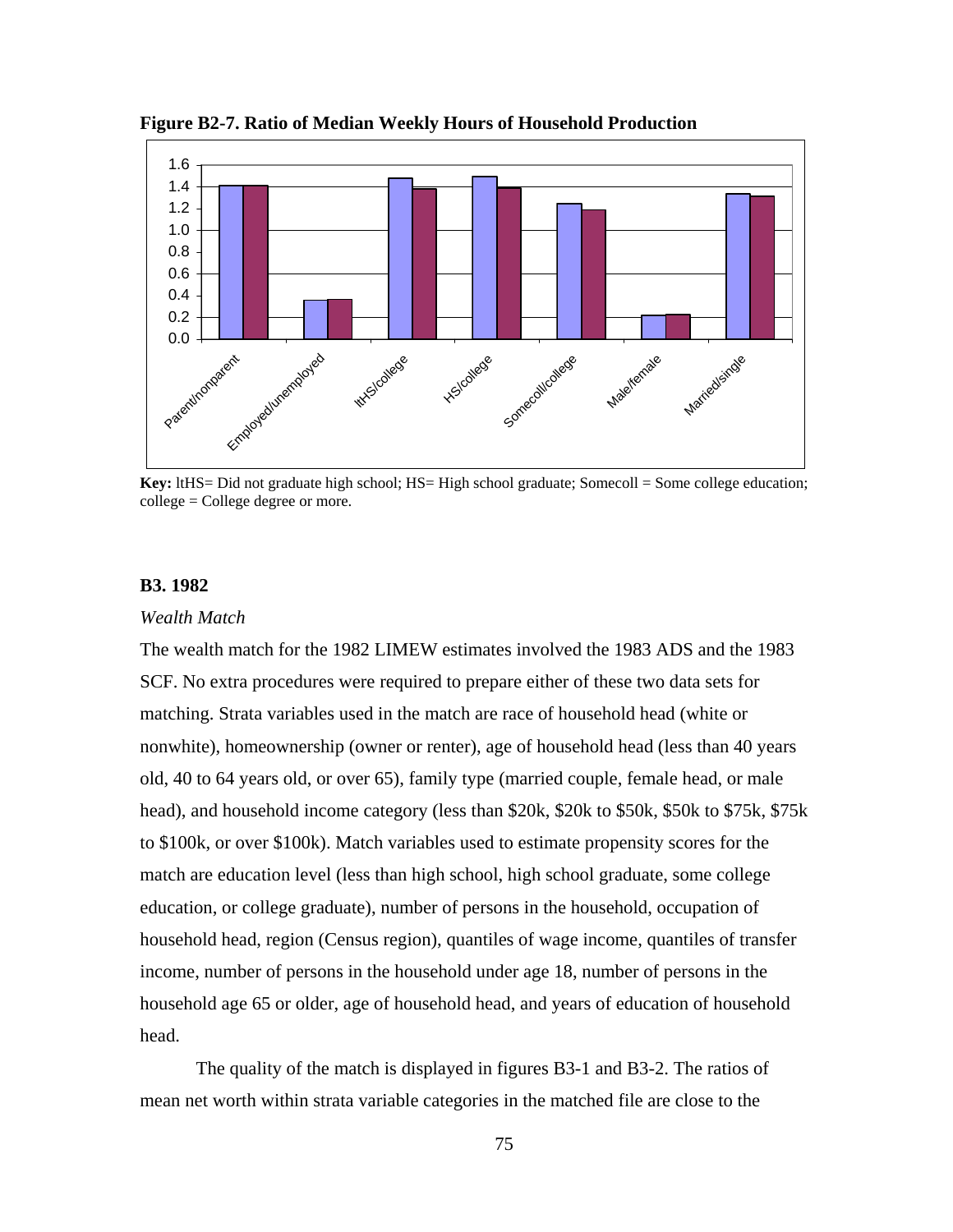values in the donor file. The distribution of net worth within cells (figure B3-2) is well carried over into the matched file.



**Figure B3-1. 1989 Mean Net Worth Ratio (IMP/SCF)**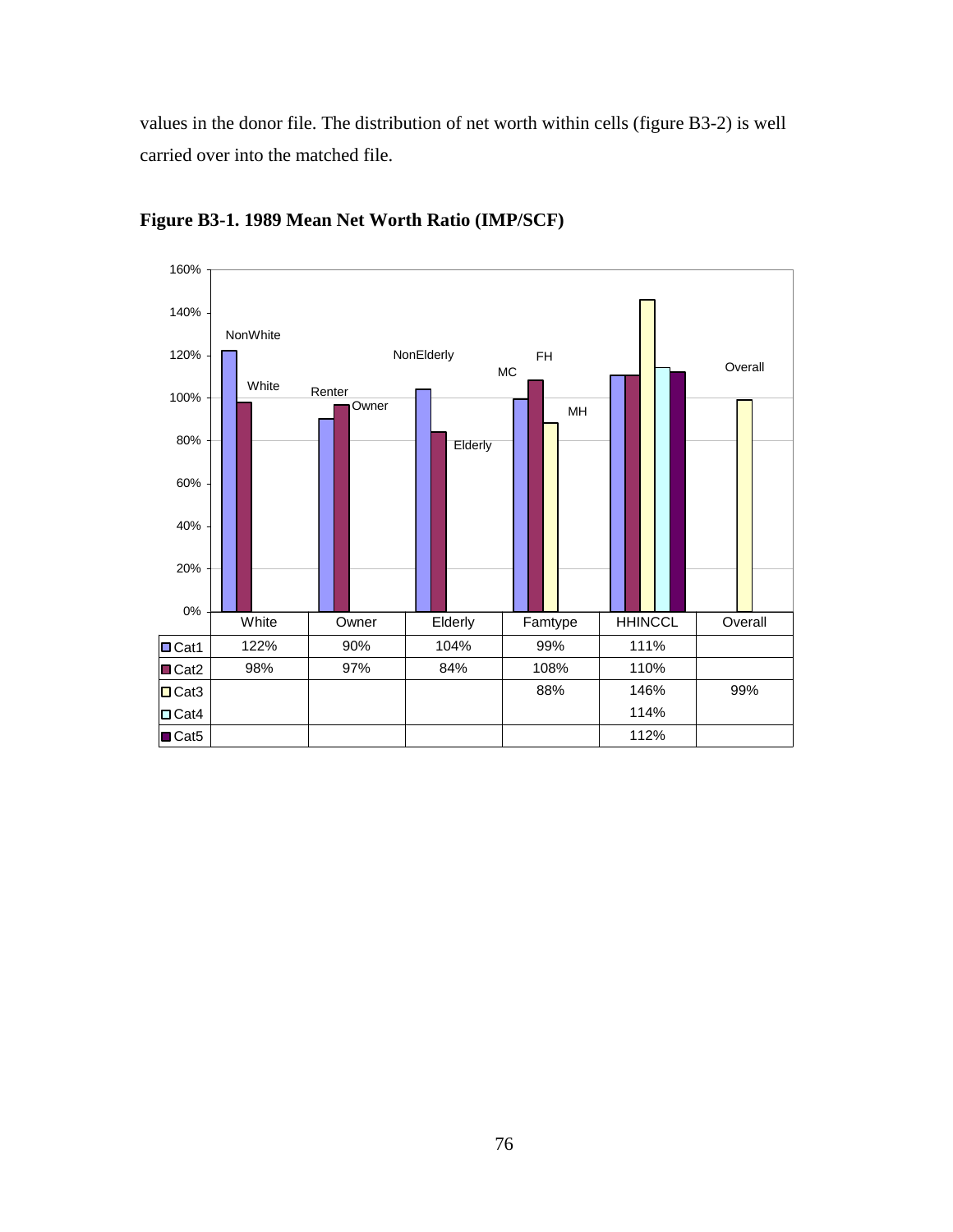

**Figure B3-2. Distribution of Net Worth in Matched and Donor Files by Matching Cell** 

#### *Time-Use Match*

The time-use match for 1982 involved matching the 1983 ADS with the 1985 AUTP. The strata variables used to construct the matching cells are sex, employment status, parental status, and marital status. This produced sixteen matching cells. The matching variables used to produce propensity score estimates are education category (less than high school, high school graduate, some college education, or college graduate), household income class (less than \$15k, \$15k to \$25k, \$25k to \$35k, or \$35k and over; these are the categories in the AUTP), age category (18 to 24 years old, 25 to 34 years old, 35 to 44 years old, 45 to 54 years old, 55 to 64 years old, 65 to 74 years old, or 75 and older), number of children under 5 in the household, number of children under 18 in the household, presence of children in the household, number of adults in the household, retirement status, homemaker status, and weekly work hours.

The results of the match are summarized in figures B3-3 to B3-5. The match is quite good. For all values of the strata variables, the ratio of average weekly hours of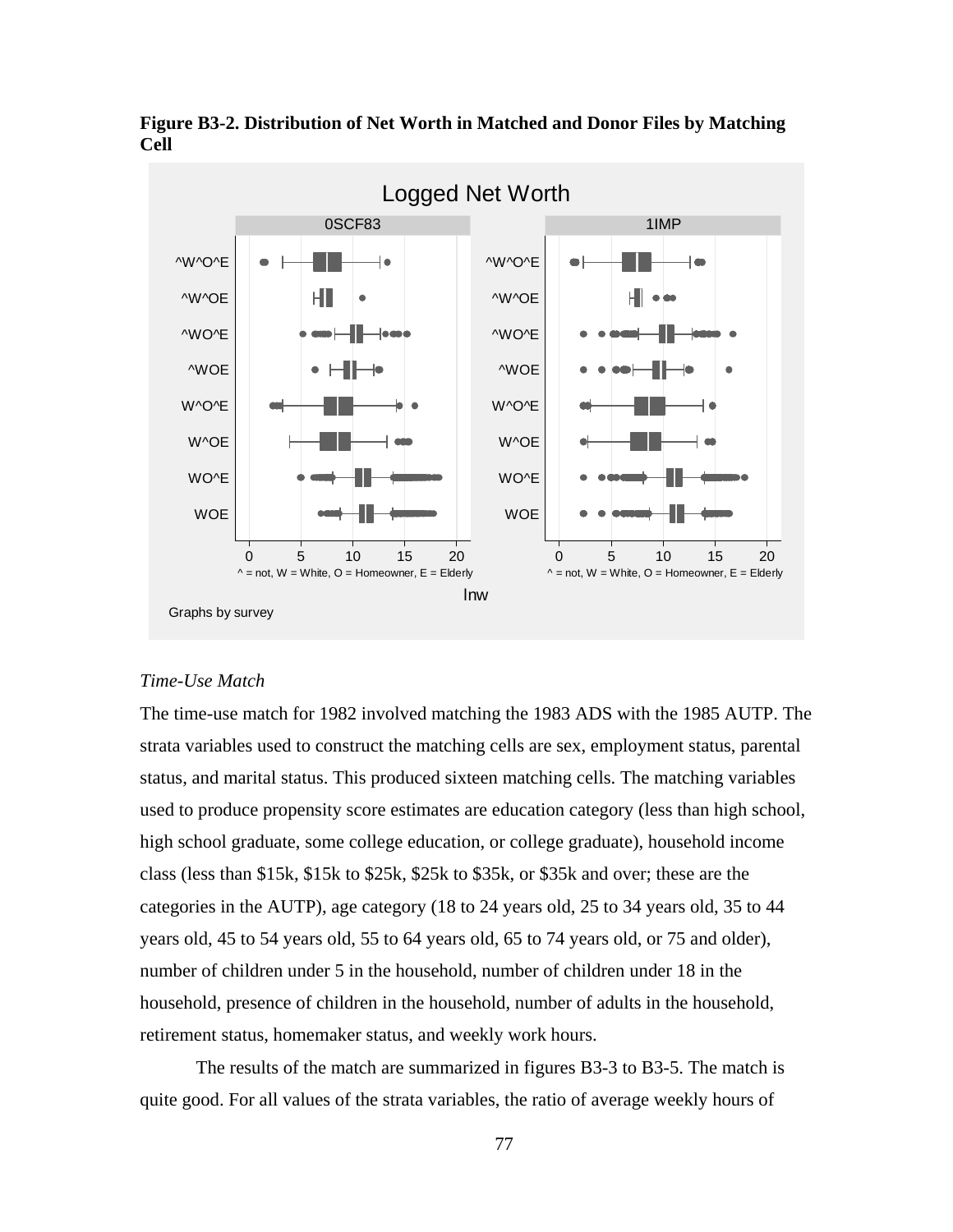household production in the matched to the donor file is close to unity. In addition, the ratio of average weekly hours for each category of the strata variables to the whole in the matched file is quite similar to the donor file.



**Figure B3-3. Ratios of Average Weekly Hours of Household Production (Match/AUTP)**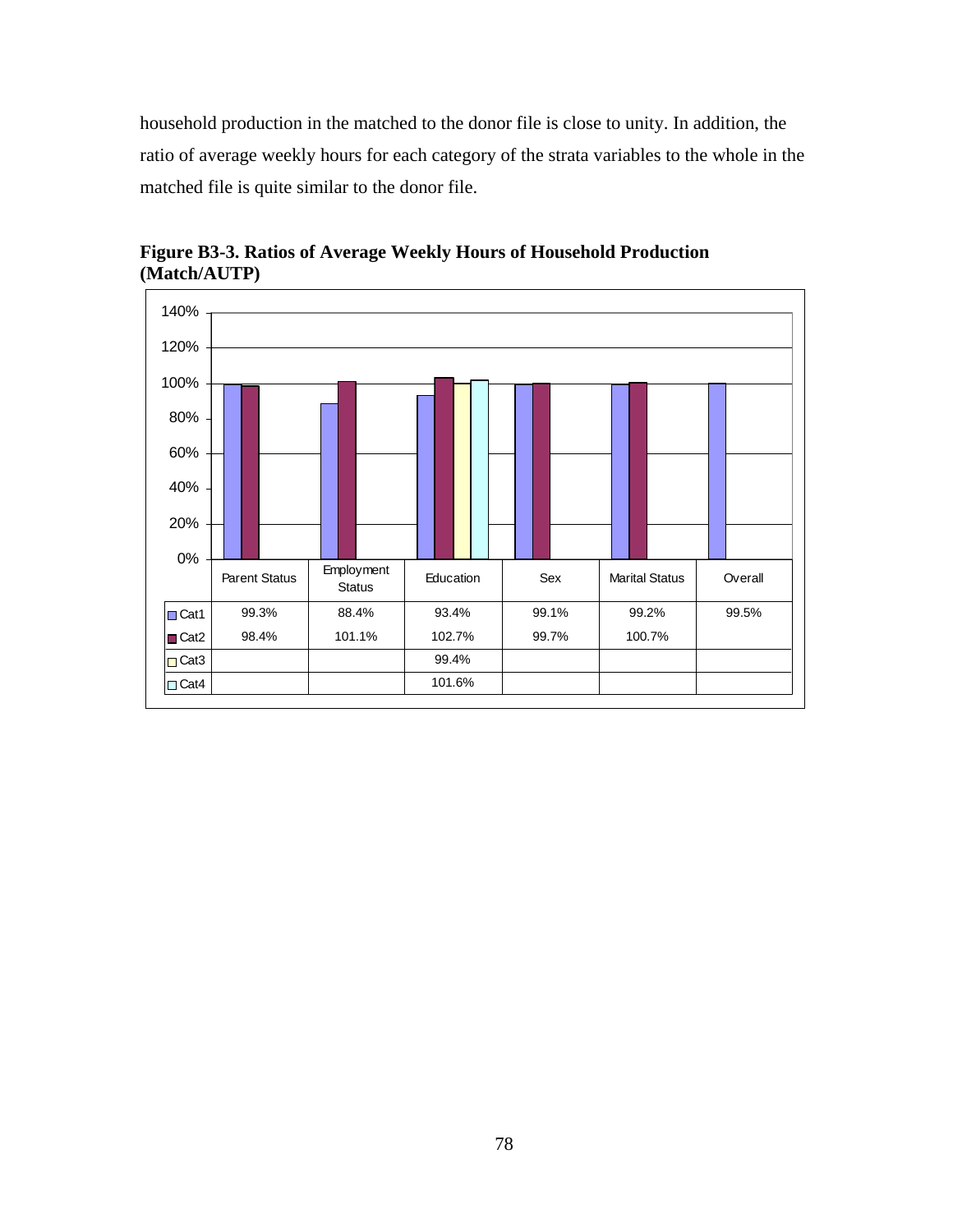**Figure B3-4. Ratio of Mean Weekly Hours of Household Production, Categories to All** 



**Figure B3-5. Ratio of Median Weekly Hours of Household Production, Categories to All** 

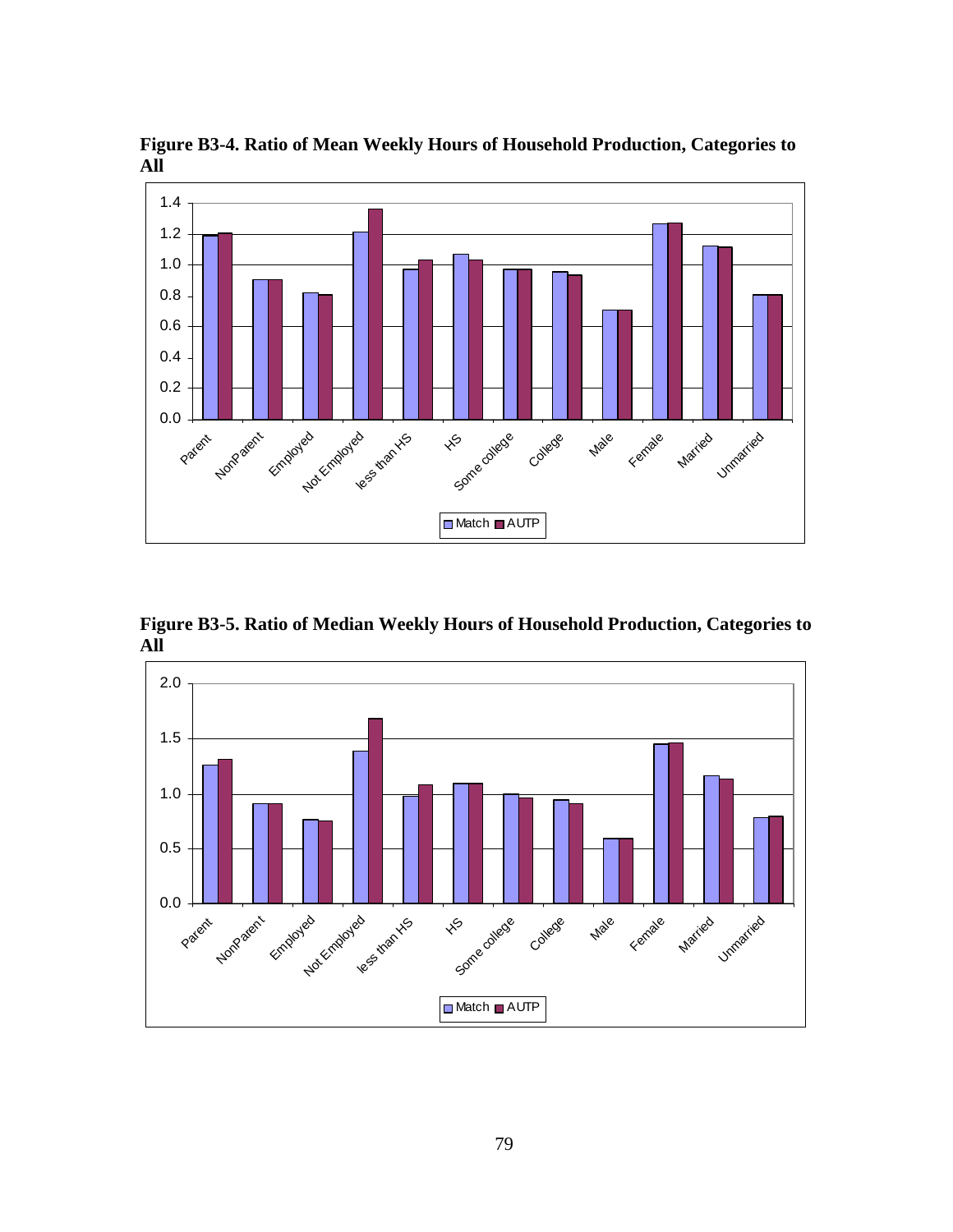#### **B4. 1989**

#### *Wealth Match*

The wealth match for 1989 involved matching the 1990 ADS with the 1989 SCF. No extra procedures were required to prepare either of these two data sets for matching. Strata variables used in the match are race of household head (white or nonwhite), homeownership (owner or renter), age of household head (less than 65 years old or over 65), family type (married couple, female head, or male head), and household income category (less than \$20k, \$20k to \$50k, \$50k to \$75k, \$75k to \$100k, or over \$100k). Match variables used to estimate propensity scores for the match are education level (less than high school, high school graduate, some college education, or college graduate), number of persons in the household, occupation of household head, age of household head, race of household head, and indicators for transfer, self-employment, and property income.

The quality of the match is displayed in figures B4-1 and B4-2. The ratios of mean net worth within strata variable categories in the matched file are, in all cases, close to the values in the donor file. In addition, the distribution of net worth within cells (figure B4-2) is well represented in the matched file.



**Figure B4-1. 1989 Mean Net Worth Ratios (IMP/SCF)**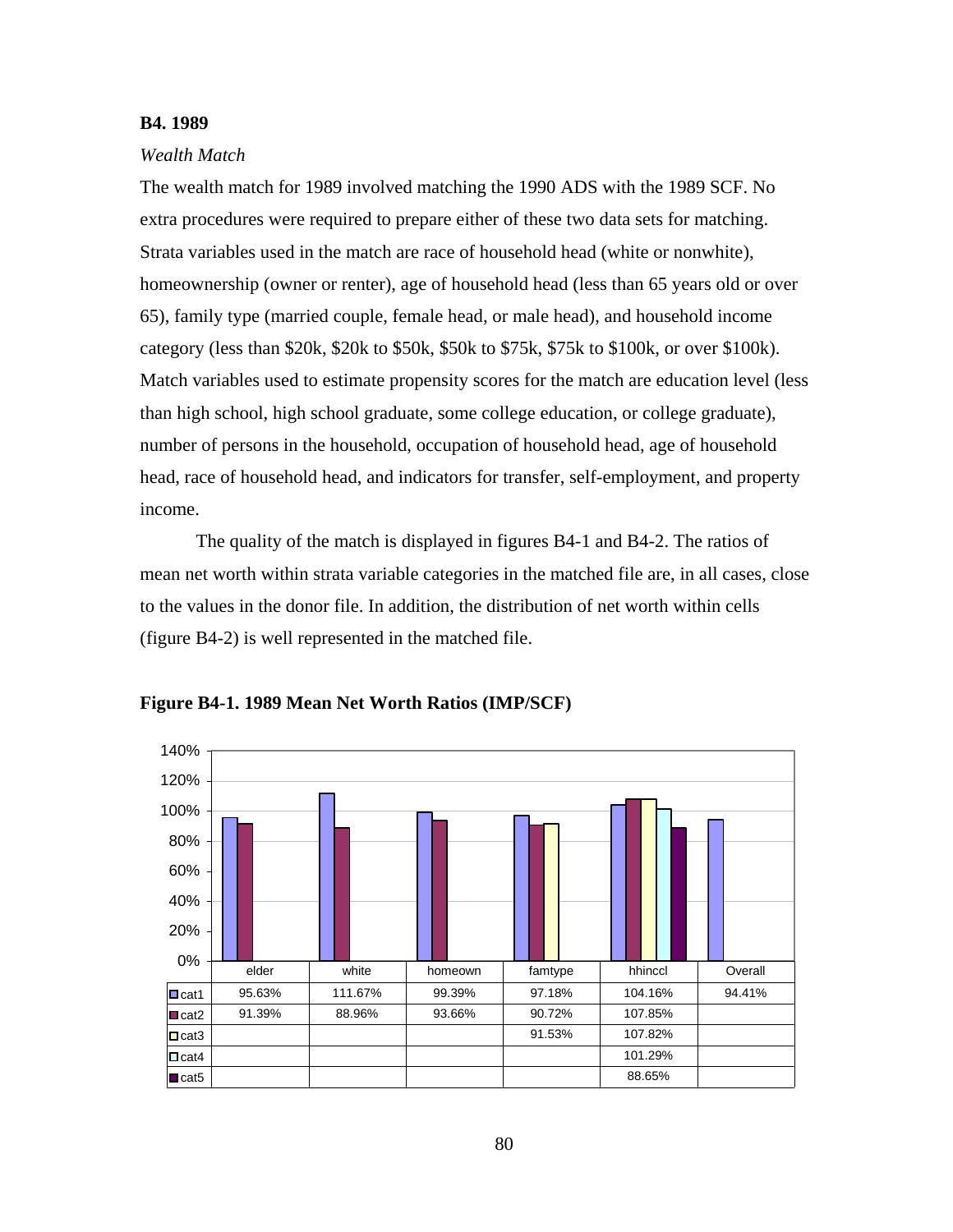

**Figure B4-2. Distribution of Net Worth in Matched and Donor Files by Matching Cell** 

#### *Time-Use Match*

The time-use match for 1989 involved matching the 1990 ADS with the 1985 AUTP. No extra procedures were required to prepare either of these two data sets for matching. The strata variables used to construct the matching cells are sex, employment status, parental status, and marital status. This produced sixteen matching cells. The matching variables used to produce propensity score estimates are education category (less than high school, high school graduate, some college education, or college graduate), household income class (less than \$15k, \$15k to \$25k, \$25k to \$35k, or \$35k and over; these are the categories in the AUTP), age category (18 to 24 years old, 25 to 34 years old, 35 to 44 years old, 45 to 54 years old, 55 to 64 years old, 65 to 74 years old, or 75 and older), number of children under 5 in the household, number of children under 18 in the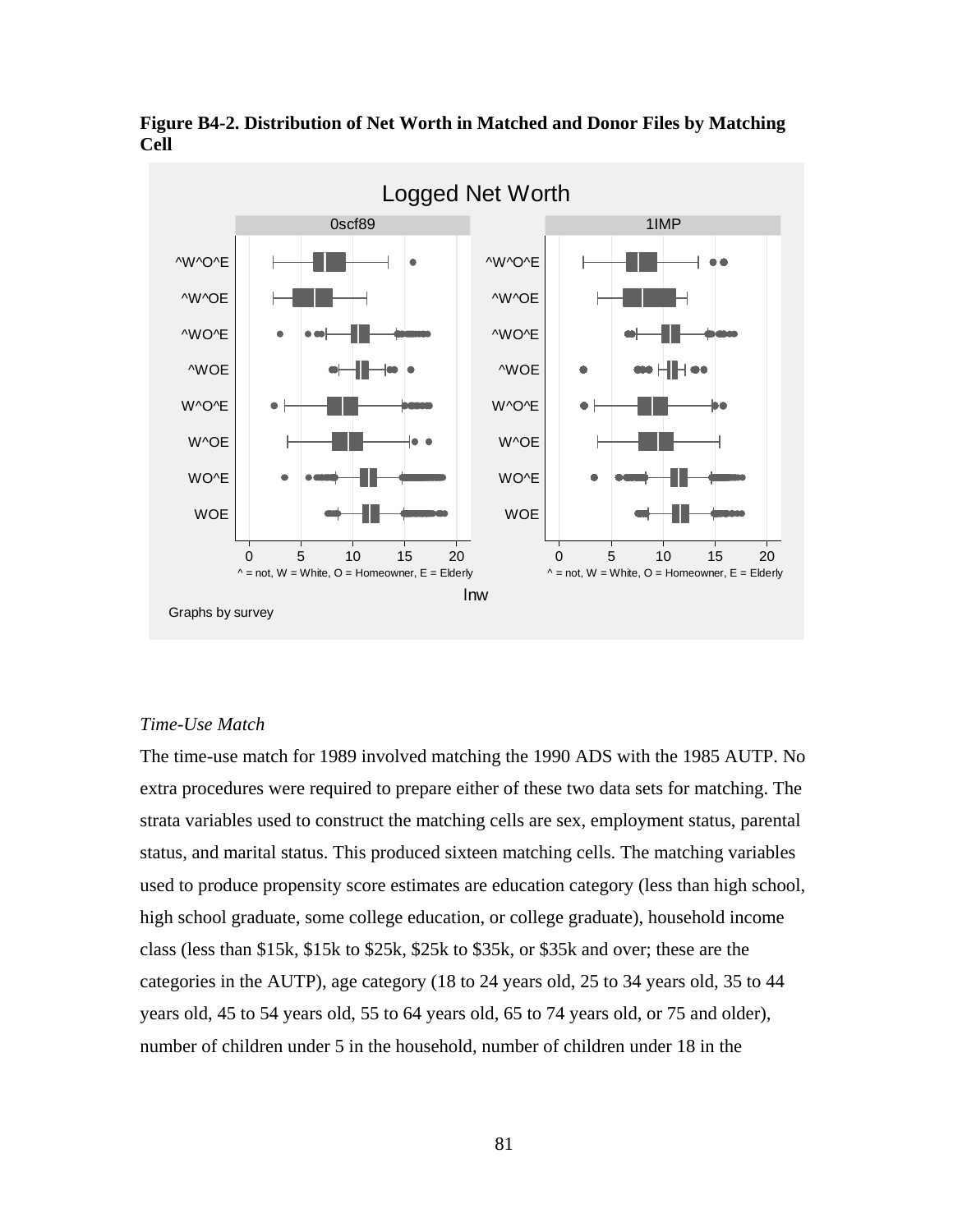household, presence of children in the household, number of adults in the household, retirement status, homemaker status, and weekly work hours.

The results of the match are summarized in figures B4-3 to B4-5. The match is quite good. For all values of the strata variables, the ratio of average weekly hours of household production in the matched to the donor file is close to unity. In addition, the ratio of average weekly hours for each category of the strata variables to the whole in the matched file is quite similar to the donor file.

**Figure B4-3. Ratio of Average Weekly Hours in Household Production, by Category (Match/AUTP), 1989** 

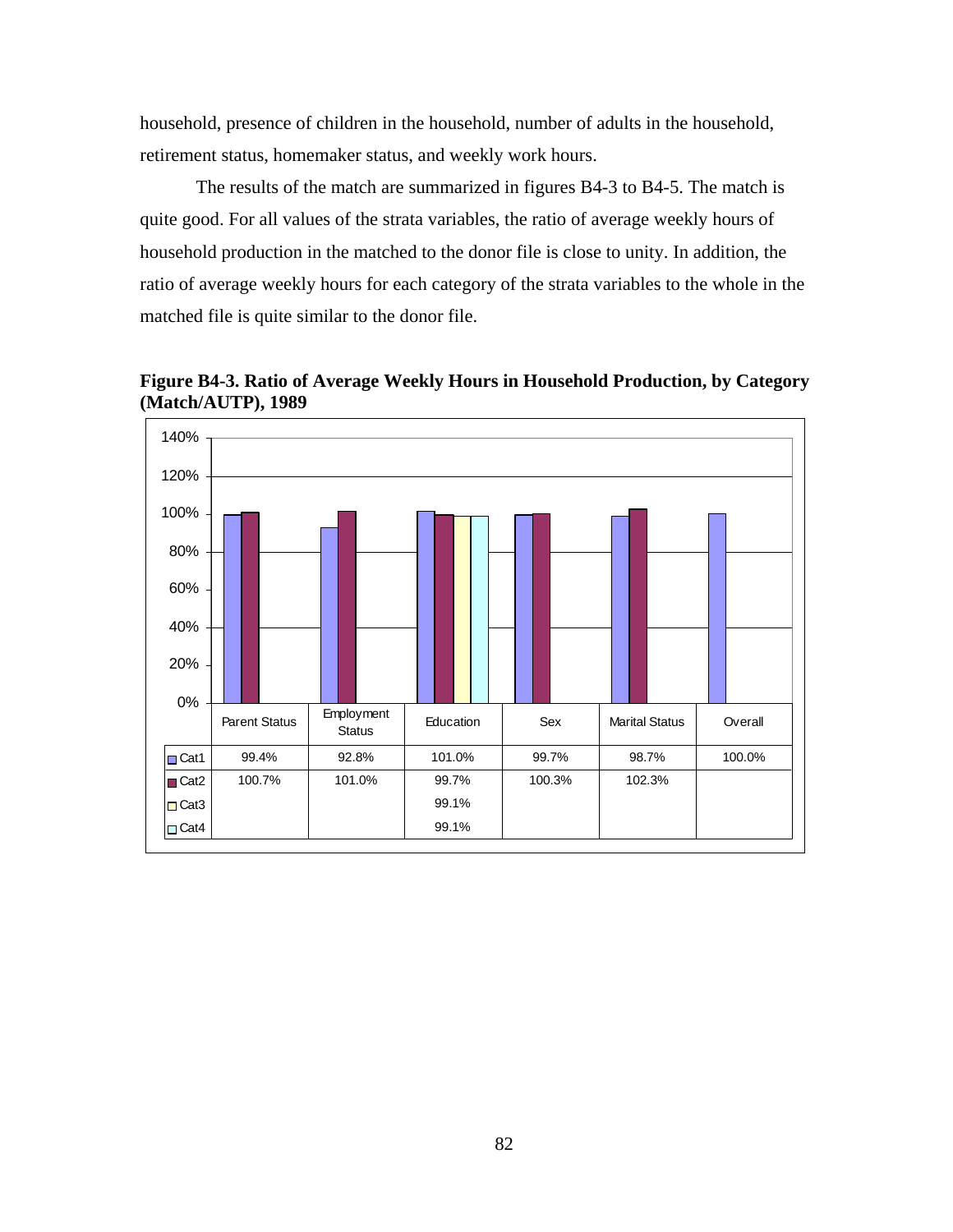

**Figure B4-4. Ratio of Average Weekly Hours of Household Production by Category to All, 1989** 

**Figure B4-5. Ratio of Median Weekly Hours of Household Production by Category to All, 1989** 

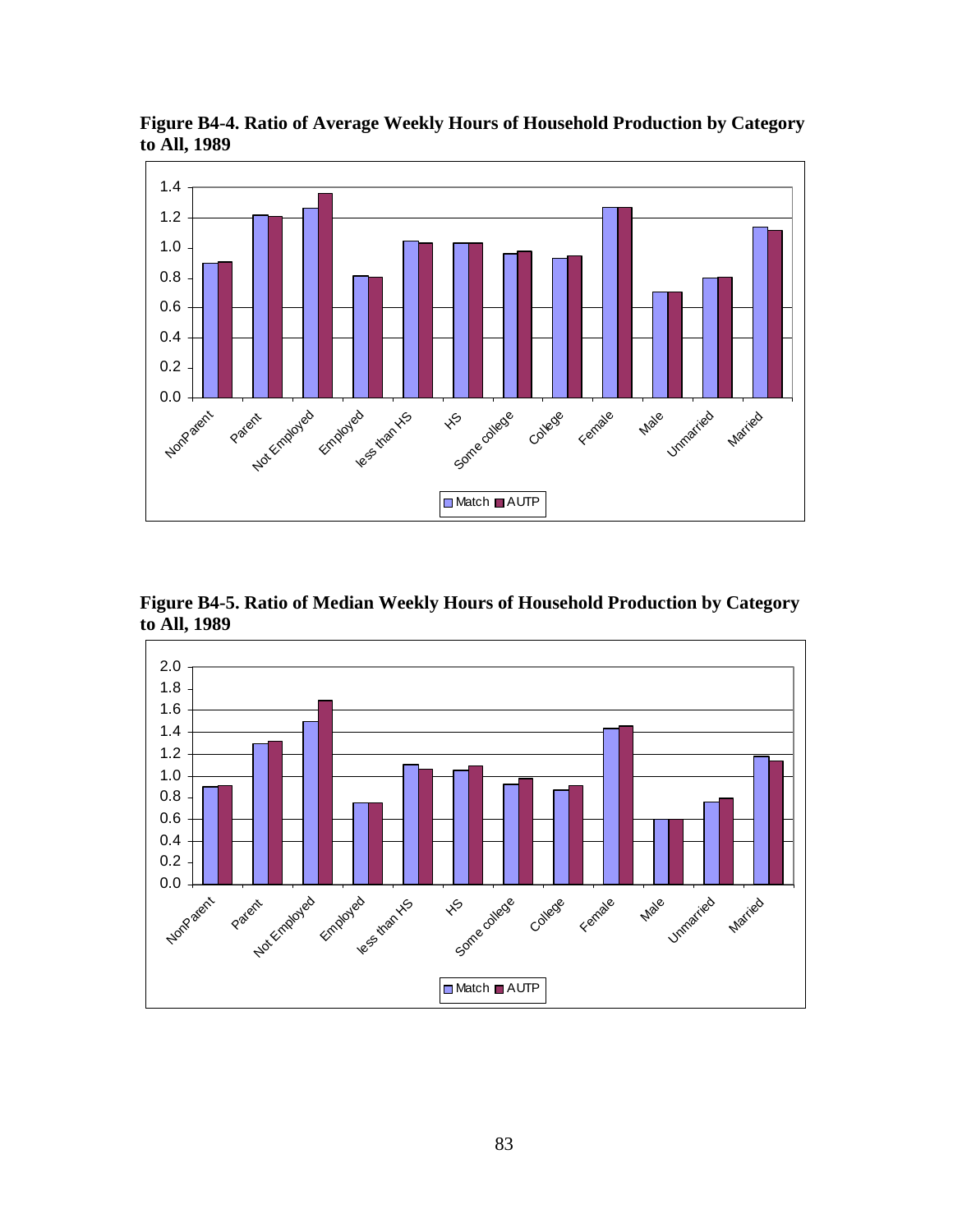## **B5. 2000**

#### *Wealth Match*

The wealth match for 2000 involved matching the 2001 ADS with the 2001 SCF. No extra procedures were required to prepare either of these two data sets for matching. Strata variables used in the match are race of household head (white or nonwhite), homeownership (owner or renter), age of household head (less than 65 years old or over 65), family type (married couple, female head, or male head), and household income category (less than \$20k, \$20k to \$50k, \$50k to \$75k, \$75k to \$100k, or over \$100k). Match variables used to estimate propensity scores for the match are education level (less than high school, high school graduate, some college education, or college graduate), number of persons in the household, occupation of household head, age of household head, and indicators for transfer, self-employment, and property income.

The quality of the match is summarized in figures B5-1 and B5-2. The ratios of mean net worth within strata variable categories in the matched file are close to the values in the donor file. The distribution of net worth within cells (figure B5-2) is well carried over into the matched file.



**Figure B5-1. 2000 Mean Net Worth Ratios (IMP/SCF)**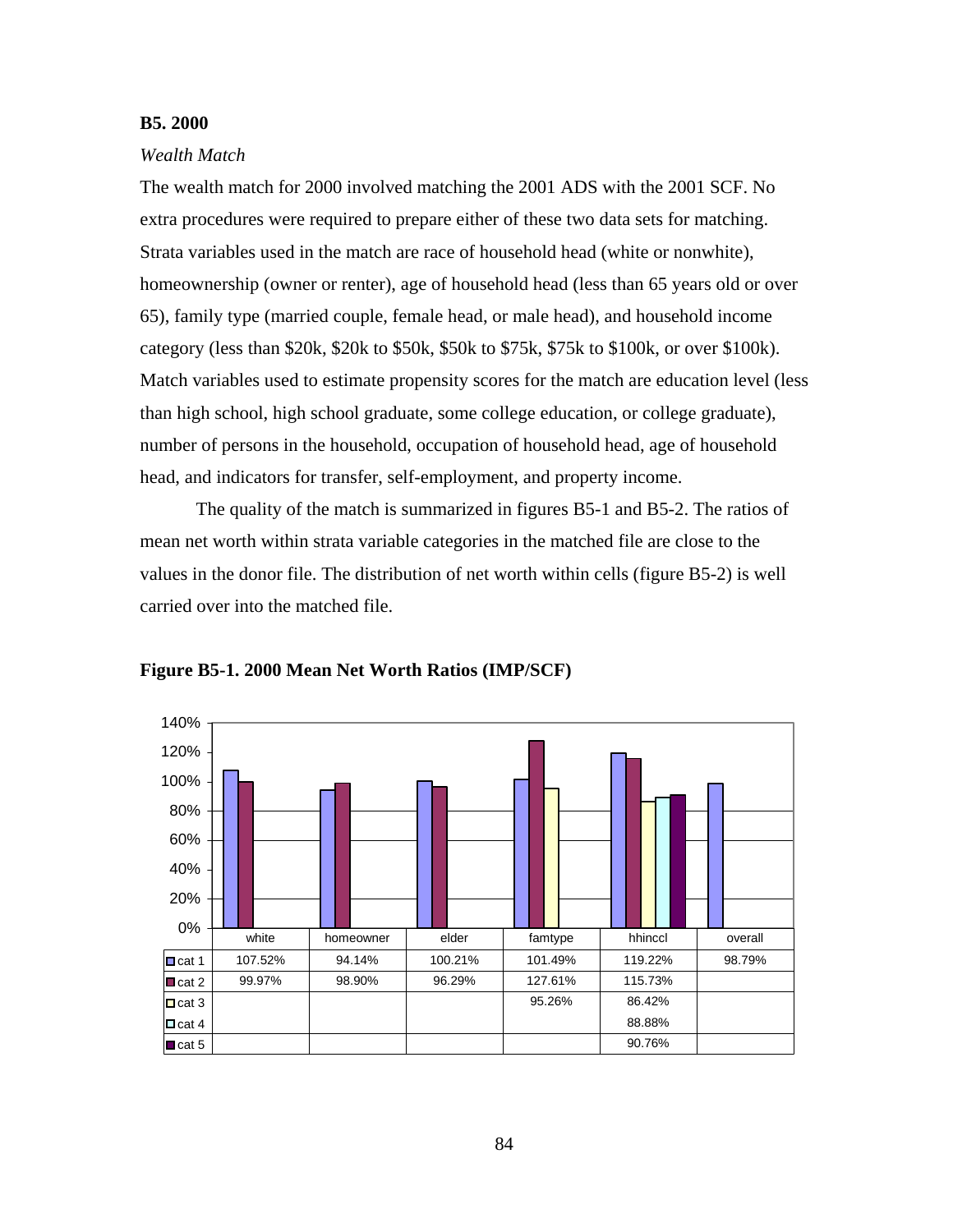

 **Figure B5-2. Distribution of Net Worth by Cell, Matched and Donor Files, 2000** 

## *Time-Use Match*

The time-use match for 2000 involved matching the 2001 ADS with the 2003 ATUS. No extra procedures were required to prepare either of these two data sets for matching. The strata variables used to construct the matching cells are sex, employment status, parental status, marital status, and spouse's employment status. This produced twenty-four matching cells. The matching variables used to produce propensity score estimates are education category (less than high school, high school graduate, some college education, or college graduate), household income class (less than \$15k, \$15k to \$35k, \$35k to \$50k, \$50k to \$75k, or \$75k and over), age, number of children under 6 in the household, number of children 6 to 13 in the household, number of children 14 to 18 in the household, presence of children in the household, number of adults in the household, retirement status, disability status, and full- and part-time status of individual and spouse.

The results of the match are summarized in figures B5-3 to B5-5. The match is quite good. For all values of the strata variables, the ratio of average weekly hours of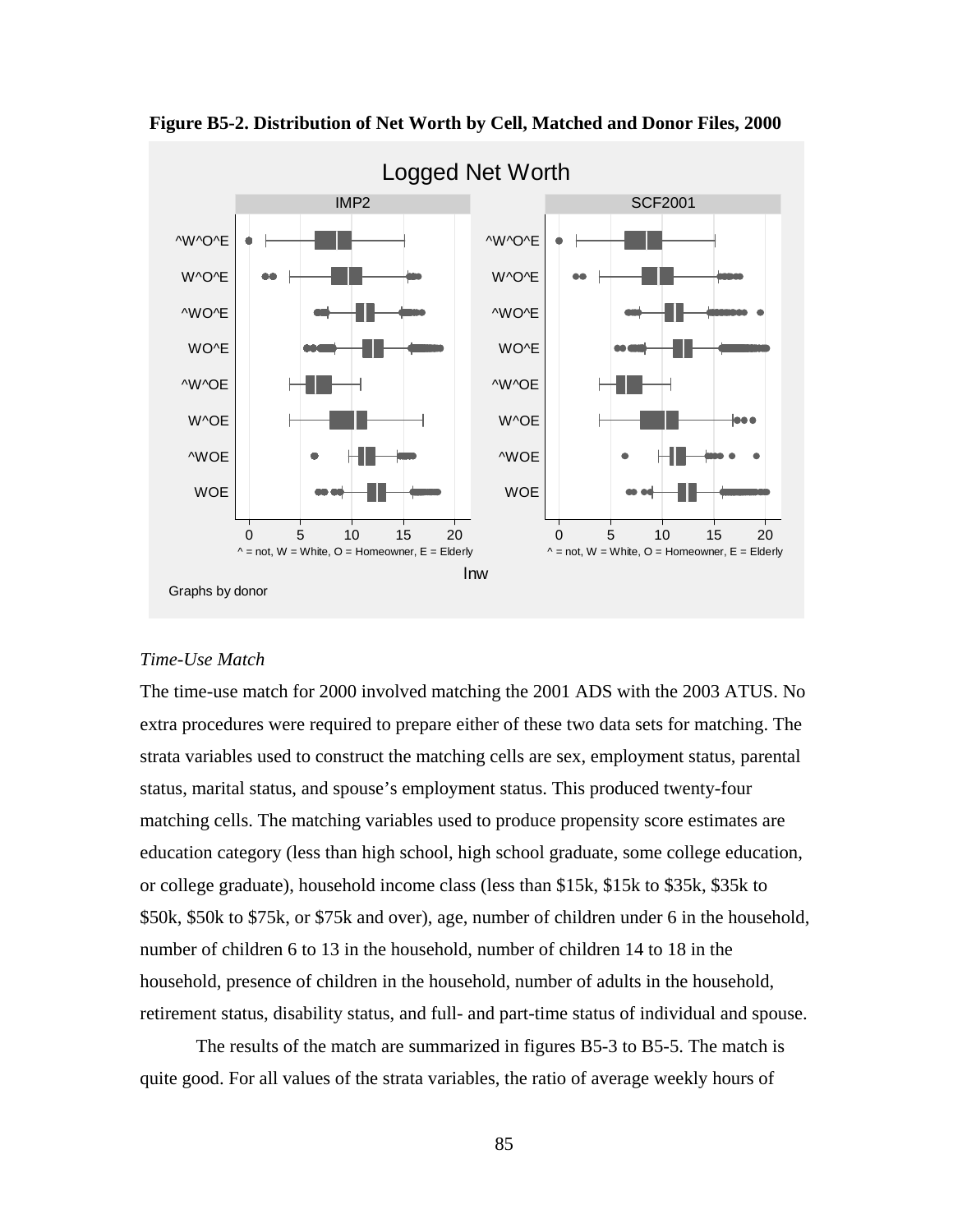household production in the matched to the donor file is close to unity. In addition, the ratio of average weekly hours for each category of the strata variables to the whole in the matched file is quite similar to the donor file.



**Figure B5-3. Ratio of Average Weekly Household Production by Category (Match/ATUS), 2000**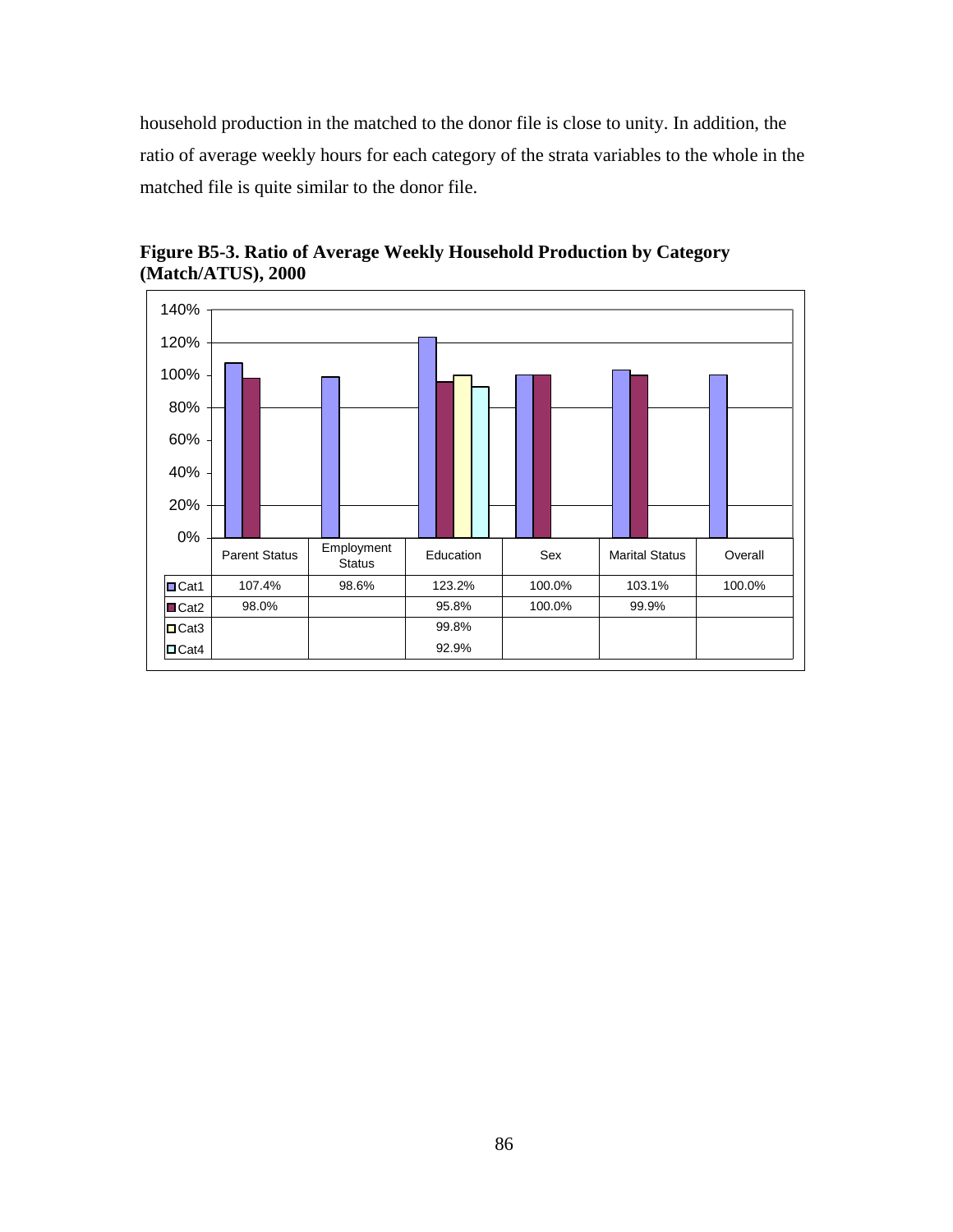

**Figure B5-4. Ratios of Average Weekly Hours of Household Production by Category to All, 2000** 

**Figure B5-5. Ratios of Median Weekly Hours of Household Production by Category to All, 2000** 

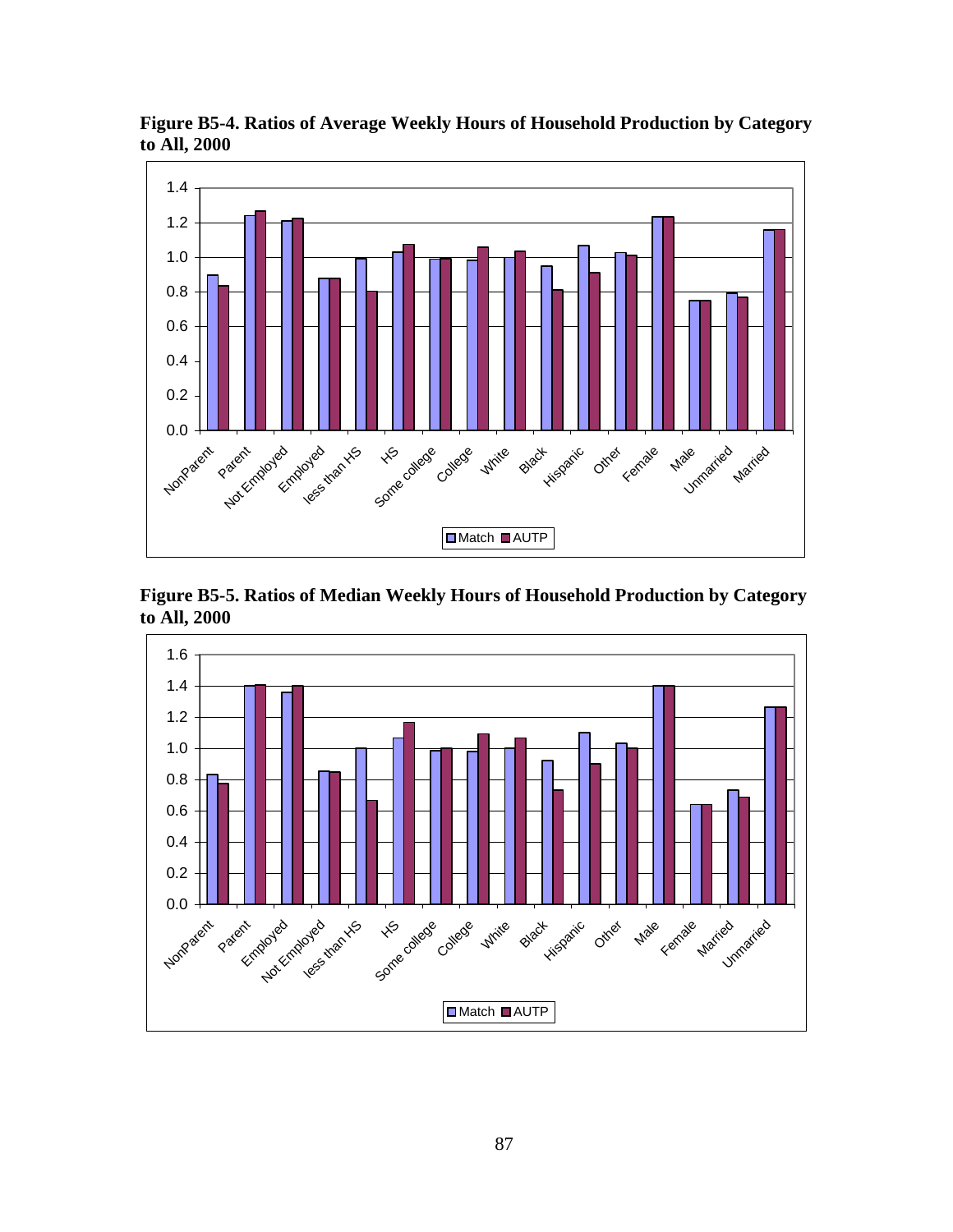#### **B6. 2004**

#### *Wealth Match*

The wealth match for 2004 involved matching the 2005 ADS with the 2004 SCF. No extra procedures were required to prepare either of these two data sets for matching. Strata variables used in the match are race of household head (white or nonwhite), homeownership (owner or renter), age of household head (less than 40 years old, 40 to 64 years old, or over 65), family type (married couple, female head, or male head), and household income category (less than \$20k, \$20k to \$50k, \$50k to \$75k, \$75k to \$100k, or over \$100k). Match variables used to estimate propensity scores for the match are education level (less than high school, high school graduate, some college education, or college graduate), number of persons in the household, occupation of household head, region (Census region), quantiles of wage income, quantiles of transfer income, number of persons in the household under age 18, number of persons in the household age 65 or older, age of household head, and years of education of household head.

The quality of the match is displayed in figures B6-1 and B6-2. The ratios of mean net worth within strata variable categories in the matched file are close to the values in the donor file. The distribution of net worth within cells (figure B6-2) is well carried over into the matched file.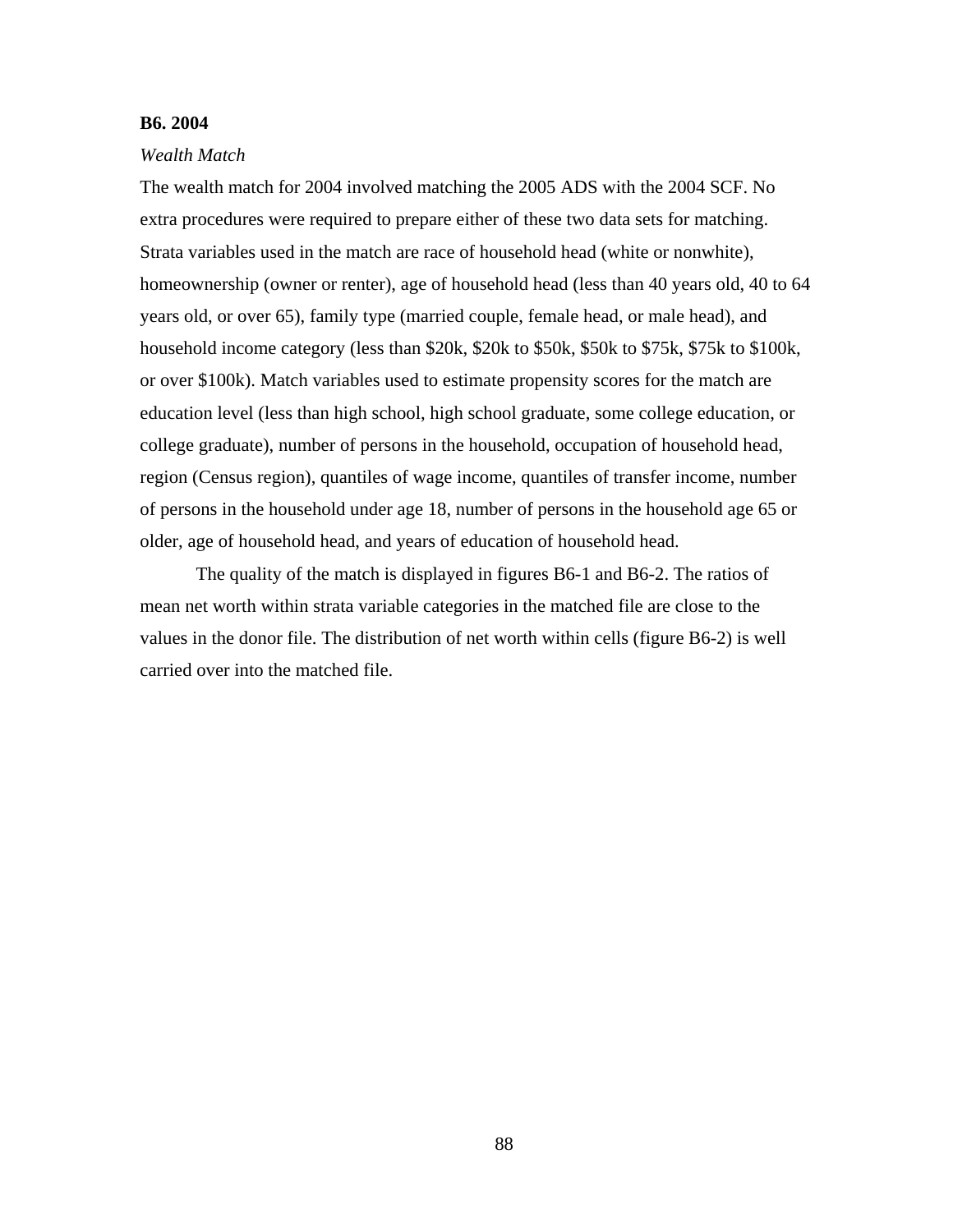

**Figure B6-1. 2004 Mean Net Worth Ratios (IMP/SCF)** 



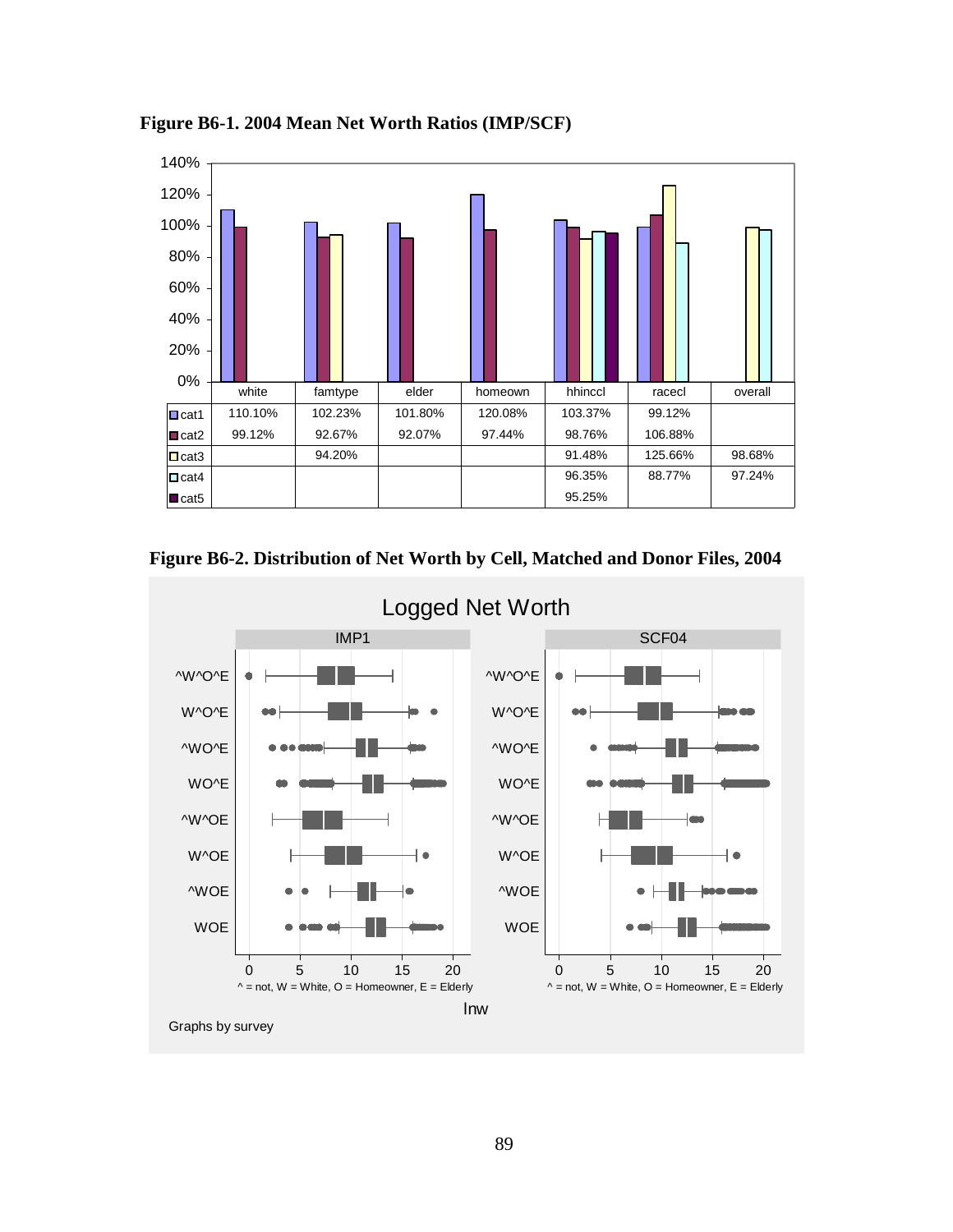## *Time-Use Match*

The time-use match for 2004 involved matching the 2005 ADS with the 2004 ATUS. No extra procedures were required to prepare either of these two data sets for matching. The strata variables used to construct the matching cells are sex, employment status, parental status, marital status, and spouse's employment status. This produced twenty-four matching cells. The matching variables used to produce propensity score estimates are education category (less than high school, high school graduate, some college education, or college graduate), household income class (less than \$15k, \$15k to \$35k, \$35k to \$50k, \$50k to \$75k, or \$75k and over), age, number of children under 6 in the household, number of children 6 to 13 in the household, number of children 14 to 18 in the household, presence of children in the household, number of adults in the household, retirement status, disability status, and full- and part-time status of individual and spouse.

The results of the match are summarized in figures B6-3 to B6-5. The match is quite good. For all values of the strata variables, the ratio of average weekly hours of household production in the matched to the donor file is close to unity. In addition, the ratio of average weekly hours for each category of the strata variables to the whole in the matched file is quite similar to the donor file.



**Figure B6-3. Ratio of Average Weekly Hours of Household Production by Category (IMP/ATUS), 2004**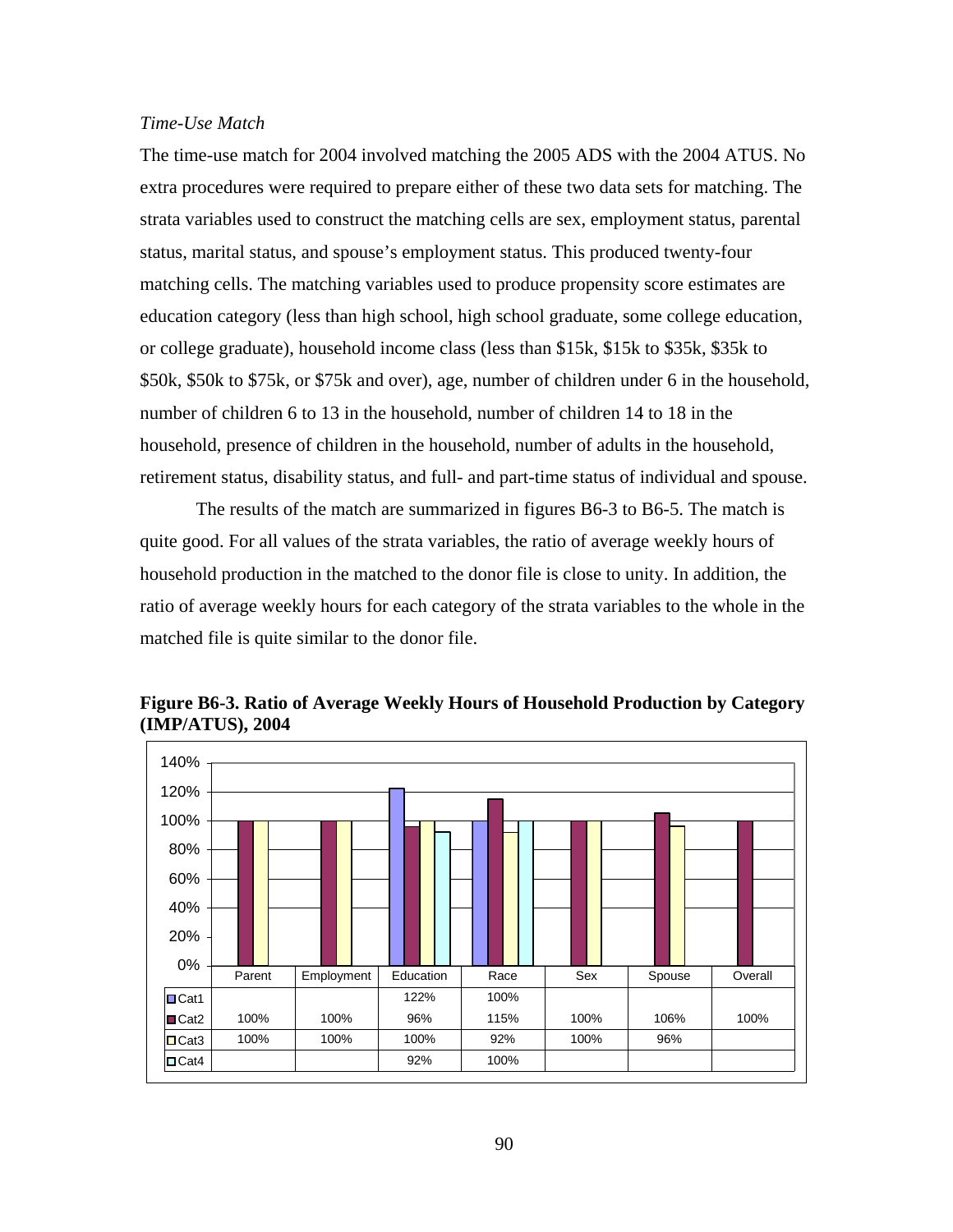

**Figure B6-4. Ratios of Average Weekly Hours of Household Production by Category, 2004** 





**Key:** unemp = Not employed; emp = Employed;  $blk = Black$ ; hisp = Hispanic;  $ltHS = Less$  than high school;  $HS = High school graduate$ ;  $ItColl = Some college education$ ;  $Coll = College graduate$ ;  $fem =$ Female; sing = Single; marr = Married.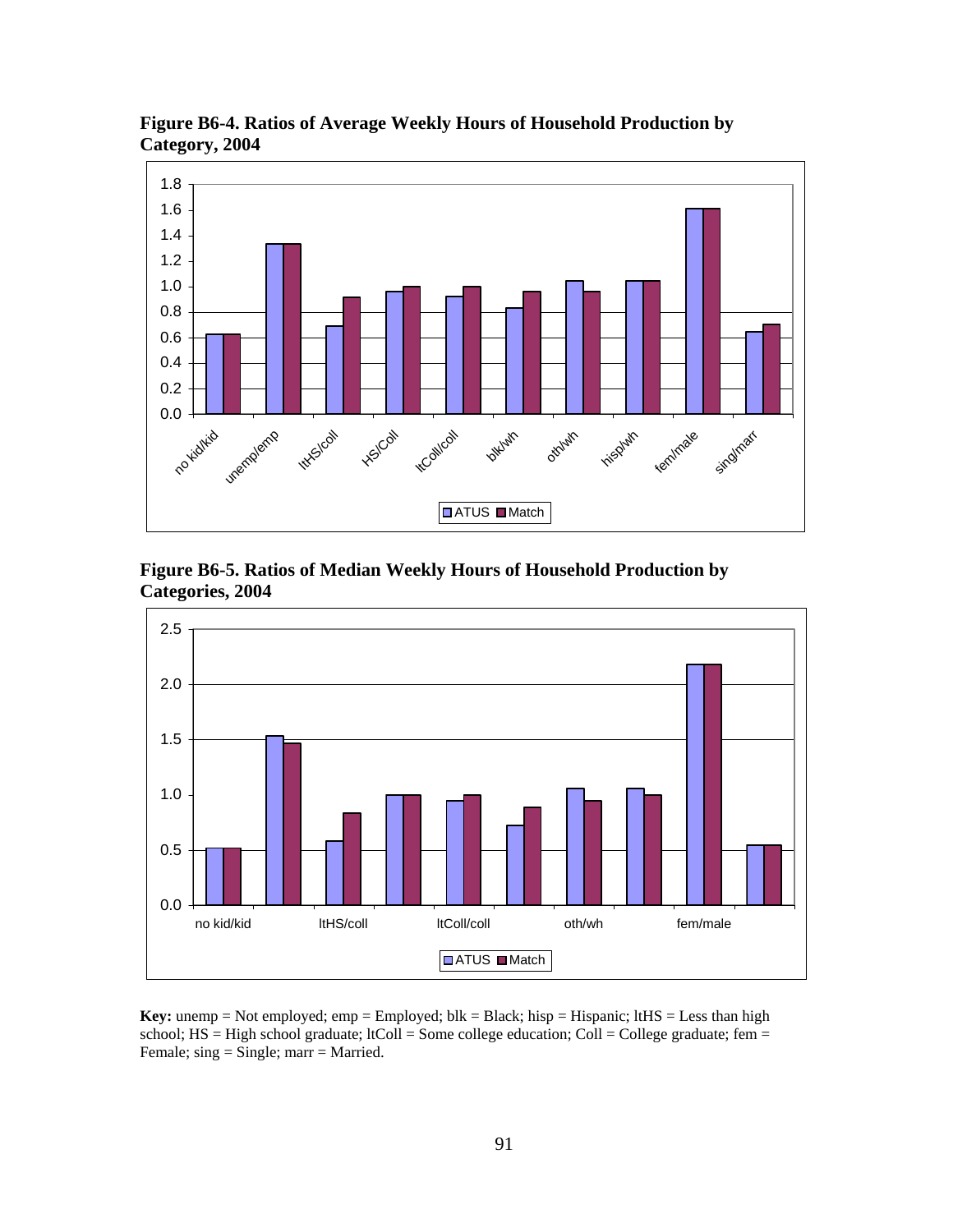#### **REFERENCES**

- Antoniewicz, Rochelle I. 2000. "A Comparison of the Household Sector from the Flow of Funds Accounts and the Survey of Current Finances." Survey of Consumer Finances Working Paper, Federal Reserve Board of Governors. October. Available at: http://www.federalreserve.gov/pubs/oss/oss2/method.html
- Avery, Robert B., Gregory E. Elliehausen, and Arthur B. Kennickell. 1988. "Measuring Wealth with Survey Data: An Evaluation of the 1983 Survey of Consumer Finances." Survey of Consumer Finances Working Paper, Federal Reserve Board of Governors. December. (last revised April 1988). Available at: http://www.federalreserve.gov/pubs/oss/oss2/method.html
- Canberra Group. 2001. *Expert Group on Household Income Statistics: Final Report and Recommendations*. Ottawa: Canberra Group.
- DeNavas-Walt, Carmen, Robert Cleveland, and Bruce H. Webster, Jr. 2003. "Income in the United States." *U.S. Census Bureau, Current Population Reports*. Washington, D.C.: U.S. Government Printing Office.
- Fisher, Kimberly, Muriel Egerton, Jonathan I. Gershuny, and John P. Robinson. 2007. "Gender Convergence in the American Heritage Time Use Study (AHTUS)." *Social Indicators Research* 82(1): 1–33.
- Gray, H. Peter. 1964. "Some Evidence on Two Implications of Higher Interest-Rates on Time Deposits." *The Journal of Finance* 19(1): 63–75.
- Guttentag, Jack M., and Morris Beck. 1970. *New Series on Home Mortgage Yields since 1951*. Cambridge, MA: National Bureau of Economic Research.
- Hicks, Ursula K. 1946. "The Terminology of Tax Analysis." *The Economic Journal* 56(221): 38–50.
- Juster, F. Thomas, Paul Courant, Greg J. Duncan, John P. Robinson, and Frank P. Stafford. 1978. *Time Use in Economic and Social Accounts, 1975–1976*. Ann Arbor, MI: Survey Research Center and the Inter-university Consortium for Political and Social Research.
- Kum, Hyunsub, and Thomas Masterson. 2008. "Statistical Matching Using Propensity Scores: Theory and Application to the Levy Institute Measure of Economic Well-Being." Working Paper No.535. Annandale-on-Hudson, NY: The Levy Economics Institute of Bard College.
- Kuznets, Simon S., Lillian Epstein, and Elizabeth Jenks. 1941. *National Income and Its Composition, 1919–1938.* New York: National Bureau of Economic Research.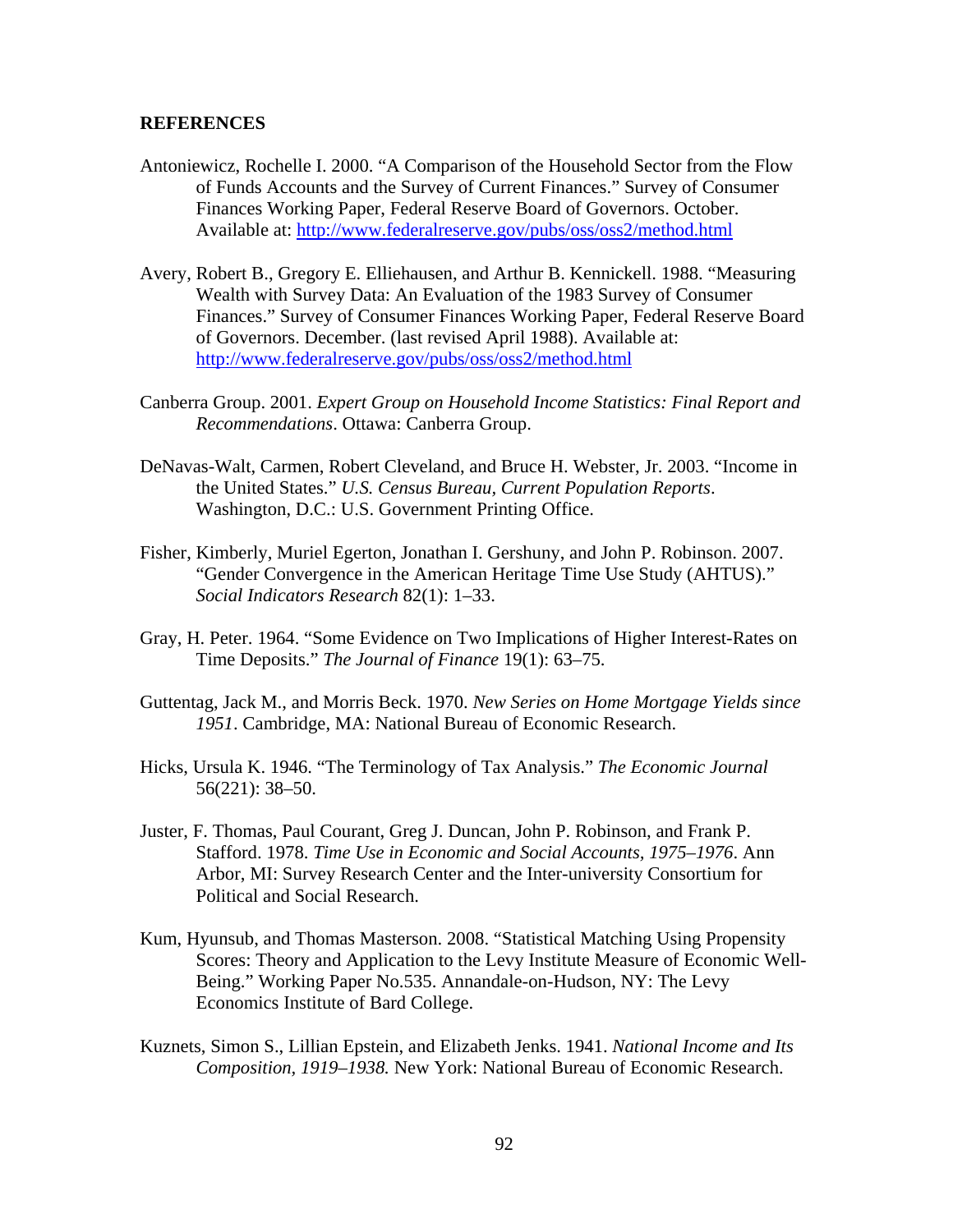- Lakin, Caroline. 2002. "The Effects of Taxes and Benefits on Household Income, 2000– 01." Social Analysis and Reporting Division, Office for National Statistics, U.K. http://www.statistics.gov.uk/.
- Landefeld, J. Steven, and Stephanie H. McCulla. 2000. "Accounting for Nonmarket Household Production within a National Accounts Framework." *Review of Income and Wealth* 46(3): 289–307.
- Lerman, Robert I. 1999. "How Do Income Sources Affect Income Inequality?" in Jacques Silber (ed.), *Handbook on Income Inequality Measurement*. Boston: Kluwer Academic Publishers.
- National Research Council. 2005. *Beyond the Market: Designing Nonmarket Accounts for the United States*. Panel to Study the Design of Nonmarket Accounts, K.G. Abraham and C. Mackie (eds.) Washington, DC: The National Academies Press.
- Organisation for Economic Co-operation and Development. 1995. *Household Production in OECD Countries: Data Sources and Measurement Methods.* Paris: OECD.
- Robinson, John P., and Geoffrey Godbey. 2001. *Time for life: The surprising ways Americans use their time*. University Park, PA: The Pennsylvania State University Press.
- Ruggles, Patricia, and Michael O'Higgins. 1981. "The Distribution of Public Expenditure among Households in the United States." *Review of Income and Wealth* 27(2): 137–64.
- Ruggles, Steven, Matthew Sobek, Trent Alexander, Catherine A. Fitch, Ronald Goeken, Patricia Kelly Hall, Miriam King, and Chad Ronnander. 2008. *Integrated Public Use Microdata Series: Version 4.0.* Minneapolis, MN: Minnesota Population Center. Available at: http://usa.ipums.org/usa/
- Ryscavage, Paul A. 1995. "Surge in Growing Income Inequality?" *Monthly Labor Review* 118(8): 51–61.
- Short, Kathleen. 2001. "Experimental Poverty Measures: 1999." *Current Population Report P60-21.* Washington, DC: U.S. Government Printing Office.
- Social Security Administration. 1972. *Augmented Individual Income Tax Model Exact Match File*. Washington, DC: U.S. Dept. of Health, Education, and Welfare, Social Security Administration [producer]. Available at: http://www.archives.gov/
- U.S. Department of Labor, Bureau of Labor Statistics. 1983. *Consumer Expenditure Survey, 1960–1961* (ICPSR version). Ann Arbor, MI: Inter-university Consortium for Political and Social Research. Available at: http://www.icpsr.umich.edu/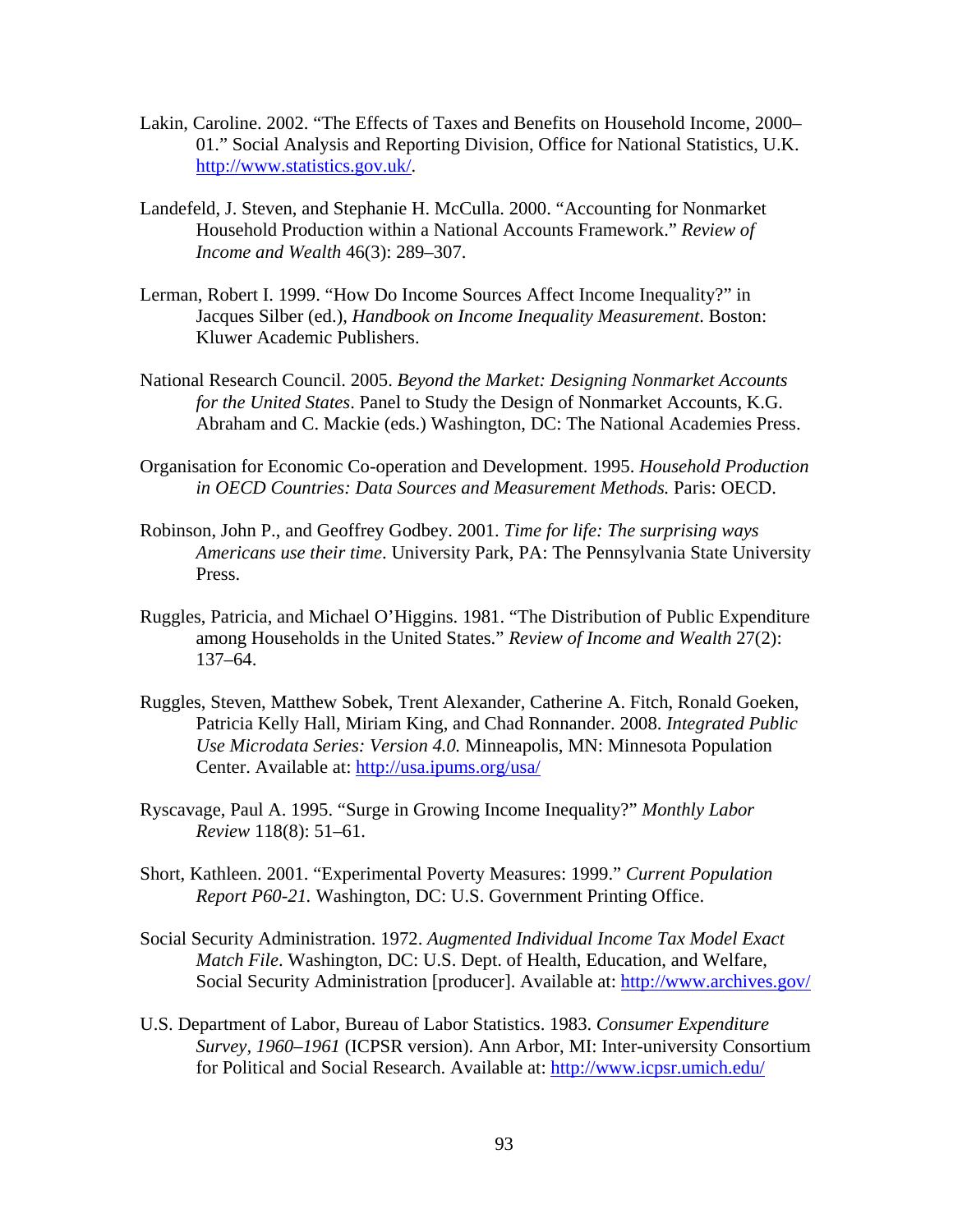- Weisbrod, Burton A., and W. Lee Hansen. 1968. "An Income-Net Worth Approach to Measuring Economic Welfare." *The American Economic Review* 58(5): 1315–29.
- Wolff, Edward N., Ajit Zacharias, and Asena Caner. 2004. *Levy Institute Measure of Economic Well-Being, Concept, Measurement and Findings: United States, 1989 and 2000.* February. Annandale-on-Hudson, N.Y.: The Levy Economics Institute of Bard College.
- Wolff, Edward N., and Ajit Zacharias. 2007a. "The Levy Institute Measure of Economic Well-Being: United States, 1989 to 2001." *Eastern Economic Journal* 33(4): 443– 470.
- ————. 2007b. "The Distributional Consequences of Government Spending and Taxation in the U.S., 1989 and 2000." *Review of Income and Wealth* 53(4): 692– 715.
- Yao, Shujie. 1999. "On the Decomposition of Gini Coefficients by Population Class and Income Source: A Spreadsheet Approach and Application." *Applied Economics* 31(10): 1249–64.
- Yeung, J.W., and F. Stafford. 2003. "Parental Child Care Time Allocation." Unpublished manuscript.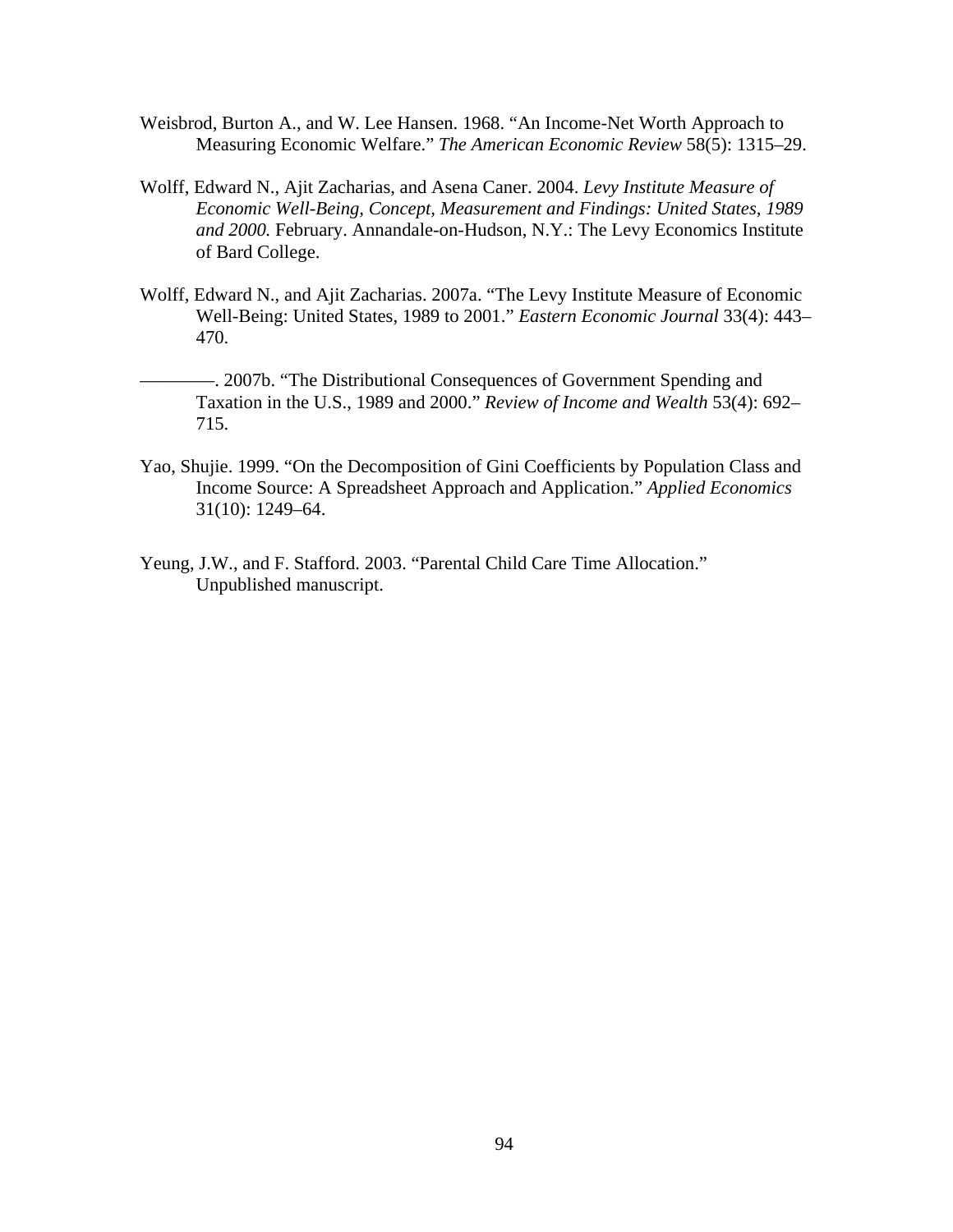## **TABLES AND FIGURES**

| <b>LIMEW</b>                          | EI                                   |
|---------------------------------------|--------------------------------------|
| Money income (MI)                     | Money income (MI)                    |
| Less: Property income and government  | Less: Property income and government |
| cash transfers                        | cash transfers                       |
| <i>Equals:</i> Base money income      | <i>Equals:</i> Base money income     |
| Plus: Income from wealth              | Plus: Income from wealth             |
| Annuity from nonhome wealth           | Property income and realized         |
|                                       | capital gains (losses)               |
| Imputed rent on owner-occupied        | Imputed return on home equity        |
| housing                               |                                      |
| Less: Taxes                           | Less: Taxes                          |
| Income taxes $1$                      | Income taxes                         |
| Payroll taxes $1$                     | Payroll taxes                        |
| Property taxes $1$                    | Property taxes                       |
| <i>Plus:</i> Cash transfers $^1$      | Plus: Cash transfers                 |
| <i>Plus</i> : Noncash transfers $1,2$ | <i>Plus:</i> Noncash transfers       |
| <i>Plus:</i> Public consumption       |                                      |
| Plus: Household production            |                                      |
| Equals:                               | Equals:                              |
| <b>LIMEW</b>                          | E1                                   |

## **Table 1. A Comparison of the LIMEW and Extended Income (EI)**

**Note:** (1) Aligned with the NIPA estimates.

(2) The government-cost approach is used; the Census Bureau uses the fungible-value method for valuing Medicare and Medicaid in EI. The main difference between the two methods is that, while the fungible-value method assigns an income value for a benefit according to the recipient's level of income, the government-cost approach assigns an income value for a benefit irrespective of the recipient's income. In 1959, neither the Medicare nor Medicaid program existed. However, there were means-tested medical assistance programs in a large number of states. The imputed value of medical assistance received by households was valued at government cost in the LIMEW and the same value was also used in the EI estimate for 1959.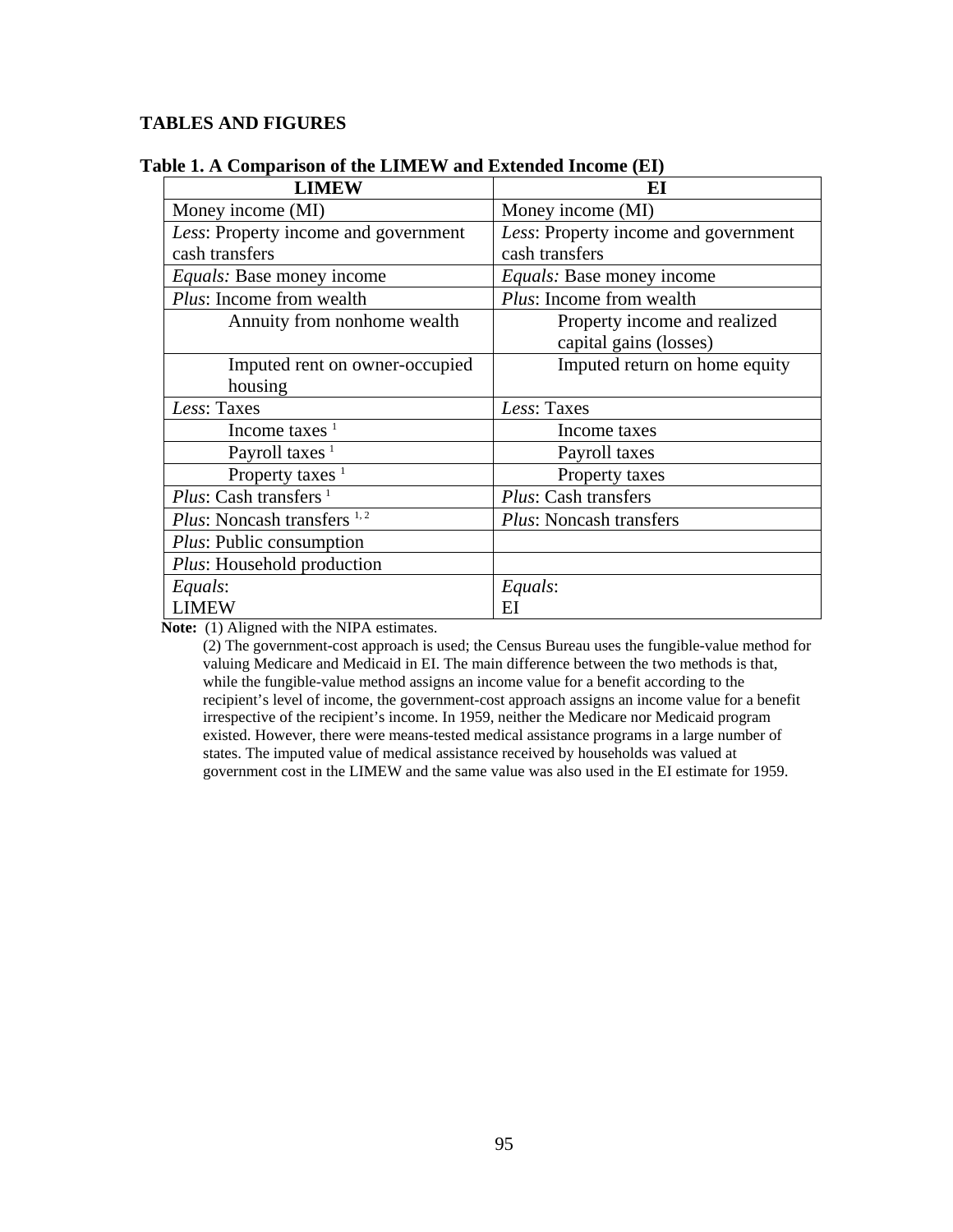|                                                  |         |         |         | <b>Median Values in 2007 Dollars</b> |             |           |
|--------------------------------------------------|---------|---------|---------|--------------------------------------|-------------|-----------|
|                                                  | 1959    | 1972    | 1982    | 1989                                 | 2000        | 2004      |
| Levy measures                                    |         |         |         |                                      |             |           |
| <b>LIMEW</b>                                     | 62,691  | 65,259  | 61,370  | 74,442                               | 82,277      | 85,521    |
| LIMEWA <sup>1</sup>                              | 40,976  | 49,621  | 48,135  | 55,863                               | 62,026      | 63,786    |
| LIMEWB <sup>2</sup>                              | 35,593  | 41,330  | 40,419  | 46,858                               | 51,453      | 52,798    |
| <b>Official measures</b>                         |         |         |         |                                      |             |           |
| Extended income (EI)                             | 33,631  | 40,313  | 42,210  | 45,369                               | 48,954      | 48,342    |
| Money income (MI)                                | 37,051  | 44,395  | 43,003  | 48,364                               | 50,571      | 48,531    |
| Addendum A: Annual hours of work (median values) |         |         |         |                                      |             |           |
| Market work                                      | 2,150   | 2,105   | 2,080   | 2,236                                | 2,340       | 2,080     |
| Housework                                        | 2,617   | 2,065   | 2,155   | 2,103                                | 2,063       | 2,123     |
| Total                                            | 5,084   | 4,600   | 4,501   | 4,718                                | 4,749       | 4,683     |
| Addendum B: Equivalence-scale adjustment         |         |         |         |                                      |             |           |
| <b>Equivalent LIMEW</b>                          | 70,531  | 79,513  | 78,754  | 98,113                               | 108,914     | 112,649   |
| Equivalent EI                                    | 37,850  | 49,638  | 55,578  | 61,476                               | 67,186      | 65,313    |
| Equivalent MI                                    | 41,361  | 53,508  | 55,632  | 64,604                               | 68,747      | 65,887    |
|                                                  |         |         |         | <b>Annual Percentage Change</b>      |             |           |
|                                                  | 1959-72 | 1972-82 | 1982-89 | 1989-2000                            | $2000 - 04$ | 1959-2004 |
| Levy measures                                    |         |         |         |                                      |             |           |
| <b>LIMEW</b>                                     | 0.31    | $-0.61$ | 2.80    | 0.91                                 | 0.97        | 0.69      |
| <b>LIMEWA</b>                                    | 1.48    | $-0.30$ | 2.15    | 0.96                                 | 0.70        | 0.99      |
| <b>LIMEWB</b>                                    | 1.16    | $-0.22$ | 2.13    | 0.85                                 | 0.65        | 0.88      |
| <b>Official measures</b>                         |         |         |         |                                      |             |           |
| Extended income (EI)                             | 1.40    | 0.46    | 1.04    | 0.69                                 | $-0.31$     | 0.81      |
| Money income (MI)                                | 1.40    | $-0.32$ | 1.69    | 0.41                                 | $-1.02$     | 0.60      |
| Addendum A: Annual hours of work                 |         |         |         |                                      |             |           |
| Market work                                      | $-0.16$ | $-0.12$ | 1.04    | 0.41                                 | $-2.90$     | $-0.07$   |
| Housework                                        | $-1.80$ | 0.43    | $-0.35$ | $-0.18$                              | 0.73        | $-0.46$   |
| Total                                            | $-0.77$ | $-0.22$ | 0.67    | 0.06                                 | $-0.35$     | $-0.18$   |
| Addendum B: Equivalence scale adjustment         |         |         |         |                                      |             |           |
| <b>Equivalent LIMEW</b>                          | 0.93    | $-0.10$ | 3.19    | 0.95                                 | 0.85        | 1.05      |
| Equivalent EI                                    | 2.11    | 1.14    | 1.45    | 0.81                                 | $-0.70$     | 1.22      |
| Equivalent MI                                    | 2.00    | 0.39    | 2.16    | 0.57                                 | $-1.06$     | 1.04      |
| Addendum C:                                      |         |         |         |                                      |             |           |
| Real per capita amounts                          |         |         |         |                                      |             |           |
| GDP                                              | 2.73    | 1.34    | 3.39    | 1.91                                 | 1.13        | 2.18      |
| <b>LIMEW</b>                                     | 1.20    | 0.90    | 3.36    | 1.91                                 | 0.35        | 1.56      |
| EI                                               | 2.11    | 1.40    | 2.04    | 1.54                                 | $-0.95$     | 1.52      |
| MI                                               | 2.04    | 1.18    | 2.59    | 1.48                                 | $-0.79$     | 1.54      |

**Table 2. Economic Well-Being and Work, 1959 to 2004** 

1. LIMEWA equals LIMEW less the value of household production.

2. LIMEWB equals LIMEW less the value of household production and public consumption.

3. Change in per capita GDP in 2000 chained dollars (source: NIPA table 7.1, accessed on 11/12/08)

**Source:** Authors calculations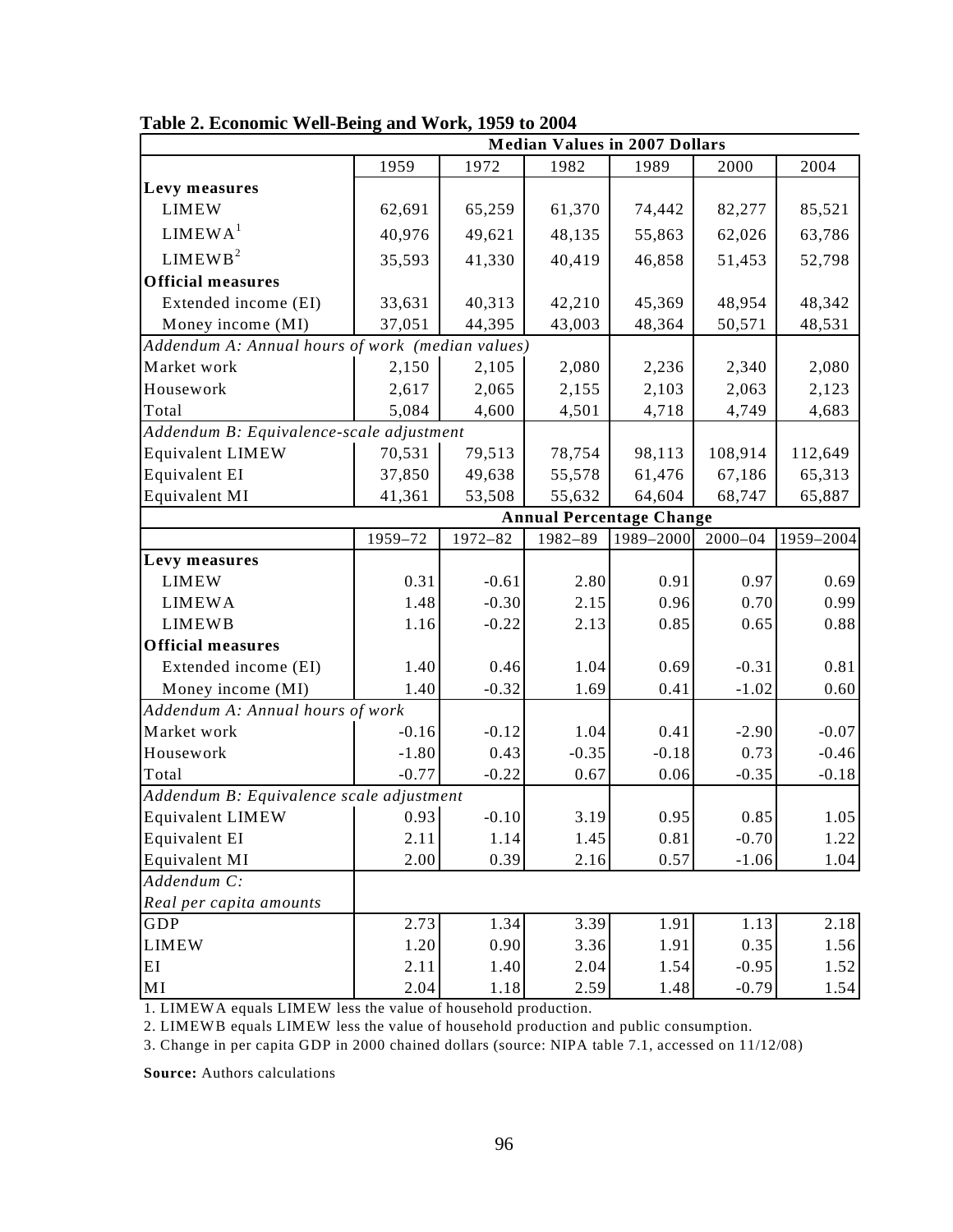| Quintiles    | <b>Mean LIMEW</b> | <b>Total</b> | <b>Base</b> | Income from<br><b>Net</b> |              | Household  |
|--------------|-------------------|--------------|-------------|---------------------------|--------------|------------|
|              | (in 2007\$)       |              | income      | wealth                    | government   | production |
|              |                   |              |             |                           | expenditures |            |
|              |                   |              |             |                           |              |            |
|              |                   |              |             | 1959                      |              |            |
| Lowest       | 19,658            | 100          | 46.9        | 11.6                      | 8.0          | 33.6       |
| Second       | 42,891            | 100          | 53.4        | 7.5                       | 8.0          | 31.1       |
| <b>Third</b> | 62,682            | 100          | 57.7        | 6.4                       | 3.6          | 32.3       |
| Fourth       | 83,456            | 100          | 57.3        | 7.0                       | 1.7          | 34.0       |
| Highest      | 147,756           | 100          | 54.0        | 15.6                      | $-1.6$       | 32.0       |
| All          | 71,289            | 100          | 55.0        | 10.8                      | 1.8          | 32.5       |
|              |                   |              |             | 1972                      |              |            |
| Lowest       | 21,696            | 100          | 45.9        | 8.4                       | 22.1         | 23.6       |
| Second       | 44,582            | 100          | 53.6        | 8.3                       | 15.8         | 22.3       |
| <b>Third</b> | 65,435            | 100          | 62.1        | 8.4                       | 6.8          | 22.6       |
| Fourth       | 90,522            | 100          | 64.2        | 9.2                       | 2.3          | 24.3       |
| Highest      | 161,943           | 100          | 56.9        | 22.6                      | $-2.8$       | 23.4       |
| All          | 76,837            | 100          | 58.5        | 14.6                      | 3.6          | 23.3       |
|              |                   |              |             | 1982                      |              |            |
| Lowest       | 21,602            | 100          | 43.6        | 7.4                       | 30.7         | 18.3       |
| Second       | 42,245            | 100          | 55.1        | 7.7                       | 18.4         | 18.8       |
| <b>Third</b> | 61,057            | 100          | 59.3        | 8.1                       | 11.7         | 20.9       |
| Fourth       | 85,009            | 100          | 64.6        | 9.3                       | 3.7          | 22.4       |
| Highest      | 166,810           | 100          | 56.1        | 29.9                      | $-6.0$       | 20.0       |
| All          | 75,346            | 100          | 57.6        | 17.7                      | 4.1          | 20.5       |
|              |                   |              |             | 1989                      |              |            |
| Lowest       | 28,359            | 100          | 50.9        | 6.8                       | 21.6         | 20.7       |
| Second       | 52,065            | 100          | 54.4        | 7.4                       | 15.8         | 22.4       |
| <b>Third</b> | 74,670            | 100          | 57.7        | 8.1                       | 10.1         | 24.2       |
| Fourth       | 103,231           | 100          | 60.7        | 10.2                      | 4.0          | 25.2       |
| Highest      | 198,670           | 100          | 53.1        | 30.6                      | $-5.8$       | 22.1       |
| All          | 91,401            | 100          | 55.6        | 18.2                      | 3.2          | 23.1       |
|              |                   |              |             | 2000                      |              |            |
| Lowest       | 30,536            | 100          | 56.3        | 6.5                       | 18.0         | 19.3       |
| Second       | 56,640            | 100          | 57.4        | 7.5                       | 13.2         | 21.8       |
| <b>Third</b> | 82,488            | 100          | 58.1        | 8.7                       | 9.8          | 23.5       |
| Fourth       | 116,306           | 100          | 58.0        | 11.7                      | 5.2          | 25.0       |
| Highest      | 265,704           | 100          | 50.5        | 37.0                      | $-6.9$       | 19.3       |
| All          | 110,338           | 100          | 54.3        | 22.7                      | 1.6          | 21.4       |
|              |                   |              |             | 2004                      |              |            |
| Lowest       | 31,119            | 100          | 53.4        | 4.2                       | 22.2         | 20.3       |
| Second       | 58,538            | 100          | 52.3        | 5.8                       | 19.1         | 22.8       |
| <b>Third</b> | 85,772            | 100          | 53.0        | 7.4                       | 15.1         | 24.5       |
| Fourth       | 121,293           | 100          | 53.0        | 10.2                      | 11.3         | 25.4       |
| Highest      | 260,861           | 100          | 51.4        | 32.1                      | $-2.7$       | 19.1       |
| All          | 111,519           | 100          | 52.2        | 19.2                      | 6.8          | 21.8       |

# **Table 3. Composition of LIMEW by Quintile, 1959–2004**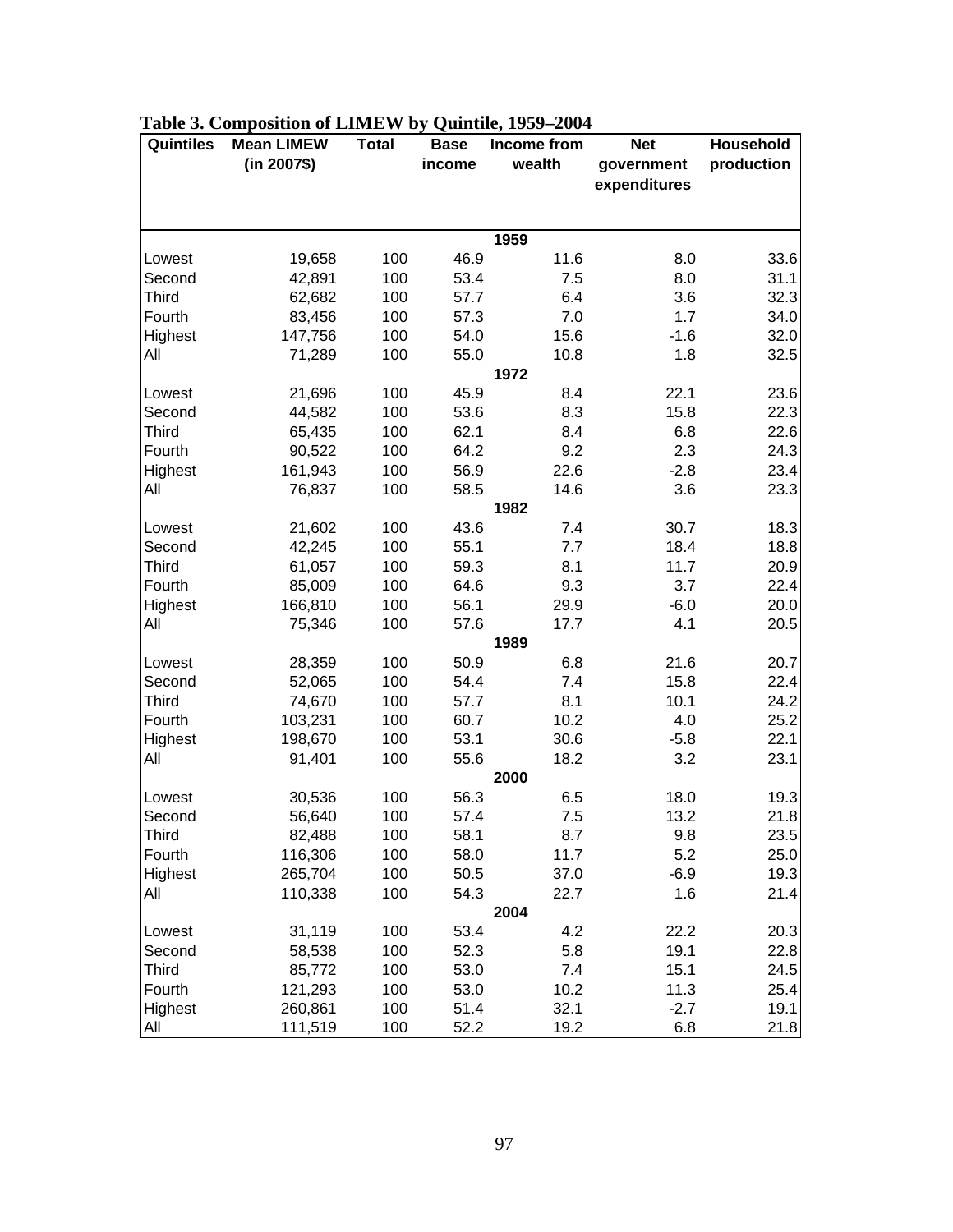|                             |                  | 1959-1972 |             |              | 1972-1982 |        |                  | 1982-1989 |        |              | 1989-2000 |                  |              | 2000-2004 |           |                   | 1959-2004        |      |
|-----------------------------|------------------|-----------|-------------|--------------|-----------|--------|------------------|-----------|--------|--------------|-----------|------------------|--------------|-----------|-----------|-------------------|------------------|------|
|                             | <b>LIMEW</b>     | ЕІ        | МI          | <b>LIMEW</b> | ЕІ        | ΜI     | <b>LIMEW</b>     | ЕІ        | МI     | <b>LIMEW</b> | EI        | ΜI               | <b>LIMEW</b> | EL        | МI        | <b>LIMEW</b>      | EI               | ΜI   |
| <b>Base Income</b>          | 7.2              | 10.0      | 10.3        | $-6.4$       | $-5.8$    | $-7.1$ | 10.7             | 12.4      | 12.7   | 6.5          | 5.6       | 6.2              | $-3.0$       | $-1.7$    | $-3.7$    | 14.8              | 23.8             | 19.7 |
| lIncome from wealth         | 2.4 <sub>1</sub> | 6.4       | 2.2         | $-0.8$       | 8.4       | 2.2    | 1.7              | $-3.3$    | 0.6    | 1.51         | $-0.1$    | -1.91            | -1.01        | $-4.2$    | $-1.4$    | 3.7               | 6.0              | 1.1  |
| Home wealth                 |                  | 4.2       |             | $-0.9$       | 7.5       |        | 0.5              | $-4.5$    |        | $-0.4$       | 0.1       |                  | $-0.6$       | $-1.9$    |           | $-0.1$            | 4.9 <sup>1</sup> |      |
| Nonhome wealth              | 0.8              | 2.2       |             | 0.1          | 0.8       |        | 1.2              | 1.2       |        | 2.0I         | $-0.2$    |                  | $-0.4$       | $-2.3$    |           | 3.9               | 1.1              |      |
| Net government expenditures | 3.5              | 3.7       | 6.3         | 4.2          | 2.1       | 2.8    | 0.5 <sub>l</sub> | -1.6      | $-1.2$ | 0.7          | 2.6       | 1.1 <sub>1</sub> | 6.0          | 4.3       | 1.1       | 17.1 <sub>1</sub> | 14.0I            | 11.0 |
| Transfers                   | 5.6              | 10.9      | 6.3         | 3.7          | 3.5       | 2.8    | 0.6              | 0.9       | $-1.2$ | 2.2          | 3.4       |                  | 2.7          | 2.3       | $\cdot$ 1 | 16.1              | 24.1             | 11.0 |
| Public consumption          | 4.6              |           |             | $-0.6$       |           |        | 2.0              |           |        | 1.5I         |           |                  | 0.6          |           |           | 8.4               |                  |      |
| Taxes                       | $-6.6$           | $-7.2$    |             | 1.1          | $-1.4$    |        | $-2.1$           | $-2.5$    |        | $-3.0$       | $-0.8$    |                  | 2.7          | 2.1       |           | $-7.5$            | $-10.1$          |      |
| <b>Household production</b> | $-8.7$           |           |             | $-2.9$       |           |        | 8.4              |           |        | 1.8I         |           |                  | 2.0          |           |           | 1.31              |                  |      |
| <b>Total</b>                | 4.4              | 20.1      | <b>18.8</b> | $-5.9$       | 4.6I      | $-2.1$ | 21.31            | 7.4       | 12.2   | 10.5         | 8.1       | 5.3              | 4.0          | $-1.5$    | $-4.0$    | 36.8              | 43.8             | 31.9 |

**Table 4. Contribution of Major Components to the Change in Middle Class Economic Well-Being, by Period and Measure**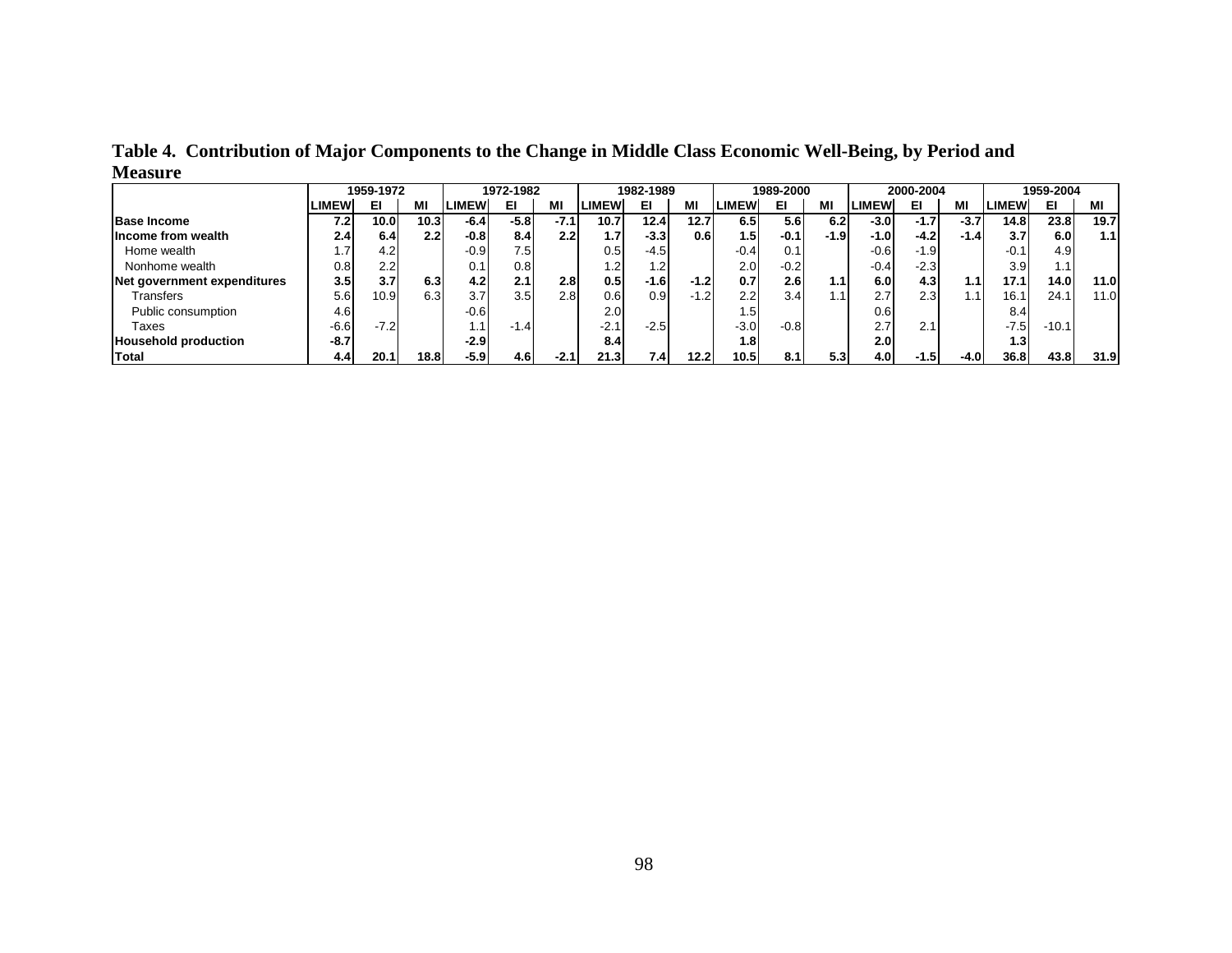|                             | Ratio of mean value to overall mean |      |      |              |      |      |       |      |      |       |      |      |       |      |      |              |      |      |
|-----------------------------|-------------------------------------|------|------|--------------|------|------|-------|------|------|-------|------|------|-------|------|------|--------------|------|------|
|                             |                                     | 1959 |      |              | 1972 |      |       | 1982 |      |       | 1989 |      | 2000  |      |      | 2004         |      |      |
| <b>Characteristic</b>       | <b>LIMEW</b>                        | EI   | MI   | <b>LIMEW</b> | EI   | MI   | LIMEW | EI   | MI   | LIMEW | EI   | MI   | LIMEW | EI   | MI   | <b>LIMEW</b> | EI   | MI   |
| A. Race/Ethnicity           |                                     |      |      |              |      |      |       |      |      |       |      |      |       |      |      |              |      |      |
| White                       | 1.04                                | 1.04 | 1.04 | 1.04         | 1.05 | 1.05 | 1.04  | 1.04 | 1.04 | 1.04  | 1.05 | 1.06 | 1.07  | 1.07 | 1.07 | 1.07         | 1.07 | 1.08 |
| Nonwhite                    | 0.66                                | 0.62 | 0.60 | 0.79         | 0.75 | 0.75 | 0.79  | 0.75 | 0.72 | 0.83  | 0.79 | 0.76 | 0.80  | 0.81 | 0.80 | 0.82         | 0.81 | 0.79 |
| B. Age                      |                                     |      |      |              |      |      |       |      |      |       |      |      |       |      |      |              |      |      |
| Less than 65 years          | 1.04                                | 1.06 | 1.08 | 1.04         | 1.07 | 1.11 | 1.02  | 1.04 | 1.09 | 1.00  | 1.04 | 1.10 | 0.98  | 1.05 | 1.10 | 1.00         | 1.04 | 1.10 |
| Less than 35 years          | 0.93                                | 0.92 | 0.93 | 0.88         | 0.92 | 0.96 | 0.78  | 0.82 | 0.90 | 0.80  | 0.82 | 0.87 | 0.79  | 0.83 | 0.87 | 0.79         | 0.81 | 0.84 |
| 35-45 years                 | 1.14                                | 1.14 | 1.17 | 1.21         | 1.19 | 1.23 | 1.14  | 1.11 | 1.21 | 1.12  | 1.12 | 1.20 | 1.08  | 1.11 | 1.18 | 1.13         | 1.13 | 1.20 |
| 45-55 years                 | 1.11                                | 1.16 | 1.18 | 1.19         | 1.23 | 1.27 | 1.28  | 1.28 | 1.31 | 1.20  | 1.28 | 1.34 | 1.13  | 1.24 | 1.31 | 1.13         | 1.19 | 1.28 |
| 55-64 years                 | 0.96                                | 1.03 | 1.03 | 0.97         | 1.01 | 1.03 | 1.06  | 1.13 | 1.12 | 1.01  | 1.10 | 1.10 | 0.93  | 1.07 | 1.07 | 0.98         | 1.08 | 1.11 |
| 65 or older                 | 0.82                                | 0.72 | 0.63 | 0.82         | 0.71 | 0.57 | 0.94  | 0.87 | 0.66 | 0.99  | 0.84 | 0.65 | 1.07  | 0.80 | 0.61 | 0.99         | 0.84 | 0.62 |
| <b>C. Education</b>         |                                     |      |      |              |      |      |       |      |      |       |      |      |       |      |      |              |      |      |
| Less than high school       | 0.84                                | 0.83 | 0.81 | 0.80         | 0.77 | 0.73 | 0.77  | 0.74 | 0.62 | 0.74  | 0.67 | 0.56 | 0.72  | 0.59 | 0.50 | 0.68         | 0.59 | 0.49 |
| High school                 | 1.08                                | 1.09 | 1.10 | 1.02         | 1.03 | 1.05 | 0.95  | 0.96 | 0.95 | 0.89  | 0.91 | 0.89 | 0.86  | 0.81 | 0.78 | 0.85         | 0.83 | 0.77 |
| Some college                | 1.23                                | 1.27 | 1.27 | 1.10         | 1.13 | 1.15 | 0.99  | 1.04 | 1.08 | 1.05  | 1.05 | 1.08 | 0.98  | 0.98 | 0.98 | 0.96         | 0.98 | 0.97 |
| College                     | 1.60                                | 1.64 | 1.70 | 1.44         | 1.46 | 1.52 | 1.42  | 1.40 | 1.56 | 1.40  | 1.45 | 1.56 | 1.36  | 1.49 | 1.59 | 1.37         | 1.43 | 1.56 |
| D. Family Type <sup>4</sup> |                                     |      |      |              |      |      |       |      |      |       |      |      |       |      |      |              |      |      |
| Married couple              | 1.12                                | 1.11 | 1.12 | 1.15         | 1.14 | 1.15 | 1.25  | 1.21 | 1.23 | 1.27  | 1.23 | 1.25 | 1.28  | 1.27 | 1.29 | 1.28         | 1.26 | 1.29 |
| Single female               | 0.81                                | 0.75 | 0.71 | 0.82         | 0.77 | 0.72 | 0.77  | 0.71 | 0.63 | 0.77  | 0.71 | 0.64 | 0.81  | 0.70 | 0.64 | 0.80         | 0.70 | 0.61 |
| Single male                 | 1.02                                | 1.04 | 1.02 | 0.93         | 1.10 | 1.05 | 0.89  | 0.99 | 0.99 | 0.94  | 1.02 | 1.02 | 0.94  | 0.98 | 0.97 | 0.92         | 0.94 | 0.91 |
| E. Region                   |                                     |      |      |              |      |      |       |      |      |       |      |      |       |      |      |              |      |      |
| Northeast                   | 1.07                                | 1.08 | 1.10 | 1.09         | 1.07 | 1.08 | 1.04  | 1.04 | 1.02 | 1.12  | 1.11 | 1.12 | 1.08  | 1.06 | 1.06 | 1.09         | 1.06 | 1.09 |
| Midwest                     | 1.02                                | 1.04 | 1.03 | 1.00         | 1.00 | 1.02 | 0.99  | 0.98 | 1.00 | 0.98  | 0.95 | 0.97 | 1.00  | 0.99 | 1.00 | 0.97         | 0.97 | 0.97 |
| South                       | 0.87                                | 0.84 | 0.83 | 0.91         | 0.93 | 0.91 | 0.97  | 0.96 | 0.95 | 0.92  | 0.92 | 0.91 | 0.93  | 0.94 | 0.93 | 0.94         | 0.95 | 0.94 |
| West                        | 1.08                                | 1.08 | 1.09 | 1.03         | 1.03 | 1.03 | 1.03  | 1.06 | 1.06 | 1.04  | 1.07 | 1.07 | 1.04  | 1.05 | 1.06 | 1.06         | 1.07 | 1.06 |
| All Households              | 1.00                                | 1.00 | 1.00 | 1.00         | 1.00 | 1.00 | 1.00  | 1.00 | 1.00 | 1.00  | 1.00 | 1.00 | 1.00  | 1.00 | 1.00 | 1.00         | 1.00 | 1.00 |

**Table 5. Economic Well-Being by Measure and Selected Household Characteristics, 1959–2004 Ratio of Dollar Values (in thousands of 2007 dollars)**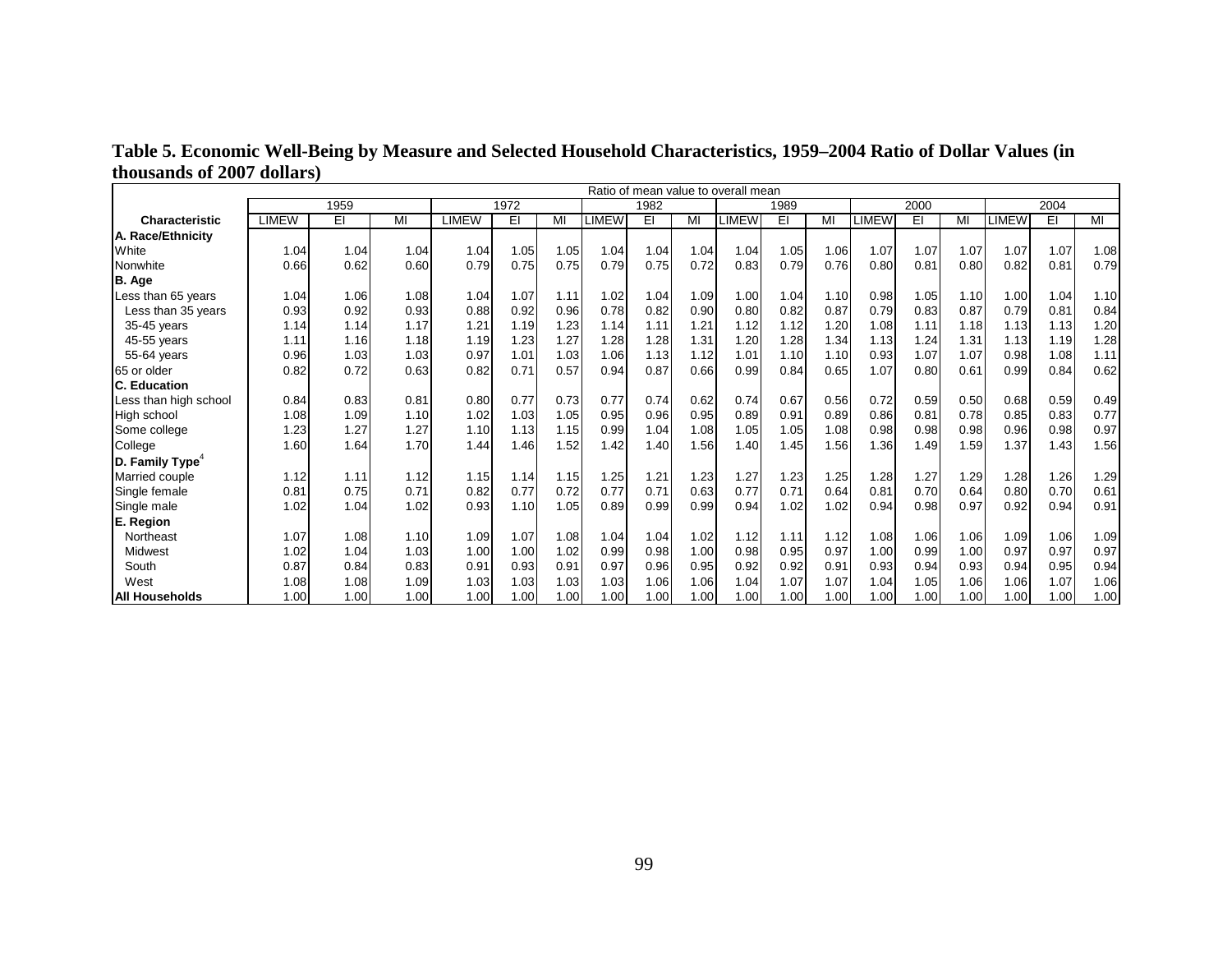|                               |              | Ratio of median value to overall median |      |       |      |      |              |      |      |       |      |      |              |      |      |       |      |      |
|-------------------------------|--------------|-----------------------------------------|------|-------|------|------|--------------|------|------|-------|------|------|--------------|------|------|-------|------|------|
|                               |              | 1959                                    |      |       | 1972 |      |              | 1982 |      |       | 1989 |      |              | 2000 |      |       | 2004 |      |
| <b>Characteristic</b>         | <b>LIMEW</b> | EI                                      | MI   | LIMEW | EI   | МΙ   | <b>LIMEW</b> | EI   | MI   | LIMEW | EI   | MI   | <b>LIMEW</b> | EI   | MI   | LIMEW | EI   | MI   |
| <b>A. Race/Ethnicitv</b>      |              |                                         |      |       |      |      |              |      |      |       |      |      |              |      |      |       |      |      |
| White                         | 1.04         | 1.04                                    | 1.05 | 1.04  | 1.06 | 1.06 | 1.04         | 1.04 | 1.05 | 1.04  | 1.06 | 1.07 | 1.04         | 1.07 | 1.08 | 1.05  | 1.08 | 1.11 |
| Nonwhite                      | 0.64         | 0.59                                    | 0.57 | 0.81  | 0.75 | 0.70 | 0.84         | 0.71 | 0.65 | 0.86  | 0.76 | 0.71 | 0.89         | 0.81 | 0.80 | 0.89  | 0.80 | 0.79 |
| B. Age                        |              |                                         |      |       |      |      |              |      |      |       |      |      |              |      |      |       |      |      |
| Less than 65 years            | 1.06         | 1.07                                    | 1.09 | 1.08  | 1.11 | 1.14 | 1.06         | 1.05 | 1.14 | 1.05  | 1.06 | 1.14 | 1.02         | 1.06 | 1.16 | 1.03  | 1.04 | 1.14 |
| Less than 35 years            | 1.01         | 0.99                                    | 1.00 | 0.97  | 1.00 | 1.04 | 0.88         | 0.85 | 0.97 | 0.88  | 0.85 | 0.93 | 0.88         | 0.86 | 0.93 | 0.87  | 0.83 | 0.90 |
| 35-45 years                   | 1.20         | 1.19                                    | 1.20 | 1.32  | 1.26 | 1.30 | 1.26         | 1.16 | 1.30 | 1.23  | 1.18 | 1.30 | 1.19         | 1.16 | 1.28 | 1.21  | 1.15 | 1.28 |
| 45-55 years                   | 1.10         | 1.16                                    | 1.17 | 1.23  | 1.27 | 1.33 | 1.31         | 1.34 | 1.40 | 1.24  | 1.35 | 1.43 | 1.15         | 1.25 | 1.38 | 1.13  | 1.22 | 1.38 |
| 55-64 years                   | 0.88         | 0.96                                    | 0.97 | 0.94  | 1.00 | 1.01 | 1.02         | 1.14 | 1.10 | 0.98  | 1.09 | 1.07 | 0.91         | 1.05 | 1.07 | 0.95  | 1.08 | 1.14 |
| 65 or older                   | 0.65         | 0.54                                    | 0.44 | 0.66  | 0.61 | 0.44 | 0.78         | 0.84 | 0.55 | 0.82  | 0.80 | 0.54 | 0.90         | 0.81 | 0.55 | 0.89  | 0.83 | 0.55 |
| C. Education                  |              |                                         |      |       |      |      |              |      |      |       |      |      |              |      |      |       |      |      |
| Less than high school         | 0.85         | 0.84                                    | 0.82 | 0.80  | 0.76 | 0.66 | 0.79         | 0.74 | 0.56 | 0.76  | 0.66 | 0.51 | 0.76         | 0.61 | 0.48 | 0.74  | 0.59 | 0.47 |
| High school                   | 1.13         | 1.12                                    | 1.15 | 1.08  | 1.09 | 1.12 | 0.99         | 1.00 | 1.00 | 0.96  | 0.95 | 0.94 | 0.91         | 0.88 | 0.84 | 0.90  | 0.88 | 0.82 |
| Some college                  | 1.24         | 1.24                                    | 1.26 | 1.13  | 1.16 | 1.20 | 1.07         | 1.08 | 1.16 | 1.08  | 1.11 | 1.16 | 1.02         | 1.04 | 1.07 | 1.02  | 1.03 | 1.07 |
| College                       | 1.50         | 1.54                                    | 1.62 | 1.41  | 1.47 | 1.58 | 1.40         | 1.45 | 1.64 | 1.40  | 1.50 | 1.66 | 1.33         | 1.50 | 1.69 | 1.34  | 1.46 | 1.66 |
| $D.$ Family Type <sup>4</sup> |              |                                         |      |       |      |      |              |      |      |       |      |      |              |      |      |       |      |      |
| Married couple                | 1.12         | 1.12                                    | 1.13 | 1.18  | 1.18 | 1.20 | 1.27         | 1.25 | 1.29 | 1.30  | 1.28 | 1.32 | 1.32         | 1.32 | 1.39 | 1.31  | 1.31 | 1.38 |
| Single female                 | 0.76         | 0.67                                    | 0.63 | 0.83  | 0.76 | 0.67 | 0.82         | 0.68 | 0.59 | 0.83  | 0.68 | 0.61 | 0.89         | 0.74 | 0.67 | 0.90  | 0.73 | 0.65 |
| Single male                   | 0.91         | 0.98                                    | 0.99 | 0.99  | 1.11 | 1.07 | 0.96         | 1.04 | 1.05 | 0.95  | 1.06 | 1.06 | 0.96         | 0.99 | 1.00 | 0.95  | 0.97 | 0.99 |
| E. Region                     |              |                                         |      |       |      |      |              |      |      |       |      |      |              |      |      |       |      |      |
| Northeast                     | 1.06         | 1.08                                    | 1.10 | 1.09  | 1.06 | 1.08 | 1.02         | 1.05 | 1.02 | 1.11  | 1.12 | 1.13 | 1.07         | 1.05 | 1.04 | 1.08  | 1.07 | 1.09 |
| Midwest                       | 1.05         | 1.04                                    | 1.05 | 1.02  | 1.04 | 1.05 | 1.01         | 1.00 | 1.03 | 1.00  | 0.98 | 0.99 | 1.01         | 1.02 | 1.05 | 0.99  | 0.99 | 1.01 |
| South                         | 0.84         | 0.81                                    | 0.79 | 0.91  | 0.91 | 0.87 | 0.96         | 0.94 | 0.93 | 0.93  | 0.91 | 0.89 | 0.93         | 0.93 | 0.91 | 0.93  | 0.93 | 0.91 |
| West                          | 1.10         | 1.09                                    | 1.11 | 1.04  | 1.03 | 1.02 | 1.03         | 1.05 | 1.05 | 1.04  | 1.07 | 1.07 | 1.05         | 1.07 | 1.07 | 1.07  | 1.07 | 1.08 |
| <b>All Households</b>         | 1.00         | 1.00                                    | 1.00 | 1.00  | 1.00 | 1.00 | 1.00         | 1.00 | 1.00 | 1.00  | 1.00 | 1.00 | 1.00         | 1.00 | 1.00 | 1.00  | 1.00 | 1.00 |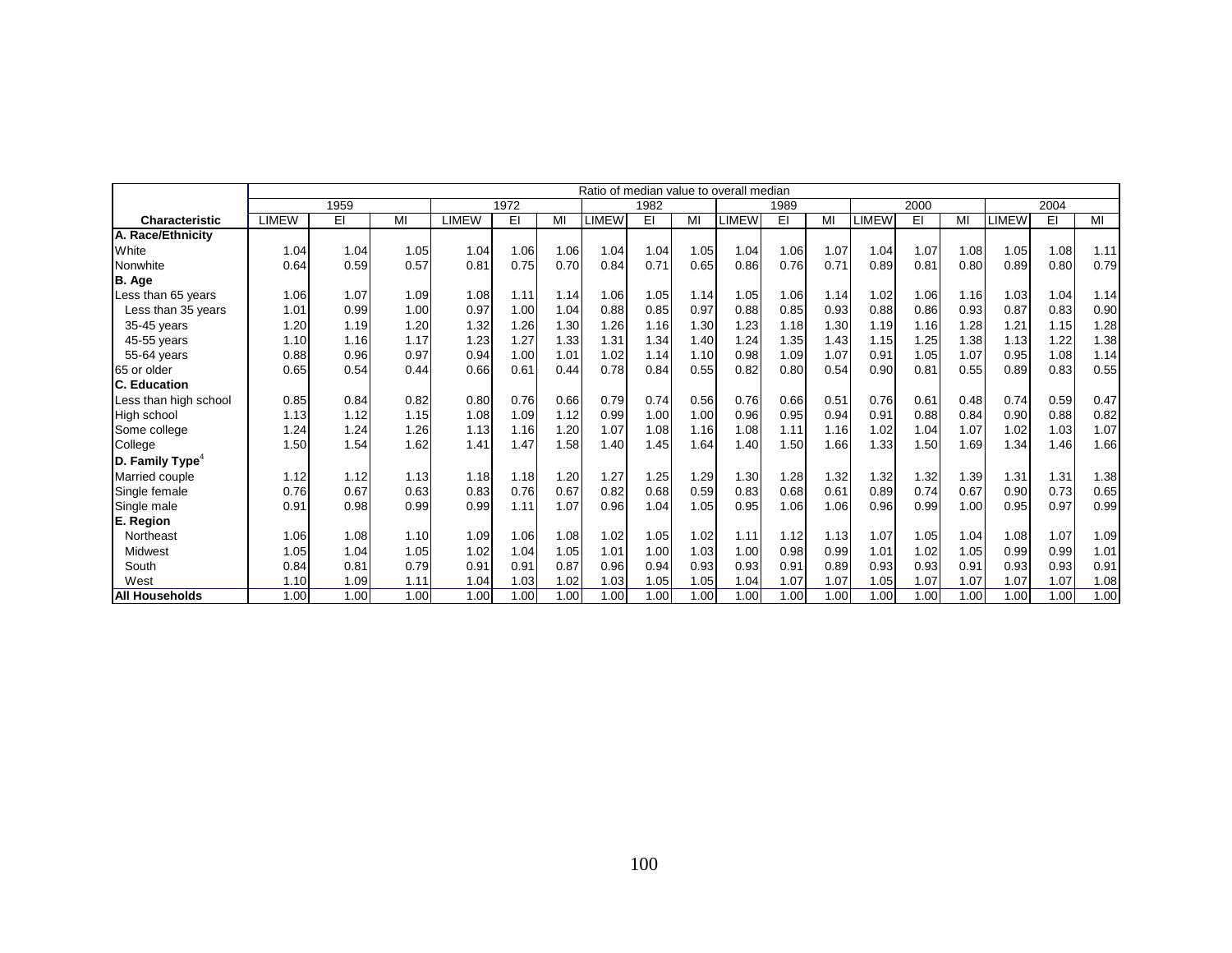|              |     |                         | Quintiles |      |      |
|--------------|-----|-------------------------|-----------|------|------|
|              | 1   | $\overline{\mathbf{2}}$ | 3         | 4    | 5    |
| 1959         |     |                         |           |      |      |
| <b>LIMEW</b> | 5.5 | 12.0                    | 17.6      | 23.4 | 41.5 |
| MI           | 3.4 | 10.9                    | 17.3      | 24.3 | 44.0 |
| ΕI           | 3.6 | 11.5                    | 17.5      | 23.8 | 43.5 |
| 1972         |     |                         |           |      |      |
| <b>LIMEW</b> | 5.6 | 11.6                    | 17.0      | 23.6 | 42.2 |
| MI           | 3.7 | 9.7                     | 17.4      | 25.2 | 43.9 |
| EI           | 3.7 | 11.1                    | 17.3      | 24.5 | 43.3 |
| 1982         |     |                         |           |      |      |
| <b>LIMEW</b> | 6.3 | 11.4                    | 16.3      | 22.5 | 43.5 |
| MI           | 4.0 | 10.1                    | 16.6      | 24.7 | 44.6 |
| ΕI           | 5.5 | 12.0                    | 17.6      | 24.5 | 40.4 |
| 1989         |     |                         |           |      |      |
| <b>LIMEW</b> | 6.2 | 11.4                    | 16.3      | 22.6 | 43.5 |
| MI           | 3.9 | 9.7                     | 16.2      | 24.5 | 45.6 |
| ΕI           | 5.3 | 11.5                    | 17.1      | 24.2 | 42.0 |
| 2000         |     |                         |           |      |      |
| <b>LIMEW</b> | 5.5 | 10.3                    | 15.0      | 21.1 | 48.2 |
| MI           | 3.6 | 8.9                     | 14.8      | 23.1 | 49.7 |
| EI           | 4.8 | 10.6                    | 15.9      | 22.8 | 45.8 |
| 2004         |     |                         |           |      |      |
| LIMEW        | 5.6 | 10.5                    | 15.4      | 21.8 | 46.8 |
| MI           | 3.4 | 8.7                     | 14.7      | 23.2 | 50.0 |
| EI           | 4.6 | 10.7                    | 16.3      | 23.6 | 44.7 |

**Table 6. Share of Each Quintile in Aggregate Income (in percent), 1959–2004** 

**Note:** Quintiles for each income measure are defined with respect to that income measure.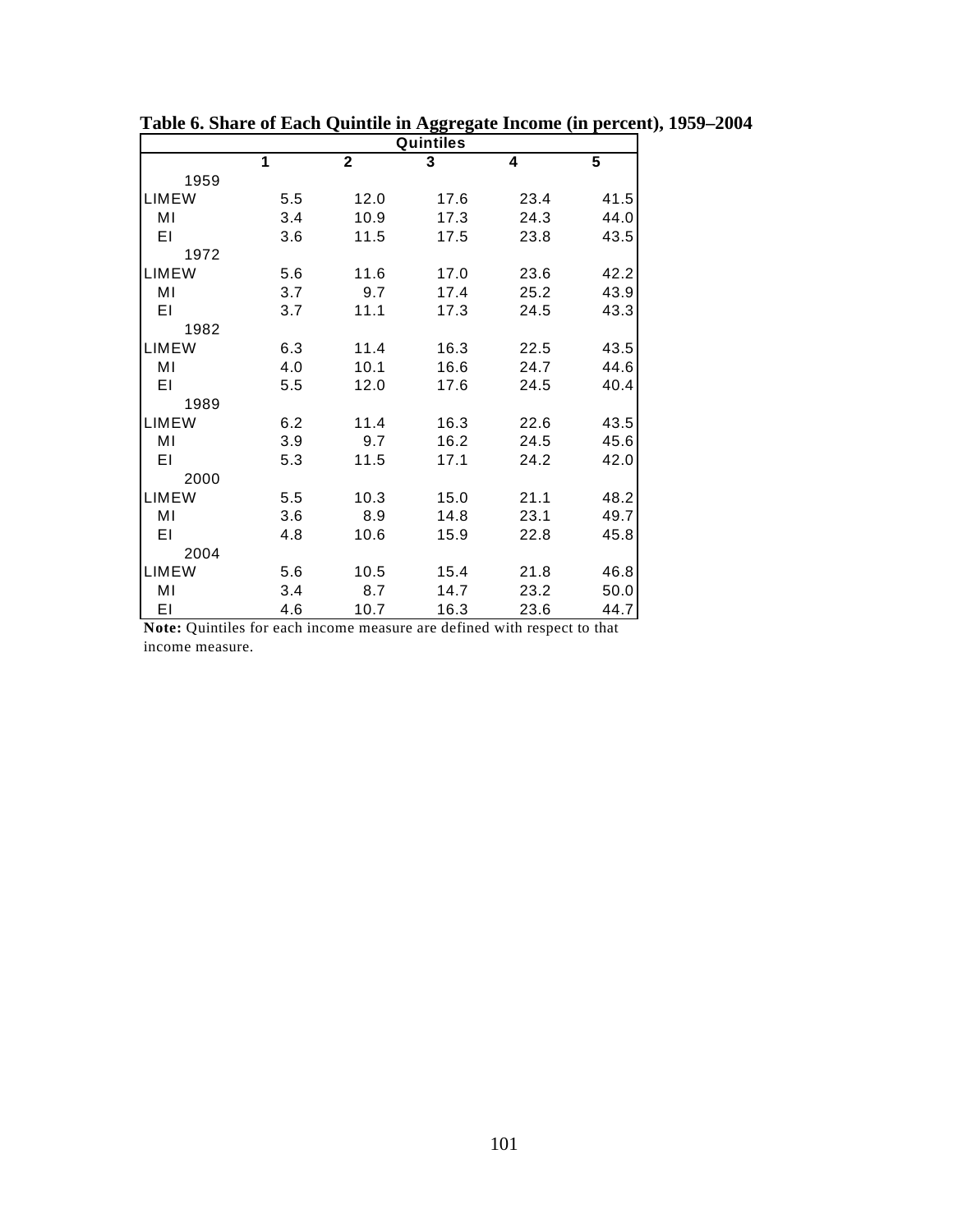|                             | 1959 | 1972 | 1982 | 1989 | 2000 | 2004 |
|-----------------------------|------|------|------|------|------|------|
| A. All Households           |      |      |      |      |      |      |
| <b>Levy Measures</b>        |      |      |      |      |      |      |
| <b>LIMEW</b>                | 35.9 | 36.6 | 37.2 | 37.2 | 42.2 | 41.0 |
| LIMEWA <sup>1</sup>         | 38.7 | 38.4 | 38.3 | 39.0 | 44.6 | 43.8 |
| LIMEWB <sup>2</sup>         | 40.9 | 41.3 | 41.2 | 41.8 | 47.7 | 47.0 |
| <b>Official Measures</b>    |      |      |      |      |      |      |
| ΕI                          | 39.8 | 39.8 | 34.9 | 36.8 | 40.8 | 40.1 |
| МI                          | 40.3 | 40.7 | 40.9 | 41.8 | 46.0 | 46.5 |
| <b>Equivalence scale</b>    |      |      |      |      |      |      |
| adjusted measures           |      |      |      |      |      |      |
| <b>Equivalent LIMEW</b>     | 32.5 | 32.3 | 32.1 | 32.9 | 38.1 | 36.5 |
| Equivalent El               | 39.1 | 37.9 | 33.0 | 34.9 | 38.8 | 37.9 |
| <b>Equivalent MI</b>        | 40.1 | 38.9 | 39.1 | 40.0 | 44.1 | 44.5 |
| <b>B. Family Households</b> |      |      |      |      |      |      |
| <b>Levy Measures</b>        |      |      |      |      |      |      |
| <b>LIMEW</b>                | 32.4 | 32.4 | 33.0 | 32.4 | 37.1 | 36.5 |
| <b>LIMEWA</b>               | 35.7 | 34.5 | 34.9 | 35.1 | 40.3 | 40.3 |
| <b>LIMEWB</b>               | 38.4 | 38.0 | 38.9 | 39.1 | 44.6 | 44.8 |
| <b>Official Measures</b>    |      |      |      |      |      |      |
| ΕI                          | 36.8 | 36.6 | 31.6 | 33.5 | 37.6 | 36.4 |
| MI                          | 37.3 | 37.2 | 37.6 | 38.5 | 42.8 | 43.2 |

**Table 7. Economic Inequality by Measure, 1959 to 2004 (Gini Coefficient x 100)**

**Notes:**

1. LIMEWA equals LIMEW less the value of household production.

2. LIMEWB equals LIMEW less the value of household production and public consumption.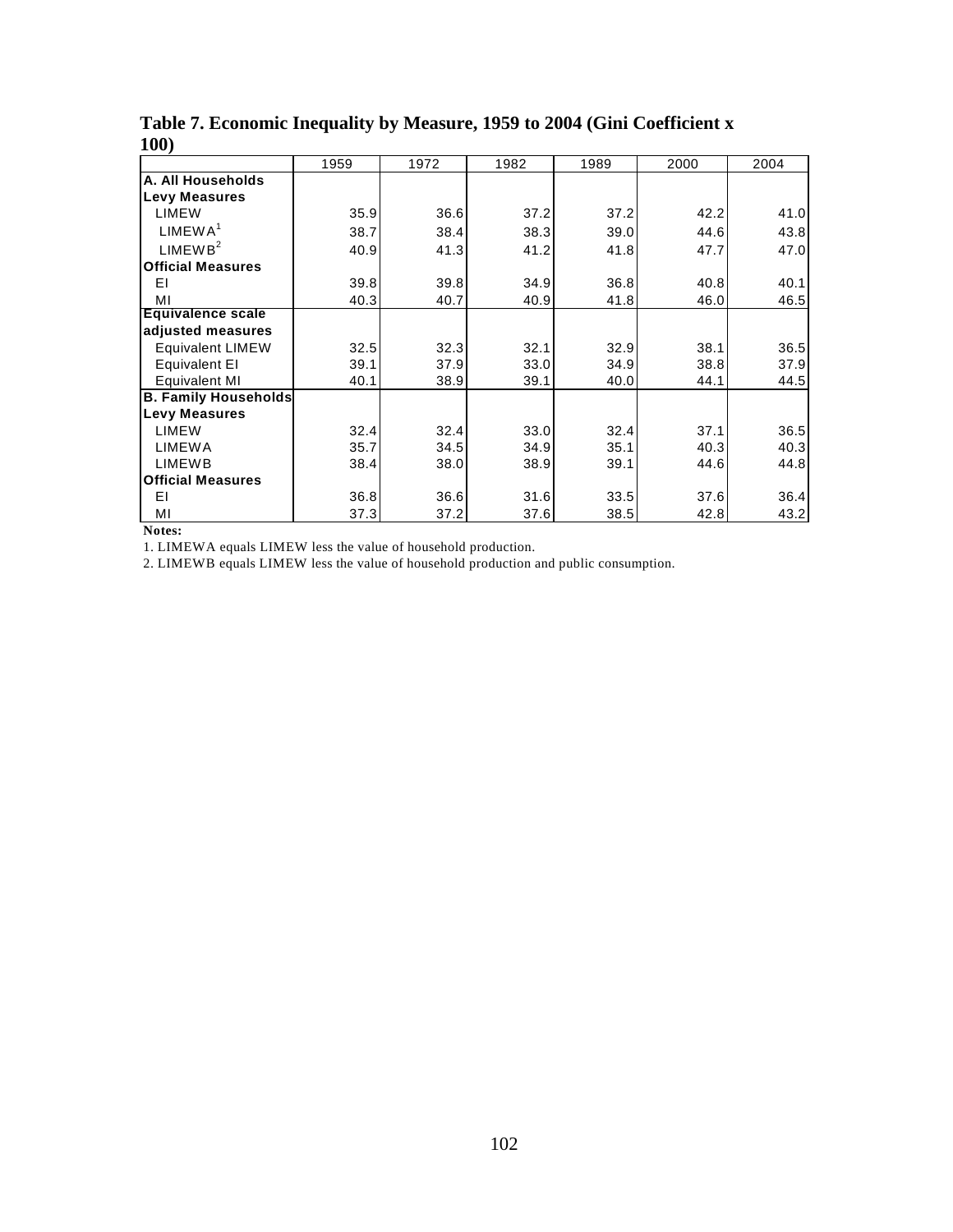# **Table 8. Decomposition of Inequality by Income Source and Income Measure (Gini points x 100)**

| Public consumption            | 1.8    | 2.9                 | 2.4                                                | 2.3     | 2.4                           | 2.6     |
|-------------------------------|--------|---------------------|----------------------------------------------------|---------|-------------------------------|---------|
| <b>Taxes</b>                  | $-3.7$ | $-4.9$              | $-7.0$                                             | $-6.3$  | $-7.3$                        | $-6.0$  |
| Household production          | 11.5   | 8.5                 | 7.6                                                | 8.3     | 8.2                           | 7.9     |
| Total                         | 35.9   | 36.6                | 37.2                                               | 37.2    | 42.2                          | 41.0    |
| <b>Extended Income</b>        |        |                     |                                                    |         |                               |         |
| Base money income             | 41.7   | 41.3                | 38.2                                               | 40.6    | 45.7                          | 46.6    |
| Income from wealth            | 5.3    | 8.3                 | 9.4                                                | 10.3    | 10.3                          | 6.3     |
| Return on home equity         | 1.0    | 1.7                 | 4.3                                                | 3.2     | 1.8                           | 1.3     |
| Property income plus realized |        |                     |                                                    |         |                               |         |
| capital gains                 | 4.3    | 6.7                 | 5.1                                                | 7.1     | 8.5                           | 5.0     |
| Net government expenditures   | $-7.1$ | $-9.9$              | $-12.7$                                            | $-14.2$ | $-15.1$                       | $-12.8$ |
| <b>Transfers</b>              | 0.5    | $-1.2$              | $-0.3$                                             | $-0.4$  | 0.2                           | 0.9     |
| <b>Taxes</b>                  | $-7.6$ | $-8.7$              | $-12.4$                                            | $-13.8$ | $-15.4$                       | $-13.8$ |
| Total                         | 39.8   | 39.8                | 34.9                                               | 36.8    | 40.8                          | 40.1    |
| <b>Money Income</b>           |        |                     |                                                    |         |                               |         |
| Base money income             | 38.6   | 40.2                | 38.9                                               | 39.5    | 43.6                          | 44.7    |
| Property income               | 1.5    | 2.0                 | 3.5                                                | 3.7     | 3.4                           | 2.8     |
| <b>Transfers</b>              | 0.2    | $-1.5$              | $-1.5$                                             | $-1.4$  | $-1.0$                        | $-1.0$  |
| Total                         | 40.3   | 40.7                | 40.9                                               | 41.8    | 46.0                          | 46.5    |
|                               |        |                     | <b>B.</b> Contribution to the Change in Inequality |         |                               |         |
|                               |        |                     |                                                    |         |                               |         |
|                               |        | 1959-1972 1972-1982 | 1982-1989                                          |         | 1989-2000 2000-2004 1959-2004 |         |
| <b>LIMEW</b>                  |        |                     |                                                    |         |                               |         |
| Base money income             | 1.9    | 0.0                 | $-1.8$                                             | 1.0     | $-0.2$                        | 0.8     |
| Income from wealth            | 3.2    | 3.3                 | 0.3                                                | 4.4     | $-2.5$                        | 8.7     |
| Imputed rent                  | 0.1    | 0.7                 | 0.1                                                | $-0.3$  | $-0.1$                        | 0.5     |
| Annuities                     | 3.1    | 2.7                 | 0.3                                                | 4.7     | $-2.5$                        | 8.2     |
| Net government expenditures   | $-1.4$ | $-1.8$              | 0.7                                                | $-0.2$  | 1.8                           | $-0.9$  |
| <b>Transfers</b>              |        |                     |                                                    |         |                               |         |
|                               | $-1.3$ | 0.7                 | 0.1                                                | 0.7     | 0.4                           | 0.6     |
| Public consumption            | 1.1    | $-0.4$              | $-0.1$                                             | 0.1     | 0.2                           | 0.8     |
| <b>Taxes</b>                  | $-1.2$ | $-2.0$              | 0.7                                                | $-1.1$  | 1.3                           | $-2.3$  |
| Household production          | $-3.0$ | $-0.9$              | 0.7                                                | $-0.1$  | $-0.3$                        | $-3.6$  |
| Total                         | 0.7    | 0.6                 | 0.0                                                | 5.0     | $-1.2$                        | 5.1     |
| <b>Extended Income</b>        |        |                     |                                                    |         |                               |         |
| Base money income             | $-0.4$ | $-3.1$              | 2.4                                                | 5.1     | 0.9                           | 5.0     |
| Income from wealth            | 3.1    | 1.1                 | 0.9                                                | $-0.1$  | $-4.0$                        | 1.0     |
| Return on home equity         | 0.7    | 2.7                 | $-1.1$                                             | $-1.5$  | $-0.4$                        | 0.3     |
| Property income plus realized |        |                     |                                                    |         |                               |         |
| capital gains                 | 2.4    | $-1.6$              | 2.0                                                | 1.4     | $-3.6$                        | 0.7     |
| Net government expenditures   | $-2.8$ | $-2.8$              | $-1.5$                                             | $-0.9$  | 2.3                           | $-5.7$  |
| <b>Transfers</b>              | $-1.6$ | 0.9                 | $-0.2$                                             | 0.6     | 0.7                           | 0.5     |
| <b>Taxes</b>                  | $-1.1$ | $-3.7$              | $-1.4$                                             | $-1.6$  | 1.6                           | $-6.2$  |
| Total                         | $-0.1$ | $-4.8$              | 1.8                                                | 4.1     | $-0.8$                        | 0.2     |
| <b>Money Income</b>           |        |                     |                                                    |         |                               |         |
| Base money income             | 1.6    | $-1.3$              | 0.6                                                | 4.1     | 1.0                           | 6.0     |
| Property income               | 0.6    | 1.5                 | 0.2                                                | $-0.3$  | $-0.6$                        | 1.4     |
| <b>Transfers</b>              | $-1.8$ | 0.0                 | 0.1                                                | 0.4     | 0.1                           | $-1.2$  |

**Note:** Contribution of each income source is expressed in Gini points multiplied by 100.

The numbers shown in the row labeled "Total" refers to the Gini ratio of the income measure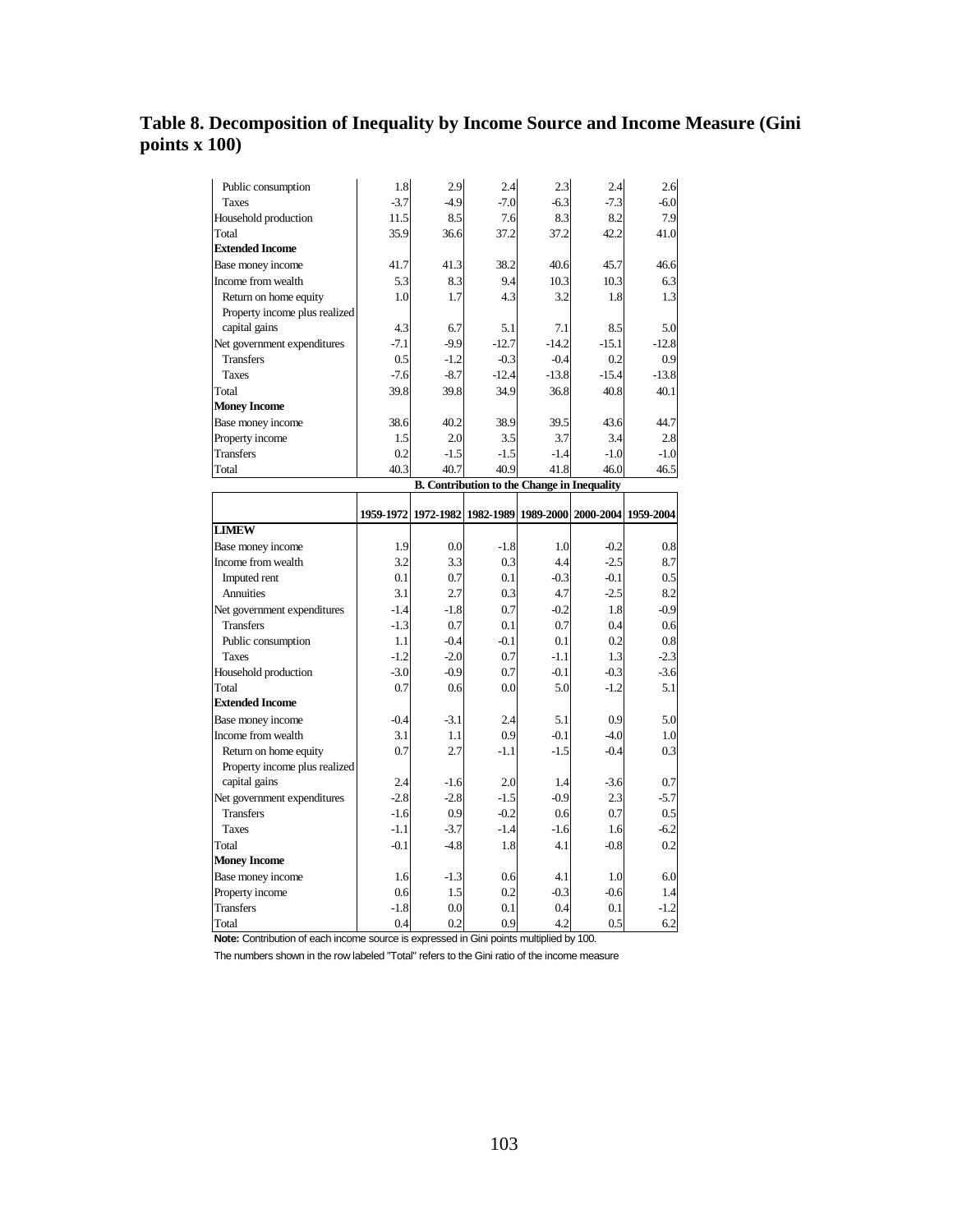|                                          | -<br>1959        | 1972    | 1982     | 1989    | 2000     | 2004     |
|------------------------------------------|------------------|---------|----------|---------|----------|----------|
| <b>Total receipts</b>                    | 124.8            | 353.6   | 948.6    | 1,638.8 | 3,161.6  | 3,284.5  |
| Tax payments in the LIMEW                | 51.2             | 161.8   | $-475.3$ | 787.0   | 1,644.9  | 1,545.4  |
| Other receipts                           | 73.6             | 191.8   | 472.2    | 851.8   | 1,516.7  | 1,739.1  |
| Total expenditures                       | 130.6            | 369.9   | 1,106.4  | 1,815.5 | 3,002.6  | 3,793.2  |
| Government expenditures in the LIMEW     | 60.5             | 200.1   | 597.1    | 949.3   | 1,803.1  | 2,322.5  |
| Transfers                                | 22.5             | 82.9    | 300.7    | 464.6   | 911.3    | 1,238.3  |
| Public consumption                       | 38.0             | 117.2   | 296.4    | 484.7   | 891.8    | 1,084.2  |
| Other expenditures                       | 70.1             | 169.8   | 509.3    | 866.2   | 1,199.5  | 1,470.7  |
| Net government expenditures in the LIMEW | 9.3              | 38.3    | 121.8    | 162.3   | 158.2    | 777.1    |
| Other net government expenditures        | $-3.5$           | $-22.0$ | 37.1     | 14.4    | $-317.2$ | $-268.4$ |
| Total net government expenditures        | 5.8 <sub>1</sub> | 16.3    | 157.8    | 176.7   | $-159.0$ | 508.7    |

**Table 9. Government Receipts and Expenditures, 1959 to 2004 (billions of dollars)**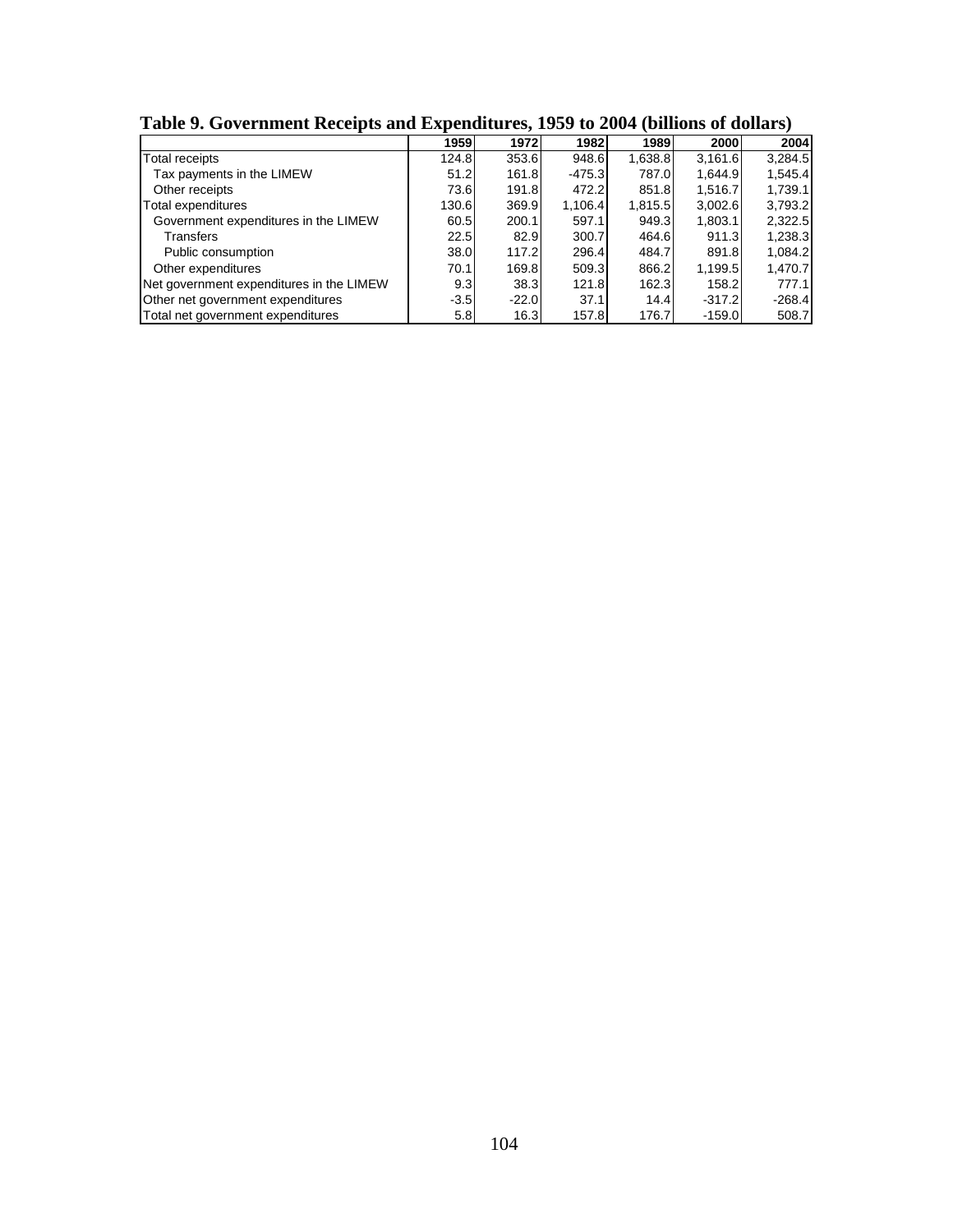

**Figure 1. Annual Hours of Total Work, Market Work, and Housework by Sex, 1959 to 2004 (mean values, persons 19 years and older)**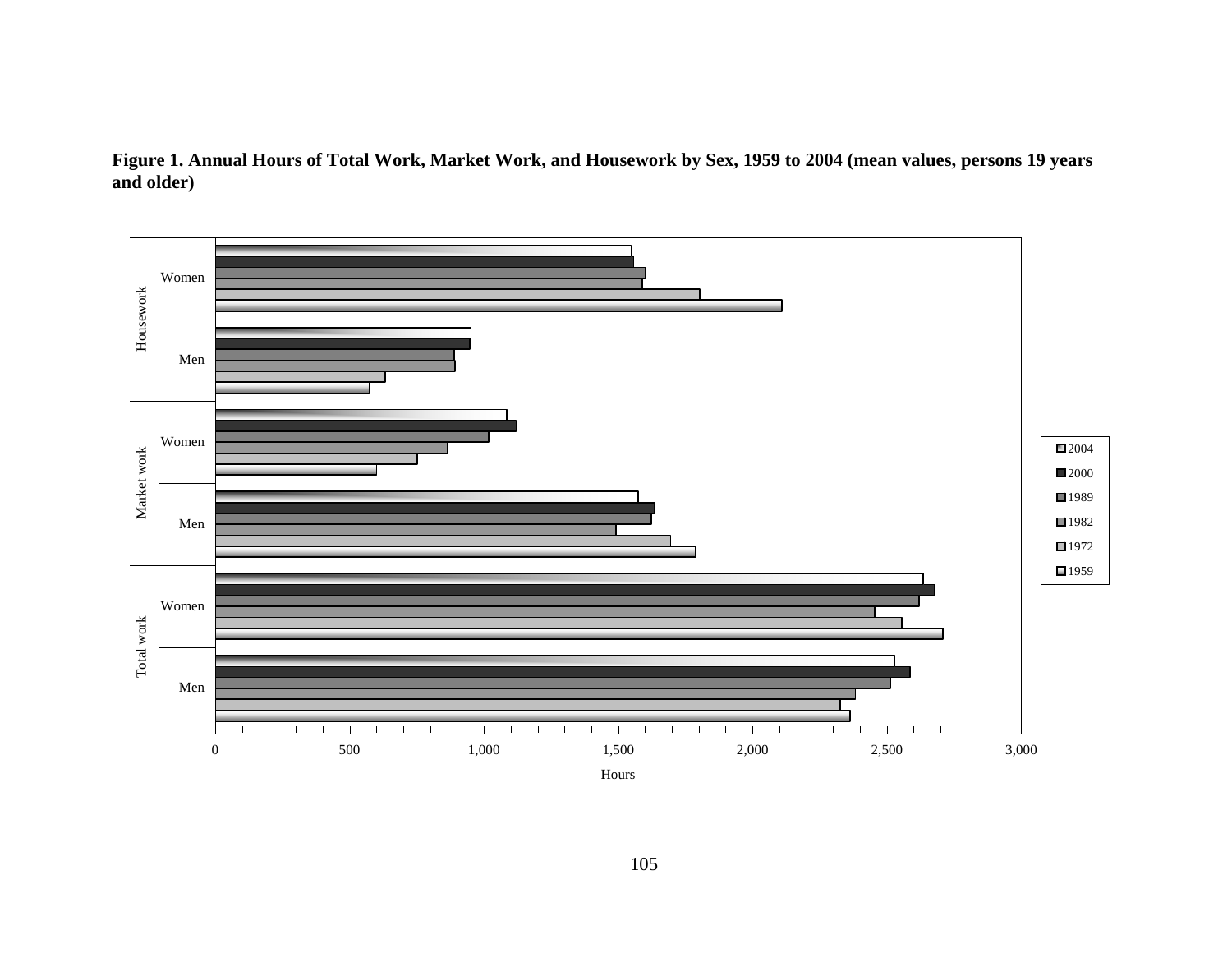

**Figure 2. Composition of the LIMEW, 1959–2004 (percent)**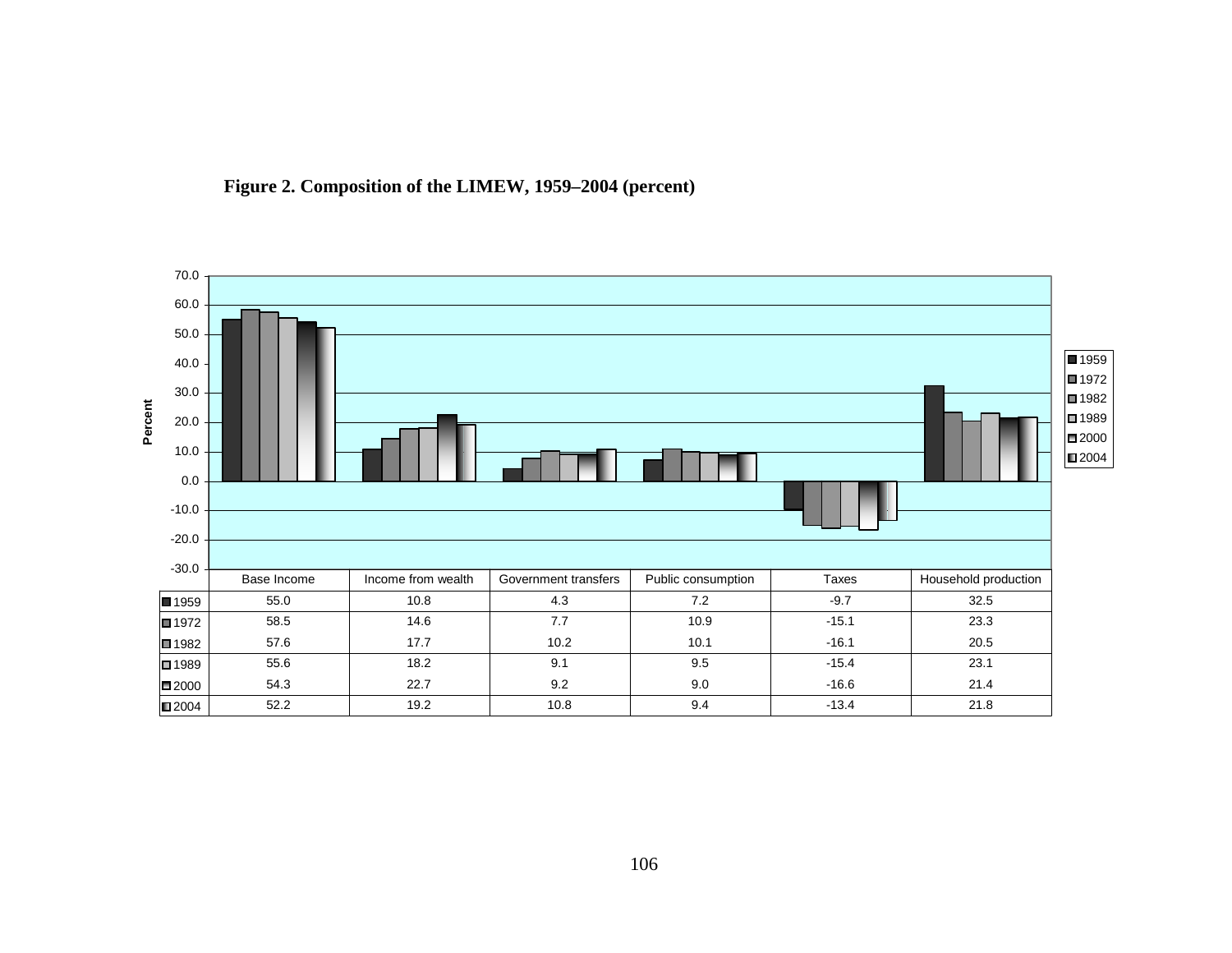

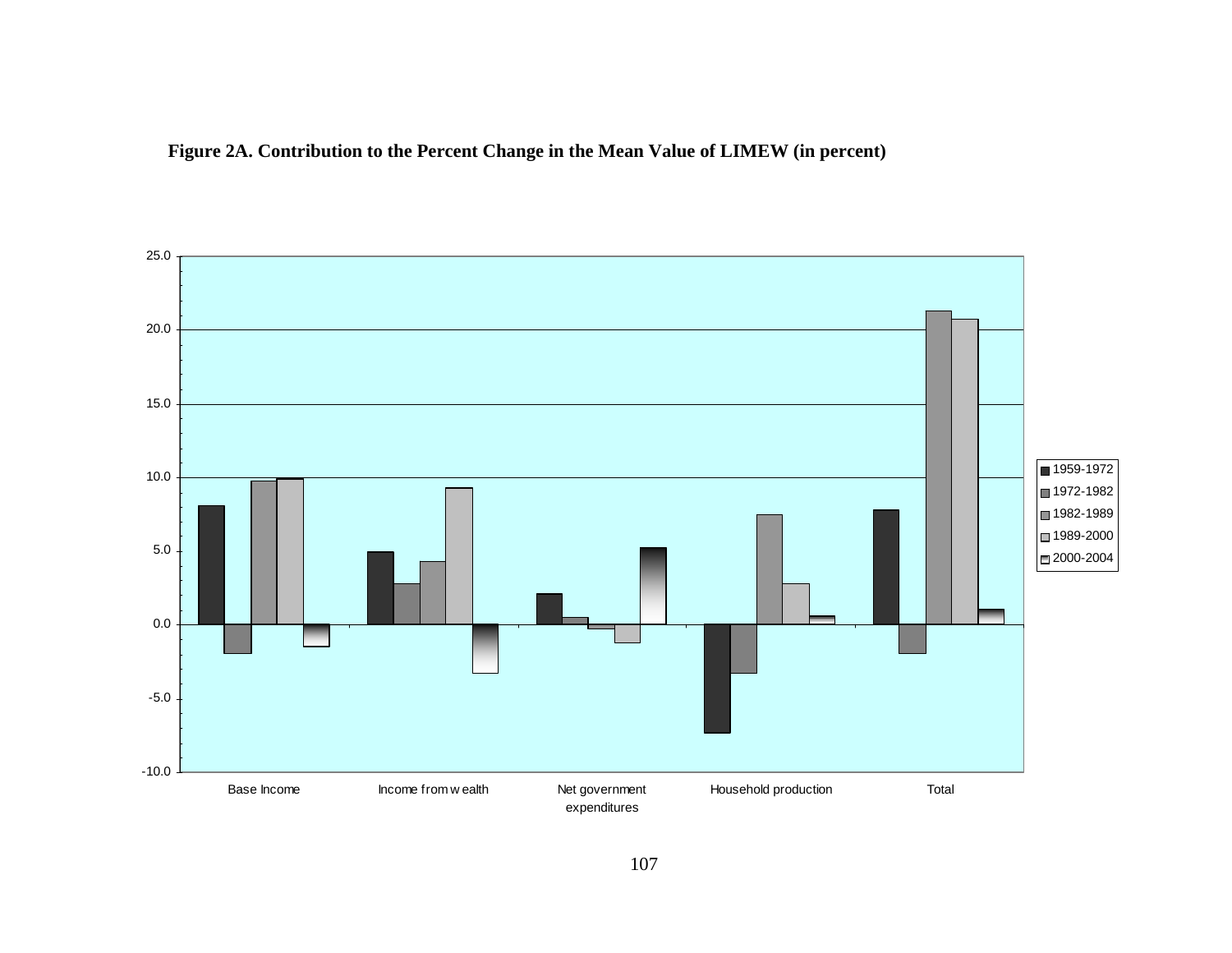

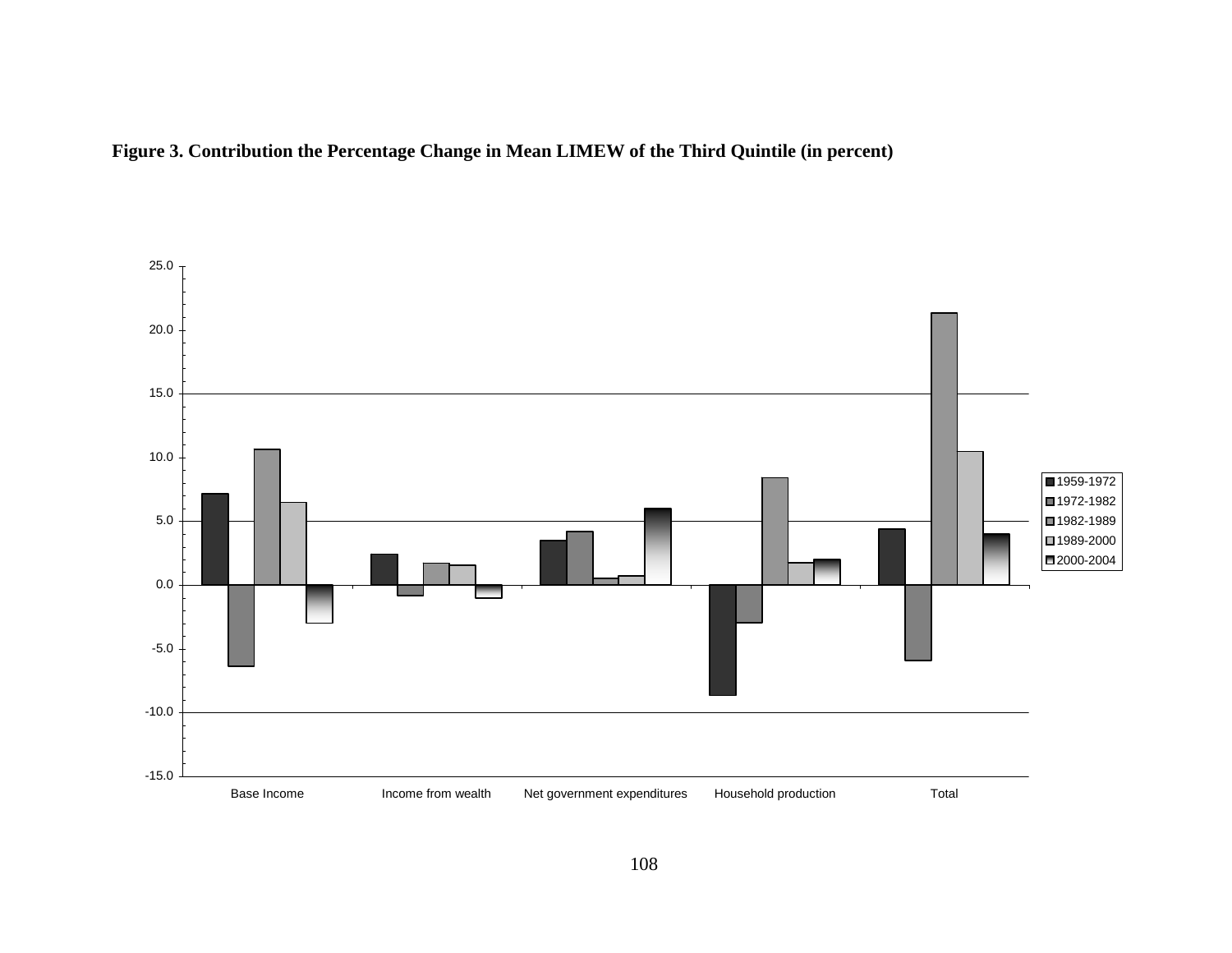

## **Figure 4A. Racial Disparity, 1959–2004 (Nonwhite/white ratio of mean values)**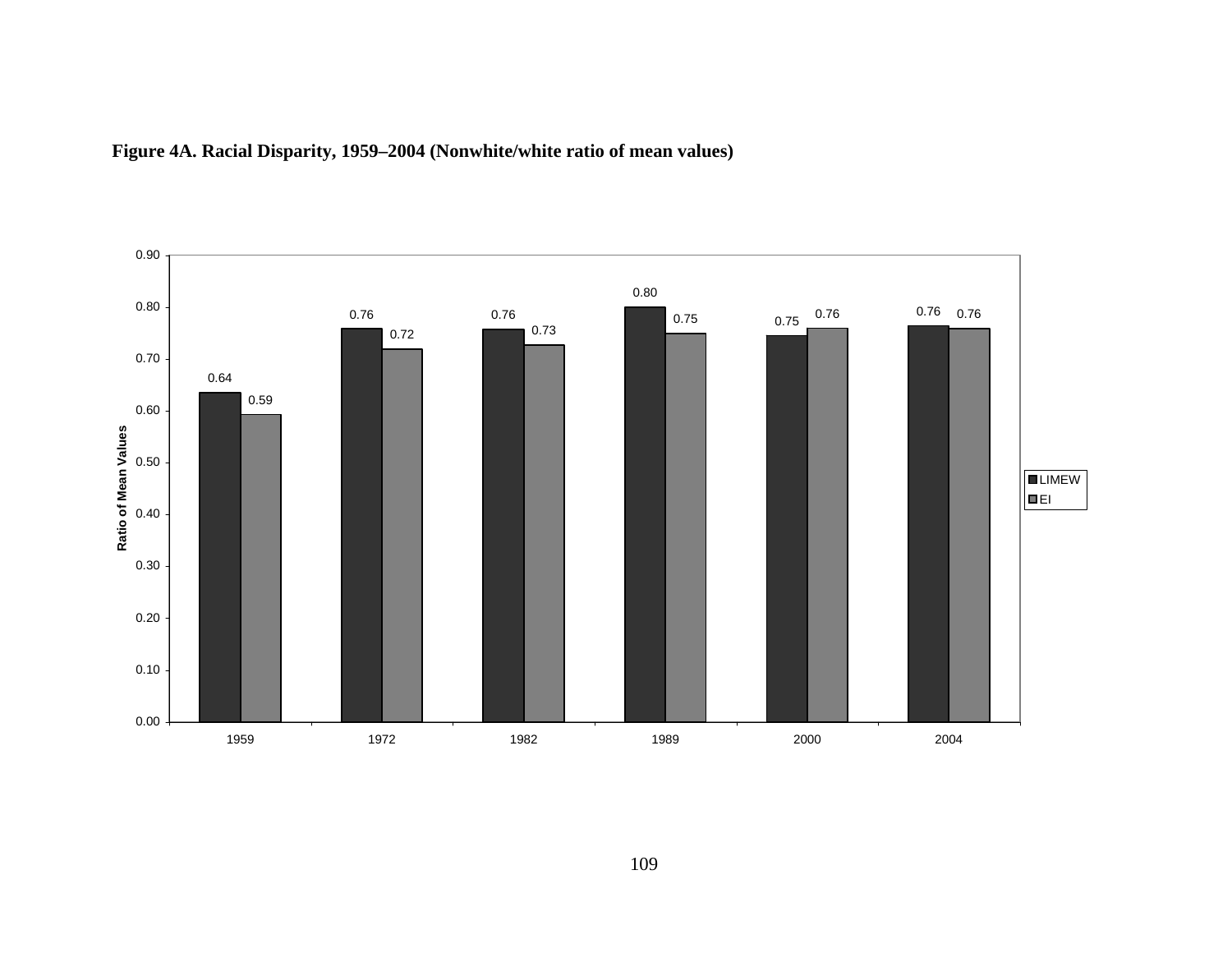

**Figure 4B. Racial Disparity in Components, 1959–2004 (White minus Nonwhite mean values in thousands of 2007 dollars)**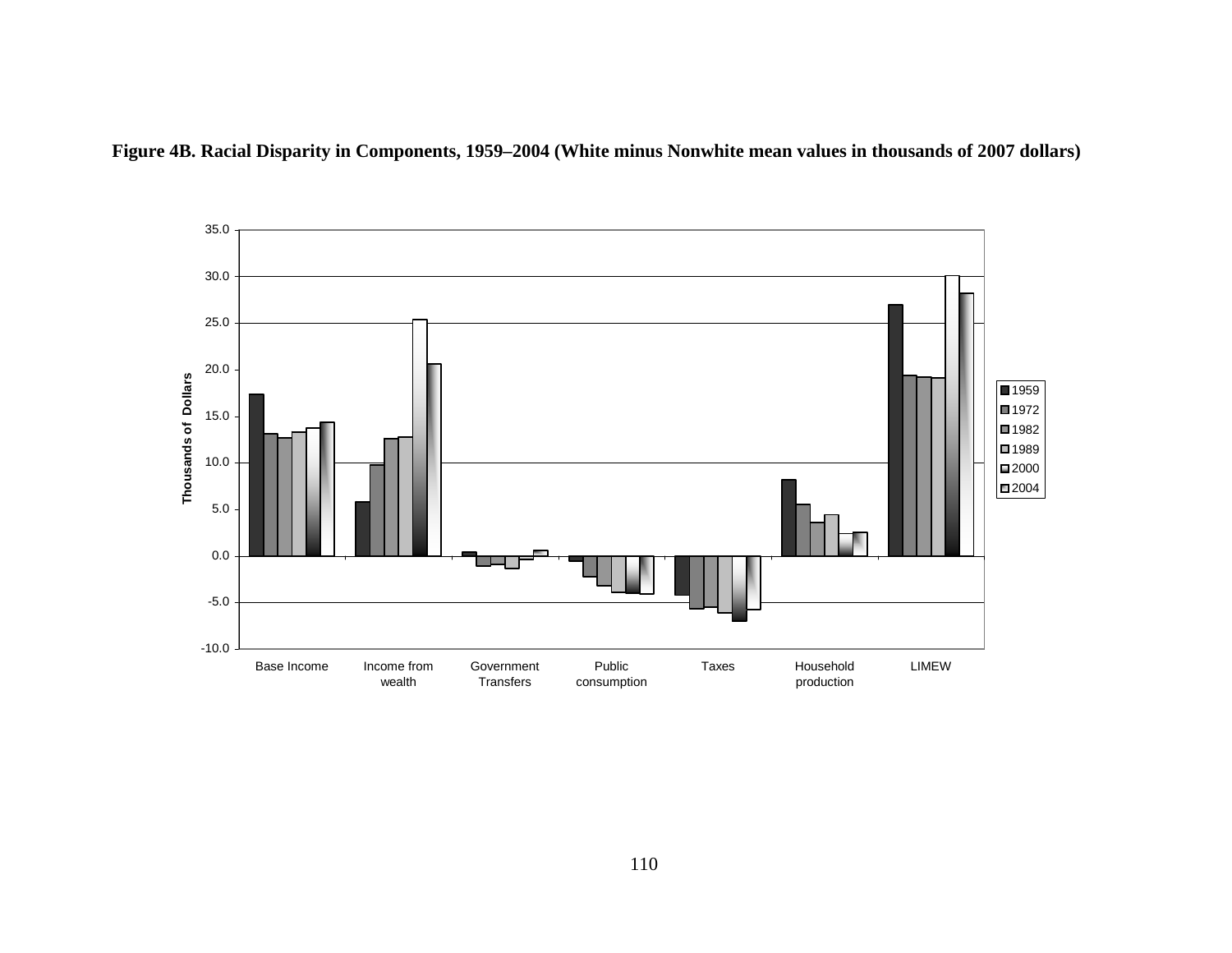

**Figure 5A. Disparities between Types of Families, 1959- 2004 (Mean value of group as percent of married couples' mean value)**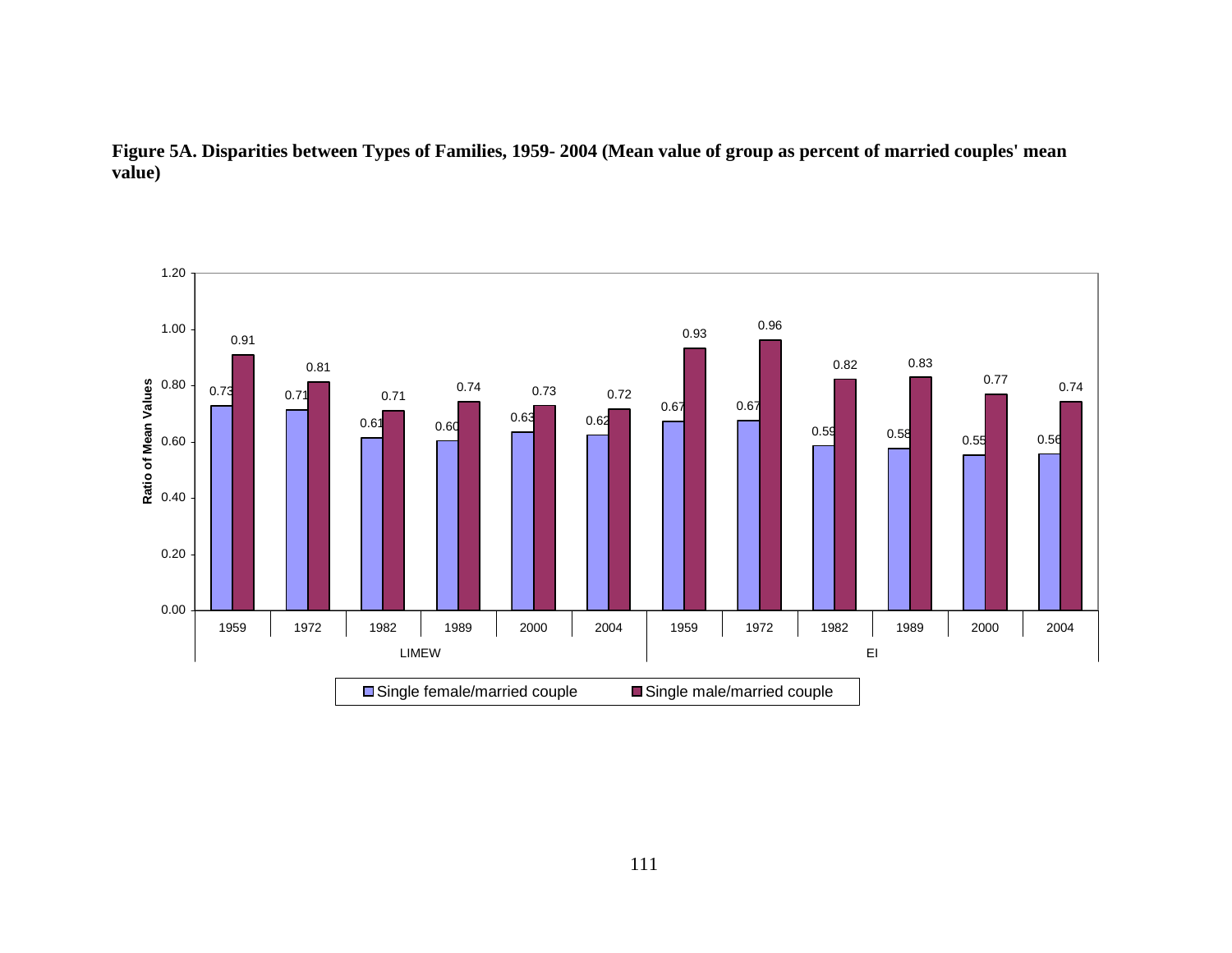**Figure 5B. Disparities between Single Female-Headed Families and Married-Couple Families by Component, 1959–2004 (Married-couple mean minus female-head mean in thousands of 2007\$)** 

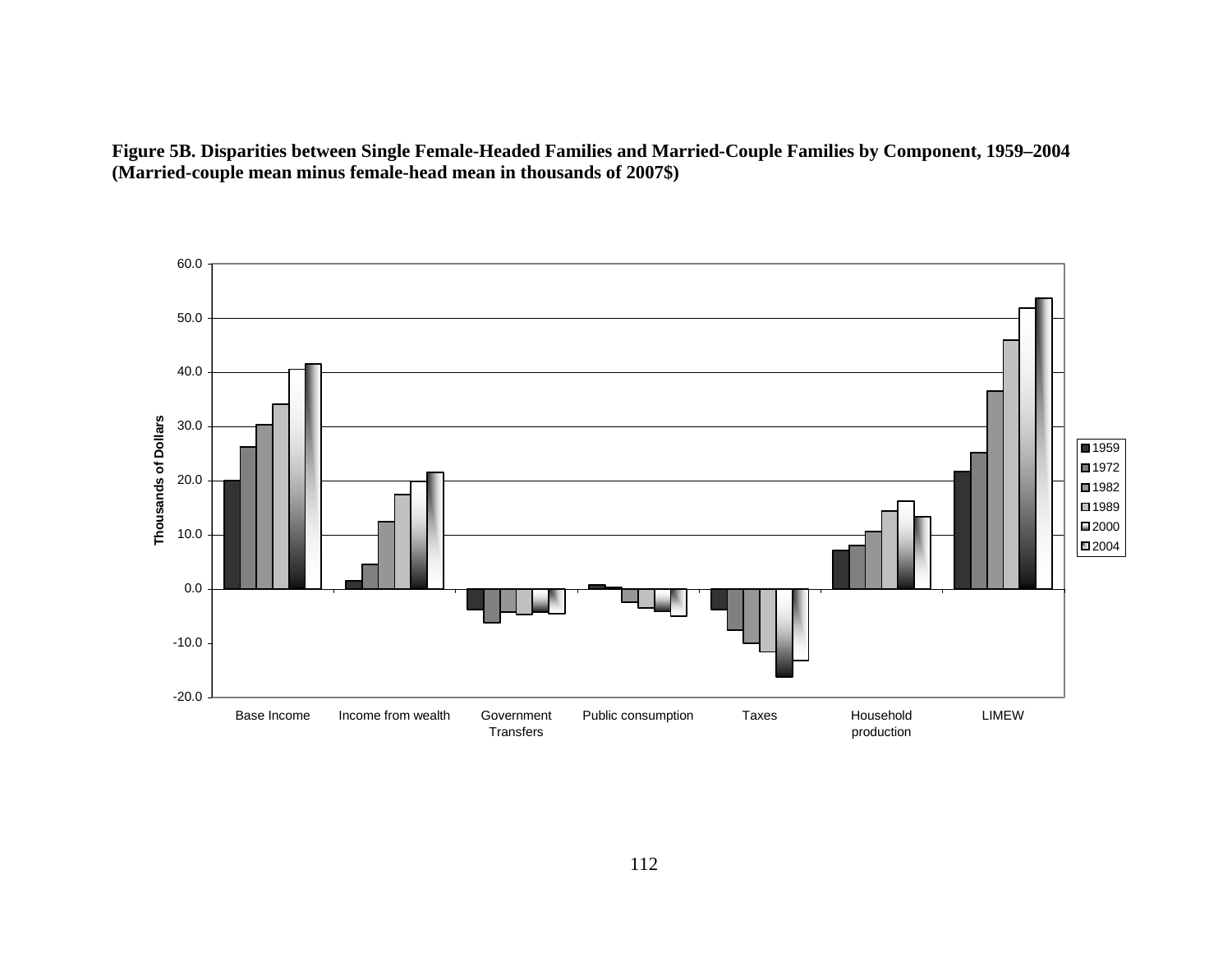

**Figure 6A. Disparity between Elderly and Nonelderly Households, 1959–2004 (Elderly/nonelderly ratio of mean values)**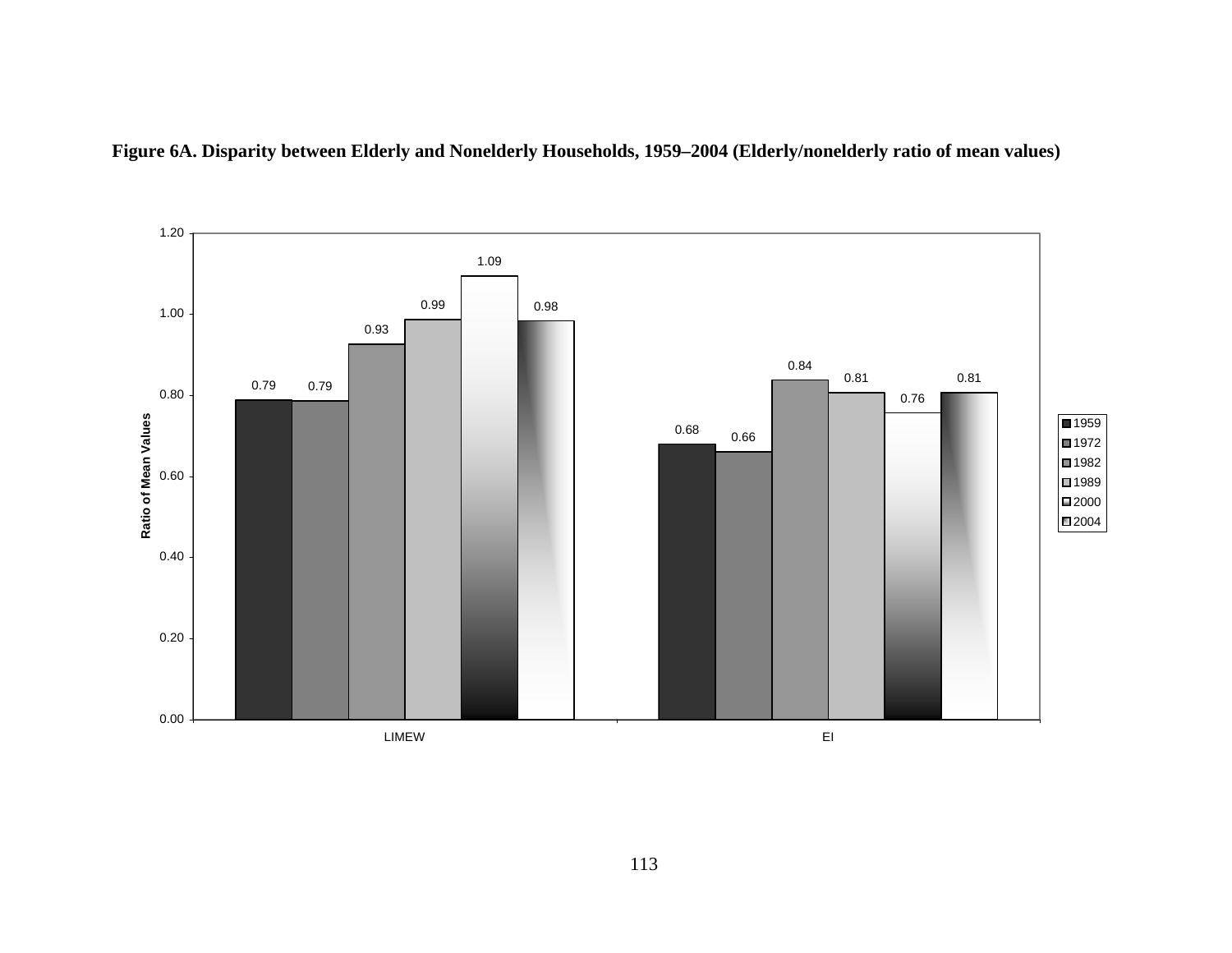

**Figure 6B. Disparities between the Elderly and Nonelderly Households by Component, 1959–2004 (Nonelderly mean minus elderly mean in thousands of 2007\$)**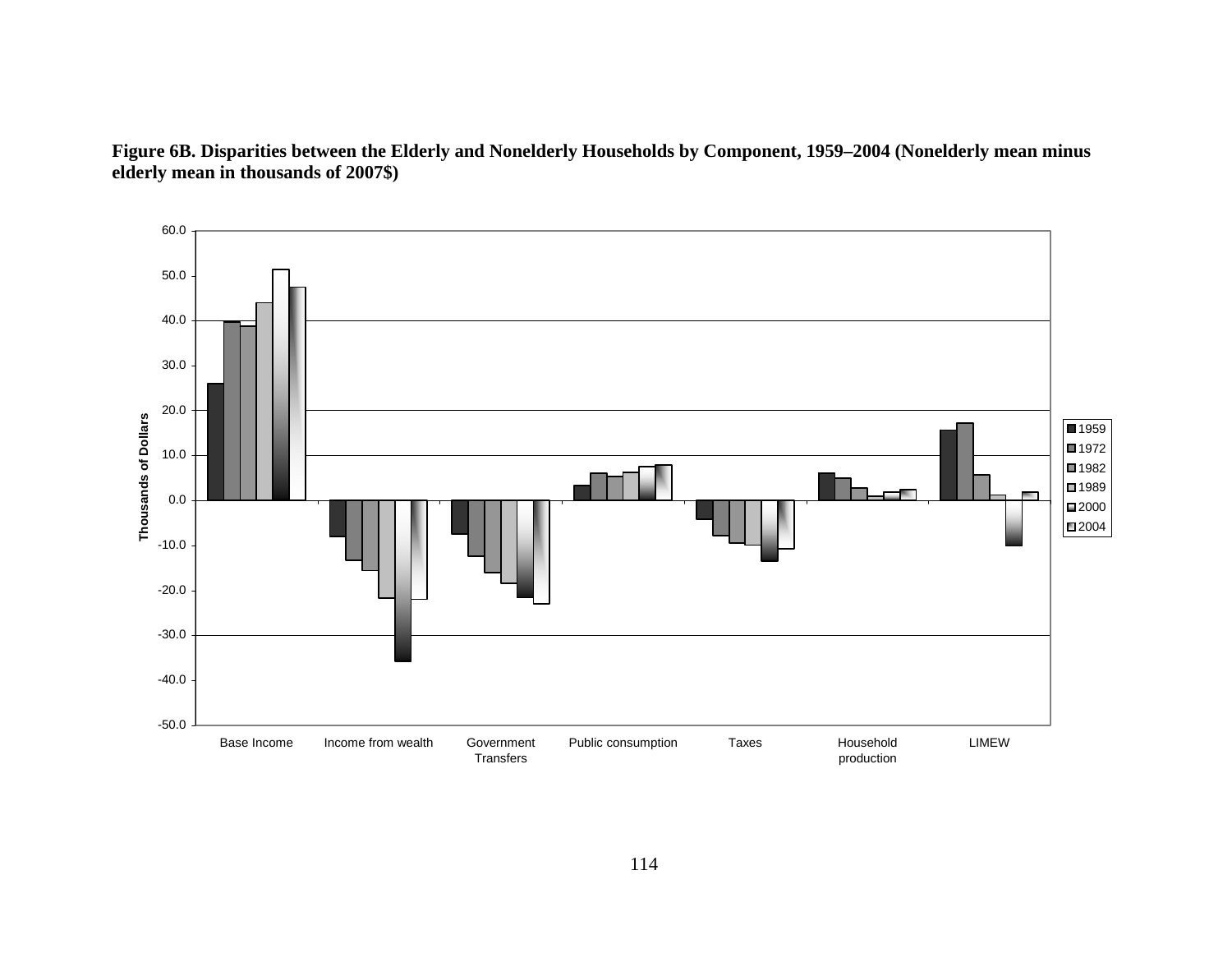

**Figure 7A. Disparities by Educational Attainment, 1959–2004 (Percent of college graduates' mean value)**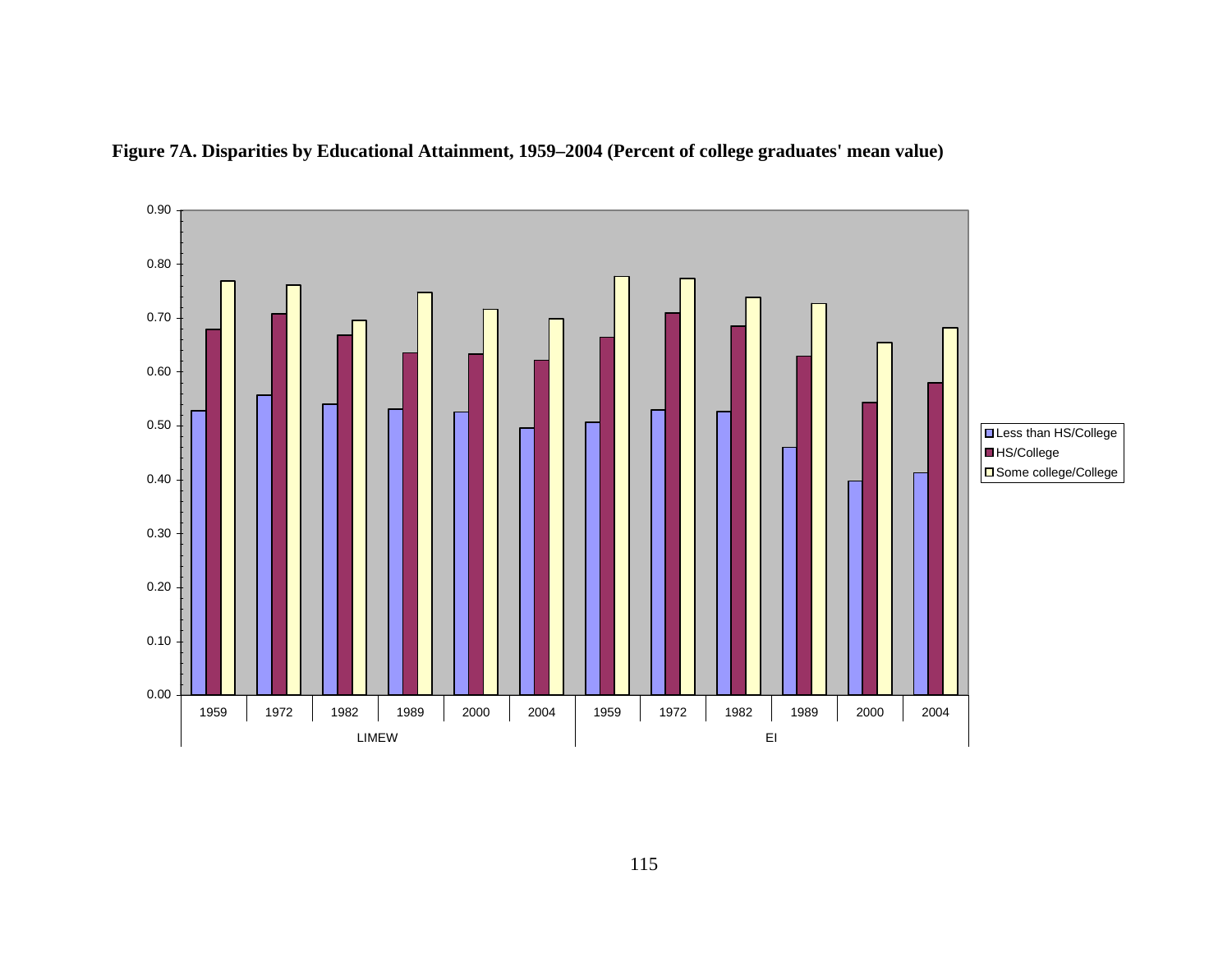**Figure 7B. Disparities between High School and College Graduate–Headed Households by Component, 1959–2004 (College grad mean minus HS grad mean in thousands of 2007 dollars)**